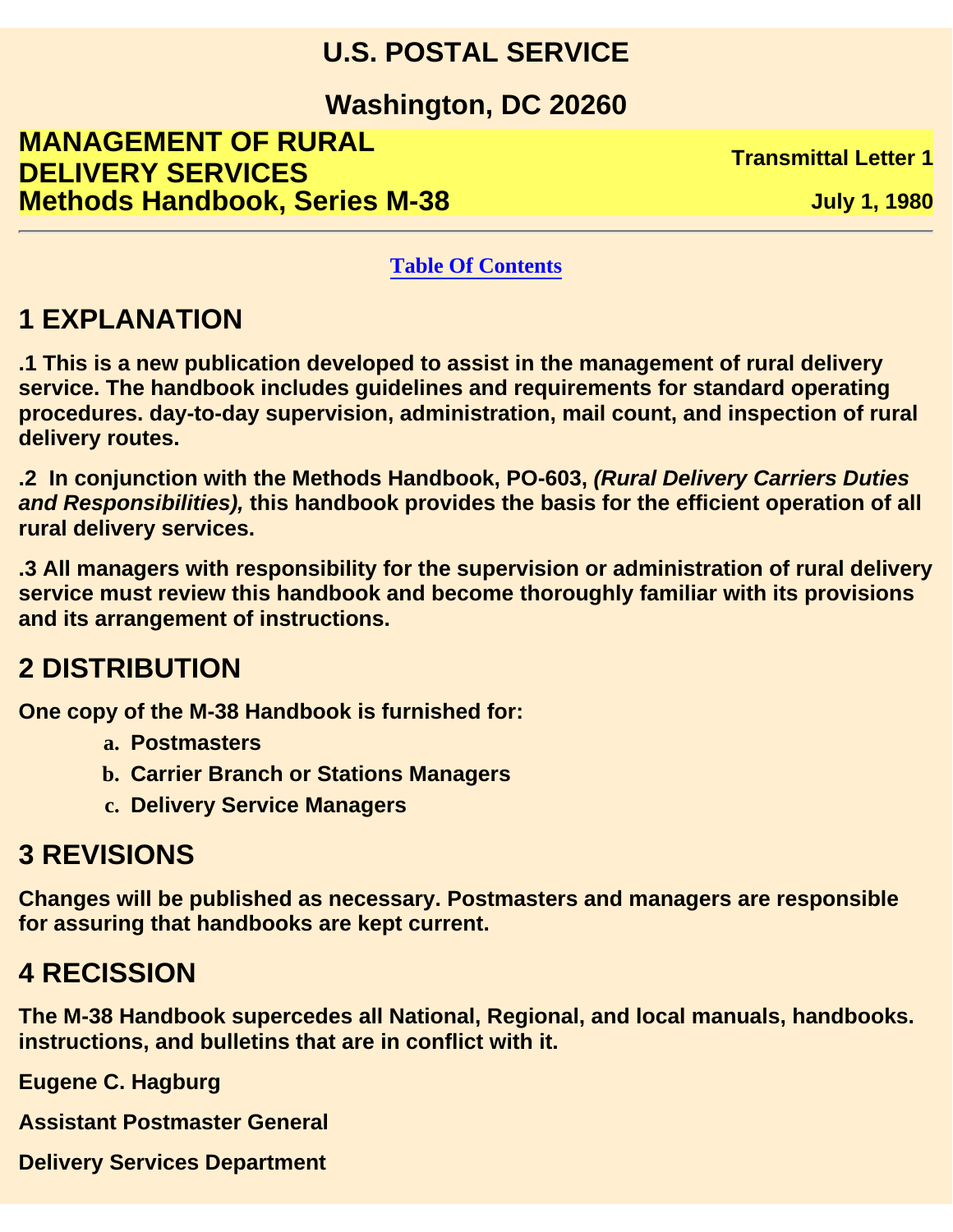# **PREFACE**

**This handbook contains guidelines to assist management in administering and supervising rural delivery services. These guidelines are directed specifically to managers. Instructions for rural carriers are in Handbook PO-603,** *Rural Delivery Carriers Duties and Responsibilities.* **Managers must be familiar with the contents of both handbooks as well as other supporting regulations and instructions to properly manage their operations. Changes to the handbook will be published as necessary and must be entered promptly.**

> *Prepared by Rural Delivery Division Delivery Services Department Operations Group United States Postal Service*

#### **TABLE OF CONTENTS**

#### **CHAPTER 1 DELEGATION OF AUTHORITY**

**110 General**

#### **120 Delegation**

- **121 Authority of District**
- **122 Authority of Management Sectional Center (MSC)**
- **123 Authority of Postmasters**

#### **CHAPTER 2 DAY-TO-DAY OPERATIONS**

#### **210 Administration**

- **211 General**
- **212 Type of Routes**
- **213 File Folders**
- **214 Completion and Review of Time**

#### **CHAPTER 3 STANDARD OPERATING PROCEDURES**

#### **310 Purpose**

#### **320 Responsibilities**

- **321 District Managers**
- **322 Management Sectional Center Managers**
- **323 Postmasters**

#### **330 Office Management Procedures**

- **331 General**
- **332 Scheduling**
- 333 Utilization of Work Area and **Equipment**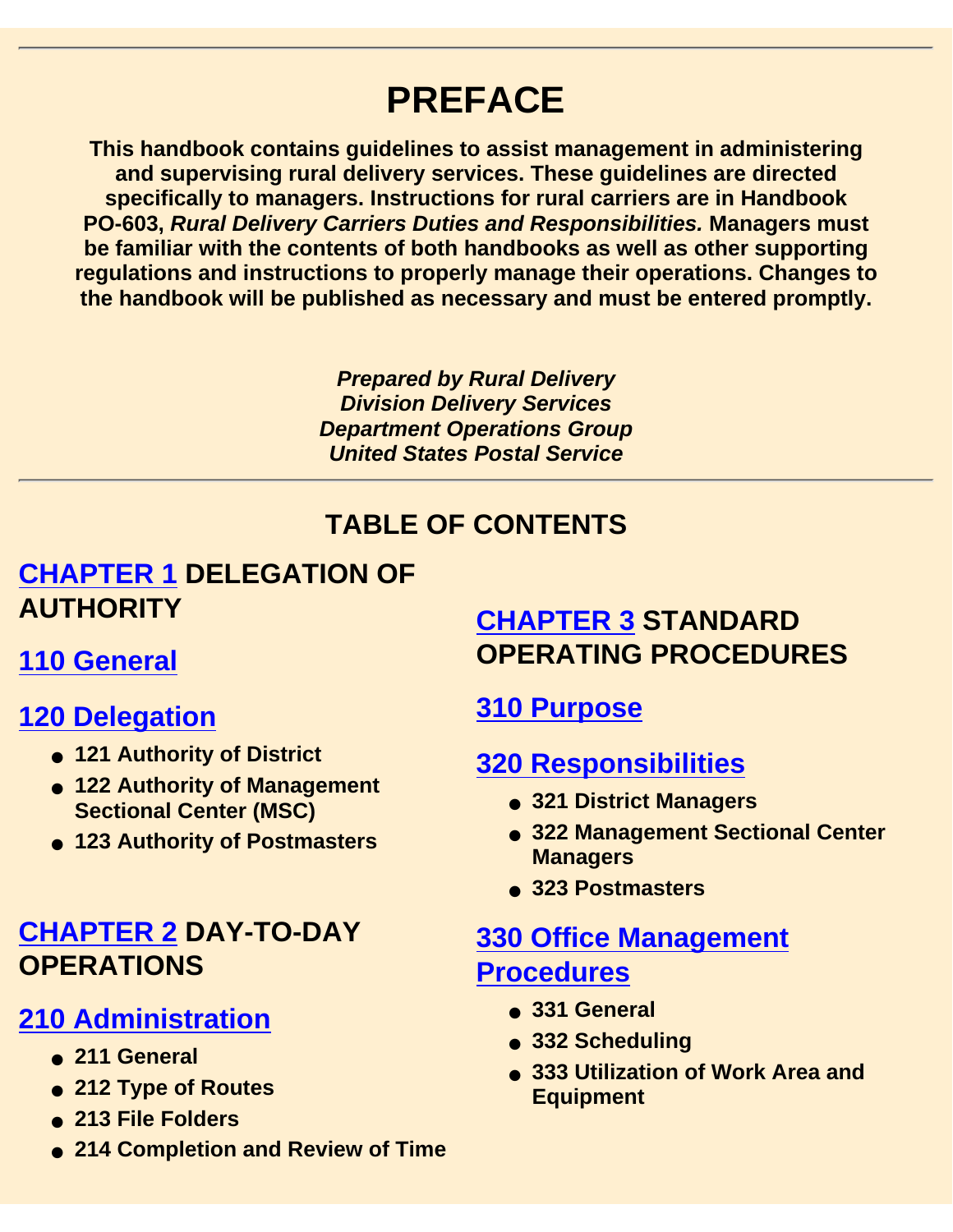**and Pay Records**

- **215 Carrier's Stamp Stock and Fixed Credit**
- **216 Saturday Clearance of Rural Carriers at Smaller Facilities**
- **217 Processing Rural Route Changes**

#### **220 Supervision**

- **221 General**
- **222 Maintaining Daily Schedules**
- **223 Delivery Requirement**
- **224 Vehicle Equipment**
- **225 Intermediate Offices**
- **226 Roads and Approaches to Mailboxes**
- **227 Non-Conforming Boxes**
- **228 Daily Operations**
- **229 Discipline**

#### **340 Carrier's Basic Work Methods**

- **341 General**
- **342 Casing Equipment and Use**
- **343 Labeling**
- **344 Loading Vehicles**
- **345 Delivery**

#### **350 Carrier Work Methods-Office**

- **351 Obtaining Mail**
- **352 Withdrawing Mail**
- **353 Casing Methods**
- **354 Preparing for Delivery**

#### **360 Carrier Work Methods-Route**

- **361 General**
- **362 Loading**
- **363 Mail Setup**
- **364 Serving Boxes from the Vehicle**
- **365 Dismount Deliveries**
- **366 Ordinary Parcel Post**
- **367 Special Services Mail**
- **368 Collection of Mail**

#### **CHAPTER 4 EXTENSIONS OF RURAL ROUTES**

#### **410 General**

#### **420 Criteria**

#### **430 Roads**

- **431 General**
- **432 Private Roads or Lanes**
- **433 Private Driveways**
- **434 Turnarounds**

#### **CHAPTER 7 LOCKED POUCH ALLOWANCES**

- **710 Definitions**
- **720 Compensation**
- **721 General**
- **722 Determining the Appropriate Allowance**
- **723 Weight Change**
- **724 Discontinuance of Locked Pouch**
- **725 Authority**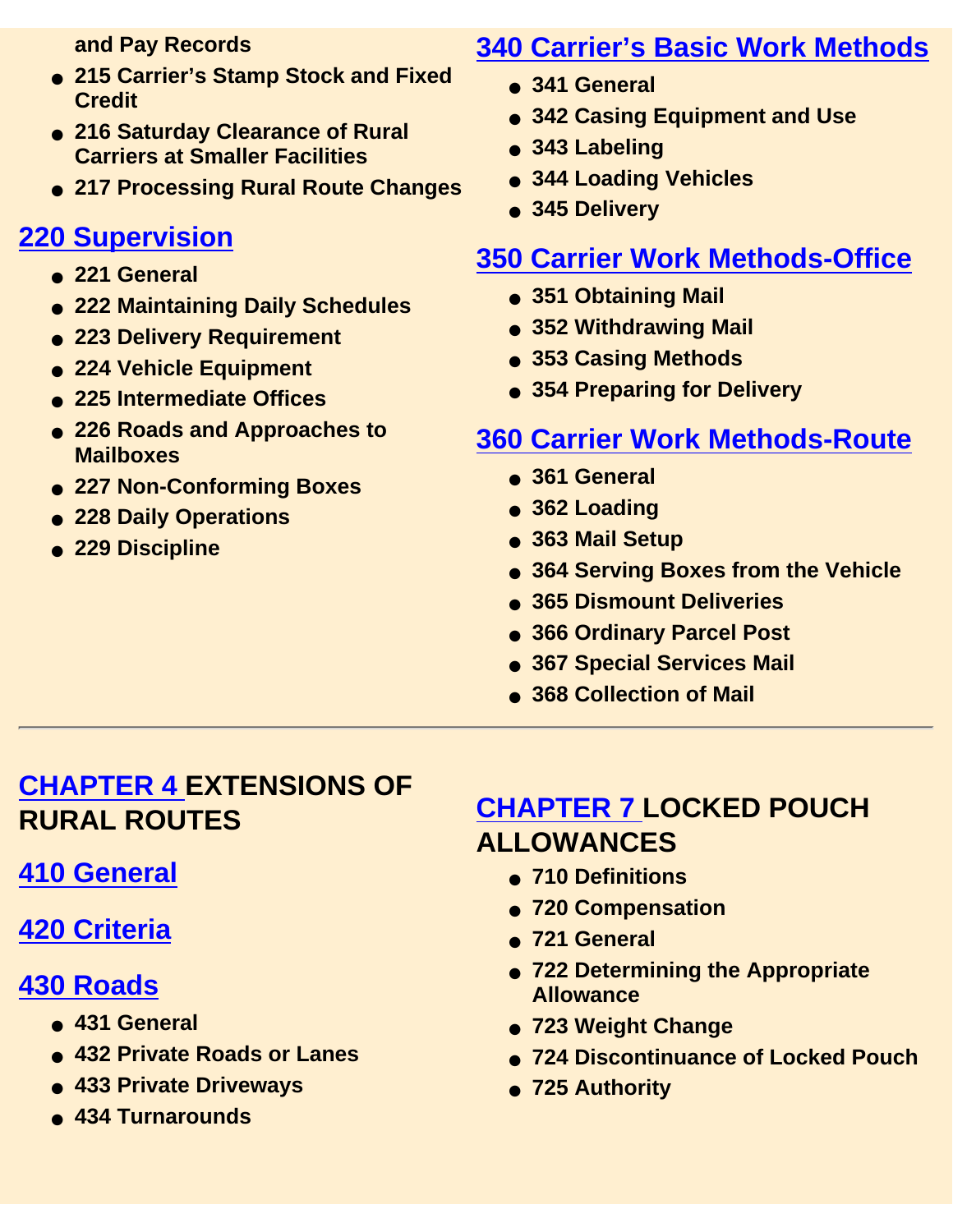#### **440 Extensions**

- **441 General**
- **442 Extensions to Mobile Home Sub-divisions, Parks, and Trailer Courts**
- **443 Request for Extension**

# **450 Processing Requests for**

#### **Extensions**

- **451 Postmasters Delegated Authority to Approve Extensions**
- **452 Postmasters Not Delegated Authority to Approve Extensions**
- **453 Sectional Center Review of Form 4003**
- **454 Submission to the Data Centers**

#### **CHAPTER 5 ROUTE INSPECTIONS AND MAIL COUNTS**

#### **510 Annual Inspection of Routes**

- **511 Definition**
- **512 Frequency**
- **513 Inspection Report**
- **514 Official Route Travel**
- **515 Obtaining Data**
- **516 Count of Families**
- **517 Reviewing Route**

## **520 Annual and Special Counts**

- **521 Introduction**
- **522 Special Instructions- Annual Count or Special Count**
- **523 Purpose and Definition of Count**
- 524 Annual Count-Coverage and **Count Period**
- **525 Responsibility**

#### **CHAPTER 8 RELIEF OF RURAL ROUTES**

#### **810 General**

- **811 Criteria**
- **812 Growth Areas**

#### **820 Permanent Relief**

- **821 Types**
- **822 Methods of Providing Relief**
- **823 Providing Relief**
- **824 Procedures for Providing Relief**

#### **830 Temporary Relief (Auxiliary Assistance)**

- **831 Authorization**
- **832 Determining Type of Assistance**
- **833 Determining Need**
- **834 Discontinuance**

#### **840 Consolidation of Rural Routes**

- **84 I General**
- **842 Rural Consolidation Survey**
- 843 Consolidation Involving Two **District Areas or Two MSC Areas**
- **844 Action by District Manager**
- **845 Action by MSC Manager**
- **846 Time Limit for Conducting Preliminary Study and Field Survey**
- 847 Conversion to Highway Contract **Route Delivery**

### **CHAPTER 9 HIGHWAY CONTRACT DELIVERY**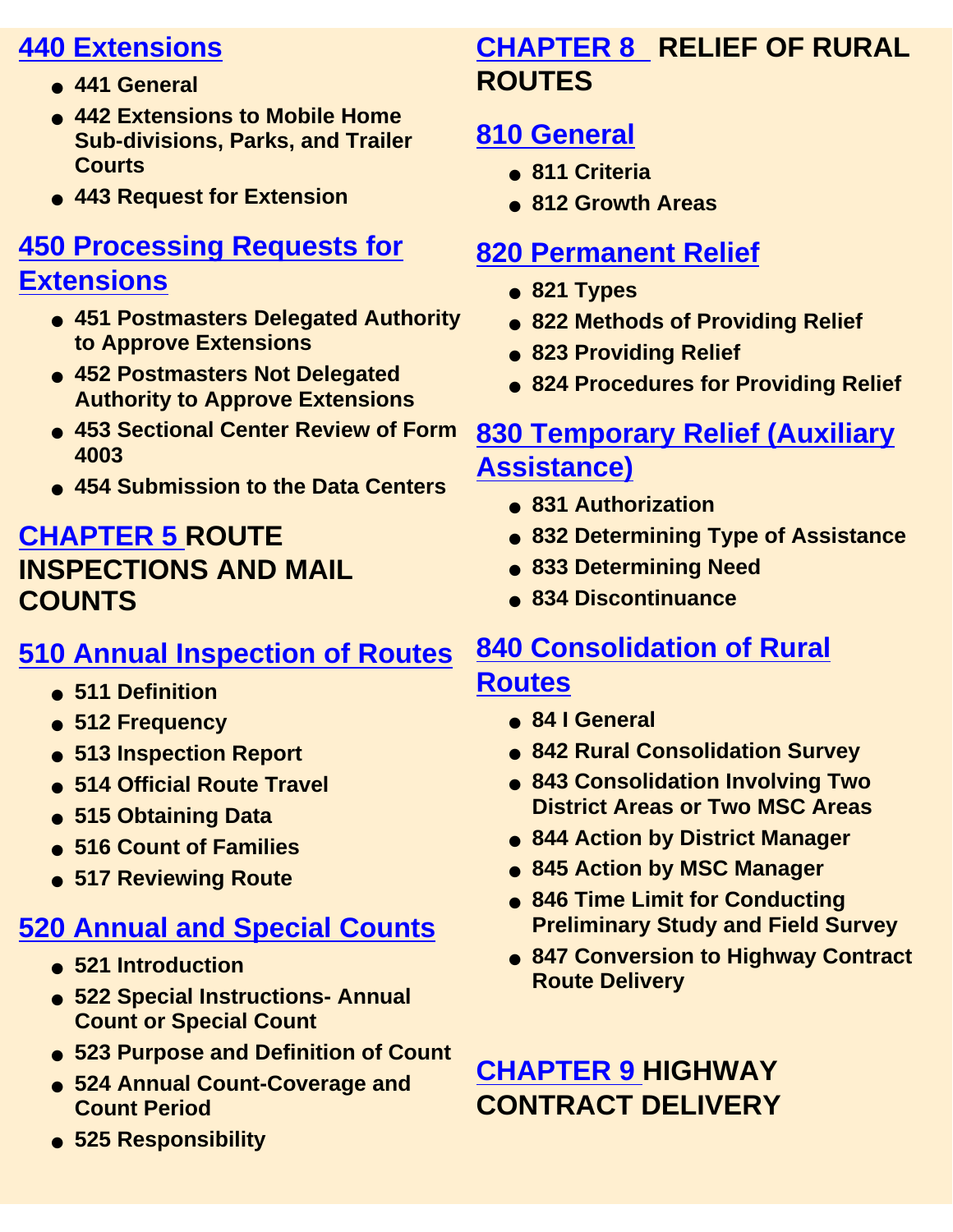- **526 Conducting the Annual Count**
- **527 Special Mail Counts**

#### **CHAPTER 6 MEASUREMENT OF RURAL ROUTES**

#### **610 Requirement**

- **611 Initial Measurement**
- **612 Remeasurements**

#### **620 Procedures**

- **621 Measurement and Remeasurement**
- **622 Length of Route is Unchanged**
- **623 Length of Route is Changed**
- **624 Length of Route in Dispute**
- **625 Action to Correct Route Length**

#### **910 Supersedure of Rural Delivery by Highway Contract Service**

- **911 Requirements**
- **912 Conditions**

**920 Conversion of Highway Contract Delivery to Rural Delivery Service**

- **921 Requirements**
- **922 Exceptions**

### **CONTENTS-Chapter 1**

## **DELEGATION OF AUTHORITY**

### **110 GENERAL**

#### **120 DELEGATION**

- **121 Authority of District**
- **122 Authority of Management Sectional Center (MSC)**
- **123 Authority of Postmasters**

## **CHAPTER 1**

## **DELEGATION OF AUTHORITY**

## **110 GENERAL**

**The following authorities have been delegated for the administration of rural delivery services, except where specifically reserved by Regional Headquarters.**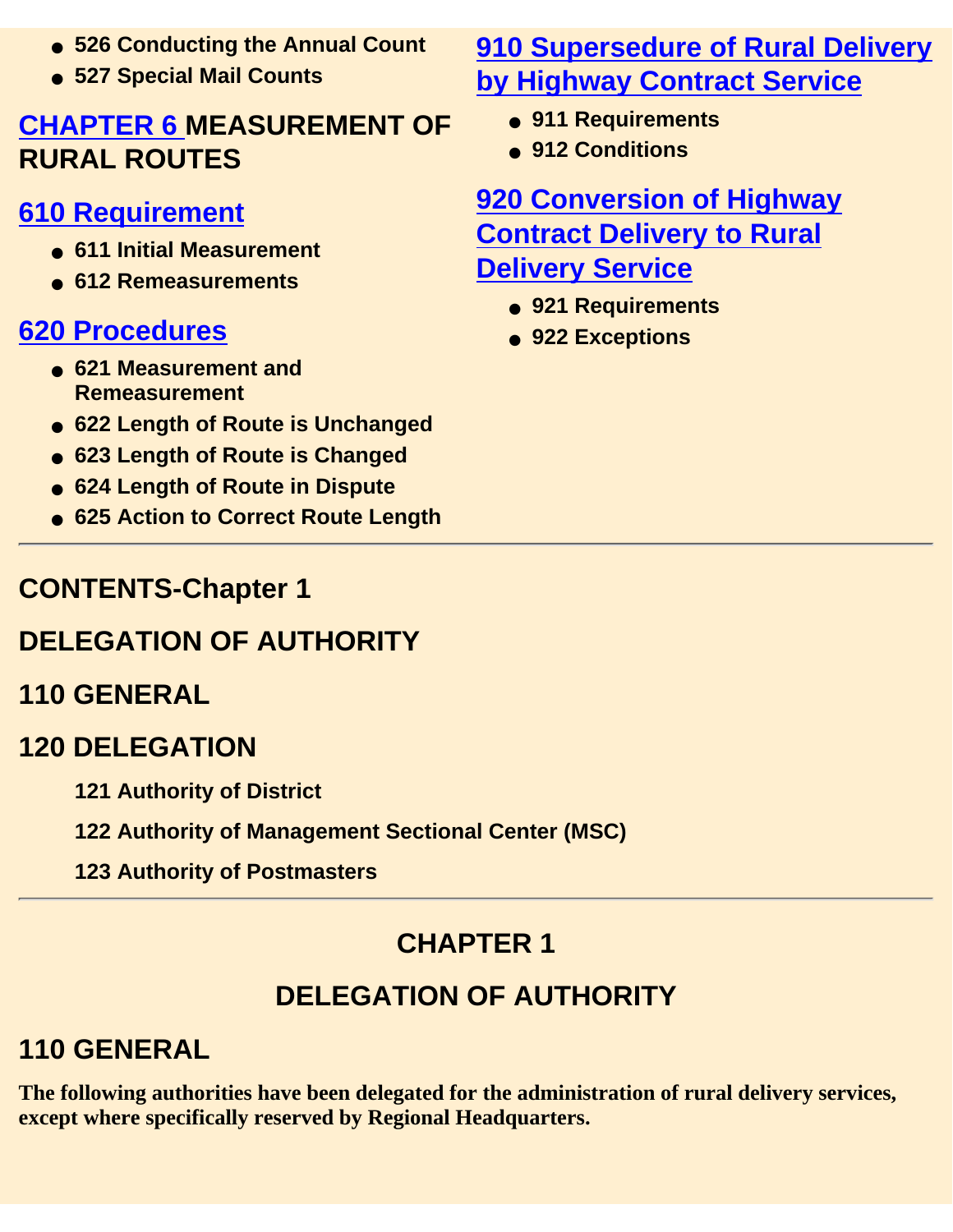#### **120 DELEGATION**

## **121 AUTHORITY OF DlSTRlCT**

#### **121.1 Approve the:**

**a. Establishment of rural delivery service at a post office not having such service.**

**b. Elimination of a rural route by consolidation.**

**c. Transfer of territory between post offices or the serving of customers of another office.**

**d. Transfer or relocation of a rural route from one post office to another.**

#### **121.2 Resolve:**

**a. Boundary disputes between two or more offices.**

**b. Cases involving the waiver of current requirements for rural route extensions, including hardship cases.**

## **122 AUTHORlTY OF MANAGEMENT SECTIONAL CENTER (MSC)**

#### **122.1 Approve:**

**a. Extensions, deletions, and remeasurement changes to routes.**

**b. Relief of overburdened routes, auxiliary assistance, and establishment of new regular and/or auxiliary routes.** *Note:* **Regional approval is required for relief actions that include the conversion of any portion of rural territory to city delivery service.**

**c. The** *permanent* **withdrawal of rural delivery service in accordance with parts 631.3 and 636.4 of the** *Postal Operations Manual* **(POM).**

**d. A driver or helper, at the expense of the carrier, under the conditions established in Article 29, Section 5. of the USPS-NRLCA National Agreement.**

**122.2 Process all actions relating to seasonal rural routes.**

**122.3 Assure that accurate measuring devices are used in recording rural route mileage.**

**122.4 Delegate authority to approve extensions, deletions, and route remeasurement changes to offices where it has been demonstrated that the postmaster can properly handle the processing of all related papers and has sufficient expertise in managing rural services.**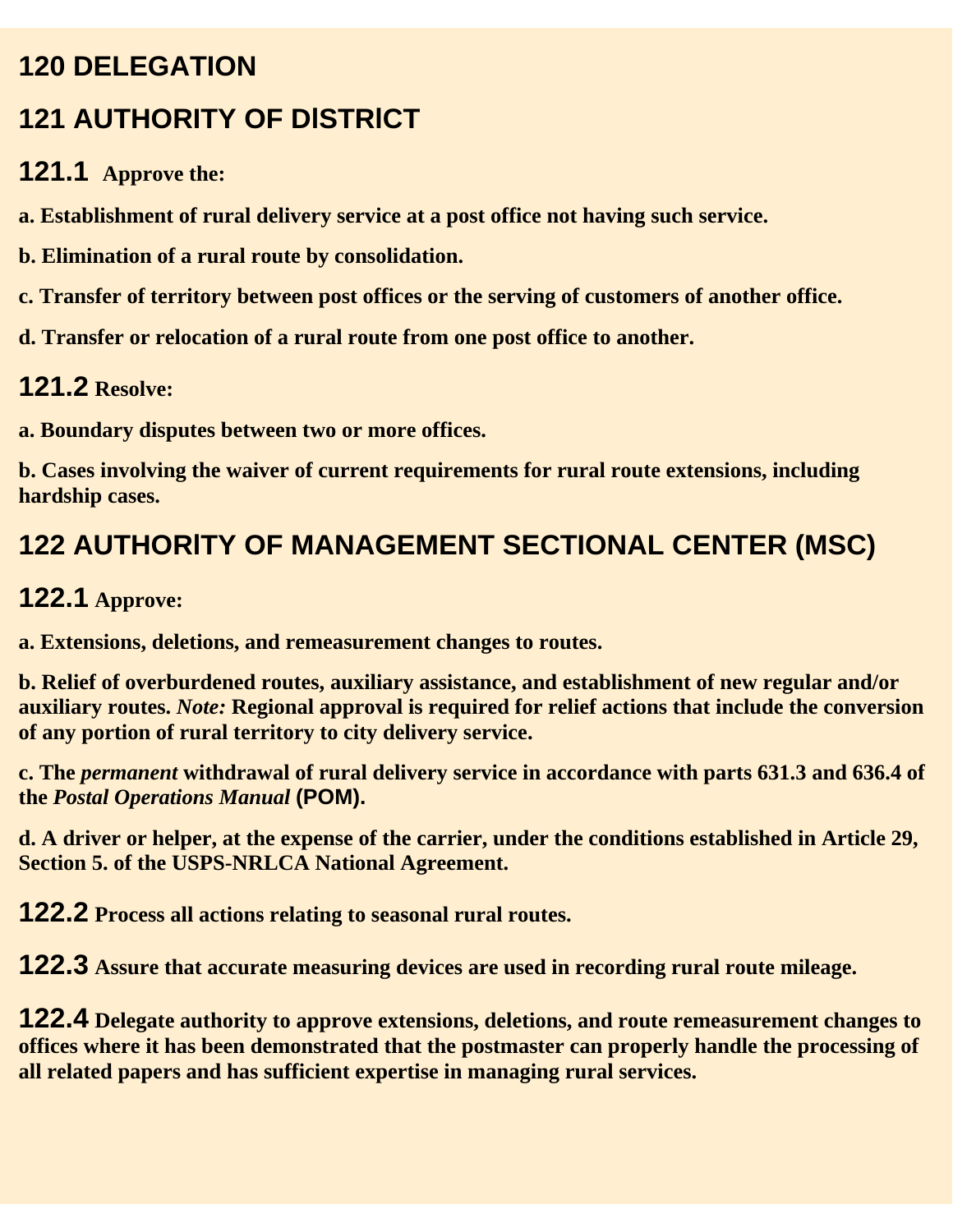#### **123 AUTHORITY OF POSTMASTERS**

**Approve:**

**a. And require the use of street names and house numbers, instead of rural box and route numbers in accordance with Part 636.2 (POM) and Part 156.52 (DMM ).**

**b. The temporary withdrawal of rural delivery service, in accordance with Parts 631.3 and 636.4 (POM).**

**c. The use of a relay box at junction points of two or more routes as a means of allowing the exchange of mail between carriers, or a collection box where conditions and mail volumes to be collected warrant such service. (The installation of relay or collection boxes must in all instances be preceded by a careful review of the situation and the' benefits likely to accrue.)**

**d. The use of separations at the distribution case for "direct mail" for customers who receive sufficient quantities of mail to justify this procedure.**

**e. And certify temporary deviations.**

| M-38, TL-1, 7-1-80<br>214                                 | <b>Management of Rural Delivery Services</b> |  |
|-----------------------------------------------------------|----------------------------------------------|--|
| <b>DAY-TO-DAY OPERATIONS</b><br><b>CONTENTS-Chapter 2</b> |                                              |  |
| <b>210 ADMINISTRATION</b>                                 | <b>220 SUPERVISION</b>                       |  |
| 211 General                                               |                                              |  |
| <b>212 Types of Routes</b>                                | 221 General                                  |  |
| <b>213 File Folders</b>                                   | <b>222 Maintaining Daily Schedules</b>       |  |
| <b>214 Completion and Review of</b>                       | <b>223 Delivery Requirement</b>              |  |
| <b>Time and Pay Records</b>                               | <b>224 Vehicle Equipment</b>                 |  |
| 215 Carrier's Stamp Stocks and                            | 225 Intermediate Offices                     |  |
| <b>Fixed Credits</b>                                      | 226 Roads and Approaches to                  |  |
| <b>216 Saturday Clearance of Rural</b>                    | <b>Mailboxes</b>                             |  |
| <b>Carriers at Smaller Facilities</b>                     | <b>227 Non-Conforming Boxes</b>              |  |
| <b>217 Processing Rural Route</b>                         |                                              |  |
| <b>Changes</b>                                            | <b>228 Daily Operations</b>                  |  |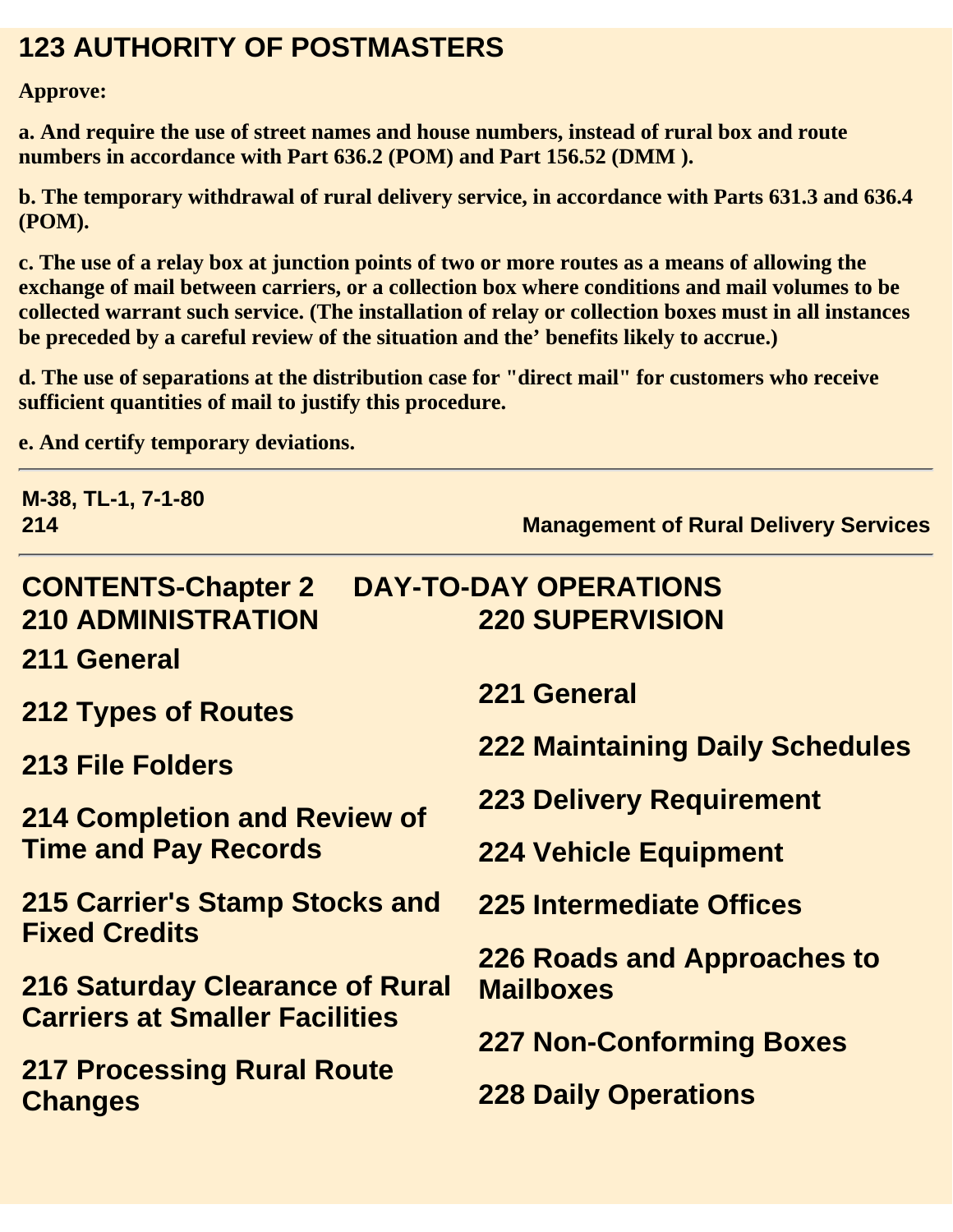#### **CHAPTER 2**

#### **DAY-TO-DAY OPERATIONS**

#### **210 ADMINISTRATION**

#### **211 G E N E R A L**

**Managers at postal facilities with rural delivery service must be familiar with all regulations and policies pertaining to rural delivery operations. They must manage or supervise rural operations efficiently and effectively and in conformance with regulations and policy guidelines.** 

#### **212 TYPE OF ROUTES 212.1 Regular Rural Routes**

#### **.11 Heavy-Duty Routes**

**A heavy duty rural route is one based on weekly workload evaluation and office and route time standards. Heavy-duty compensation is authorized on the basis of evaluated time as determined by the office and route time standards after subtracting any relief time. There are three types of heavy-duty routes:**

**a.** *H Route***-regular carrier works six days a week.**

**b.** *J Route***-regular carrier has a day off every other week.**

**c.** *K Route***-regular carrier has a day off every week.**

#### **.12 Mileage Routes**

**Salary for rural carriers serving routes classified as mileage (M) is determined under the Rural Carrier Schedule (RCS) based on the length of the route as determined by the official measurement.**

#### **.13 Special Routes**

**A special route is a route where the compensation is based on route-workload evaluated hours, but the route is not classified as mileage, heavy duty, or auxiliary.**

#### **212.2 Auxiliary Routes**

**An auxiliary route is one which normally evaluates under [39] hours per week. and the carrier is compensated for the hours actually worked.**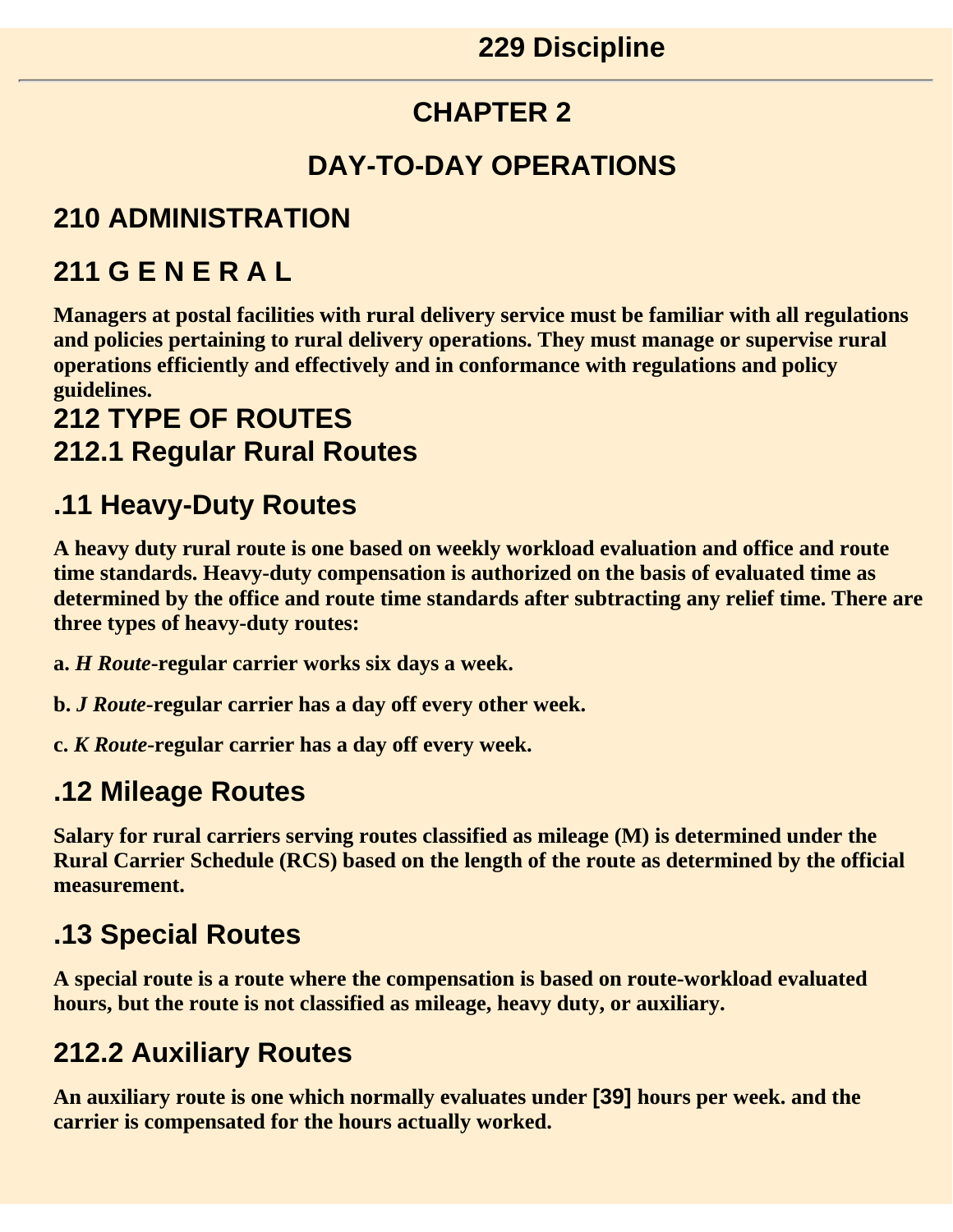#### **212.3 Seasonal Routes**

**A seasonal route is a route where certain boxes are provided delivery for only a specified period of less than one year. Normally, these routes are located in resort or vacation areas. The seasonal period is defined as that period in which the carrier is required to attempt delivery and the seasonal period ends when delivery is no longer required of the carrier.**

#### **212.4 Tri-Weekly Route**

**A tri-weekly route is one on which the mail volume and requirement for service warrants delivery only three days a week.**

#### **213 FILE FOLDERS [See: Module 14, RR File Folders]**

**Postmasters must maintain a file folder for each rural route at their office. (This file is separate from the carrier's official personnel file.) A slide fastener will be placed on the right side of the folder to hold material of a permanent nature. The left side of the folder is used to hold forms and correspondence of a temporary nature, which are disposed of in accordance with Part 351,** *Administrative Support Manual* **(ASM). Retain the following items in the file folder:**

**a.** *Right Side (Retain Permanently)*

**(1) Forms 4003,** *Official Rural Route Description***, and 4003-A,** *Official Rural Route Description***,** *Continuation Sheet***, with supporting data, for extensions, remeasurements, rearrangements, etc. (To reduce bulk, amended Forms 4003 showing only the lines changed may be removed when complete Forms 4003 are prepared that include these changes.)**

**(2) Seasonal route data.**

- **(3) Authorizations to use street names and house numbers for mail addresses.**
- **(4) Authorization to renumber the route.**

**(5) Up-to-date route map.**

**(6) Record of collection boxes.**

**b.** *Left Side (Temporary or Limited Time Retention)*

**(1) Copies of memos to customers declining extensions, requesting repairs, etc.**

**(2) Forms 4027,** *Petition for Change in Rural Delivery***, for extensions not approved.**

**(3) Forms 4024,** *Request to Repair Road.*

**(4) Forms 4239,** *Count of Mail (Rural Route)***, 4239-A,** *Rural Route Count of Boxholder Mail***, 4241,** *Rural Delivery Statistics Report* **and 4241-A,** *Rural Route Evaluation.*

**(5) Forms 4248,** *Rural Route--Annual Inspection Report.*

**(6) Communications or information pertaining to the route that is not needed on a permanent basis.**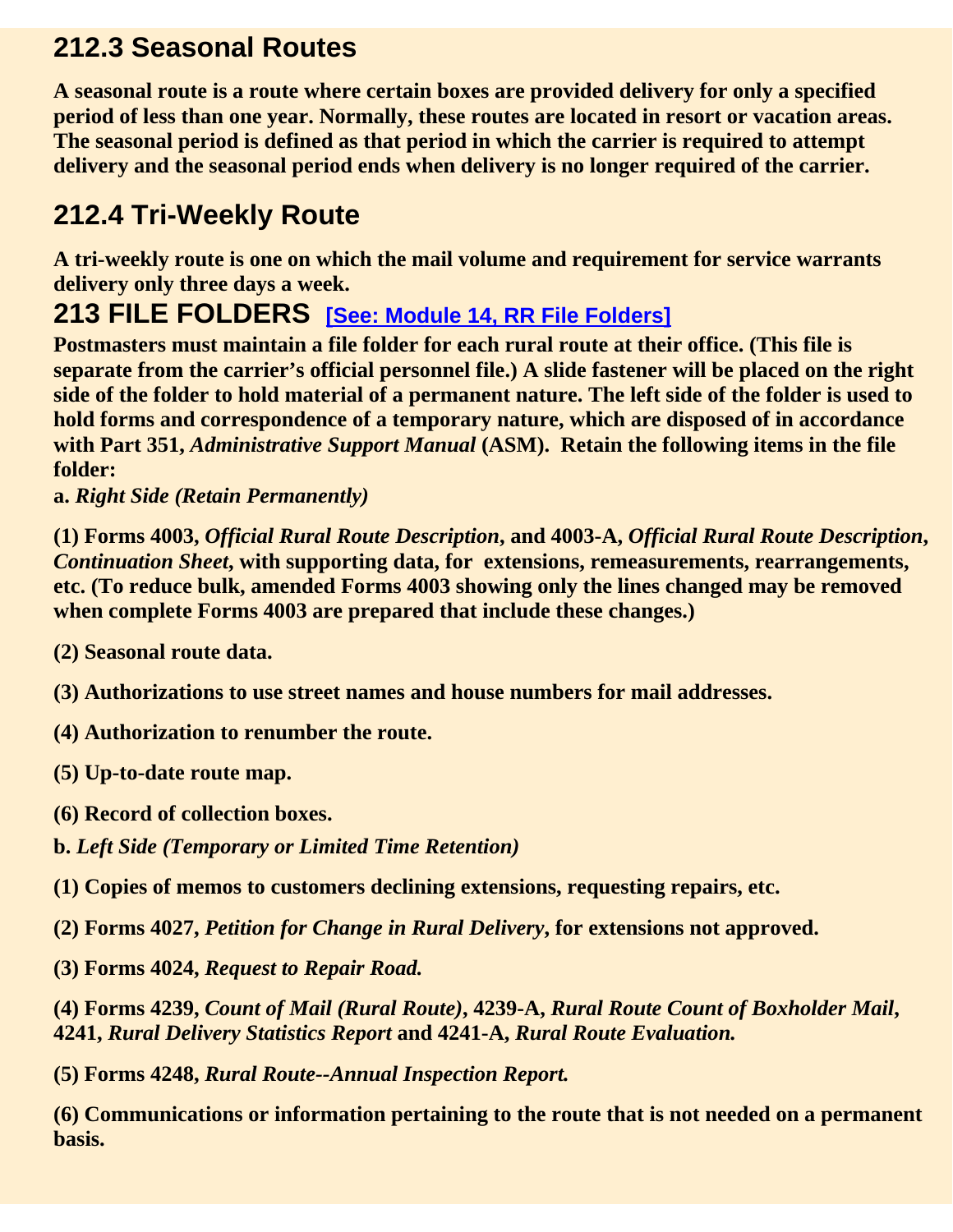**Note: Material on the left side of the folder is retained one year. Exceptions: Mail count forms must be retained until superseded and replaced by new counts. Route Inspections Forms 4248 are retained two years.**

#### **214 COMPLETION AND REVIEW OF TIME AND PAY RECORDS**

#### **214.1 Form 4240, Rural Carrier Trip Report**

**.11 Managers must review the rural carriers' entries and complete items 7 through 12 on Form 4240 each work day. (Use Exhibit 214. 11 for conversion of minutes to hundredths.)**

**.12 Form 4240 must be examined at the end of each accounting period to ensure that complete, accurate, and current information (i.e. boxes, stops, route mileage, schedule, actual and cumulative work hours, etc.) is shown on the front of the form; and the form is signed by the rural carrier and the postmaster or designated supervisor.**

**.13 Managers must review the form frequently to insure that the carrier will not exceed 2080 actual workhours (Fair Labor Standards Act, See: Part 214.3) during the guarantee period.**

**.14 Managers may require carriers providing auxiliary assistance or serving an auxiliary route to use timecards and/or time recording equipment where available.**

#### **214.2 Form 1314, Rural Carrier Time Certificate**

**.21 Managers must prepare certificates of service performed by rural carriers (Forms 1314) and will report all partial failures of service due to the fault of the carrier.**

**.22 Rural carriers must check and initial the certificate, verifying entries, unless absent from duty on the last day of the pay period.**

**.23 The completed form is submitted to the Postal Data Center where the amount of pay due each carrier will be computed and a check issued.**

#### **214.3 Rural Carrier Annual Workhour Projection and Review**

#### **.31 General**

**.311 In the event any regular rural Carrier compensated pursuant to Fair Labor Standards Act (FLSA) Section 7(b)(2) is required to actually work more than 2,080 hours within the 52-consecutive week guarantee period, such carrier shall receive overtime compensation as set forth in Article [9.2] the USPS-NRLCA National Agreement for all hours actually worked in excess of 2,080 up to 2,240, within the guarantee period. In addition, any regular rural carrier**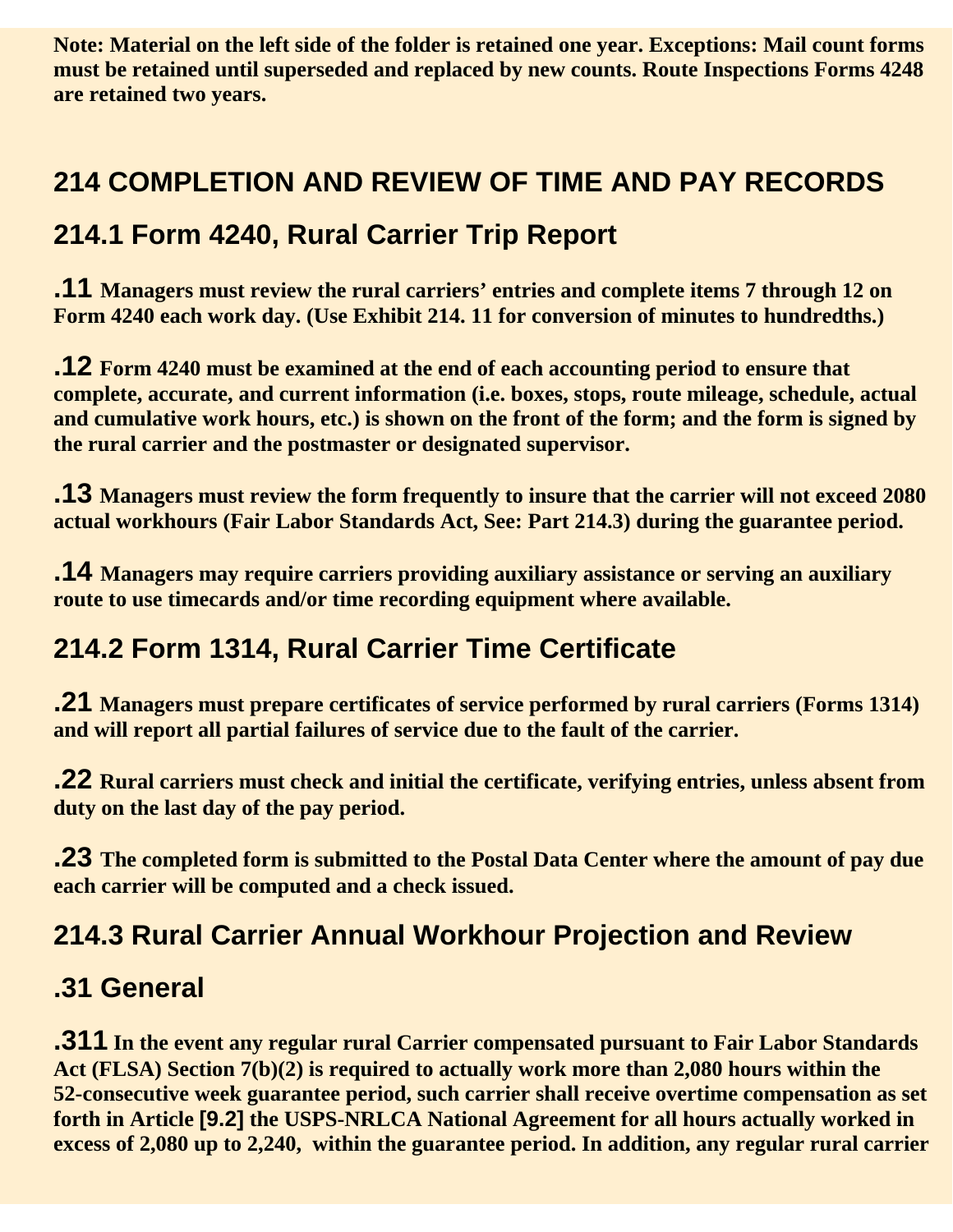**compensated pursuant to FLSA Section 7(b)(2) shall receive overtime compensation for hours actually worked in excess of twelve ( 12) hours in any one work day, or in excess of fifty-six (56) hours in any work week.**

**.312 No regular rural carrier compensated pursuant to FLSA Section 7(b)(2) is to be allowed to actually work in excess of 2,240 hours within the guarantee period. In the event a carrier actually works more than 2,240 hours within the guarantee period, provisions of the FLSA require that the carrier be compensated at an overtime rate for all hours actually worked in excess of 40 per week. This will require that the carrier be paid overtime in addition to the compensation already received for the evaluated hours of the route.**

**.313 For all regular carriers compensated pursuant to FLSA Section 7(b)(2). the fifty-two (52) consecutive week guarantee period shall begin the first day of the second pay period in November, and shall end the last day of the first pay period of the following November.**

**.314 Rural delivery managers must be conversant with all provisions of [Article 9.2] of the USPS-NRLCA National Agreement, especially those sections which address the FLSA compensation requirements.** [In 1984, the FLSA provisions of Article 30 were transferred to Article 9.2]

#### **.32 Purpose**

**.321 To project and analyze rural workhours to avoid the unnecessary payment of Fair Labor Standards Act (FLSA) overtime to carriers.**

**.322 To identify those carriers working in excess of their evaluated hours in order that corrective action be taken if warranted.**

#### **.33 Frequency**

**.331 The projection and review of rural work-hours must be conducted at the completion of pay periods, 04, 10, 13, 16, 18, 20, 21, and 22.** 

**.332 If a review reveals that an employee may have potential FLSA problems. a projection and review of the workhours of that employee must be conducted on a pay-period by pay-period basis until the problem is resolved.**

#### **.34 Responsibility**

**.341 The postmaster is responsible for the following:**

**a. Assuring that the workhours of all employees compensated under the provisions of Article [9.2] of the USPS-NRLCA National Agreement are projected and reviewed in accordance with Part 214.33.**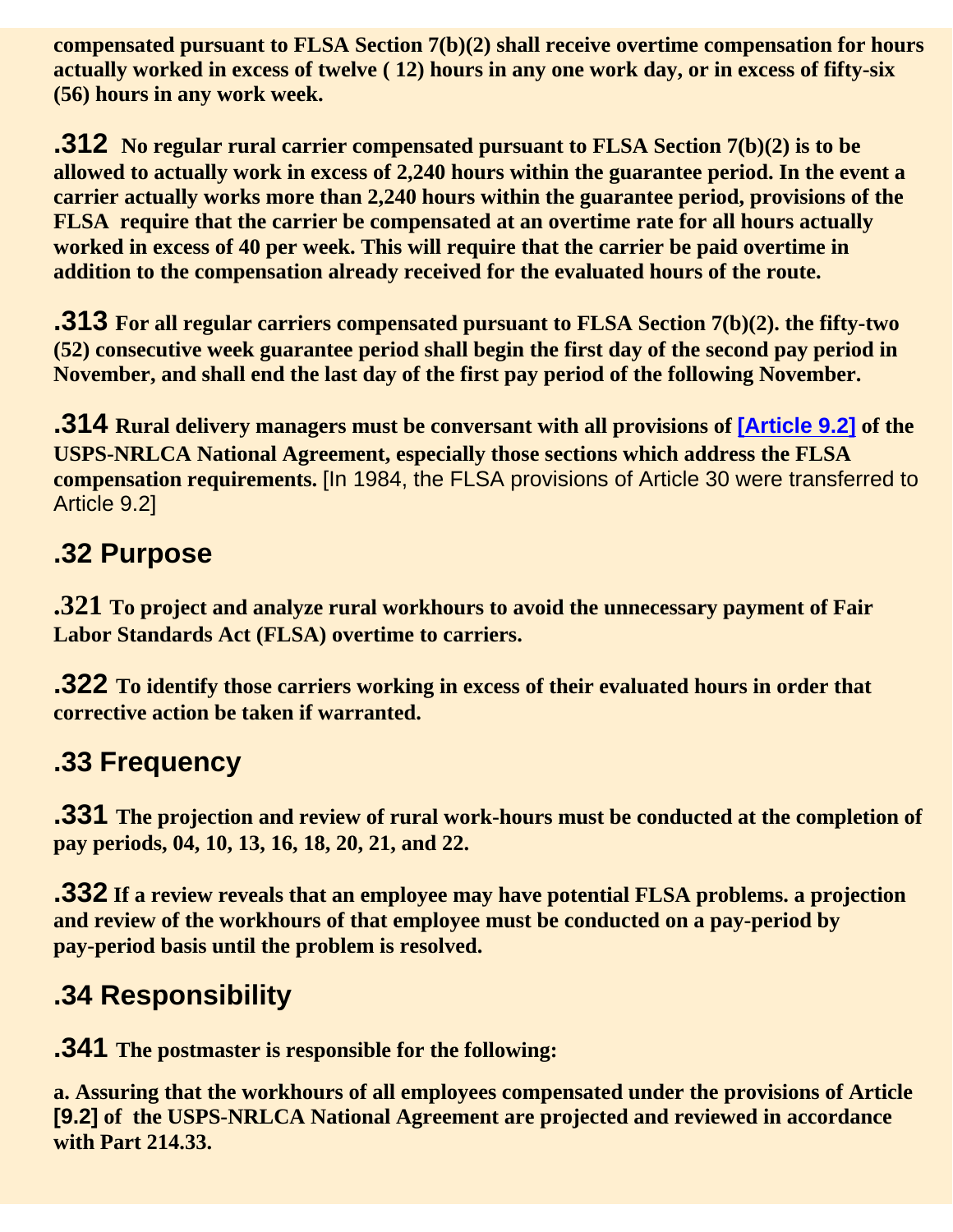**b. Taking corrective action to avoid the unnecessary payment of FLSA overtime.**

**.342 The MSC Manager is responsible for the following:**

**a. Reviewing the Rural Carrier Projected Annual Work Hours printout (issued by Postal Data Centers for PP 04, 10, 16, 18, 20, 21, 22, 23, and 24) to identify any employees with potential FLSA problems.**

**b. Contacting the postmasters of offices where potential problems exist to assure they are aware of the problem and have taken or are taking any action necessary to avoid unnecessary FLSA payment.**

**c. Supplying assistance to postmasters to help avoid these problems, if necessary.**

**d. Notifying the district manager of any potential FLSA problems and corrective actions being taken as of PP 10, 16, 18, 20, and 22.**

**.343 The district manager is responsible for the following:**

**a. Supplying assistance to MSC managers to avoid FLSA problems, if necessary.**

**b. Notifying the Region of rural employees projected to exceed 2240 annual workhours as of PP 18 and 20 and the corrective actions being taken.**

**c. Notifying the Region of rural employees projected to exceed 2080 annual workhours as of PP 22 and the corrective actions being taken.**

#### **.35 Projecting Annual Workhours** (See Exhibit 214.35)**.**

**.351 Determine the base workhours by subtracting the Christmas overtime worked from the total cumulative workhours to date.**

**.352 Determine average daily workhours by dividing the base workhours (from Part 214.351) by the number of days actually worked to date in the guarantee period.**

**Note: Do not include any day charged to leave of any type or any day the employee was absent without approved leave.**

**.353 Determine the gross projected annual work-hours by multiplying the average daily workhours (from Part 214.352) by the number of workdays remaining in the guarantee period and then adding the total cumulative workhours to date to that result. Note: When computing workdays remaining in the guarantee period, credit 12 days per pay period for H. RCS. and Special Routes; 11 days per pay period for J Routes; and 10 days per pay period for K Routes; then, subtract one day for each holiday remaining in the guarantee period.**

**.354 Determine the net annual workhours by subtracting committed or approved leave from the gross projected annual workhours.**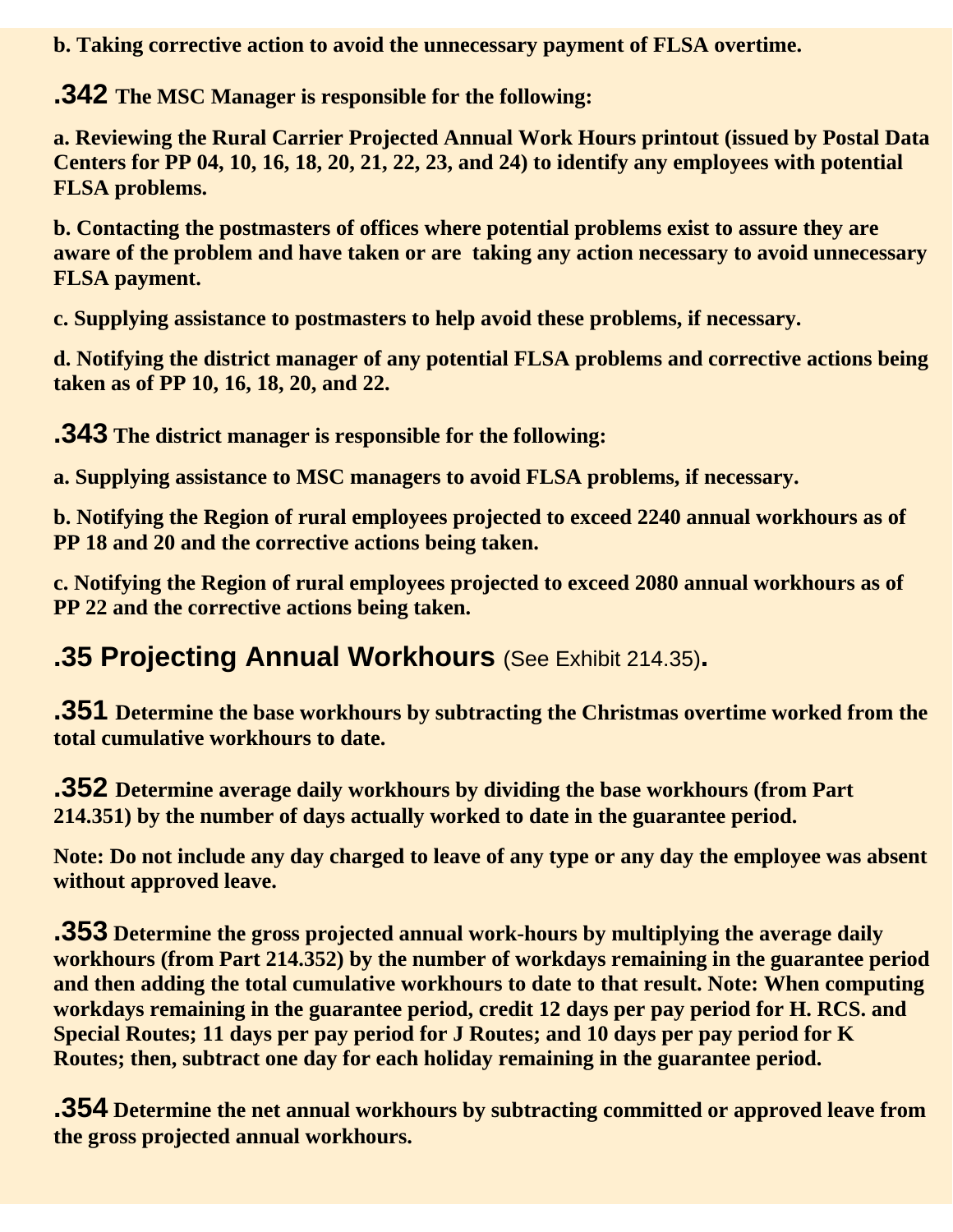**Note: Subtract only that leave covered by a signed leave commitment or leave requested in writing and approved on Form 3971,** *Request for, or Notification of, Absence.* **Do not include leave anticipated by the carrier but not yet requested in writing and approved by management.**

#### **214.36 Analyzing Workhour Projections and Identifying Problems**

#### **.361 Average Daily Workhours**

**a. Compare the average daily actual workhours of the carrier (from Part 214.352) to the average daily evaluated workhours for the route to identify the carriers who are working in excess of their evaluated hours.**

**b. After identifying the carriers who are working in excess of the evaluated hours, determine the cause(s) for the excess hours. In determining the cause(s) consider, at least, the following items:**

**(1)** *Carrier's Schedule* 

**(a) Is the carrier's schedule realistic? (See Part 332.)**

**(b) Is there evidence of waiting time?**

**(c) Is the carrier reporting as scheduled?**

**(d) Is the carrier recording lunch breaks accurately?**

#### *(2) SOP Procedures*

**(a) Is the office and carrier equipment laid-out in accordance with SOP guidelines? (See Part 350)**

**(b) Is the carrier using efficient loading procedures? (See Part 344.)**

**(c) Is the carrier performing work functions in accordance with SOP guidelines? (See Part 350.)**

**(d) Is the carrier required to make more than one trip to acquire accountable mail? (See Part 333.22.)**

- **(e) Is the carriers parking area in accordance with Part 344?**
- **(f) Is the route layout practical and efficient? (See Part 345.)**
- **(g) Is duplication of travel and retracing kept to a minimum?**
- **(h) Are carrier work methods on the route efficient? (See Part 360.)**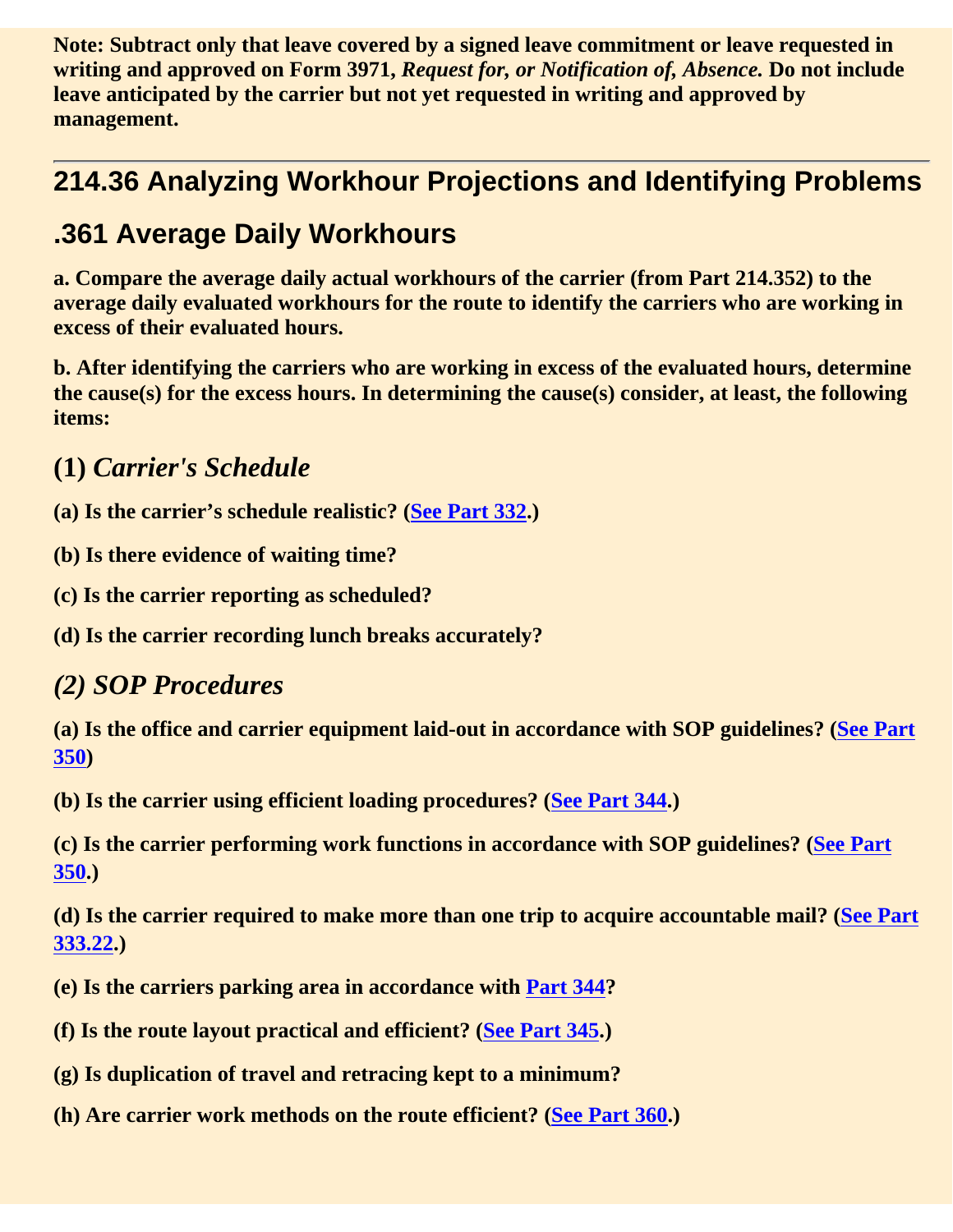#### **(3)** *Carrier Work Practices*

**(a) Does the carrier use wasteful or inefficient work practices?**

**(b) Does the carrier leave the work area unnecessarily? (i.e., excessive trips to throwback case, to withdraw mail, to the CMU location, to the hold mail area. to load vehicle, etc.)**

**(c) Does the carrier engage in frequent and/or unnecessary conversation?**

**(d) Does the carrier make unauthorized deviations from the official line of travel?**

**(e) Does the carrier return promptly to the office after completing the route?**

**(f) Does the carrier spend excessive time in the office after completing the route?**

#### **(4)** *Route Conditions*

**(a) Are there conditions on the route that prohibit the carrier from providing service within the evaluated time? (i.e., temporary detours, adverse weather conditions. adverse road conditions. etc.) If so, can anything be done to correct these adverse conditions?**

**(b) Are customer's mailboxes erected and maintained in accordance with USPS regulations? Particular attention should be given to excessive incidents of temporarily blocked or obstructed boxes which require dismount or excessive vehicle maneuvering by the carrier.**

#### **.362 Gross Projected Annual Workhours**

**a. Examine the gross projected annual workhours for each carrier (from Part 214.353) to identify the carriers projected to exceed 2080 or 2240 annual workhours.**

**b. List those carriers projected to exceed 2080 or 2240 annual workhours and determine the cause(s) why each route is expected to exceed the FLSA limits, (e.g., carrier is working within evaluated hours, however, the total workhours necessary to complete the route will exceed 2080 annually; poor carrier performance; poor route conditions or layout; etc.)**

#### **.363 Net Projected Annual Workhours**

**Examine the net projected annual workhours for each carrier (from Part 214.354) identify the carriers who are projected to exceed 2080 or 2240 annual workhours.**

#### **.37 Necessary Actions to Reduce Projected Workhours**

#### **.371 Average Daily Workhours**

**a. Managers must take corrective action to reduce, as much as possible, the average daily workhours of carriers who exceed their evaluated daily workhours. This applies to all carriers even those whose annual projected workhours do not exceed 2080. Remember, if a carrier is allowed to exceed, unnecessarily, the evaluated hours on a route with a low evaluation. the carrier can be expected to experience FLSA problems when the route grows.**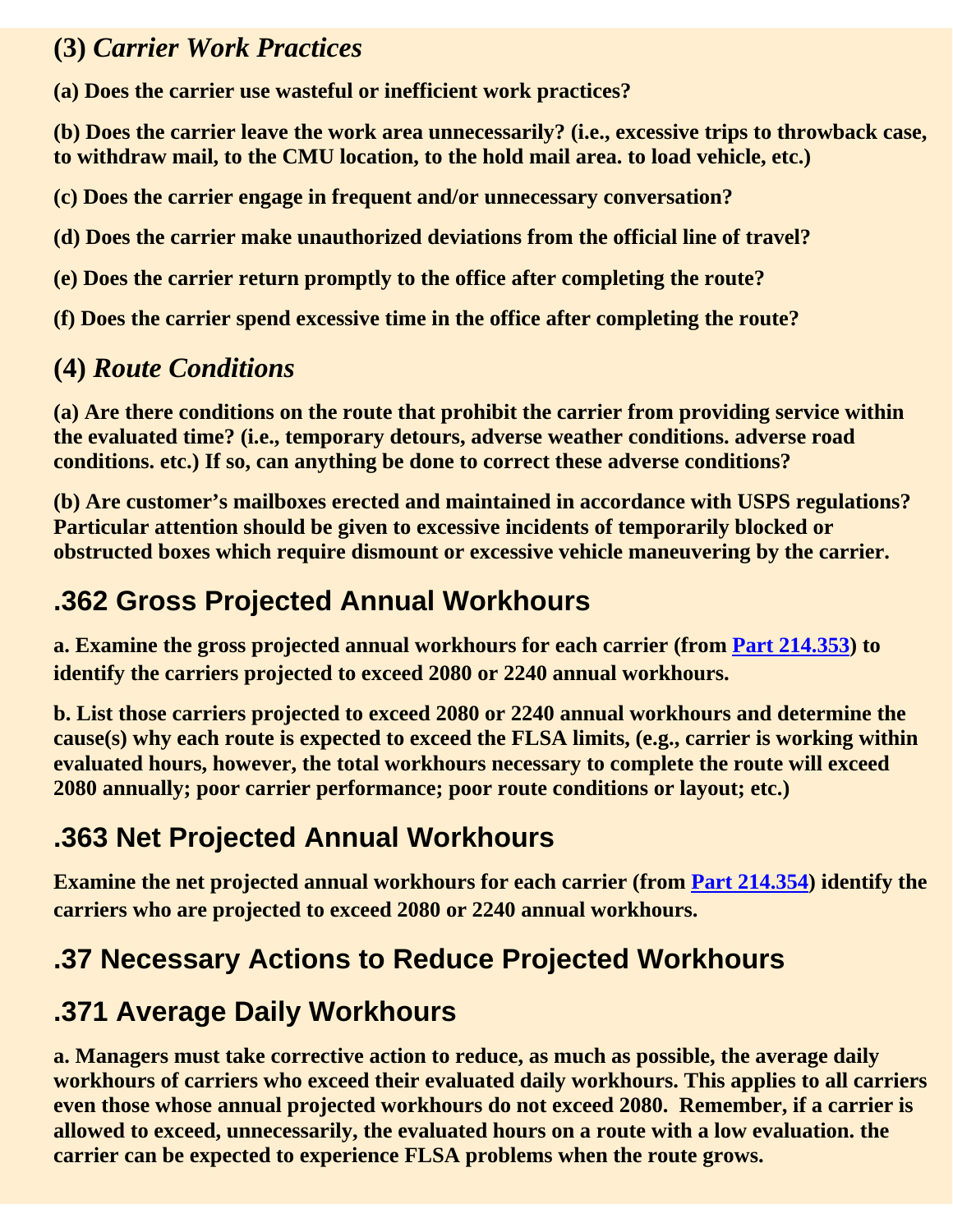**b. After identifying the cause(s) for a carrier exceeding the daily evaluated hours, the manager must:**

**1) Correct items beyond the carrier's control such as office layout, route layout, scheduling, etc. to the extent practical.**

**2) Correct items within the carrier's control by:**

**(a) Discussing wasteful work practices and informing the carrier of the efficient procedures.**

**(b) Retraining the carrier, if necessary.**

**(c) Disciplinary action, if warranted. (See Article 16. USPS-NRLCA National Agreement.)**

#### **.372 Gross Projected Annual Workhours**

**a. The manager must contact in writing those carriers whose gross projected annual workhours exceed 2080 (or 2240) and meet with them to determine their leave plans in accordance with [Article 9.2.C.7.b.(2)] of the USPS-NRLCA National Agreement.**

**b. Those carriers projected to exceed 2080 (or 2240) should commit in writing sufficient annual leave to keep their actual annual workhours under 2080 during the guarantee period.**

**c. If a carrier refuses to commit sufficient annual leave or does not have sufficient leave to reduce the projected annual workhours below 2080. proceed as instructed in Part 214.373.**

#### **.373 Net Projected Annual Workhours**

**a. The manager should determine:**

**(1) If actions taken to reduce excessive average daily workhours (see Part 214.361 and Part 214.371) are sufficient to keep the actual carrier workhours below 2080, or:**

**(2) If it is necessary to remove the high option classification, thereby granting the carrier more relief, or;**

**(3) If it is necessary to provide relief by adjusting the route and removing some delivery territory. or:**

**(4) If it is not feasible to adjust the route, is it more cost effective to provide auxiliary assistance or to let the carrier work the FLSA overtime.**

**b. Once the manager has determined what action is necessary, the action must be taken promptly and the results must be monitored closely to assure that the carrier workhours do not exceed 2080 during the guarantee period.**

#### **215 CARRIER'S STAMP STOCK AND FIXED CREDIT**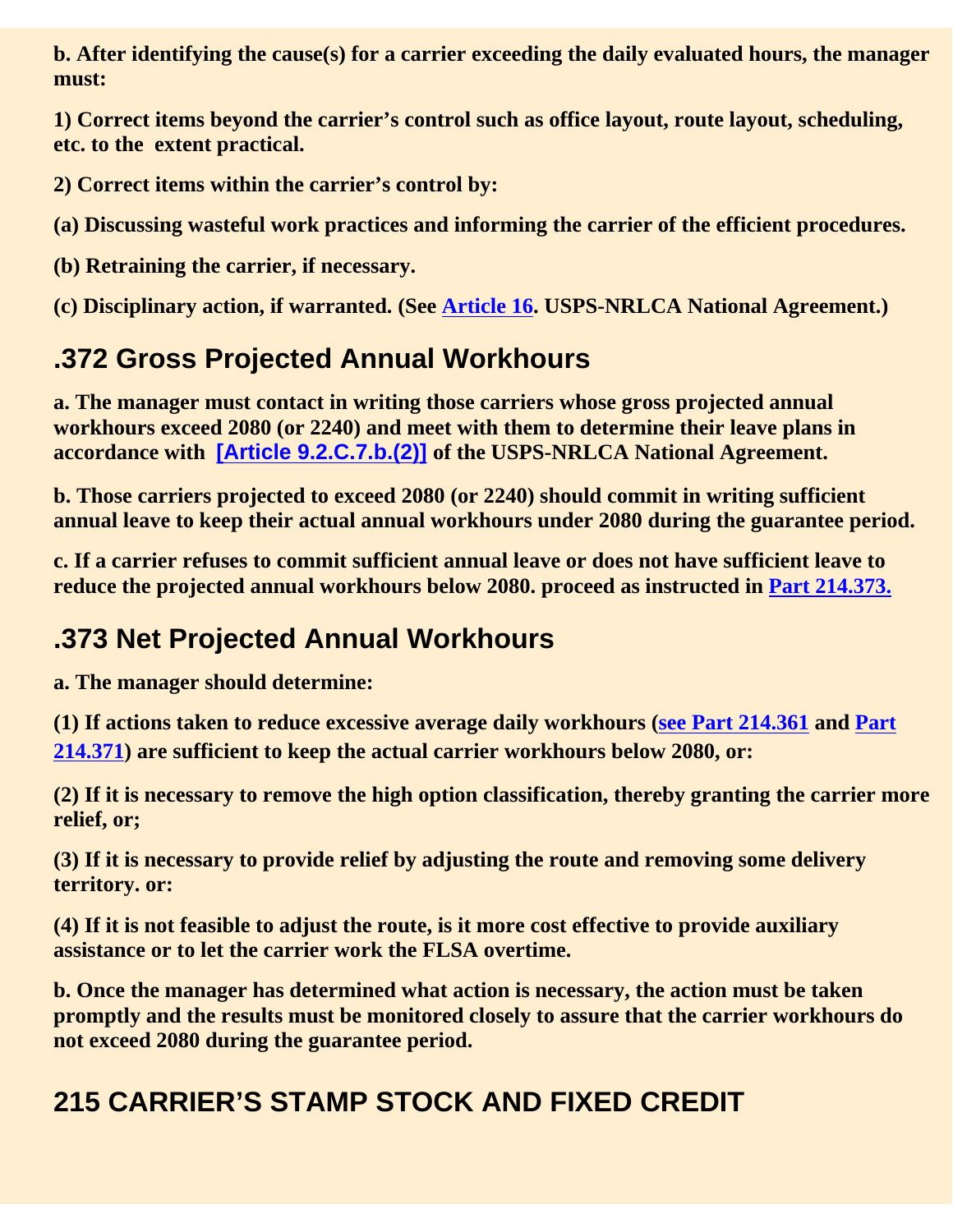**216.1 Issuance or replenishment of stock is ordinarily accomplished at the originating office. However, if the carrier serves customers who receive mail through other offices on the route. the carrier will replenish the fixed credit at those offices in amounts representing sales made on the route to the customers served through such offices.**

**215.2 Postage stamp fixed credits will be issued to rural carriers unless they prefer to purchase stock with their own funds.**

#### **216 SATURDAY CLEARANCE OF RURAL CARRIERS AT SMALLER FACILITIES**

#### **216.1 Procedures**

**At many small offices, it has been necessary to schedule clerical employees on Saturday afternoon solely for the purpose of checking in the rural carrier(s). This creates unnecessary costs: therefore, at these offices the following procedures should be adopted:**

**a On Saturday morning, give each rural carrier a pouch and a rotary lock. The manager must record on each rural carrier's trip report the lock and rotary number, and the rural carrier(s) must initial the entry as verification.**

**b. When the carrier returns from the route in the afternoon, the fixed credit, any money collected, all accountable items, and undelivered mail must be secured in the pouch with the rotary lock. The carrier must secure the locked pouch in the place designated by the manager. This place must offer the maximum security available.**

**c. If a dispatch is available from the collection box in front of the post office, the carrier will deposit prepaid outgoing mail there. If there is no dispatch available from the collection box, if necessary, the carrier will** *deposit mail in a pouch, lock it, and place it in the designated location.*

**d. On the next delivery day, the carrier and the manager will check the lock and rotary number on the trip report with the lock on the pouch and, if they match, the manager will open the pouch in the presence of the carrier and give the carrier the contents. If the employee who served the route on Saturday is absent on the next delivery day, the manager must check the lock and rotary number in the presence of the replacement carrier. If they match, the manager will open the pouch, verify the contents. and give them to the carrier for disposition. (Instructions for obtaining rotary locks and keys may be obtained from the Management Sectional Center.)**

**e. In the event the number on the Form 4240 and the rotary lock do not match, open the pouch in the presence of the carrier, and, (1 ) If it is determined that any of the contents are missing. notify the Postal Inspector-in-Charge immediately.**

**(2) If it is determined that the contents have not been tampered with, make a notation of the facts on Form 4240 and proceed as described in Part 2 16.1d.**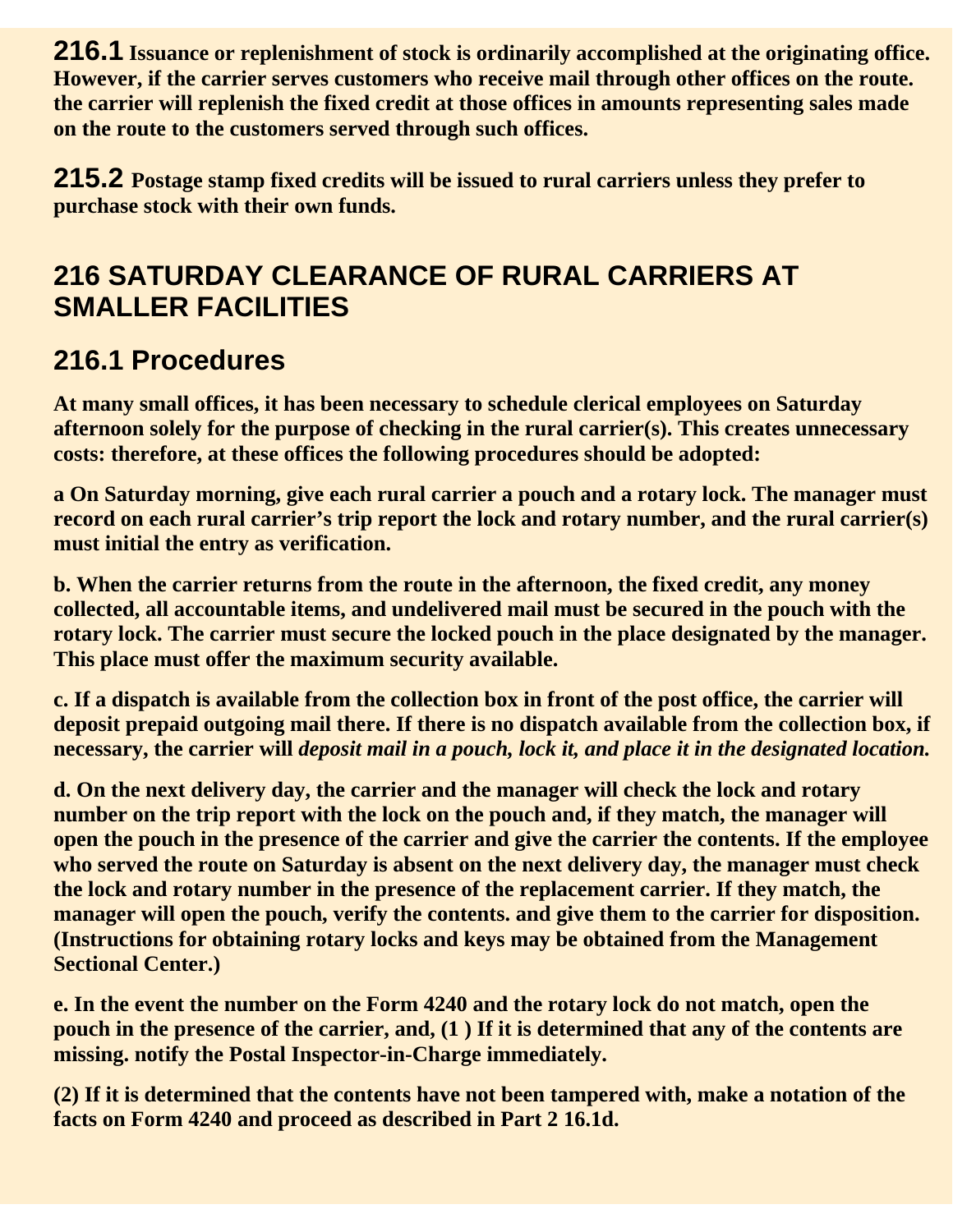#### **216.2 Keys**

**In order to implement these procedures, the rural carrier will usually be assigned a key to the post office on Saturday morning, and the key will be included in the rotary pouch with the accountable mail unless it is needed to lock the office. If it is not placed in the pouch, the key will be turned in on the next delivery day.**

**217 PROCESSING RURAL ROUTE CHANGES [SEE Revised] Instructions: Postal Bulletin 11-12-87]**

#### **217.1 Form 4003,** *Official Rural Route Description*

- **.11 Form 4003 will be prepared for the following actions:**
- **a. To extend or delete service on regular routes.**
- **b. For changes in boxes and stops because of substantial within area growth.**
- **c. Route consolidations.**
- **d. Route remeasurements.**
- **e. To authorize or discontinue salary protection.**
- **f. To establish or terminate lock pouch allowances.**

**.12 In addition, Form 4003 will be prepared with an endorsement added as indicated for the following actions:**

#### **a.** *Relief to Overburdened Routes*

**The form must be endorsed in the upper right-hand corner "Relief to Overburdened Route." See Exhibit 217.12a.**

#### **b.** *Temporary Route Detour of More Than 30 Days*

**The forms [PS 4003] must be endorsed in the upper right-hand corner either "Temporary Change for Duration of Detour" or "Termination of Temporary Detour," whichever is appropriate. See Exhibits 217.12b(1) and 217.12b(2). [see revised instructions- Postal Bulletin 11-12-87]**

#### **c.** *Establishment of an Auxi1iar.v or Regular Route*

**The form must be endorsed either "Regular Route" or "Auxiliary Route" in the upper right-hand corner. Enter a check mark in the block labeled** *New Route,* **the evaluated hours in the** *Base Hour Change* **block, and the effective date. See Exhibits 217.12c(1) and 2 17. 12c(2).**

**d.** *Conversion of Auxiliary Route to Regular Status* **The form must be endorsed "Conversion of Auxiliary Route to Regular Status" in the upper right-hand corner. Enter the evaluated hours in the** *Base Hour Change* **block and the effective date. See Exhibit 217.12d.**

**e.** *Discontinuance of a Rural Route*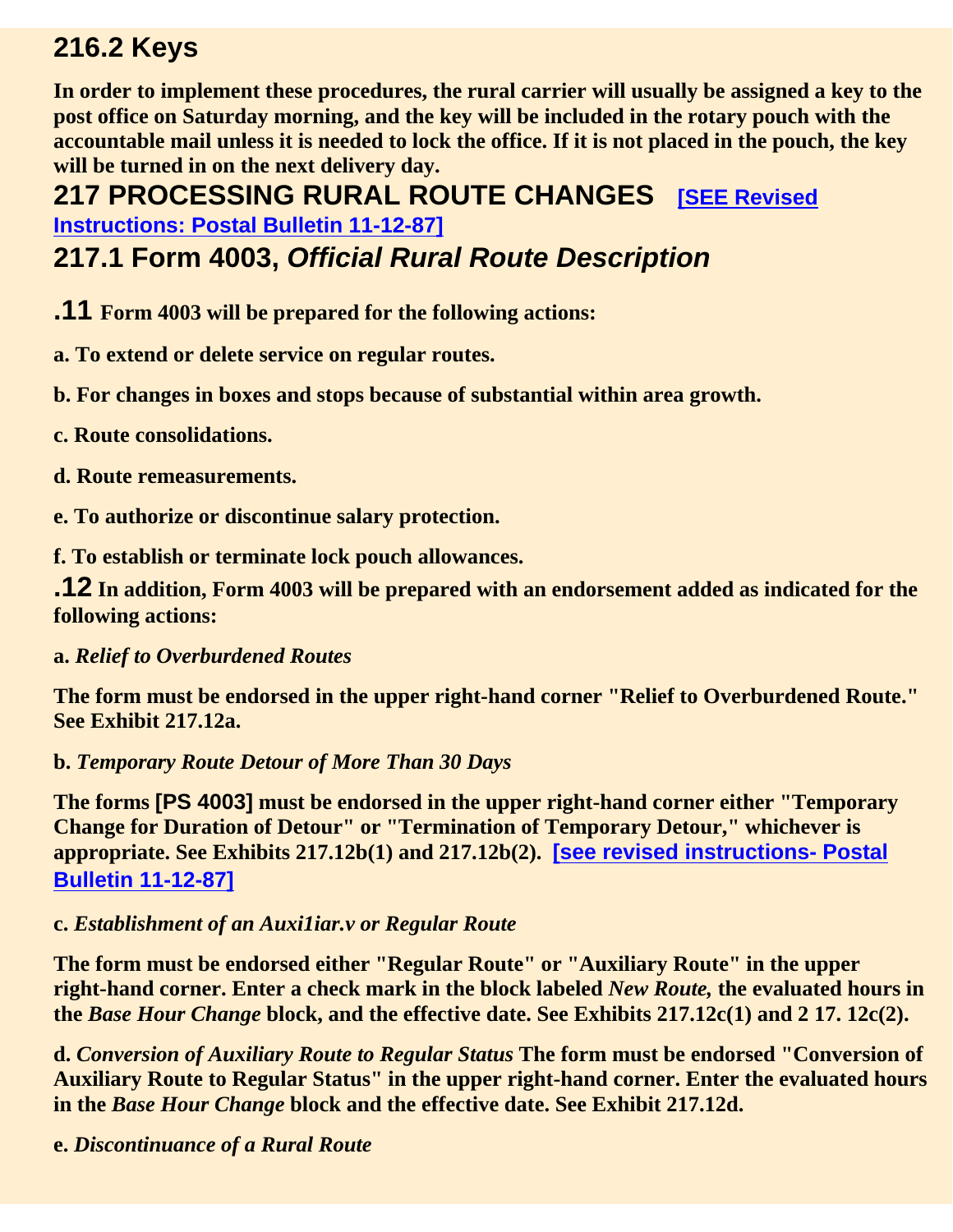**The form must be endorsed "Discontinuance of a Rural Route" in the upper right-hand corner. Enter the name. State. ZIP Code. and finance number of your post office. In addition. enter "discontinued" in the space for the** *Name of Carrier;* **enter the route number in the appropriate space; enter zeros in the blocks marked** *Prior Length* **through** *Base Hour Change;* **and enter the date the route is to be discontinued in the** *Effective Date* **block. See Exhibit 217.12e.**

**.13 Base hour changes may be made on Form 4003 for the following actions only with endorsements as shown:**

**a.** *Relief to Overburdened Routes.*

**The form must be endorsed as shown in Exhibit 217.12a.**

**b.** *Temporary Route Deviation for More Than 30 Days.*

**The form must be endorsed as shown in Exhibit 217.12b.**

**c.** *Seasonal Routes.*

**When it is necessary to increase or decrease the evaluated hours because of the beginning or ending of the seasonal period, check** *Seasonal Route* **block.**

#### **d .** *Route Consolidations*

**When it is necessary to increase or decrease evaluated hours, the forms must be endorsed in the upper right-hand corner "Route Consolidation." See Exhibit 217.13d. 217.2 Form 4241, Rural Delivery Statistics Report**

#### **.21 Regular Routes**

**Complete Form 4241 as outlined in Part 526.63.**

#### **.22 Auxiliary Routes**

**Complete Form 4241 as outlined in Part 526.633. 217.3 Memoranda**

**Use memoranda to advise the PDC of the following actions:**

**a. To select the high or low option at the time of an interim adjustment.**

**b. To correct errors in rural printouts and Form 4241-A,** *Rural Route Evaluation,* **concerning guaranteed salary, FLSA Code, option code, and leave commitment.**

**c. To discontinue a rural route. The memorandum must include the reason for the discontinuance and the effective date.**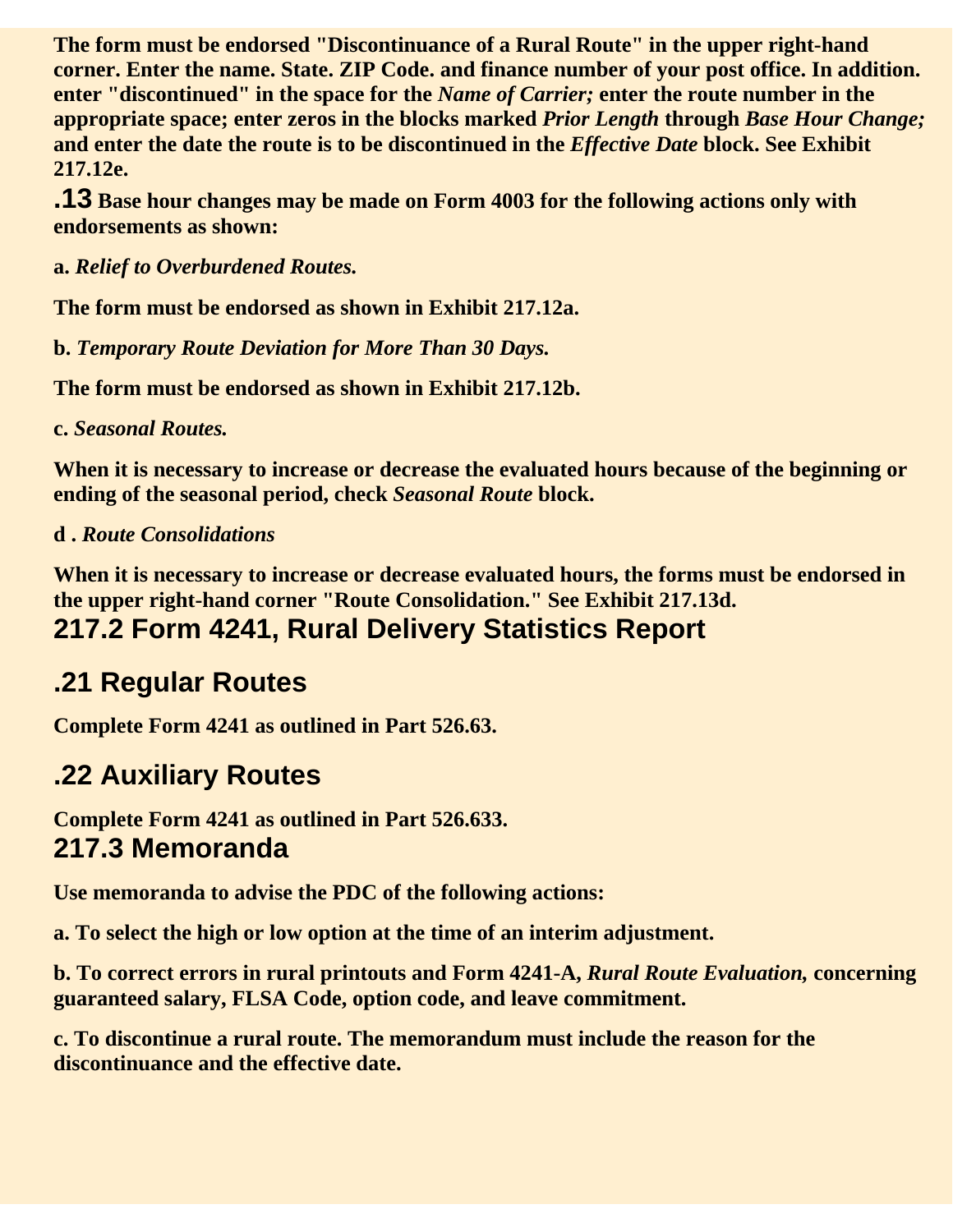#### **217.4 Submissions to the Data Centers**

**.41 Submit Forms 4003 and memoranda, if any, as outlined in Part 454.**

**.42 For Forms 4241 for special counts and annual counts, see Part 526.634.**

**.43 Amended Form 4241 or memoranda requesting changes in guaranteed salary, etc.. must be submitted to the PDC by the MSC manager or designee immediately after the irregularity or error is discovered.**

#### **220 SUPERVISION**

#### **221 G E N E R A L**

**221.1 A postmaster or a designated manager must submit any special guidelines or instructions designed to promote efficiency or maintain discipline to the MSC manager for approval prior to implementing such rules or instructions.** 

**221.2 A manager should perform and organize work to determine any irregularity in work schedules and/or the flow of mail, and interact with other postal managers to work toward correcting all irregularities.**

**221.3 Managers will not permit suspension or interruption of service on rural routes because of the absence of regular carriers or substitutes; rather. they will assign or employ a suitable person to perform the service temporarily.**

**221.4 Managers may deliver mail of any class to customers of a rural route or a non-personnel rural unit who call for it when the office is open to the public. Customers of an intermediate post office may call for their mail during office hours at the post office where it is held. This practice is to be discouraged if it seriously interferes with the work of the office or causes extensive delays in the departure of the rural carriers.**

**221.5 A manager or designated employee will be on duty when the carriers return from their routes on all service days. (See exception Part 216.)** [This references procedures for small offices where arrangements have been made for a rural carrier to clear their own accountables on Saturdays and leave fixed credits, accountable items and moneys in a locked pouch.]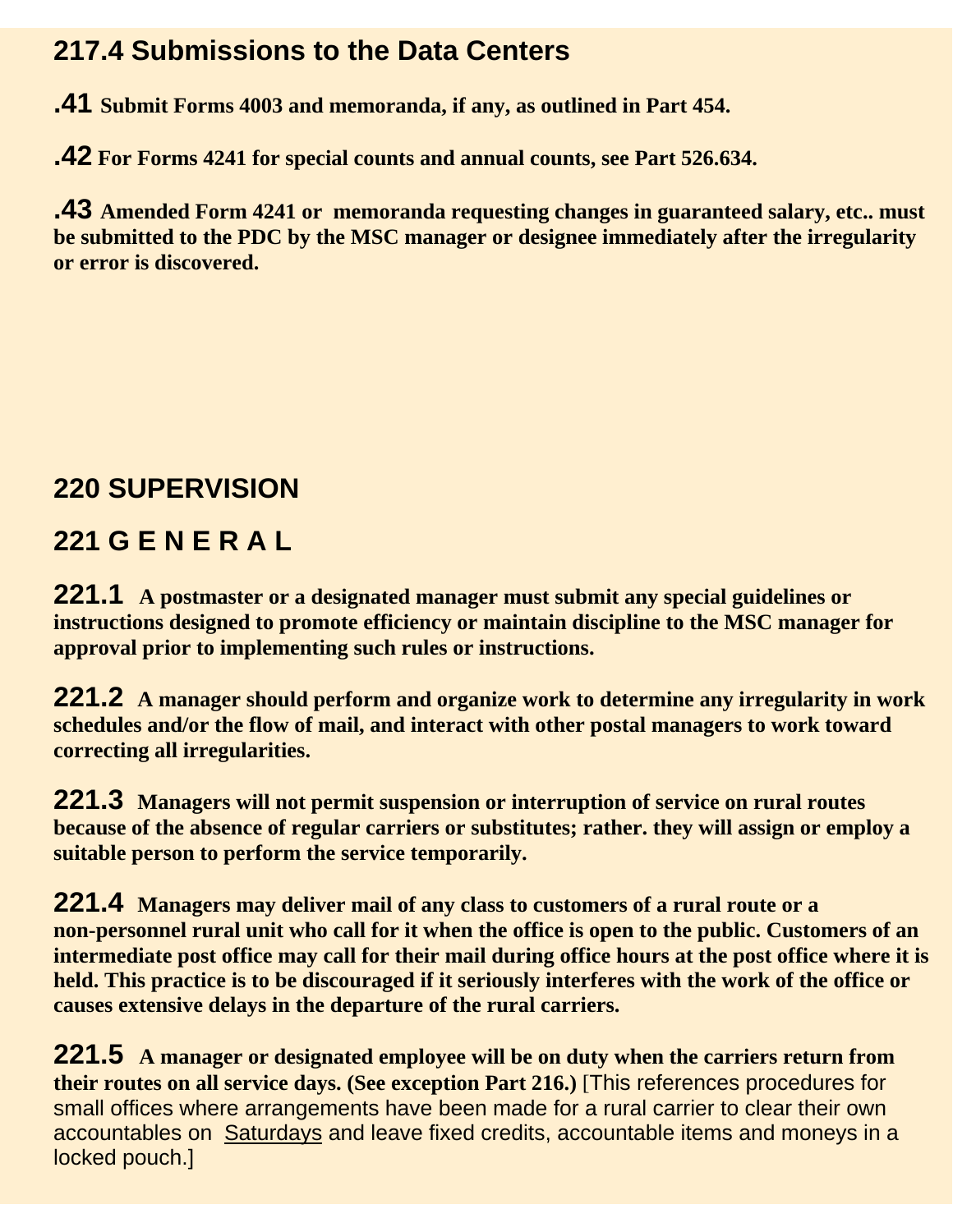**221.6 A manager must provide or continue training. as needed and required, for rural employees. (See Part 360, P-23 Handbook,** *Orientation and Craft Skills Training***.)**

**221.7 Managers will consult with rural carriers when significant service changes, including route remeasurements, are proposed for the carriers' routes. The affected carriers will be given an opportunity to submit written statements concerning the changes. (Those statements must be included with management's proposals for changes if submitted for higher level approval.)**

#### **222 MAINTAINING DAILY SCHEDULES**

**222.1 Managers will assure that carriers normally leave to serve their routes no later than 20 minutes after the scheduled departure time. (An exception will be made when preferential mail cannot be cased and strapped out by the end of the 20 minute leeway.)**

**222.2 Managers may delay departure of carriers when the principal receipt of mail is delayed, provided the later departure will permit the carrier to complete deliveries and still meet the regular dispatch schedule.**

**222.3 Managers will consider changing the schedules of carriers when receipt and dispatch schedules are changed. (See Part 332.)**

**222.4 Unless specifically exempted. collections will be returned to the office in time for dispatch on the day collected.**

#### **223 DELIVERY REQUIREMENT**

**223.1 Deliver all First-Class, newspapers. and priority mail (received at the unit prior to the established delivery cut-off time) on the first scheduled delivery.**

**223.2 Deliver periodicals with an authorized delivery date on that date, provided such delivery does not delay First-Class Mail.**

**223.3 Deliver other second- and third-class mail not later than second delivery day after day of receipt (day of receipt to begin at 12 Midnight unless the Regional Postmaster General approves a different time). Deliver mail received on Saturday no later than Tuesday. Deliver circulars received on a day preceding a holiday no later than the second delivery day following the holiday.**

**223.4 Deliver all third- and fourth-class parcels available for delivery that day. A specific cutoff time which allows for sufficient processing time should be established.**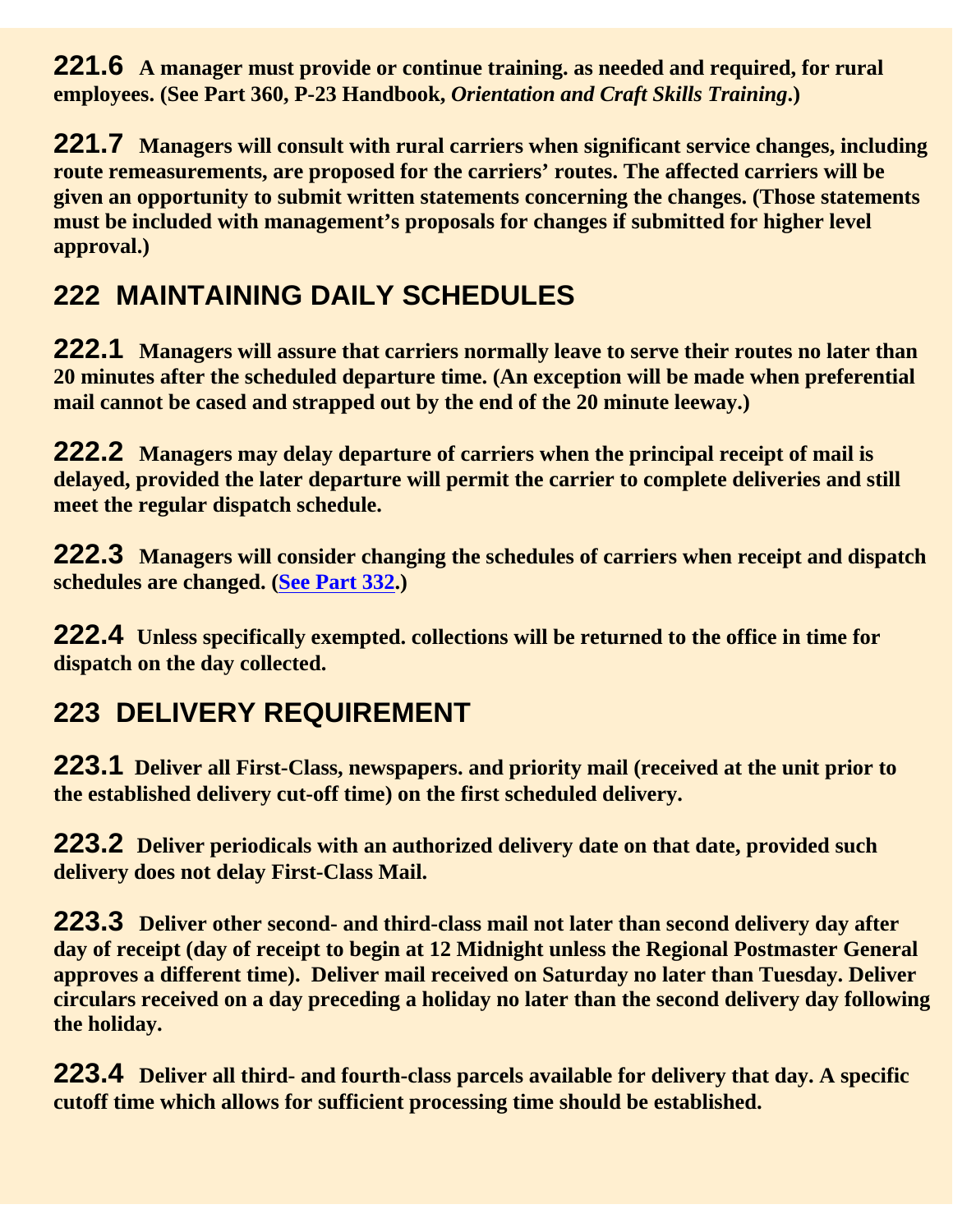#### **224 VEHICLE EQUIPMENT**

**224.1 Managers must assure that. when required, rural carriers furnish a vehicle which is of sufficient capacity to accommodate the normal mail workload and constructed to protect mail from loss or damage. Vehicles and their equipment, as a minimum, must comply with the applicable Federal Motor Vehicle Safety Standards, U.S. Department of Transportation, and/or applicable State codes pertaining to that vehicle. Vehicles must be maintained in a high standard of repair and mechanical operation.** 

**224.2 Any regular rural carrier or substitute assigned to serve a rural route, who is required by management to furnish a vehicle for that route shall be paid the Equipment Maintenance Allowance (EMA) for the route served. Postal Service vehicles may be furnished permanently or for emergency use. In such instances, the rural carrier will not be entitled to EMA. Long standing use of government or contract vehicles for emergency situations must be reported to the MSC for review.** 

**224.3 Managers must assure that all rural carriers (regular, substitute, and auxiliary) have a valid State operators permit and a SF-46, U.S. Government Motor Vehicle Operator's Identification Card, in accordance with 214 of the M-52 Fleet Management Handbook.** 

**224.4 Managers must make periodic checks of the carrier's vehicle to assure that:**

**a. No mail is being left in vehicle.**

**b. It is adequate to accommodate the normal mail workload.**

**c. The vehicle offers adequate protection against loss or damage to the mail including possible damage due to adverse weather conditions.**

**d. The daily mileage recorded from the vehicle odometer does not excessively exceed the authorized mileage of the route.**

**Note: If excessive mileage is found. the manager must determine the reason and take appropriate corrective action, if warranted.**

### **225 INTERMEDIATE OFFICES**

#### **225.1 Definition**

**An intermediate office is any post office located on the line of travel of the rural route that is included in the official route description, and at which the carrier stops (daily) to perform service.**

#### **225.2 Delivery of the Mail**

**Provide customers of intermediate offices and community post offices with rural delivery service if they request the service and erect approved rural mailboxes along the carrier's line**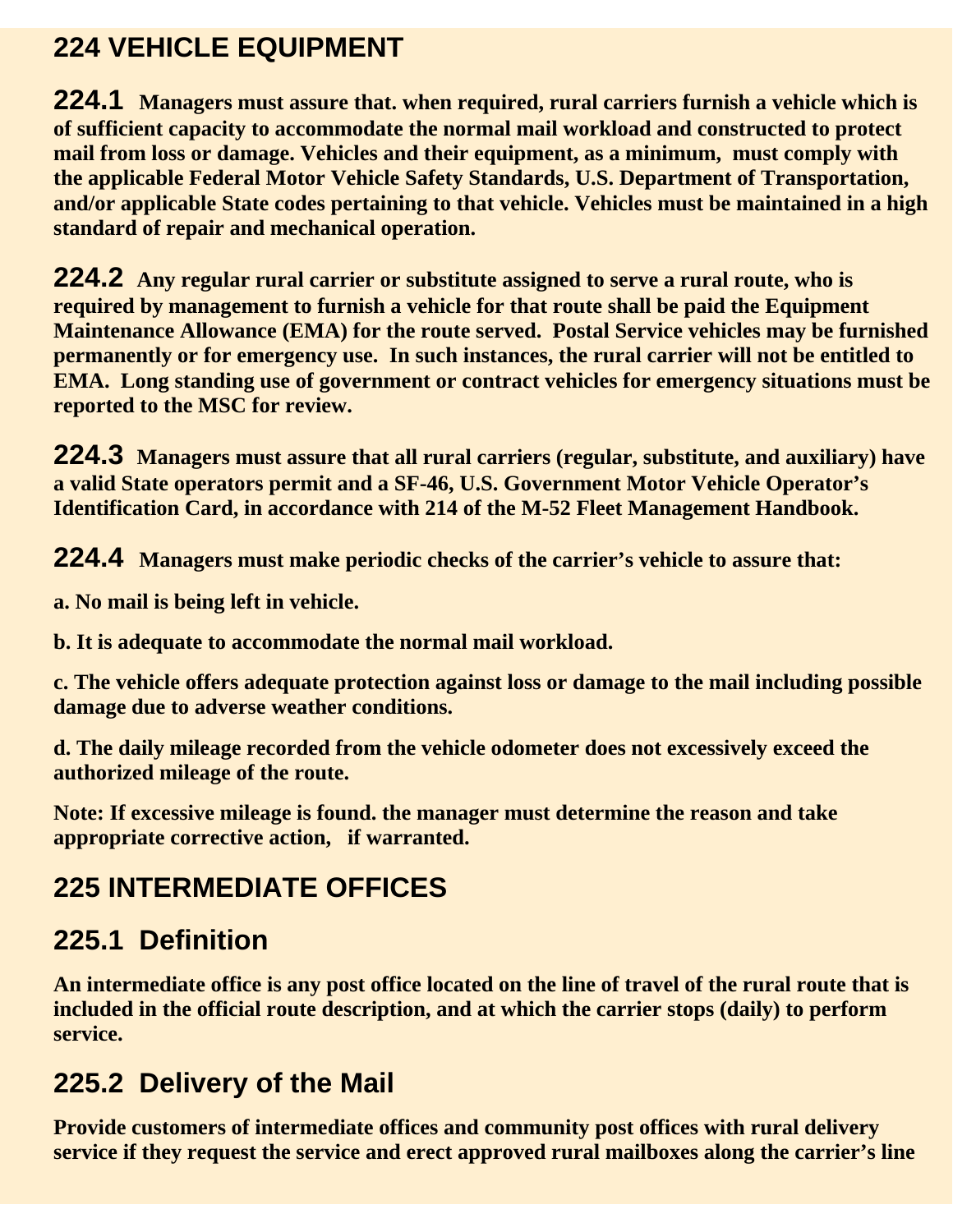**of travel. Deliver on the next delivery trip any mail intended for customers residing on that part of the route already traveled, but improperly addressed to an intermediate office or community post office.**

#### **225.3 Supervision**

**Resolution of irregularities, complaints, and administrative problems involving a route serving intermediate office(s) is the responsibility of the postmaster of the office from which the route emanates.**

#### **226 ROADS AND APPROACHES TO MAILBOXES**

**226.1 Managers are required to:**

**a. Keep informed of road conditions on rural routes.**

**b. Endeavor to obtain cooperation from highway officials and from customers in keeping roads passable and in good repair. and approaches to boxes open. Use Form 4024. Request to Repair Roads, for notification.**

**c. Whenever necessary, inform customers through the use of Form 4056, Your Mailbox Needs Attention, and Notice 38, Approaches to Curbside or Rural Mailboxes, to keep the approaches to their boxes clear by promptly removing obstructions, including snow, which may make the delivery of mail difficult or impossible.**

**d. In areas of new construction or other problem areas, assure that customers' mailboxes are erected in accordance with current requirements and are located to promote the efficient and safe delivery of mail.**

**226.2 If extensive detours are necessary to effect delivery of mail, customers should, when practical, be requested to:**

**a. Relocate their mailboxes temporarily.**

**b. Receive their mail through other customer boxes, or**

**c. Make some other arrangements for receiving their mail until regular service can be resumed.**

#### **227 NON-CONFORMING BOXES**

**Notify customers with Form 4056, Your Mailbox Needs Attention, of any irregularities requiring attention. If irregularities remain uncorrected for 15 days. a second notice must be provided. After an additional 15 days (30 days total), management may withdraw service until corrections are made as specified in POM, [POM, 632], [ POM, 623 ] and [POM, 631.7 ].**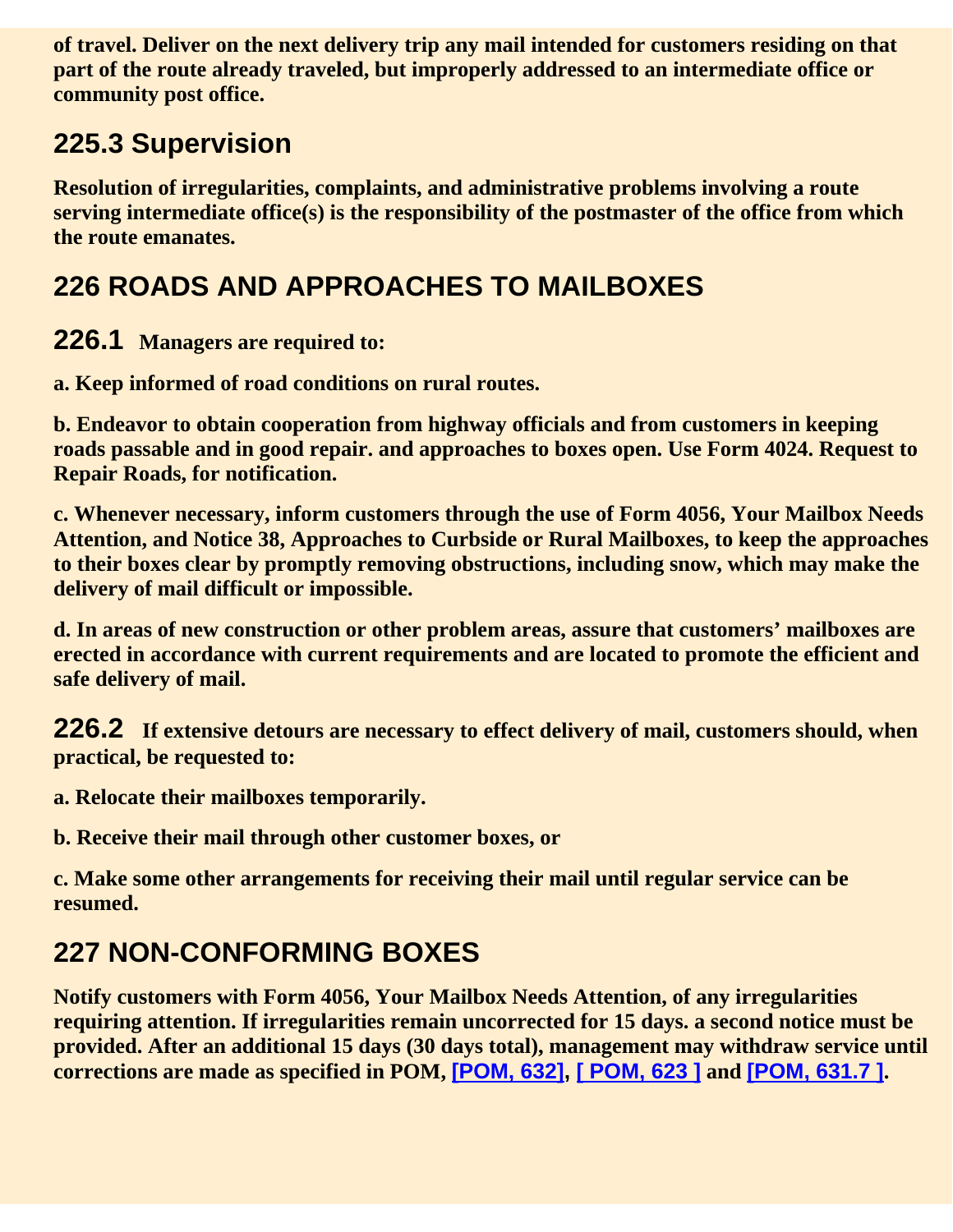#### **228 DAILY OPERATIONS**

**228.1 Managers will require carriers to perform their duties properly and efficiently, taking whatever action is necessary to protect the mail and ensure proper service.**

**228.2 Managers may permit carriers to assist in n separating second-, third-, and fourth-class matter when it is in the best interests of the Posta1 Service to do so, provided it is without compensation, and is agreeable with the carrier. Consider the implications of the requirements and provisions of FLSA when requesting or permitting this function.**

**228.3 Managers must determine cutoff time(s) for the various classes of mail and assure that all missorted or missent mail is redistributed and is taken out for delivery by carriers.**

**228.4 Managers should level the workload of carriers by utilizing the proper curtailment procedures for non-preferential mail. Identify and work mail in order of priority and sequence of receipt.**

**228.5 Managers must assure that carriers account for and remit daily to the proper persons all Postal Service funds coming within their possession, and make proper disposition of any money entrusted to them as agents of the Postal Service. Money order and registry business records and all reports required of the carriers must be completed before the carriers go off duty.**

**228.6 Managers will make periodic checks of carriers' work areas to determine:** 

**a. Is carrier's route book complete and current? (Rural carriers must maintain a roster of all customers who are not authorized street and house numbers as their official mailing address, either in their route book or in a card file, Form 4232-A. Managers will examine at least quarterly each carrier's roster of customers and determine its legibility and correctness.)**

**b. Are the entries of forwarding orders legible and complete?**

**c. Are rural carriers properly maintaining Form 3982, Change of Address, and Form 1564-B, Orders to Box Section or Other Special Orders, as instructed in Handbook M-37? These forms should be reviewed periodically by the manager to ensure they are being utilized properly.**

**d. Are Forms 3575, Change of Address Order, being kept in or on the rural carrier's case? These forms must be processed daily by the carrier, forwarded to the CFS/CMU unit, or returned for filing as described in the M-37 Handbook.**

**228.7 Managers must evaluate the daily service rendered by the employees. Observe carriers to assure that they perform their duties as outlined in Handbook M-37, Rural Carriers Duties and Responsibilities.**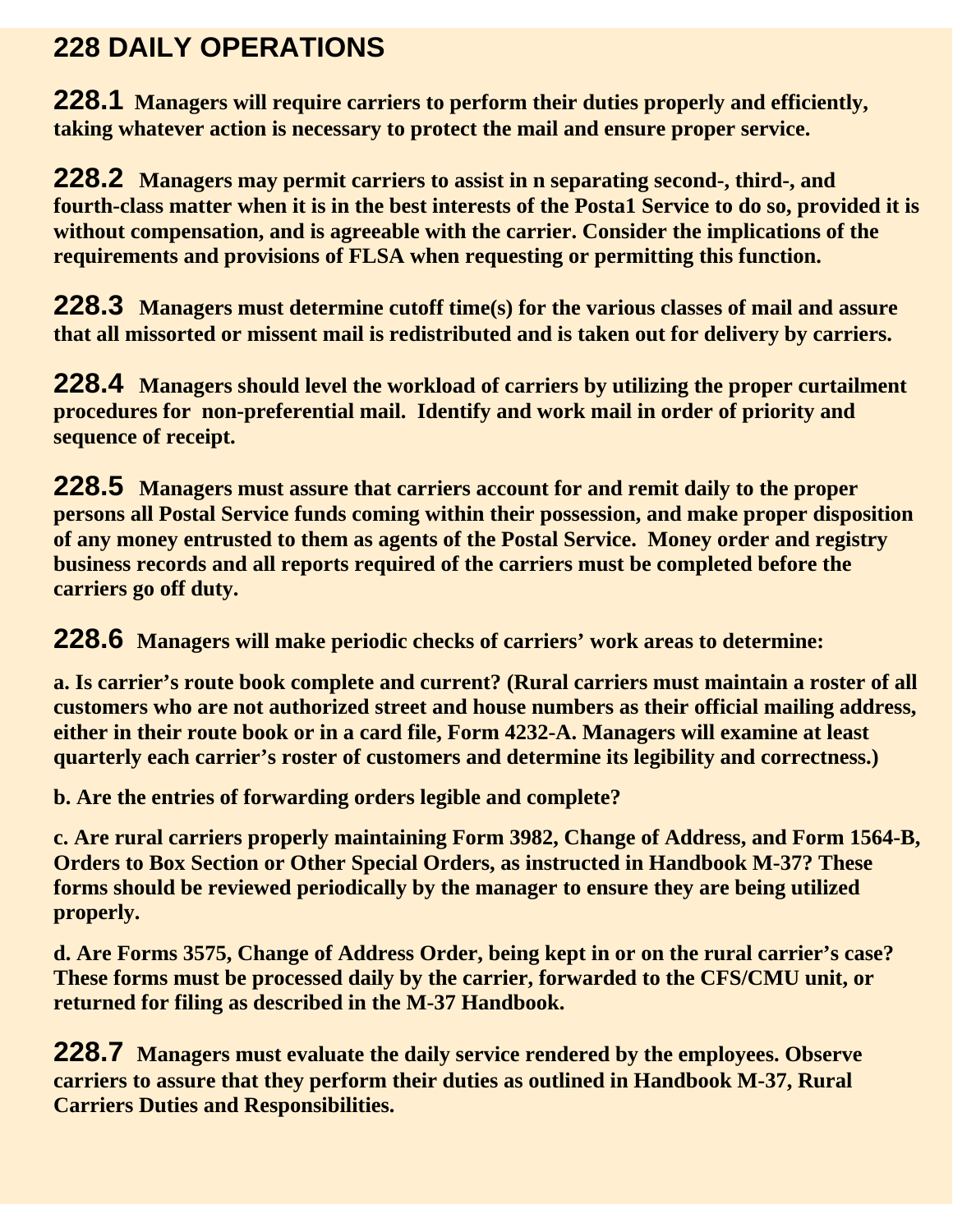**228.8 Carriers may stop, not to exceed 30 minutes, for lunch during which time mail and equipment must be protected. Managers must assure that lunch periods are taken at approximately the same time every day, and are of the same duration, to avoid extreme schedule variations. [ See PO-603, Section 152.31 ]**

**228.9 Managers must assure that carriers cover their routes in the most efficient manner and, so far as practical, regulate the rate of travel to reach boxes at about the same time each day. Carriers serving non-personnel rural units must be instructed to make every effort to arrive there at or near the same time each day. They must remain at the unit to service customers for such time as may be necessary but, in any event, for no less than 15 minutes.**

#### **229 DISCIPLINE**

**229.1 In the administration of discipline, a basic principal is that discipline should be corrective in nature, rather than punitive. No employee may be disciplined or discharged except for just cause. The delivery manager must make a reasonable effort to correct a situation before resorting to disciplinary measures defined in Article 16 of the USPS-NRLCA National Agreement.**

**229.2 Managers can accomplish their mission only through the effective use of people. How successful a manager is in working with people will, to a great measure, determine whether or not the goals of the Postal Service are attained. Getting the job done through people is not an easy task, and certain basic things are required, such as:**

**a. Let employees know what is expected of them.**

**b. Know fully if the employees are or are not attaining expectations; do not guess, make certain with documented evidence.**

**c. Let the employees explain their problems; listen! If given a chance. many employees will help solve their own problems. Draw it out from them if needed, but get the whole story.**

**229.3 Managers must recognize that they have an obligation to their employees, and to the Postal Service, when problems arise to:**

**a. Find out who. what, when, where. and why.**

**b. Assure that all the facts are considered.**

**c. Resolve as many problems as possible before they become grievances.**

**d. Admit when the employee's stand has merit, and correct the situation. Make decisions: do not pass this responsibility on to someone else.**

**229.4 The National Agreement is a contract that governs management and employees in their dealings with each other. However, it is the front-line manager who controls management's attempt to maintain an atmosphere between employer and employee which**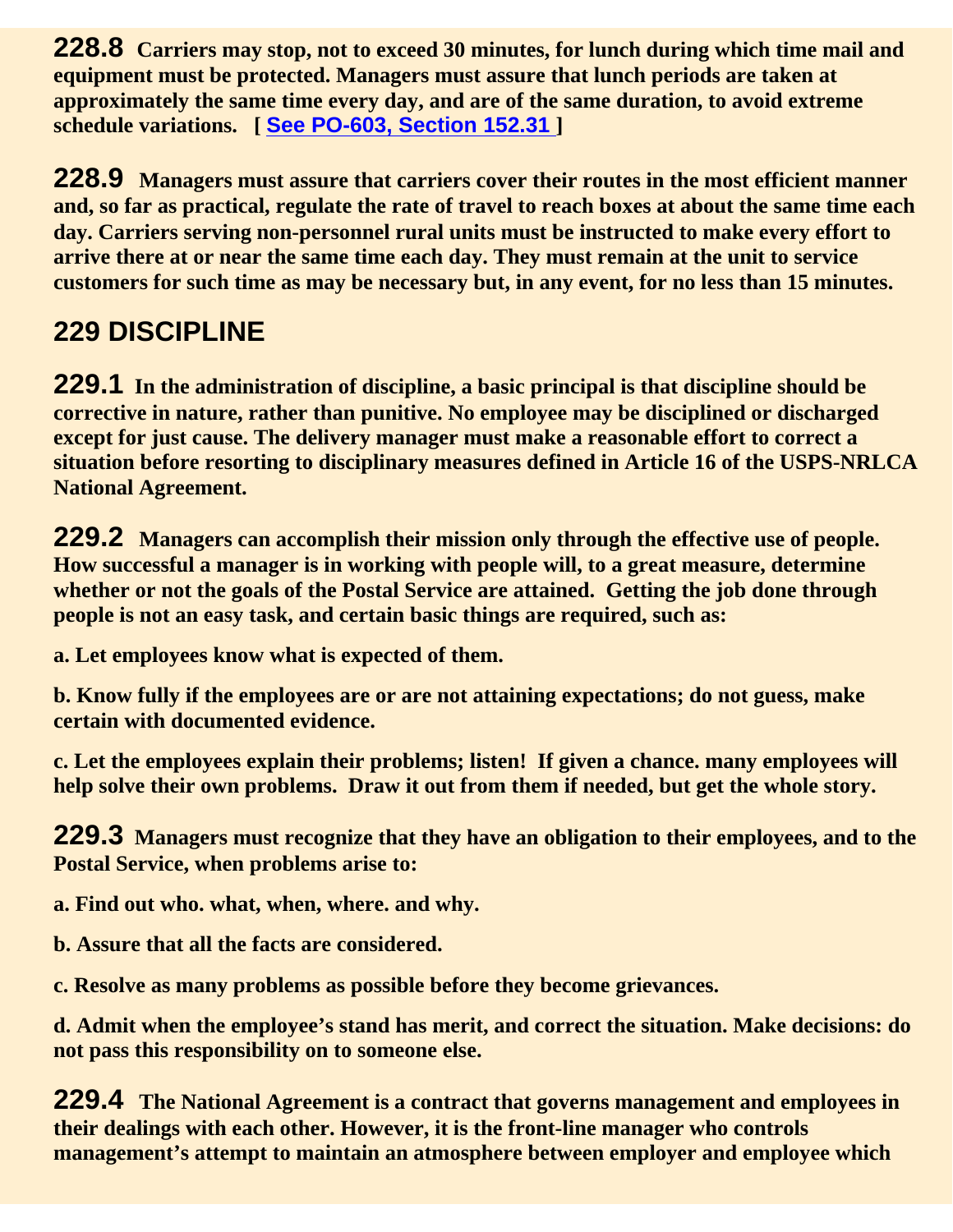**assures mutual respect of each other's rights and responsibilities.**

#### **METHODS HANDBOOK, SERIES M-38 Management of Rural Delivery Services Contents 368** Contents 368

#### **310 PURPOSE**

#### **320 RESPONSlBlLlTlES**

**321 District Managers**

**322 Management Sectional Center Managers**

**323 Postmasters**

#### **330 OFFICE MANAGEMENT PROCEDURES**

**331 General**

**332 Scheduling**

**333 Utilization of Work Area and Equipment**

#### **340 CARRIER'S BASIC WORK METHODS**

**341 General**

**342 Casing Equipment and Use**

**343 Labeling**

**344 Loading Vehicles**

**345 Delivery**

#### **CONTENTS-Chapter 3 STANDARD OPERATING PROCEDURES**

#### **350 CARRIER WORK METHODS-OFFICE**

**351 Obtaining Mail**

**352 Withdrawing Mail**

**353 Casing Methods**

**354 Preparing for Delivery**

#### **360 CARRIER WORK METHODS-ROUTE**

**361 General**

**362 Loading**

**363 Mail Setup**

**364 Serving Boxes from the Vehicle**

**365 Dismount Deliveries**

**366 Ordinary Parcel Post**

**367 Special Services Mail**

**368 Collection of Mail**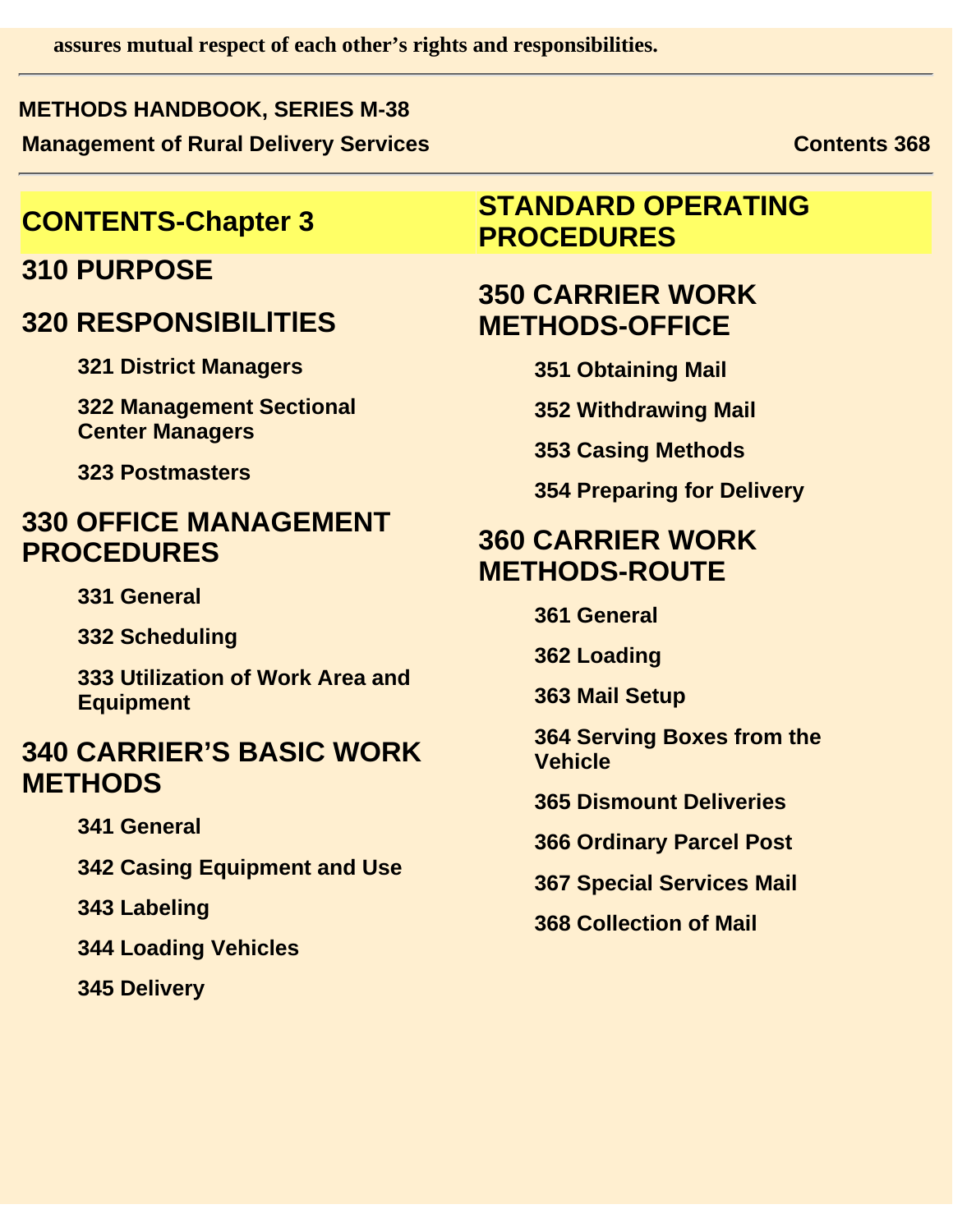#### **CHAPTER 3**

#### **STANDARD OPERATING PROCEDURES**

#### **CHAPTER 3**

#### **STANDARD OPERATING PROCEDURES**

#### **310 PURPOSE**

**Review of delivery operations indicates that even in well managed offices, many hidden inefficiencies are likely to be present. These instructions are designed to assist managers in identifying and correcting ineffective practices. They set forth practical standard operating procedures (SOP) which require the least amount of effort, time. and cost. These procedures provide sufficient flexibility for application in all rural delivery units. The management responsibilities outlined in this chapter assure the immediate and continuing support of managers at all levels for the effective application of the procedures described.**

#### **320 RESPONSIBILITIES**

#### **321 DISTRICT MANAGERS**

**District managers arc responsible for developing an action plan to complete the implementation of the standard operating procedures. In addition, district office responsibility includes establishing and carrying out specific follow-up procedures which will assure continuing compliance with the SOP.**

#### **322 MANAGEMENT SECTIONAL CENTER MANAGERS**

**MSC managers are responsible for providing the necessary support to postmasters charged with implementing these instructions, for assuring that MSC delivery and mail processing managers work together to achieve compliance with the instructions contained herein, and for overseeing onsite reviews and follow-up.**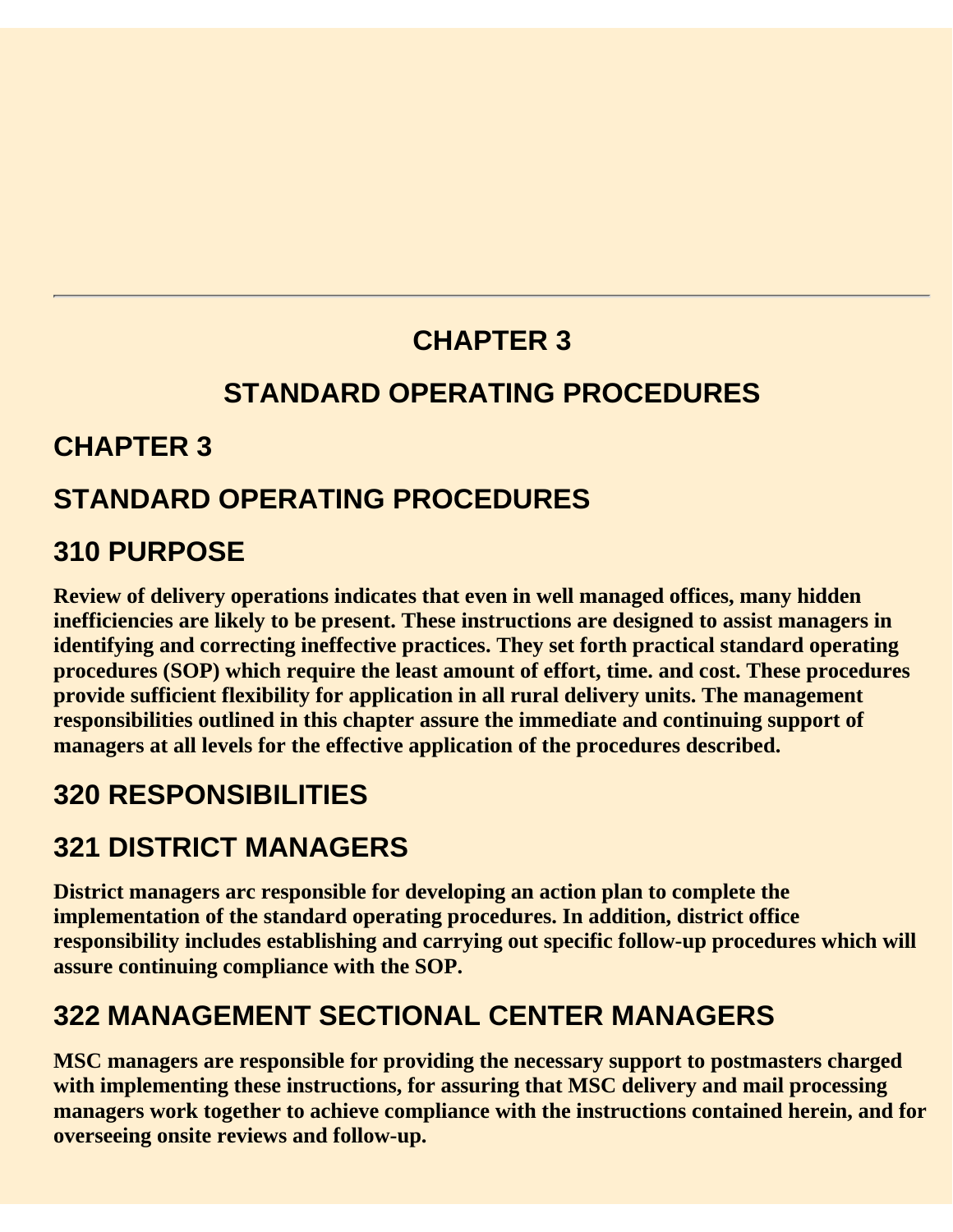#### **323 POSTMASTERS**

#### **323.1 Implementation**

**Postmasters having rural delivery service are responsible for assuring that the standard operating procedures described herein are implemented fully, and that these operating procedures and work methods are followed daily.**

#### **323.2 Deviation**

**Authorization to deviate may be approved in writing by the MSC management after review by qualified MSC managers.**

#### **323.3 Instruction of Employees in Changed Work Methods**

**EVERY MANAGER MUST PROMPTLY PROVIDE DETAILED INSTRUCTIONS AND GUIDANCE TO EMPLOYEES WHEN WORK METHODS OR PROCEDURES ARE CHANGED. ANY CHANGES MUST BE IN CONFORMANCE WITH THE NATIONAL AGREEMENT AND NATIONAL POLICIES AND PROCEDURES. EMPLOYEES MUST COMPLETELY UNDERSTAND THE WORK METHODS AND PROCEDURES THEY ARE EXPECTED TO FOLLOW.**

#### **330 OFFICE MANAGEMENT PROCEDURES**

#### **331 GENERAL**

**The postmaster must plan and organize all activities in the office to achieve the most effective and efficient use of the physical and human resources available. This includes planning an orderly work routine, laying out equipment, and scheduling clerks and carriers to coincide with both the timing of the mail flow and the customer's needs.**

#### **332 SCHEDULING**

#### **332.1 General**

**Proper scheduling depends upon an intimate knowledge of operating concepts (e.g. mail flow) plus a complete awareness of the operational characteristics of the unit, Consideration must be given to:**

**a. The receipt and availability of mail,** 

**b. The time required for the carrier to case all mail and perform other office duties before leaving to serve the route,**

**c. The time necessary for the carrier to serve the route and return to the office in time for the dispatch of mail collected.**

**Note: Proper scheduling of available manpower is a major key to the cost effectiveness of the**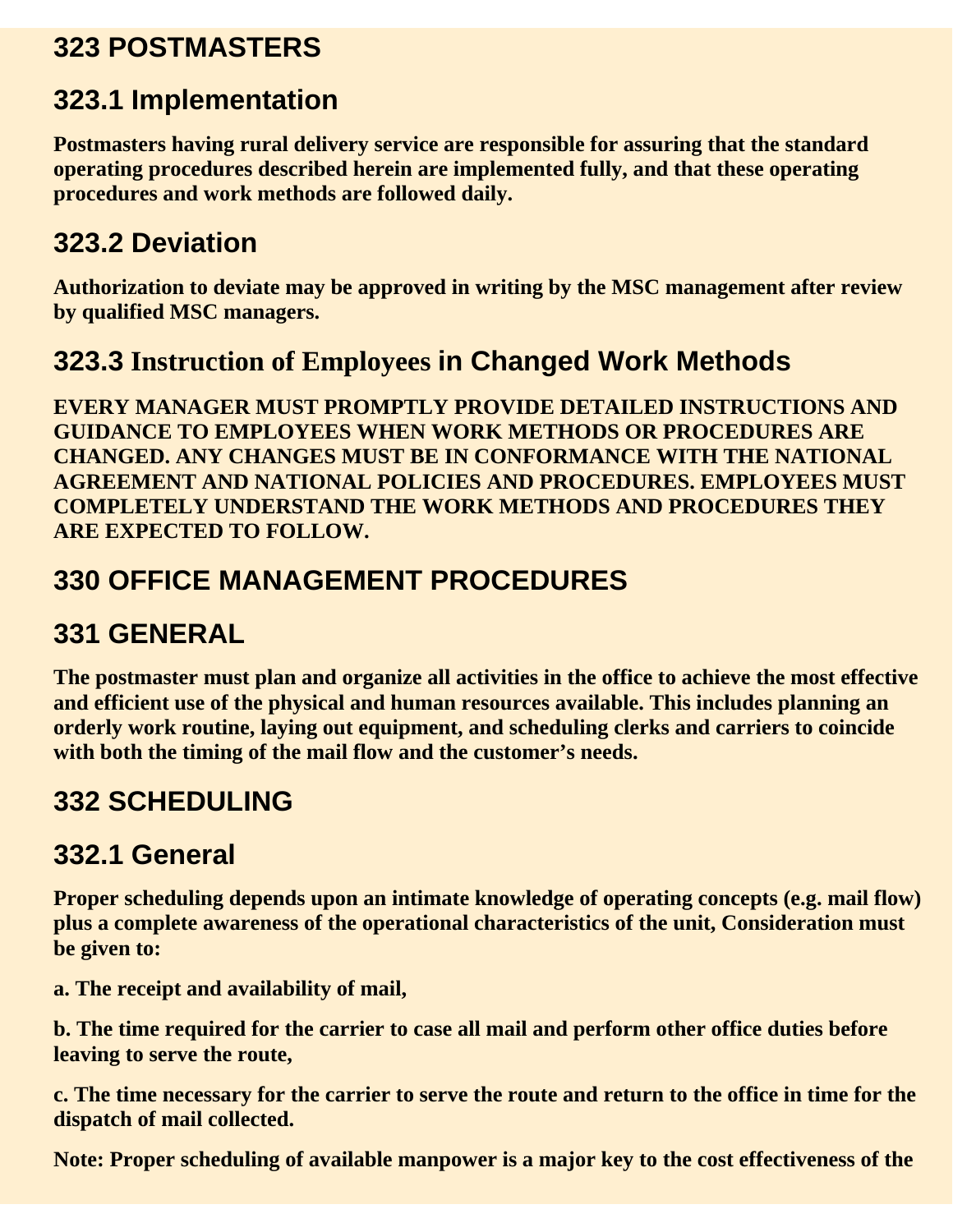#### **332.2 Management's Schedule**

**The Postmaster or a designee must report sufficiently in advance of the first scheduled carrier's reporting time to insure proper coverage of each route so that the day's activities can be planned. Normally, the postmaster or designee must be on duty when the carrier returns to the office. However. an exception may be made on Saturday. (See Part 216.)**

#### **332.3 Carriers' Schedule**

**.31 The carrier's reporting and work schedule should be planned to prevent lost time. The work schedule is normally determined by the office and route standards shown on the most recent Form 4241-A,** *Rural Route Evaluation***. Carriers should not be scheduled prior to the first receipt of mail.**

#### **Example:**

| <b>Office</b>             | Route | Total |
|---------------------------|-------|-------|
| 16:12                     | 27:25 | 43:37 |
|                           |       |       |
| <b>Average Daily Time</b> |       |       |
| <b>Office</b>             | Route | Total |
| $\sqrt{2:42}$             | 4:34  | 7:16  |

**Evaluated Hours as Shown on Form 4241-A**

**.32 Daily schedules shall be established to coincide with the daily evaluation of the route and adjusted periodically as required. (Schedules should allow time for distribution of sufficient quantity of mail to the carrier prior to the scheduled reporting time.)**

**Note:**

**a. If lunch is taken, the schedule must be adjusted accordingly, i.e. the returning and ending time must be extended by the time taken for lunch.**

**b. The carrier's scheduled leaving time could vary according to the route characteristics, i.e. a route collecting a large number of parcels, money order applications, etc. could require more afternoon and less morning office time.**

**c. Under no circumstances should a rural carrier's schedule require or allow that the carrier wait for mail to be distributed during the morning or afternoon office time.**

**.33 Based on personal knowledge of a particular carrier or route, the responsible manager may adjust the schedule based on** *less* **than the time indicated by the route evaluation, (i.e. if the average evaluated time indicated that 2:42 office time was needed. but the carrier had been satisfactorily working within a 2:20 office schedule, and no significant changes had been**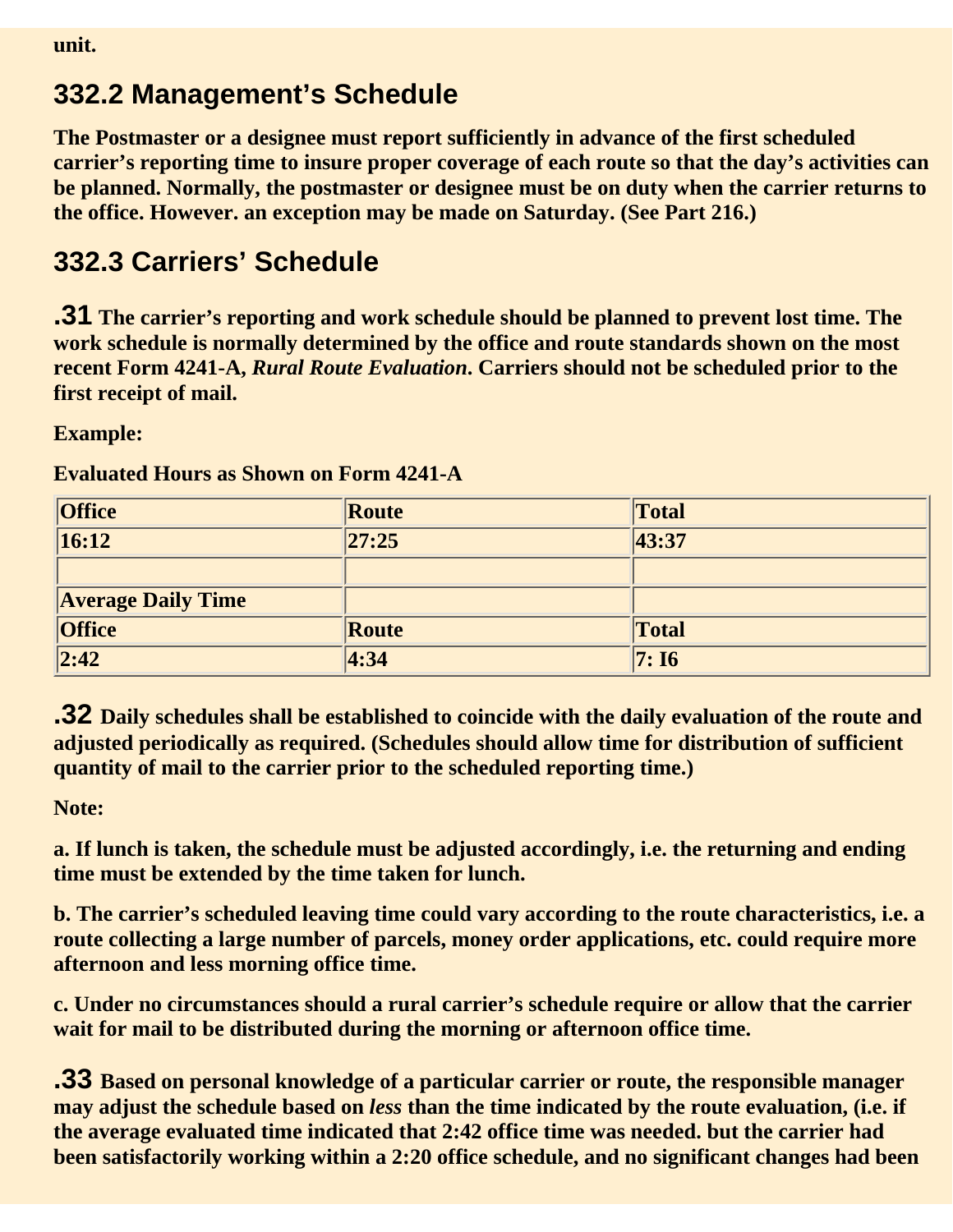**made to the route, a 2:20 office schedule would be proper). This procedure is not intended to reduce the time allowed the carrier to complete the route to less than the total evaluated time of the route.**

**.34 Carriers may be scheduled to report earlier than normal on days when the preferential mail volume is greater than normal, if it is necessary to maintain the regularly scheduled leaving time. However unless operational needs dictate,** *starting times should not be prior to 0600.*

#### **332.4 Maintaining Schedules**

**.41 Carriers must be trained and motivated to complete their office work so that they may leave the office on time each day. The manager responsible for carrier's schedules must be aware of the daily workload for each route. (See Part 222.)**

**.42 Managers at all levels must take positive steps to instill in every employee a sense of importance in the need to maintain schedules daily and perform all assigned duties within the allocated time.**

#### **333 UTILIZATION OF WORK AREA AND EQUIPMENT**

#### **333.1 General**

**.11 The workroom floor and parking and loading areas must be arranged to minimize walking and to facilitate an orderly flow of mail and equipment. Attention must also be given to selection and layout of authorized equipment which will be used by carriers at intermediate offices.**

**.12 The work area must be kept clean of extraneous materials and items. Assure that empty sacks and other equipment arc placed in designated locations where they will not interfere with work activities or create safety hazards.**

#### **333.2 Workroom Floor Layout**

#### **.21 Central Markup (CMU)/Computerized Forward System (CFS)**

**Where practical, locate the case or deposit point on the carrier's line of travel to the distribution case or exit.**

#### **.22 Accountable Mail Cage**

**Locate the accountable mail section near the carriers. Do not allow the carriers to make more than one stop for accountables. An optional method for use in the morning is to take all accountables to the carriers by hand transfer or by using a suitable conveyance.**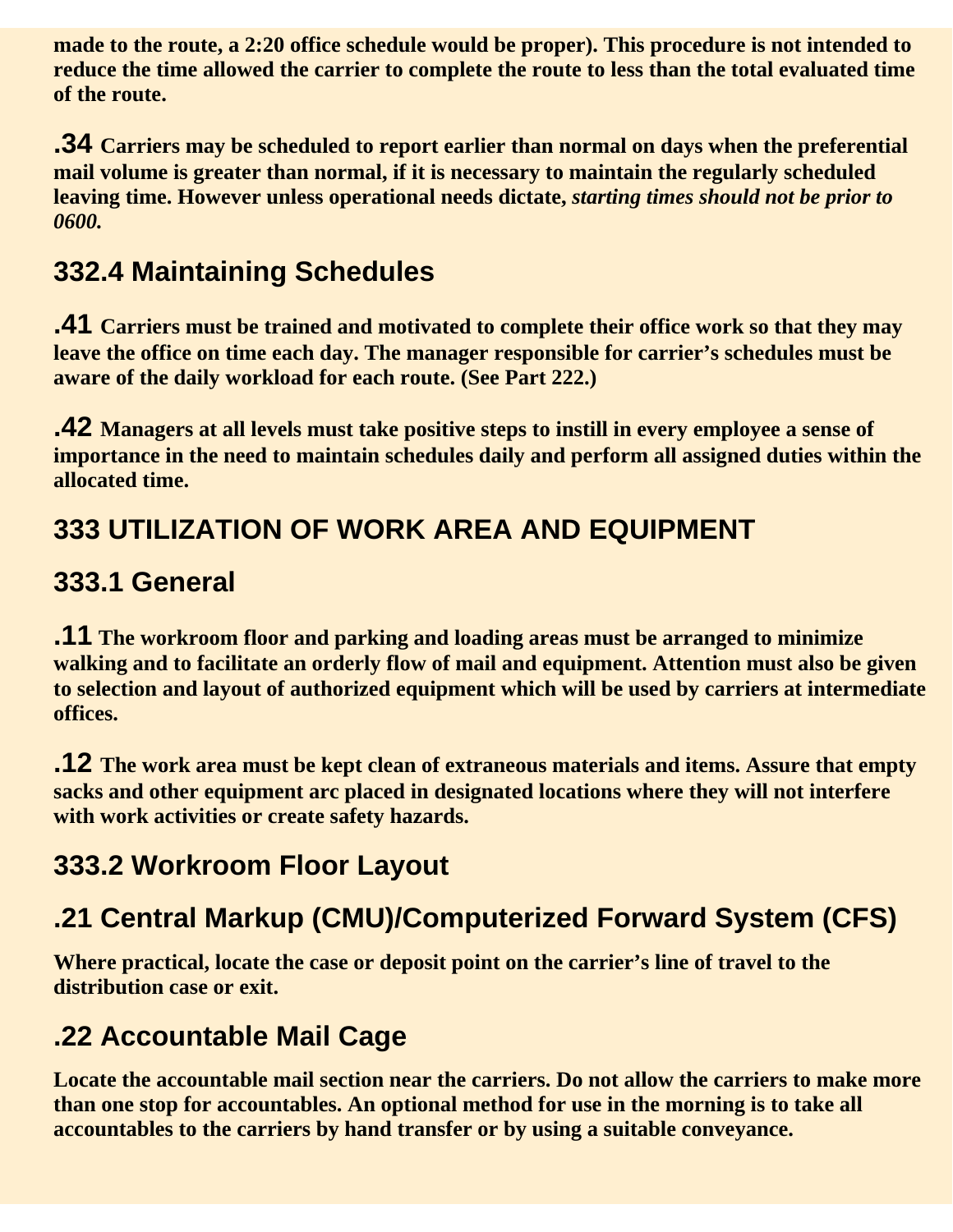#### **.23 Hold Mail**

**Hold mail is to be placed in a central location only when space is not available at the carrier's case.**

### **.24 Equipment Used Daily**

**Sufficient trays, straps, hampers, forms. and other equipment needed by carriers must be readily accessible. Equipment used daily. such as hampers. may be marked with the route number; except when this restricts operational effectiveness and equipment utilization.**

#### **.25 Rarely Used Equipment**

**Rarely used or temporarily surplus equipment should not be stored in prime space.**

### **340 CARRIER'S BASIC WORK METHODS**

#### **341 GENERAL**

**341.1 Carriers should proceed directly to their cases, record the beginning time on Form 4240.** *Rural Carrier Trip Report,* **and begin working.**

**341.2** *Carrier office and delivery work is bused upon the one bundle, modified one bundle (see Part 353.2), or the two bundle system.*

*Note:* **There should be no unauthorized methods in operation that conflict with those defined in the SOP, including case layouts. mail flow. etc.**

### **342 CASING EQUIPMENT AND USE**

#### **342.1 Equipment**

**Management will decide the type of case, and the number of cases and wings needed on individual rural routes. Carrier case, Item 124c, has six shelves and is one type of case used on rural routes. Wing cases , Items 143c and 144c, may be used to supplement Item 124c as described in Part 342.2.**

#### **342.2 Use**

#### **.21 One Bundle System**

**.211 Cases will be set up generally with two inch separations and two deliveries per separation. Managers may vary the size of the separations and the number of deliveries per separation on specific routes depending upon the volume and characteristics of mail normally received by those routes.**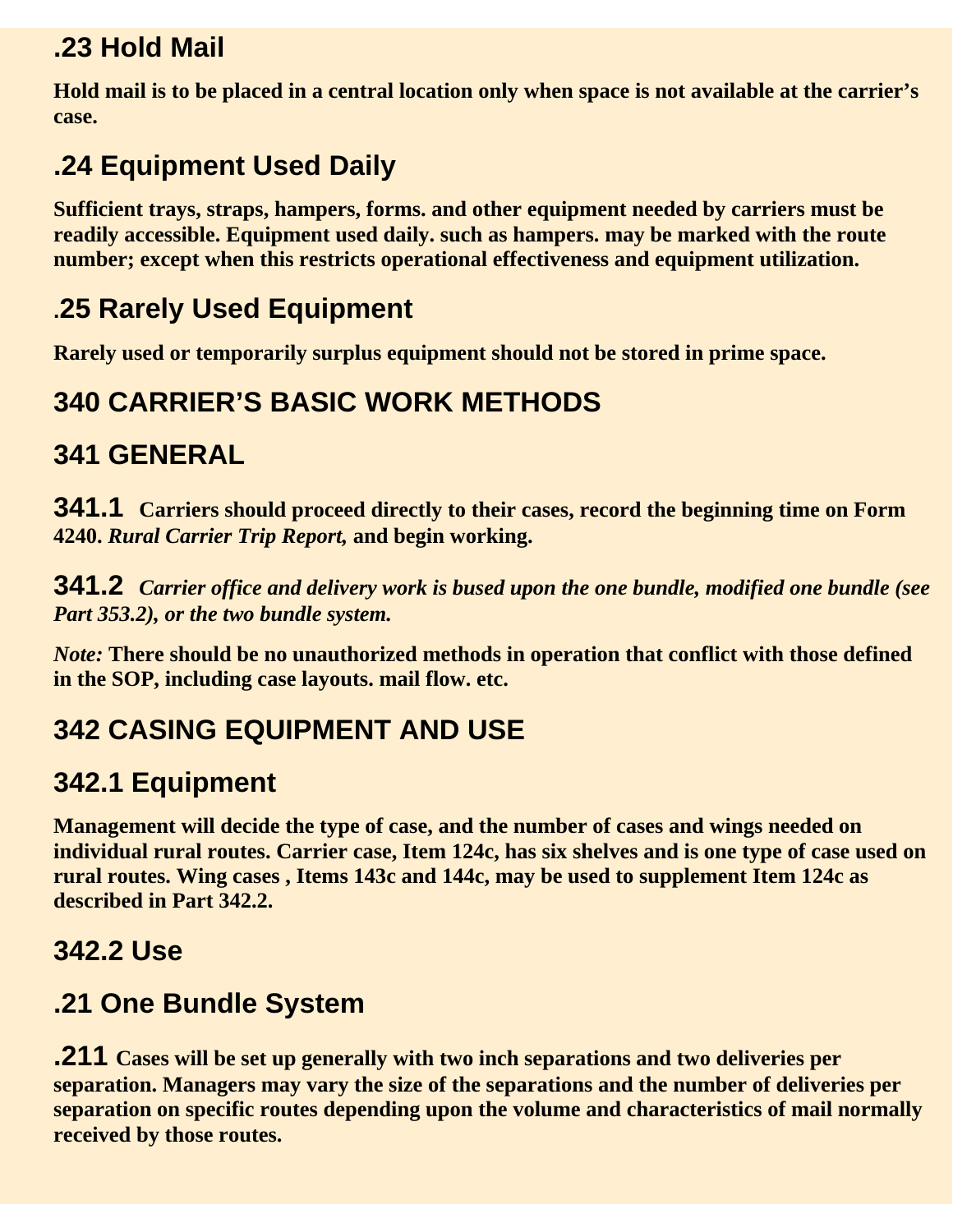**.212 When the 124c case will not accommodate all boxes or deliveries on the route, wing cases (Items 143c and 144c). may be used.**

**.213 When the use of Items 143c and 144c is necessary, continue the separations evenly into the wing case. Begin with the lowest shelf and extend the separations as necessary. Do this with the remaining shelves and attempt to keep the separations equal in length on all shelves of the wing case.**

#### **.22 Modified One Bundle System**

**The cases and wing cases are the same as for the one bundle system. (See Part 353.3.)** 

#### **.23 Two Bundle System**

**.231 Cases will be set up generally with one inch separations for letters with two deliveries per letter separation. Flat separations will be approximately ten inches in width and arranged as instructed in Part 343.24. Managers may vary the size of separations and the number of deliveries per separation on specific routes depending upon the volume and characteristics of mail normally received by those routes.**

**.232 On routes using the two bundle system, a wing case must not be used for letters unless:**

**a. The total boxes serviced exceeds 420; or**

**b. The average letter volume cased daily exceeds 2,500 letters.**

**.233 Consideration will not be given to approving more than two deliveries per separation unless the number of boxes served on a route exceeds the maximum number developed at two per separation (to a limit of 900 per l24/144 letter case combination).**

*Note:* **Under no circumstances should a shelf be placed on the top of a letter or flat case.**

**.234 Items 143c, 144c, or a portion of the letter case must be used for distribution of flat mail by carriers. Wing cases must be on the right side of the Item 124c case where possible. Exception: When an Item 144c case is shared by two routes, one route will, of course, have the flat case on the left side.** 

#### **343 LABELING**

**.**

#### **343.1 General**

**The postmaster or designee must assure that all cases in the unit are labeled efficiently and uniformly.**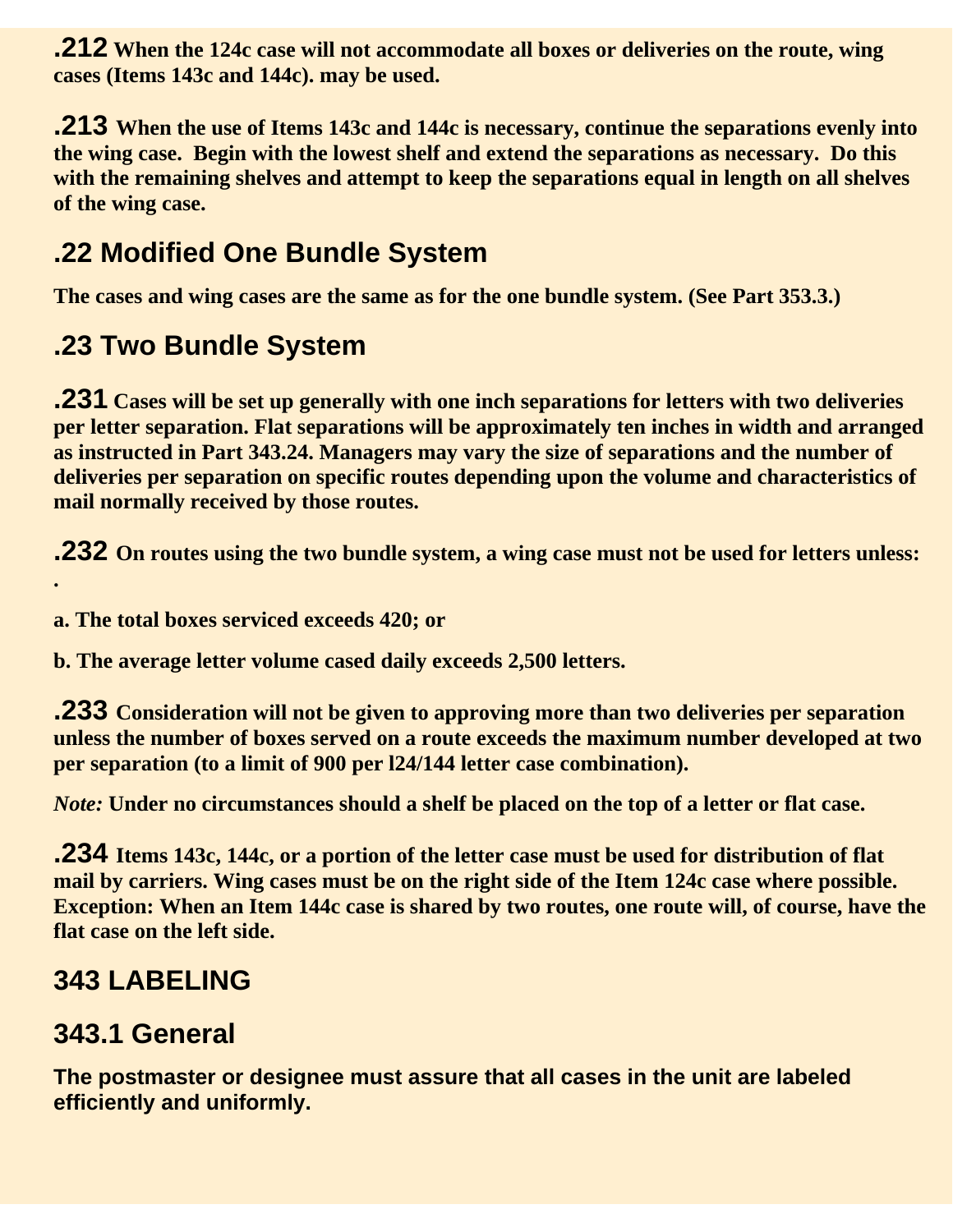#### **343.2 Carrier Case Labels and Separations**

**.21 For the one bundle or modified one bundle system,** *separations must be labeled from left to right***,** *beginning at the left corner of the top shelf and ending at the lower shelf in the right corner.* **Labels must be placed over the separations.**

**.22 For the two bundle system, begin at the left corner of the lowest shelf and end at the top shelf in right corner. Labels must be placed below the separations.**

**.23 Labeling must be in the exact line of travel for every delivery on the route. Any unused space should be at the end of the route in the upper or lower right corner of the case, except as stated in part 342.213.** 

**.24 The postmaster or designee may authorize removal of separators when necessary, to provide wider separations to accommodate the normal mail volume received for a single delivery.** 

**.25 Reserve 15 spaces on the lower right side of the bottom shelf of the carrier case or on the bottom shelf of the right wing case immediately adjacent to the letter case for** *Undeliverable-as-Addressed* **mail (A-Z separations. mark-up mail. etc.).**

**.26 For routes using the two bundle system. label flat case separations to conform to the letter cast. When possible. flat cases should be labeled with a flat separation corresponding to 1/2 of a letter shelf. Use all shelves in wing case with break points established to distribute flats equally.**

**.27 When additional deliveries are added to a route, they must be fitted into the case where they will conform to the delivery pattern and sequence of delivery. Except for directs, the case labels must follow the exact line of travel.**

**.28 Periodically review the case for each route in the unit to determine if the carriers are properly maintaining them.**

**.29 Rural carriers are required to label or relabel cases as necessary.**

#### **344 LOADING VEHlCLES**

#### **344.1 General**

**Parking and maneuvering arrangements for rural vehicles should be designed to minimize loading time.**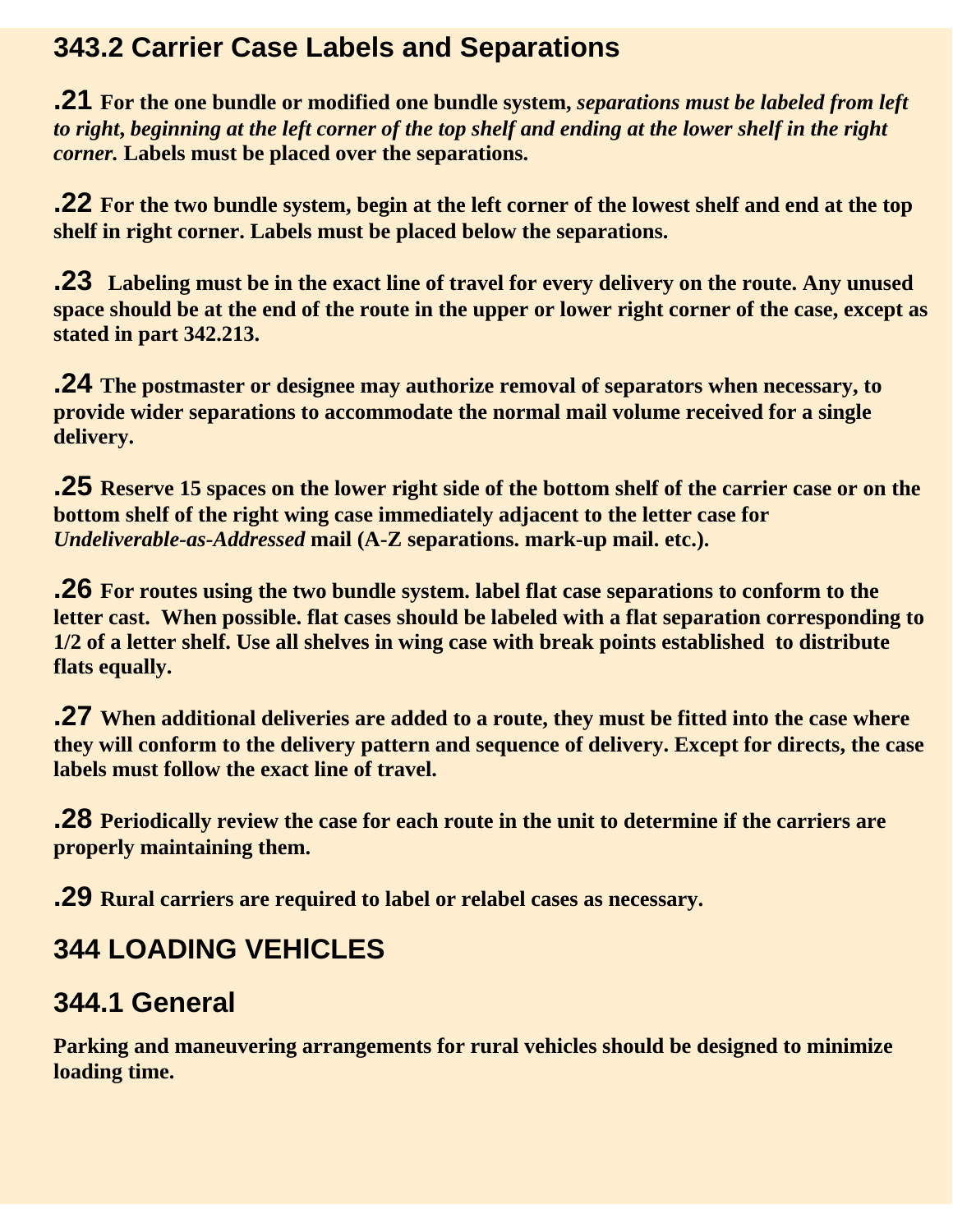#### **344.2 Procedures**

**.21 Assign rural carriers parking locations near the exit from which mail is taken for loading pursuant to [Article 20] of the USPS-NRLCA National Agreement.**

**.22 Parcels should be distributed by route into gurneys or hampers.**

**.23 The gurneys or hampers shall be located convenient to the carriers.**

**.24 The carrier will place the letter and flat mail for the route in the gurney, hamper or another suitable conveyance, with the parcels, for transport to the vehicle. Every reasonable effort should be made to eliminate the need for more than one trip by the carrier to load the vehicle.**

**.25 If the office has a ramp, the conveyance will be wheeled directly from the carrier case to the parking space.**

**.26 During the loading process, the carrier places the parcels in sequence of delivery in the vehicle.**

*Note:* **To be cost effective, loading would require a minimum of effort and time on the carrier's part.** *Remember, loading must be supervised frequently and timed periodically.*

#### **345 DELIVERY**

**345.1 Maintain a current route map showing the official line of travel of all rural routes assigned to the office. Maps showing highways, roads. and streets can usually be obtained from the courthouse. tax assessor's office, or the county/city engineer's office.**

**345.2 Review the authorized line of travel and determine if the line of travel being used is the most practical and efficient possible. When reviewing the line of travel. fuel economy must be considered.**

**345.3 Carriers are required to follow the authorized line of travel out to, back from, and on the route.** *Deviations approved for lunch or other purposes* **on the route must not be counted as part of the total official route mileage.**

#### **350 CARRIER WORK METHODS-OFFICE**

#### **351 OBTAINING MAIL [1987 Revision to M-38, Section 350]**

**351.1 Carriers will withdraw mail from distribution cases when the mail has not been placed on their case ledge by a clerk or mailhandler in accordance with [M-38, Part 352.1.] However, all carriers, including those exempt from general mail withdrawal requirements,**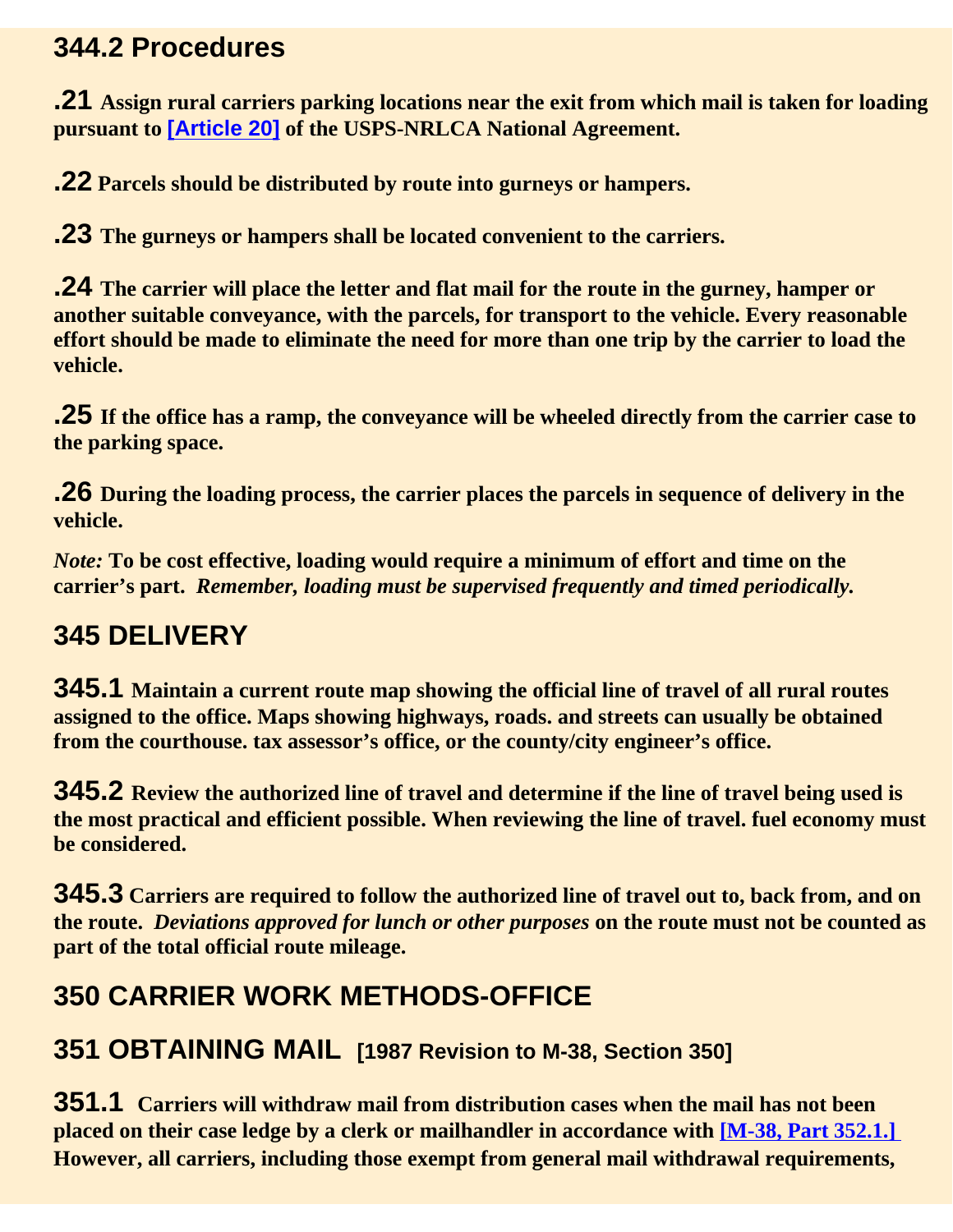**must make a final withdrawal of letters and preferential flats from the designated distribution case before leaving for the route.**

**351.2 Changes in withdrawal procedures for rural routes will be made in accordance with the following:**

**a. Managers may change the methods, means, and/or personnel by which such operations are conducted in all offices with rural delivery. When management determines it would be operationally advantageous to change the withdrawal procedures currently used in a unit, the local NRLCA steward (or state steward if a local steward is not available) must be advised of the proposed change. If management proposes a change in withdrawal and the majority of regular carriers in the unit wish to perform the withdrawal function, all carriers in the unit will withdraw all mail, provided they agree to assume the responsibilities associated with daily unit volume recording.**

**If the majority of carriers elect not to perform the withdrawal function, mail will be provided to them in accordance with Part 352.1. In these cases, management will perform the daily unit volume recording function.**

**Note: The withdrawal allowance will be credited to any route where a carrier is required to perform any withdrawal function other than final withdrawal from a designated final distribution case before leaving to serve the route.**

**b. Improvements in efficiency at the individual office and assurance that withdrawal of mail, if by an employee other than the rural carrier, will not normally require the carrier to wait for mail, must be supplied in writing to the Management Sectional Center (District Office). Additionally, when it is proposed to remove the withdrawal function from rural carriers in a unit, an analysis of rural and clerical time required to perform mail withdrawal must be accomplished.**

**c. Assessments will be on an office-by-office basis at management discretion.**

**d. Normally, there should be no significant schedule changes resulting from a change in the method of withdrawing mail.**

#### **352 WITHDRAWING MAIL**

#### **352.1 Withdrawal of Mail by Other Than Rural Carrier**

#### **.11 Letter Mail**

**Letter mail must be placed on the carrier case ledge, either in trays or stacked loose, no more than one row high. The mail must be facing to the right with stamps down, regardless of whether it is worked loose or worked from trays.**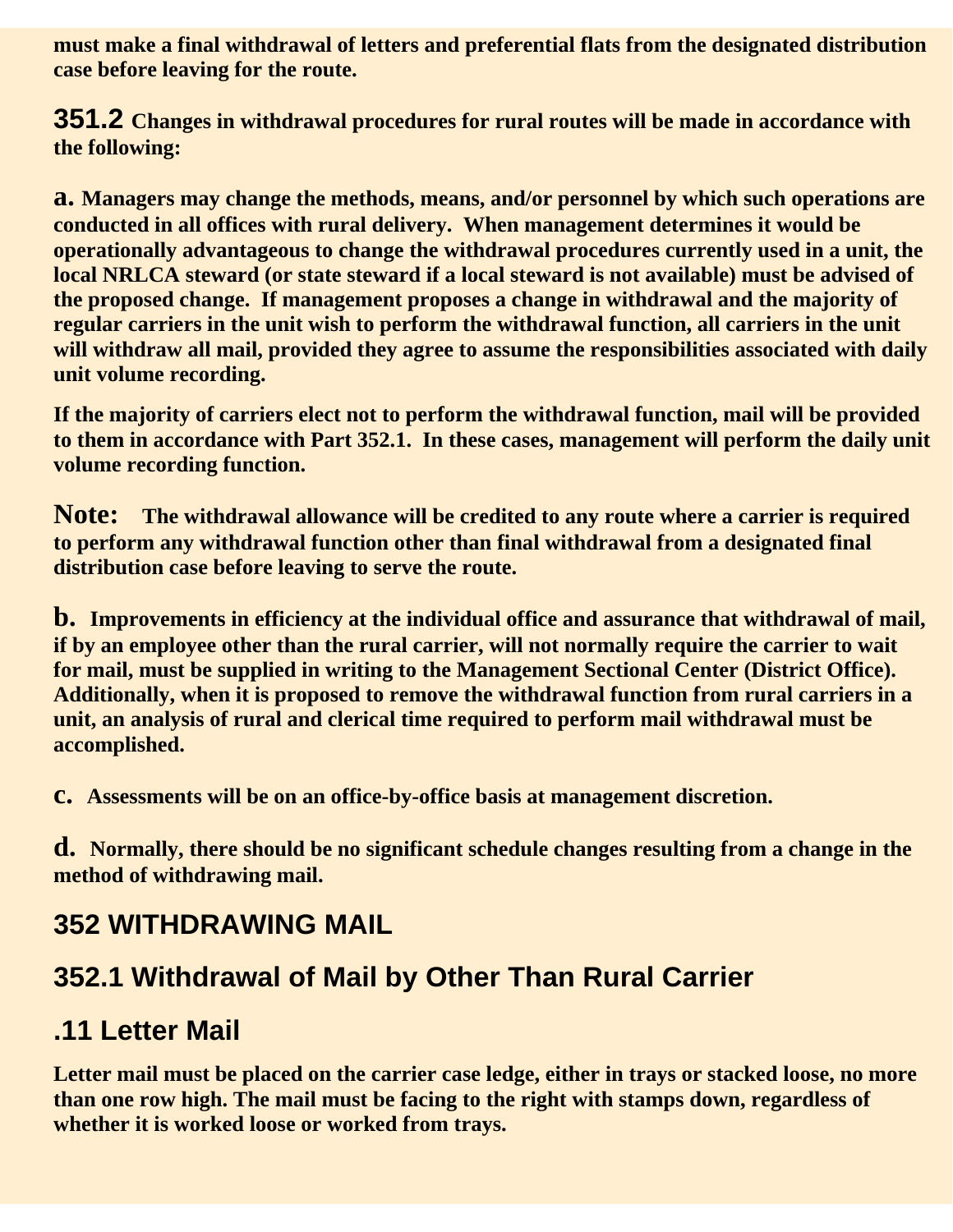#### **.12 Flat Mail**

**Flat mail must be placed on, under, or near the carrier case and stacked neatly in piles.**

#### **352.2 Withdrawal of Mail by Rural Carriers**

#### **.21 Morning**

**Upon reporting, the carrier will sweep the distribution cases of all letter and flat mail. No more than two additional withdrawals should be made in the morning, including the final withdraw as required in Part 351.**

#### **.22 Afternoon**

**Upon returning from the route, the carrier will obtain all letter and flat mail available from the distribution case and place it on the carrier case ledge or neatly in piles beside the carrier case whichever is appropriate.**

#### **353 CASING METHODS**

#### **353.1 General**

**The casing systems in use in the rural delivery service are divided into three general categories, the one bundle system, the modified one bundle system. and the two bundle system.**

#### **353.2 One Bundle System**

#### **.21 General**

**Under the one bundle system, the carrier will case both letter and flat mail into the letter case separations. Under this system, the size and number of boxes per separation is determined by the postmaster or supervisor after considering the volume and mix of mail on the route. (See Part 342.221 .)**

#### **.22 Casing Letters**

**The carrier cases letters into the case separation.**

#### **.23 Casing Flats and Other Non-Letter Size Mail**

**.231 Flat mail and other odd size non-letter mail that will fit are cased in the same separation as letter mail. These items should generally be cased after letter size mail. However, such items may be cased before letter size mail when it would not result in a delay in the redistribution of missorted mail. Flats and other non-letter size mail that will not fit in the separations arc handled separately. (See Part 354.223d for instructions.)**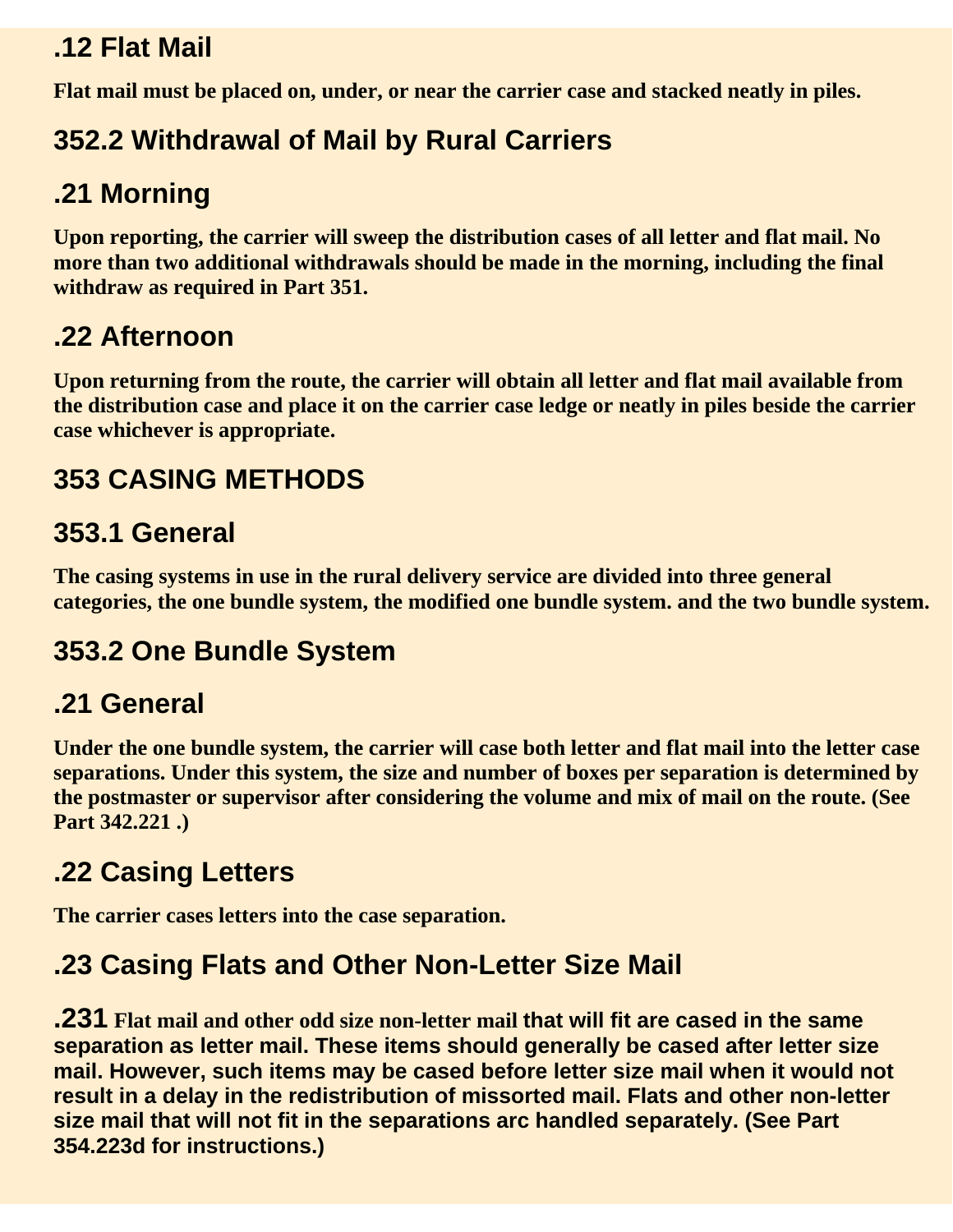**.232 When the one bundle system is used, catalogs that cannot be cased with other mail will be cased and strapped out as a separate bundle.**

#### **353.3 Exception (Modified One Bundle System)**

**In some areas, if approved by management, flats or letters may be sorted and strapped out separately, using just one case. Generally, letters would be sorted and strapped out first, then the flat mail would be handled. This system will be authorized only if it would not result in a delay in the redistribution and delivery of missorted preferential mail.**

#### **353.4 Two Bundle System**

#### **.41 General**

*Under the two bundle system letter mail is cased first into the letter separations.* **When the available letter mail has been cased, the carrier concentrates on the flat mail. Flats are cased into horizontal separations which conform to the break points of the letter separations. After flats are sorted. they are withdrawn from the horizontal separations and sequenced for delivery. Individually addressed merchandise samples which are difficult to handle when mixed with flats are handled separately.**

#### **.42 Odd Pieces**

**Any odd piece of mail mixed with the flat mail (except an obvious average size letters are to be cased with the flat mail. The carrier should not double handle this mail by holding it out and casing it later.**

#### **.43 Casing Letters**

**.431 The carrier sequences letters into one-inch separations with two addresses to a separation. The carrier should stand in the front center of the ledge where case labels can be read easily and any of the letter separations can be reached without moving the feet. With the left hand, the carrier picks up three to four inches of mail. With the letters loaded on the case ledge with stamps down and facing to the right, the letters are automatically in the correct reading position when picked up.**

**.432 The carrier reads only the essential lines necessary to sort the mail to the proper case separation. If a delivery point receives a volume of letter mail which makes sorting into the normal separation difficult, the** *manager* **may authorize the removal of one or more vertical separators to provide a sufficiently wide separation. (See Part 342.211.)**

**.433 The manager may authorize the carrier to sort both letters and flats to a case separation up to 10 inches wide, but this procedure should be used only in unusual situations (e.g. a delivery receiving a large volume of flats and letters). If this wide separation is justified, the carrier should handle or strap letters and flats together in a separate bundle. In these**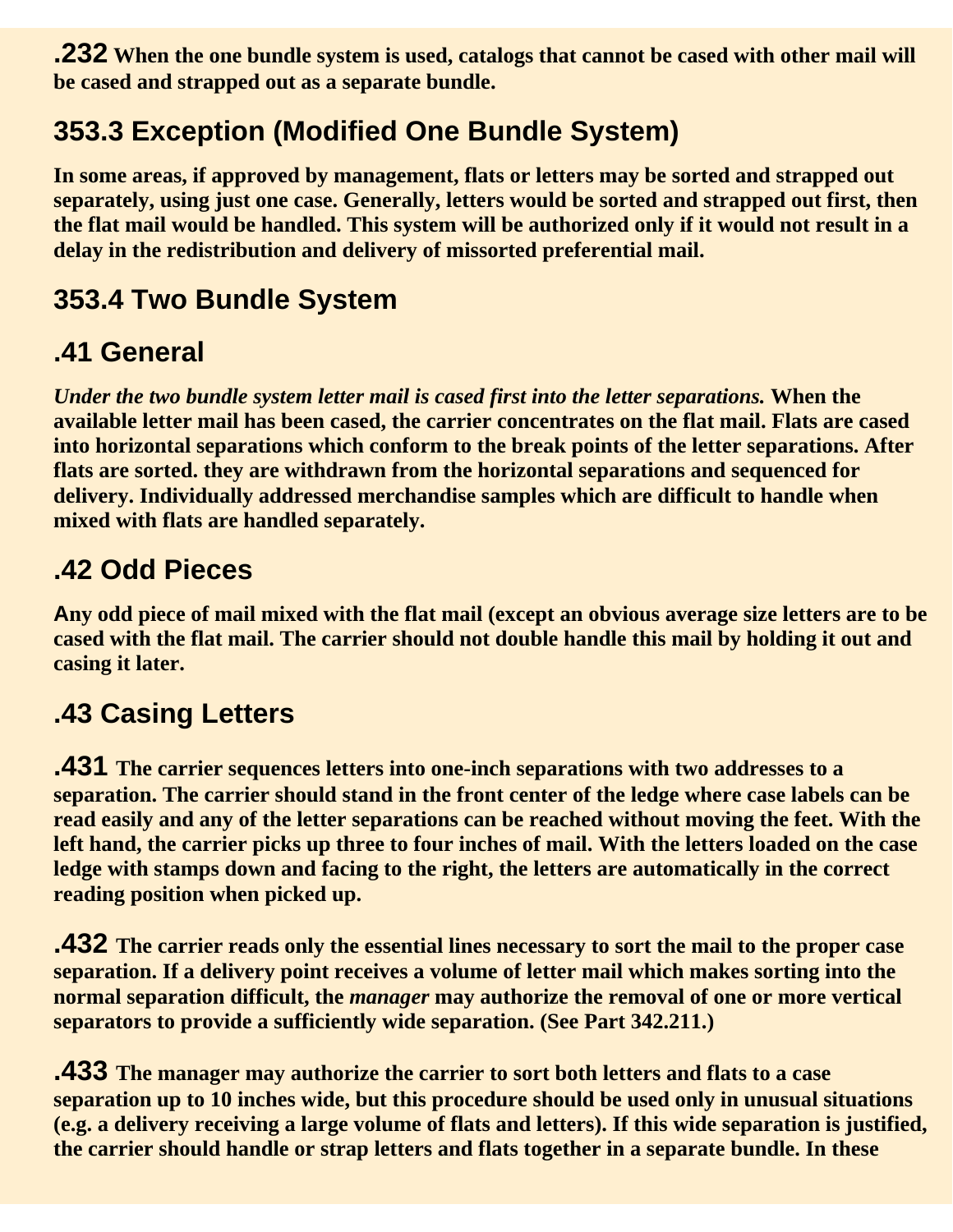**instances managers must consider firm hold-outs on the distribution case if space is available.**

# **.44 Casing Flats and Other Non-Letter Size Mail**

**.441 When casing flats. the carrier stands directly in front of the flat separations. The carrier should hold approximately 50 pieces (6 inches) in the left arm while distributing with the right. Carriers should not work from a bundle of flats resting on the case ledge.** 

**.442 As with letter mail, the carrier should read only the essential information in the box number or street address line.**

**.443 Odd size non-letter mail pieces are sorted into the flat separations if they fit. If not, they are handled separately.**

## **354 PREPARING FOR DELIVERY**

#### **354.1 General**

**After all mail has been placed in sequence of delivery, it must be prepared in a manner that will simplify handling on the route. Some difference in preparation may be necessary, but work methods are very similar.**

## **354.2 Guidelines**

## **.21 Letter Mail**

## **.211 One Bundle System**

**a. After all available letter mail is cased, the carrier cases the flat mail into the same separations. (See Part 354.221 .)**

**b. When it will not result in a delay in the redistribution of missorted mail, the letter mail may be cased after the flat mail, if approved by management.**

# **.212 Modified One Bundle System**

**Use the same procedure outlined in Part 354.213.**

# **.213 Two Bundle System**

**After all available letter mail is cased, the carrier pulls mail from case in sequence of delivery. Mail is pulled, placed in trays, or strapped out.**

## **.22 Flat and Other Non Letter Size Mail**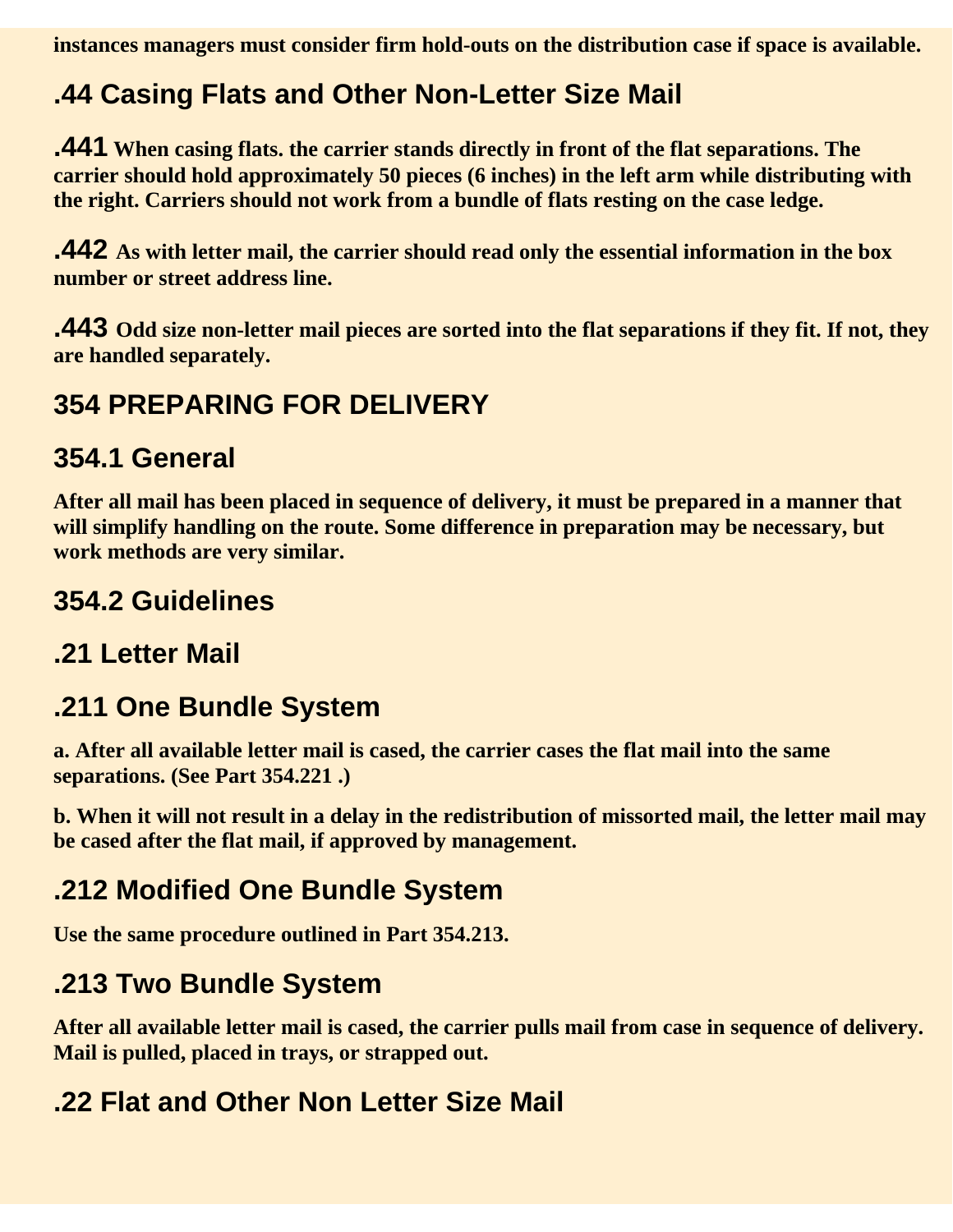## **.221 One Bundle System**

**a. After all available letter and flat mail is cased, the letters and flats are withdrawn beginning with the last delivery and ending with the first. One of the following methods is to be used:**

**(1 ) If the route is equipped with a vehicle suitable for delivering mail directly from a tray, the carrier should place the mail directly into the tray upon withdraw from the separation. As each tray is filled, it is placed in the hamper or gurney. The procedure is repeated until all separations have been prepared for loading.**

**(2) If the route is not equipped with a vehicle suitable for working mail directly from trays, the carrier should withdraw the mail from the separations and assemble it in a stack on the case ledge. When the stack reaches a workable size bundle (8 to 10 inches), strap the bundle out and place it in the hamper or gurney. This procedure is repeated until all separations have been prepared for delivery.**

**b. Do not allow carriers to place letters between the pages or within the folds of flat mail.**

**c. Addressed merchandise samples and odd size non-letter mail should be handled in accordance with Part 354.223d.**

# **.222 Modified One Bundle System**

**a. After all available flat mail is cased, it is withdrawn beginning with the last delivery and ending with the first. The method in Part 354.221a(1) or Part 354.22la(2) is to be used for preparing the flat mail for loading as appropriate.**

**b. Addressed merchandise samples and odd-six non-letter mail should be handled in accordance with Part 354.223d.**

# **.223 Two Bundle System**

**a. When all flats and odd size pieces are cased. one separation is pulled, placed on case ledge, and arranged in sequence of delivery.** 

**b. To arrange in sequence of delivery, the flats are placed to one side on the case ledge. The carrier takes the top flat and, placing it in the middle of the case ledge, sequences all the remaining flats to both sides of the first flat, in the shape of a fan. If the fan shape is not comfortable, sequencing can be done to both sides of the first flat in a straight line. When this method is used, after sequencing, the bottom flat (on the right) is pushed to the left until all of the flats on the case ledge are stacked and ready for strapping or traying. Fit caseable odd size pieces into the bundle after sequencing is completed and flats are assembled into a stack.**

**c. Do not return the sequenced flats back into the case separations. Strap or tray them out and put them into the hamper, gurney, container, sack, or satchel, as each is completed. This procedure is repeated until all separations have been sequenced and prepared for loading.**

**d. Addressed merchandise samples can be handled as a separate bundle or pieces as appropriate. Unusual pieces such as odd size non-letter mail and rolls which cannot be cased**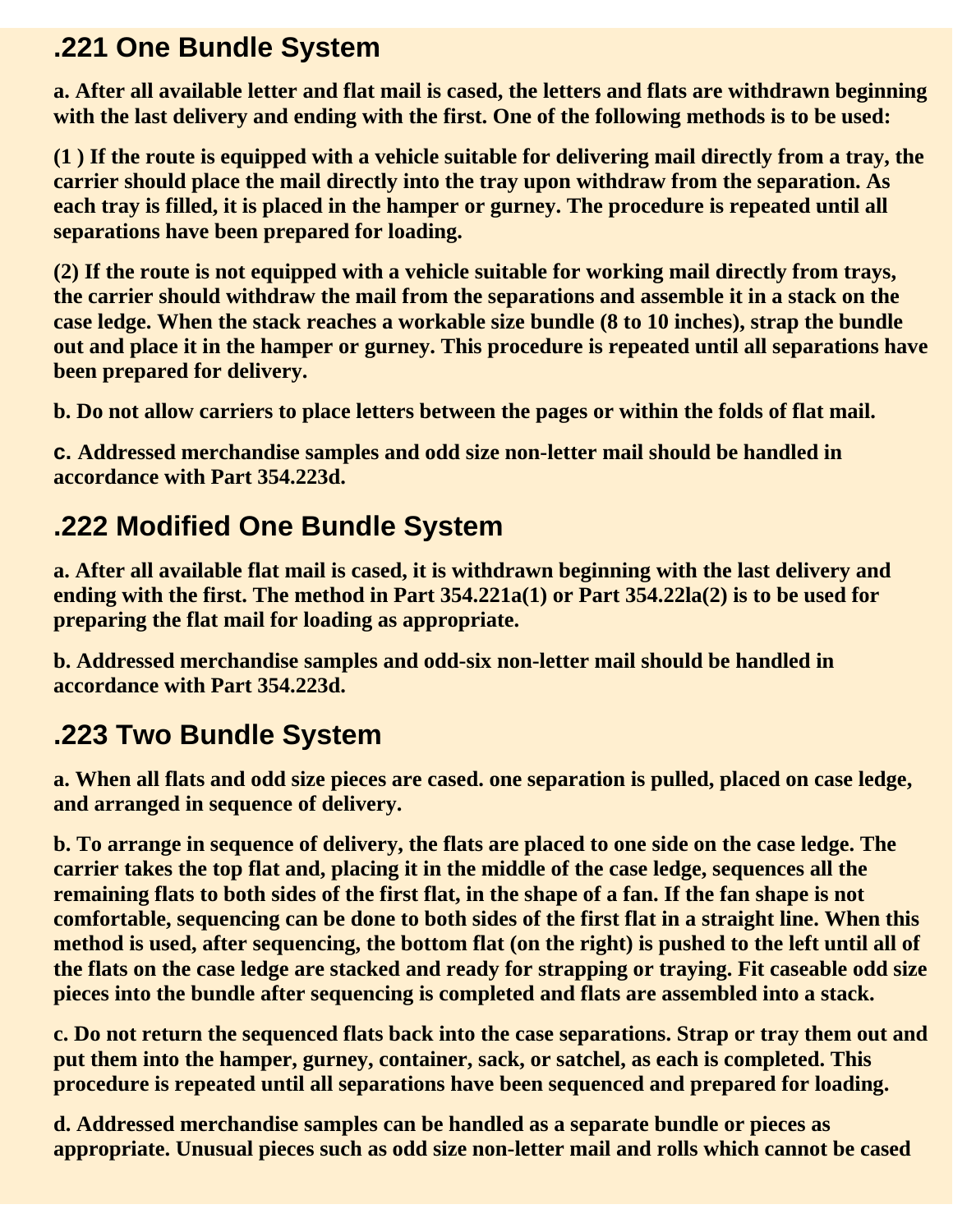**with flats will be placed with the proper tray or bundle in delivery sequence.**

# **.23 Directs**

**.231 Bundles of directs, made up by distribution clerks, should be delivered lo the carrier case. These direct bundles do not require rehandling of individual pieces by the carrier.**

**.232 Holdouts receiving a sufficient quantity of mail will be prepared and delivered to the carrier's case or designated area in sacks. This procedure requires no handling of individual pieces by the carrier. Normally, the sack should be delivered to the customer unopened and the empty sack retrieved on the following day.** 

# **.24 Special Instructions**

## **.241 Rural Route Boxholder**

**This type of mail (letters or flats) will normally consist of one article for each box (or one for each family), and will be handled as a separate bundle or cased at the carrier's option. When more than one mailing must be delivered on the same day, they will be handled as a separate bundle or cased at the carrier's option.**

# **.242 Accountable Items**

**a. Accountable items are those for which the carrier signs when obtaining them from the designated employee.**

**b. While accountable mail handling procedures are similar nationwide, methods of delivery to the carrier and the distance of accountable mail section to and from the carrier cases vary. The accountable section should be located so carriers will not have to travel any great distance to the cage. A carrier must be able to obtain all accountable items for the route at one time and one location.**

**c. Carriers should be called to the checkout case individually or in small groups. Use the "paddle system" or call individual routes one at a time to eliminate unnecessary waiting time. No more than one person should be in line if the operation is properly organized.**

**d. An alternate method is to take accountables to the carrier. Remember, the advantages of this method are eliminated if the clerk has to make additional trips to obtain additional accountables; therefore. all accountables must be delivered at the same time.**

#### **.243 Multi-Delivery Unit Buildings/Use of Apartment House Directories**

**a. All mail, addressed to apartments or buildings, not having an apartment or room number is entitled to directory service but not in the post office. Apartments and buildings are required to provide directories as described in Publication 17,** *Apartment House Mail Receptacles.*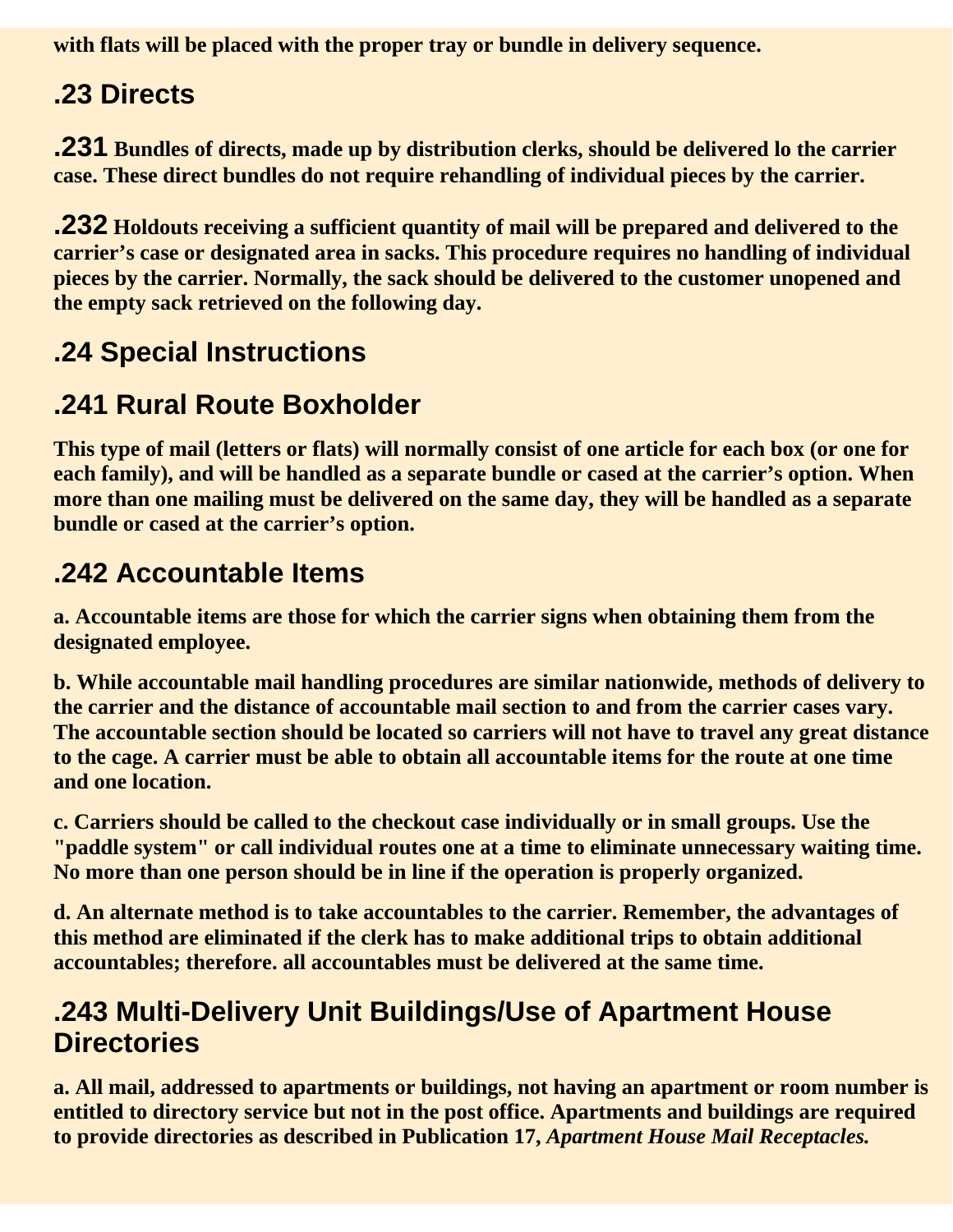**b. Carriers are expected to case mail not bearing apartment or room numbers based on their own personal knowledge. Mail without apartment or room numbers, and unknown to the carrier, is kept separate from other mail for the apartment or building. The carrier may refer to the directory in the apartment or office building to complete delivery of mail. (See Publication 17. Section I). Paragraph I.)** *No directories are to be maintained in the post office.*

# **.244 Markups**

**a.** *Offices with the Central Markup/Computerized Forwarding System.* **The undeliverable mail cased into the "A'" through "Z" and CMU/CFS separation is to be placed in the designated location as the carrier leaves for the route.**

**b.** *Offices without the Central Markup/Computerized Forwarding System.* **The rural carrier will process all markup and undeliverable-as-addressed mail according to instructions in the Handbook M-37.**

# **360 CARRIER WORK METHODS-ROUTE**

# **361 GENERAL**

**It is as important for the carrier's** *delivery methods* **to be as efficient and productive as the** *office functions.* **The delivery unit manager must determine if the carrier is following the standard operating procedures listed below.**

# **362 LOADING**

**The mail must be loaded in the vehicle in order of delivery. It is essential that carriers maintain the delivery sequence of mail in the vehicle. This permits ready identification and retrieval of mail to be delivered and contributes to an efficient delivery operation. Safety is an important factor and the task of replenishing mail or obtaining the next parcel for delivery is only done when the vehicle is stopped.**

# **363 MAIL SETUP**

**Usually, it is most efficient to place mail in trays when withdrawn from the carrier case. Letters and flats to be delivered first must be loaded so they are readily available for delivery to the box by the carrier. Parcels must be aligned in delivery sequence in the vehicle convenient to the carrier.**

# **364 SERVING BOXES FROM THE VEHICLE**

**Generally, the carrier serves mailboxes without leaving the vehicle. Occasionally, it may be necessary to have the carrier dismount to serve a box** *temporarily* **blocked by snow or a parked vehicle, etc.**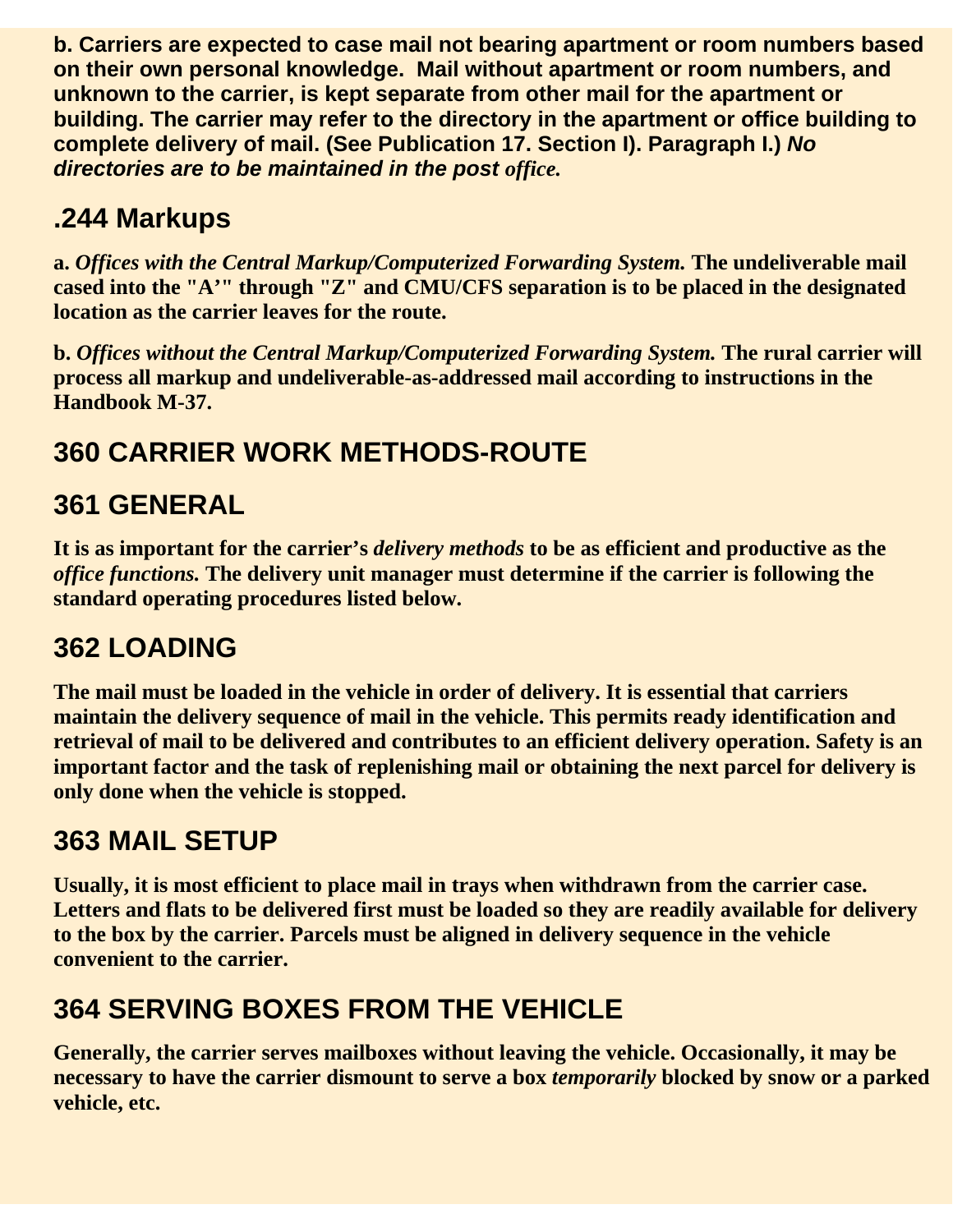## **365 DISMOUNT DELIVERIES**

**365.1 The postmaster or designee is responsible for authorizing dismount delivery . The establishment of dismount delivery should not be considered unless it serves:** 

**a . Apartment house complexes or other multiple dwelling units which use or qualify to use apartment house receptacles.**

**b. Shopping Centers**

**c. Nursing homes, schools, etc.**

**d. A delivery point receiving a sack of mail and/or parcel post daily.**

**e. Single point delivery to a central location.**

**f. Clustered boxes or neighborhood delivery and collection boxes.**

**g. Individual, groups, or clusters of boxes, located behind the sidewalk, where solid sidewalks abutting the curb prevent normal rural delivery service from the vehicle. (This type of service must be approved by the Regional Postmaster General or his designee.)**

**365.2 A satchel should be used for the dismount delivery portion of the route. Extra trips to and from the vehicle must be avoided unless absolutely necessary. The delivery vehicle must be closed and locked at any time the vehicle is not in full view of the carrier.**

# **366 ORDINARY PARCEL POST**

**If delivery of parcels too large for the mailbox cannot be made (see Part 332 Handbook M-37). carriers must leave Form 3849-A,** *Delivery Notice or Receipt,* **in the customer's mailbox (apartment house receptacles included). unless the customer has submitted a written statement authorizing such parcels to be left outside the mailbox.**

# **367 SPECIAL SERVICES MAIL**

**Registered, special delivery, certified, numbered insured, COD, customs, and Express Mail must be delivered to the customer's residence in accordance with instructions in Handbook M-37.**

# **368 COLLECTION OF MAIL**

**368.1 Carriers must collect mail from customer boxes when the flag is raised and from other approved designated collection points on the route.**

**368.2 Carriers will collect mail from designated collection boxes as scheduled.**

**Management of Rural Delivery Services** M-38, TL-1, 7-1-80 Contents 454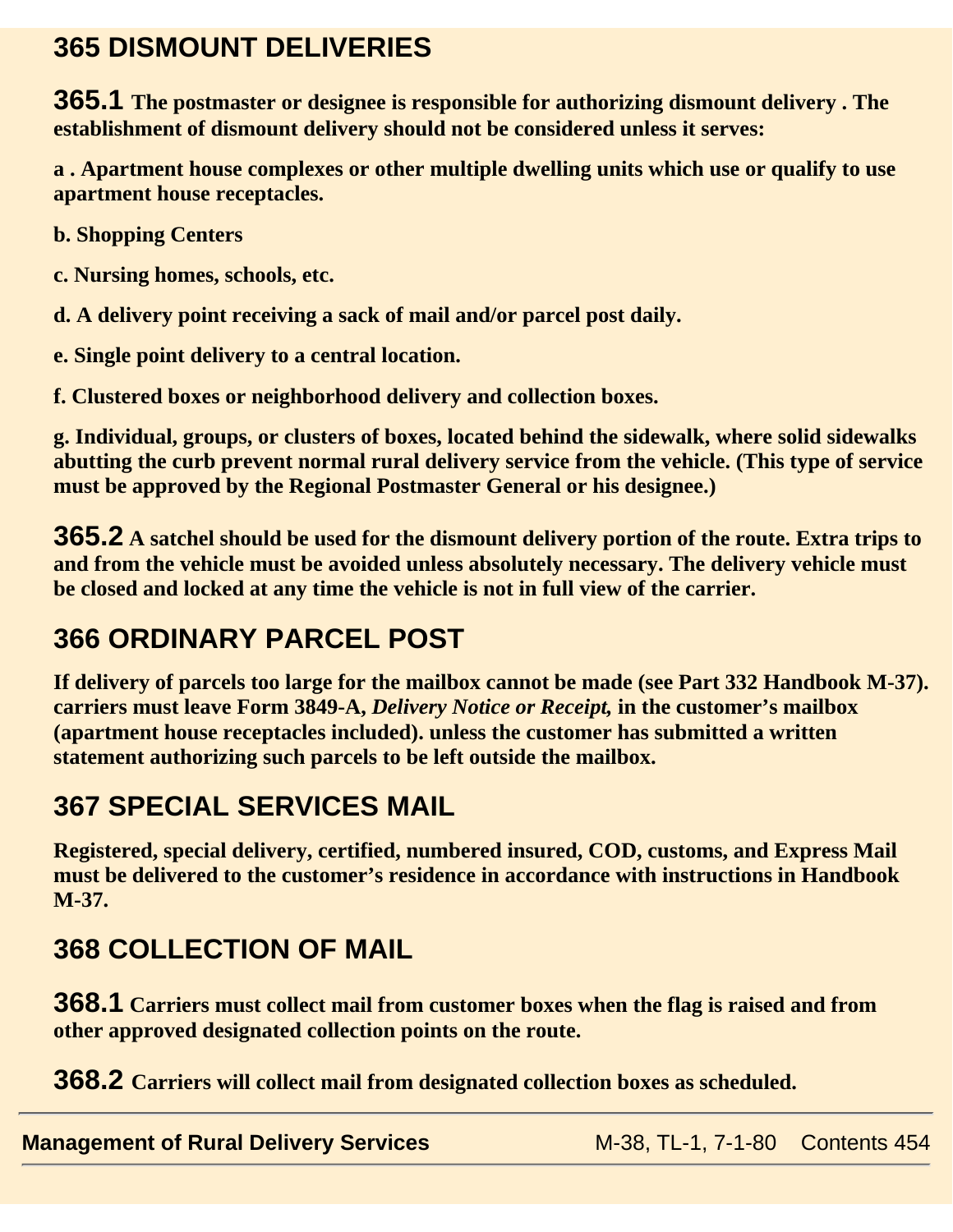#### **CONTENTS-Chapter 4**

#### **EXTENSIONS OF RURAL ROUTES**

**410 GENERAL**

**420 CRITERIA**

#### **430 ROADS**

43 I General

432 Private Roads or Lanes

433 Private Driveways 451

434 Turnarounds

#### **440 EXTENSIONS**

44 I General

442 Extensions to Mobile Home Subdivisions, Parks, and Trailer Courts

443 Request for Extension

### **450 PROCESSING REQUESTS FOR EXTENSIONS**

451 Postmasters Delegated Authority to Approve Extensions

452 Postmasters Not Delegated Authority to Approve Extensions

453 Sectional Center Review of Form 4003

454 Submission to the Data Centers

# **CHAPTER 4**

# **EXTENSIONS OF RURAL ROUTES**

#### **410 GENERAL**

**Rural mail delivery may be extended to:**

**a. Customers at city delivery offices who reside outside of a 0.25 mile radius of a postal facility\* and outside of city delivery service boundaries if such service is requested and the other requirements are met.**

**b. Customers at non-city delivery offices who reside outside of a 0.25 mile radius of a postal**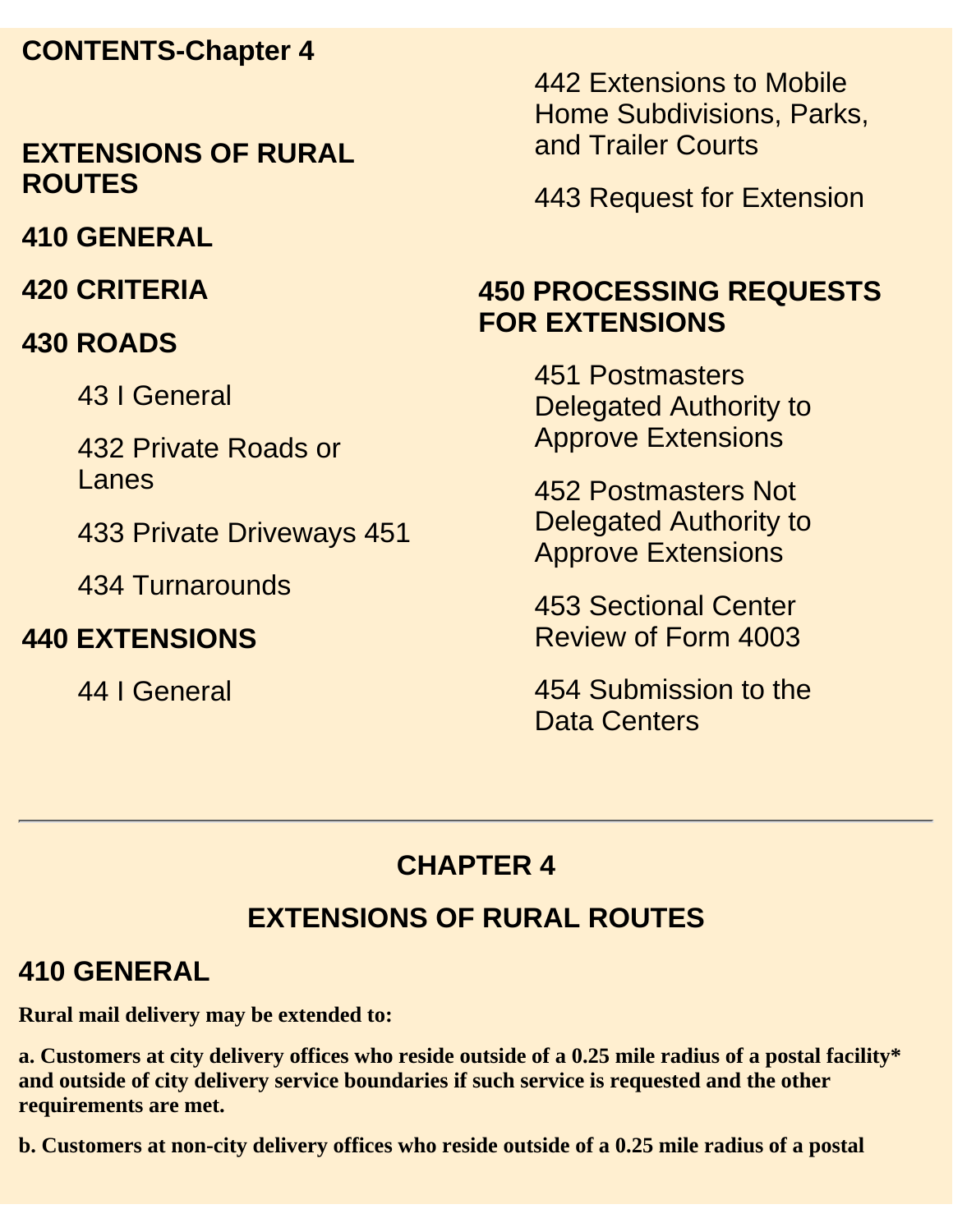**facility\* if such service is requested and the other requirements arc met.**

*\*CAG L offices outside a .50 mile radius.*

# **420 C R I T E R I A**

**Extensions should serve an average of at least one family per mile of additional** *travel including retrace.* **Consider other factors, such as financial transactions, and type and volume of mail.**

# **430 R O A D S**

# **431 GENERAL**

**Roads generally should be public, must be maintained, and must be passable for carrier vehicles on a year-round basis. They must not be obstructed by gates that are unattended or are not automatic. Where there are streams crossing the road, they must be fordable at all seasons of the year or have suitable bridges to permit carrier vehicle travel.**

# **432 PRIVATE ROADS OR LANES**

**Extensions may be approved over private roads or lanes provided:**

**a. A minimum of** *two families* **are benefited.**

**b. All other requirements are met. including the mileage/family criteria as stated in Part 420.**

**c. A letter is submitted. by the person or persons responsible for maintaining the road, that includes the statement;** *It is understood that if the road is not properly maintained, rural delivery service will be withdrawn.*

*Note:* **(1) A copy of the letter must accompany the request for an extension.** 

**(2) If the extension is approved, the original letter must be kept on file by the postmaster for as long as service is provided over the private road or lane.**

**d. The road or lane has no unattended gates or obstructions that would hinder the immediate access of carrier vehicles or personnel.**

# **433 PRIVATE DRIVEWAYS**

**433.1 A driveway leading directly to a customer's yard is private and should not be considered public even though maintained by a municipality.**

**433.2** *Rural service must not be extended onto private driveways.*

# **434 TURNAROUNDS**

**Where necessary, a suitable place that would not constitute a hazard to pedestrian, vehicular traffic, or the rural carrier must be provided for the carrier to turn the vehicle around within the**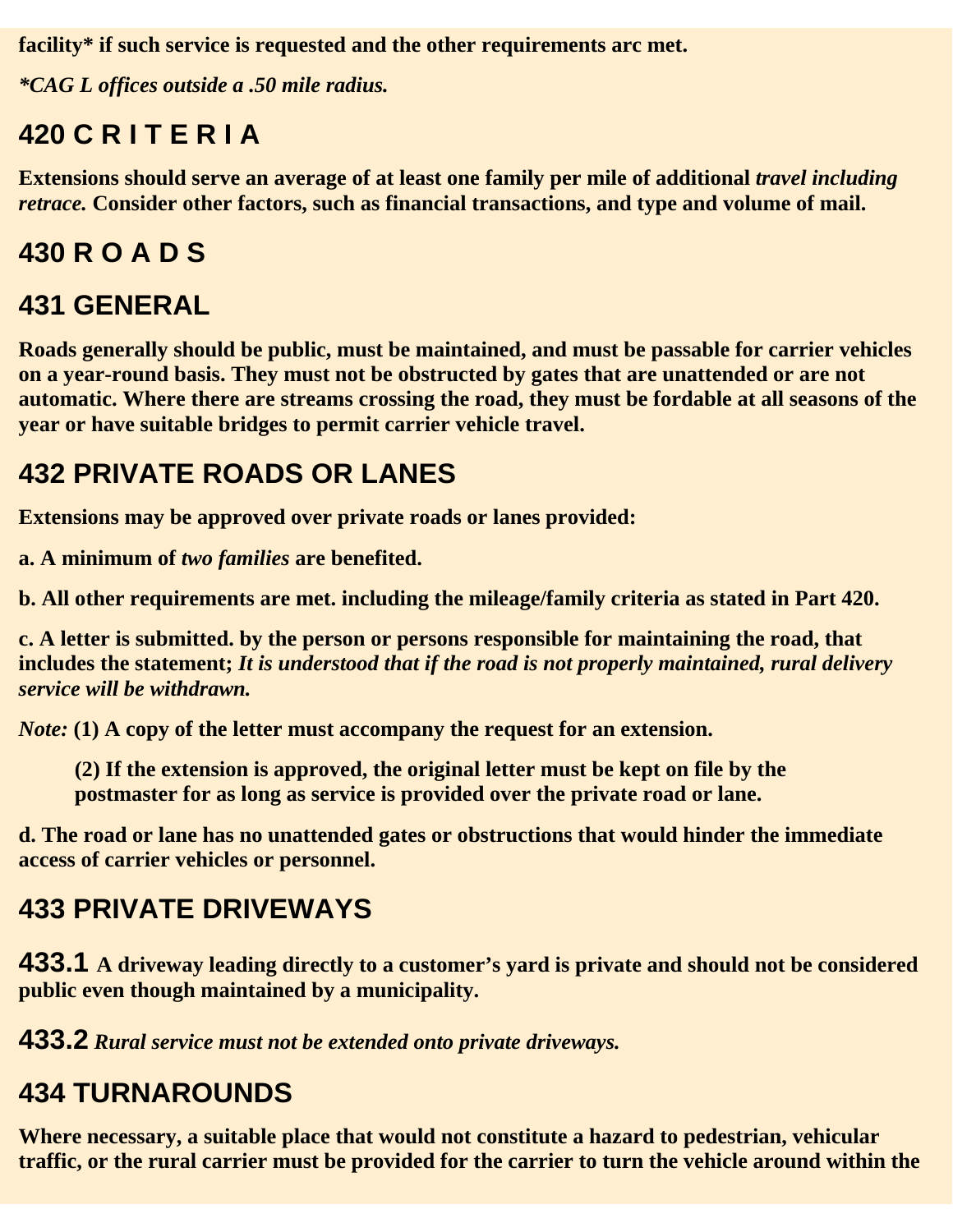# **440 EXTENSIONS**

#### **441 GENERAL**

**An extension should provide service to the driveway entrance for all customers making requests, provided each customer meets the average mileage requirement. Customers who do not qualify under present requirements may place boxes on the regular line of travel of a rural route and receive service.**

### **442 EXTENSIONS TO MOBILE HOME SUB-DIVISIONS, PARKS, AND TRAILER COURTS**

### **442.1 Permanent Type Occupancy**

#### **.11 General**

**These are developments consisting of managed mobile home parks or residential mobile home sub-divisions where lots are permanently assigned; where the streets are public or privately maintained for public use; and where other conditions are similar or identical to a normal residential subdivision. Delivery options are subject to the approval of the local postmaster and are to be considered in the order listed**

# **.12 Single Point Delivery**

**Delivery is made to the management office or other convenient and suitable, designated place or receptacle. Management must provide final delivery to each resident in such manner that will preclude persons other than the addressee from having access to the mail. Notice 34,** *Instructions to Management Where Delivery* **of** *Mail is to a Central Point,* **provides detailed information on handling and forwarding of mail.**

# **.13 Centralized Delivery by the Carrier**

**Approved apartment-type receptacles are furnished in a central mailroom or protected outdoor shelter with adequate lighting (see Publication 17, page 5, section B1b).**

## **.14 Delivery to Boxes in Clusters**

**Approved delivery centers, neighborhood delivery and collection box units, or clusters of approved rural type boxes may be used. Any** *Neighborhood Box Units,* **etc., installed must be approved by the MSC manager or designee.** *Note:* **This method is particularly suitable where parked vehicles or other conditions preclude curbline delivery.**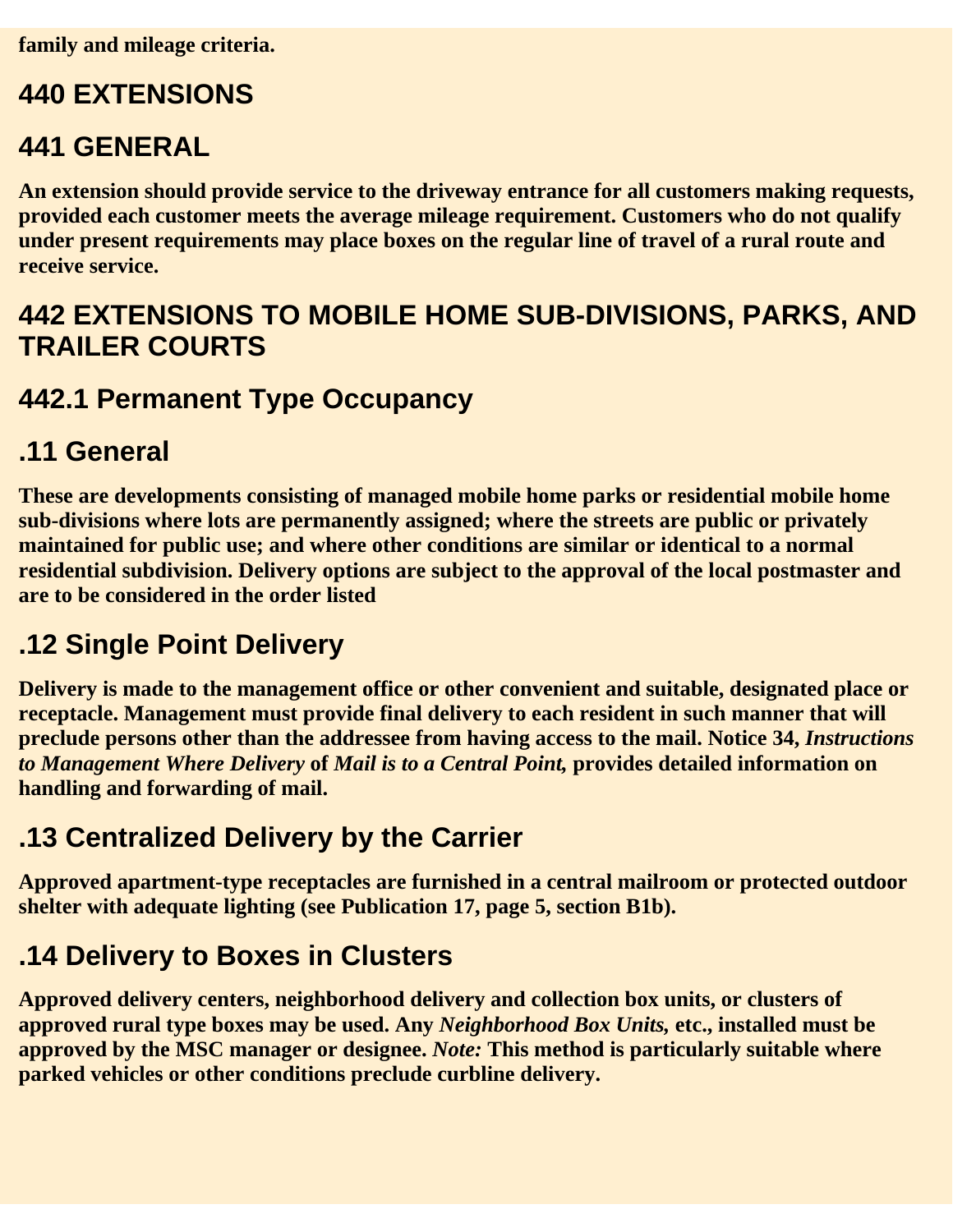## **.15 Curbline Delivery**

**Permissible where are conditions permit delivery efficiency with consideration for safety of both the residents and carrier, and where the requirements are met for curbline extension to individual residences. Mailboxes will be grouped at dividing property lines to the extent practicable.** 

# **442.2 Transient Type Occupancy**

## **.21 General**

**These are developments comprising recreational vehicle parks and trailer courts where lots or spaces are only rented, and where the occupants are transient.** *The fact that a minor portion of the occupants may reside in the park for extended periods does not qualify it as permanent type occupancy.* **Decision must be based upon the normal occupancy.**

# **.22 Providing Service**

**Service may be provided by:**

**a. Single point delivery to the management office.**

**b. Single point delivery to another convenient and suitable designated place or receptacle if there is no management office in the park or court. (See Part 442.12.)**

# **443 REQUEST FOR EXTENSION**

# **443.1 Customers' Request**

**Customers requesting an extension of rural delivery service should complete Form 4027,** *Petition for Change in Rural Delivery* **(Exhibit 443.1), in accordance with the instructions on the form and submit to the postmaster. A separate Form 4027 must be submitted for each extension requested.**

# **443.2 Management's Responsibility**

**.21 Upon receipt of Form 4027***,* **management will complete the reverse side of Form 4027, prepare Form 4003,** *Official Rural Route Description,* **and a sketch of the area.**

**.22 Form 4003 need not be prepared if the requested extension obviously does not meet the established criteria.**

# **443.3 Completing Form 4027**

**The postmaster or designee should complete Form 4027 in accordance with the instructions on the back of the form:**

**a. Fill in all blocks, Items 1 thru 9. The number of boxes and vehicle stops** *must* **be shown regardless of the route classification.**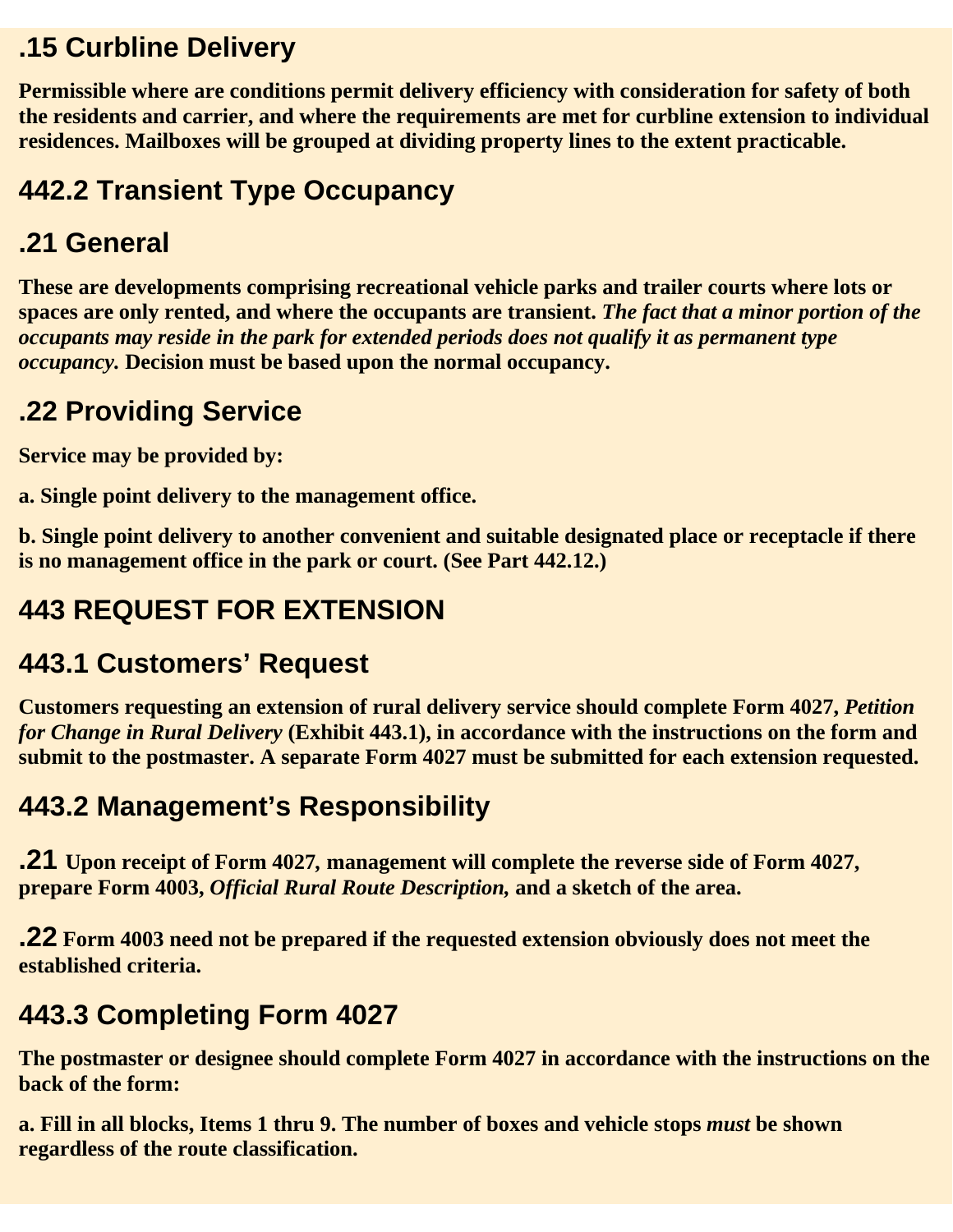**b. If Item 6 is answered yes, or if either Item 8 or 9 are answered** *no,* **a full explanation must be provided in Item 10.**

**c. If Item 7 is answered Yes, a letter must be submitted by the customer as outlined in Part 432c.**

**d. Draw a sketch of the proposed extension in Item 10. Indicate the location of a residence and the line of travel using the color coding as prescribed on Form 4027.**

**e. Consult with the rural carrier and attach to Form 4027 any statement the carrier desires to make.**

**f. The postmaster or designee must sign the form.**

# **443.4 Completing Form 4003**

**Show the official description of the route on Form 4003, and, if a continuation sheet is necessary use Form 4003-A. Completion should be as follows:**

**a. Enter the information required at the top of the form.**

**b. Enter the number of boxes and stops regardless of the route classification. The number of stops cannot exceed the number of boxes.**

**c. Each line of travel should show a separate direction, including retrace, if applicable (e.g.. Right** *on Kreiner Road .50 and retrace).*

*Note:* **The use of compass points or right, left directions on Form 4003 shall be determined by the Regional Postmaster General or his designee.**

**d. Enter the exact mileage for each line of travel. State distance in miles and two decimals; e.g. 5.20, .l0, 1.50. Measurements are made down the center of the road without deviating to serve boxes, using an automobile odometer which has been tested for accuracy or a distance measuring device if available. Measurement must be made by the postmaster or a supervisor.**

**e. Enter the total mileage in the lint labeled Total** *Official Route Mileage* **on the last page of the official be shown in** *New Length*

**f. It is not necessary to rewrite the route description to show the entire line of travel each time an extension is requested. To amend the route description, it is only necessary to:**

**(1) Complete the applicable items in the top portion of the form.**

**(2) Show the new direction and mileage for the lines to be changed only (see Exhibit 443.4f(2)). In the exhibit, the line of travel on Line 10 previously read, Right on McDonald Road to Prine Road 1.00. The extension west on Jamestown Road .50 and retrace was made from the mid-point of the travel on McDonald Road. After the amendment, travel on McDonald Road is recorded on Lines 10 and 10b and travel on Jamestown Road is recorded on Line 10a. After traveling McDonald Road as indicated on Line 10b, the carrier would proceed to travel Lines 11, 12. etc. If a line of travel is no longer needed, enter** *delete* **on the appropriate numbered line.**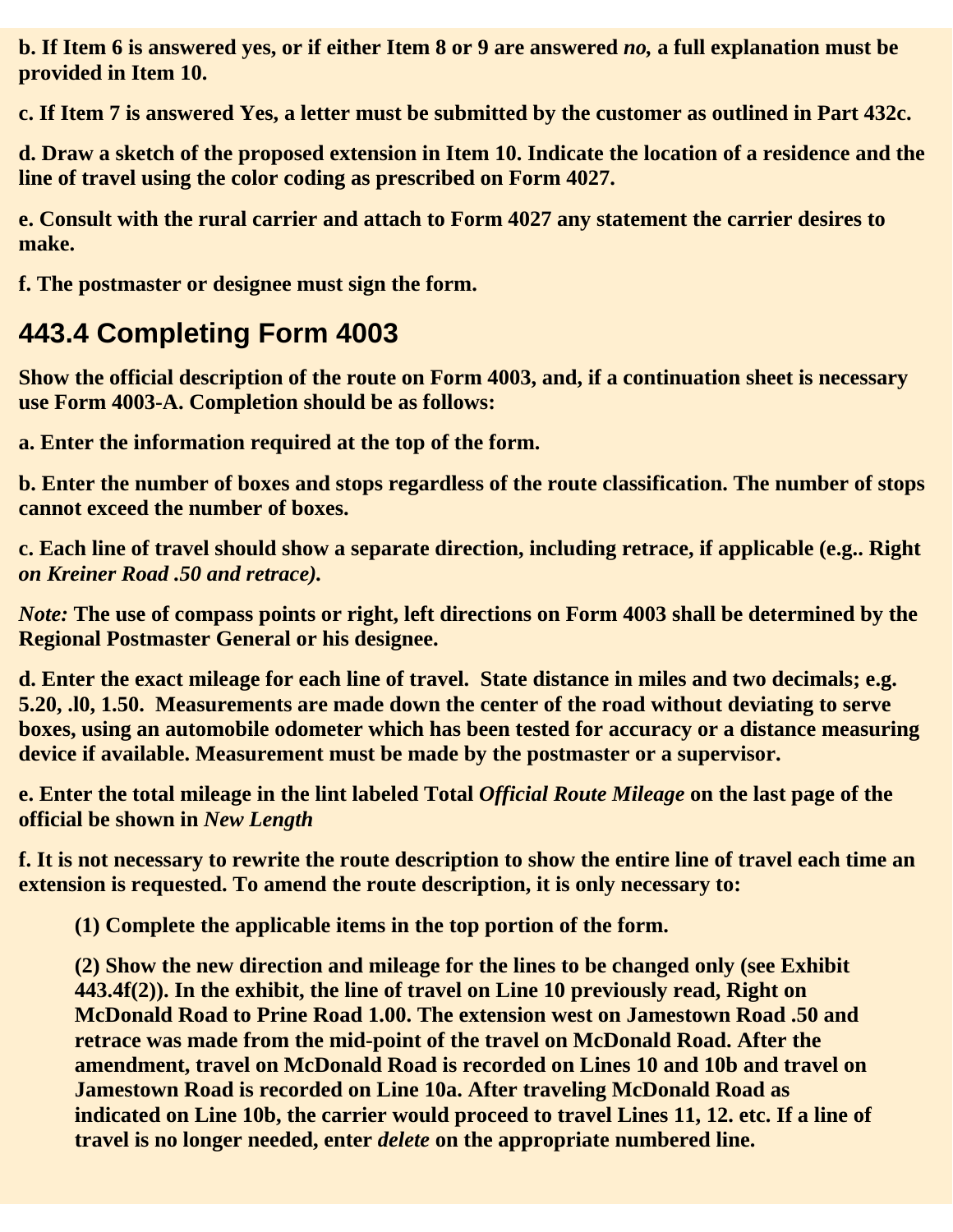**(3) Enter the new total mileage in the total space at the bottom of the form and in the** *New Length* **space at the top portion in miles and hundredths.**

**g. A complete revision of Form 4003 showing the entire line of travel should be prepared only when:**

**(1) A substantial rearrangement, realignment, or service charge is made to the route.**

**(2) Five Forms 4003 have been issued for amendments to the route.**

**(3) An amendment is made to the route, and it has been five years since the last complete route description was made.**

## **450 PROCESSING REQUESTS FOR EXTENSIONS**

#### **451 POSTMASTERS DELEGATED AUTHORITY TO APPROVE EXTENSIONS**

#### **451.1 Form 4027.**

**Keep a completed Form 4027 on file for each separate change approved.**

#### **451.2 M a p**

**Maintain on file up-to-date map(s) showing the complete lines of travel for all rural routes and update them as changes are implemented. Prepare a new map(s) following a substantial service change or realignment of route(s).**

#### **451.3 Form 4003**

**Maintain a completed Form 4003 on file for each rural route. For minor extensions or deletions, complete the top portion of Form 4003, and show the new description and mileage for only the lines to be changed. Distribute copies of Form 4003 in accordance with instructions on the bottom of the form. Prepare a new Form 4003 providing a complete, updated route description if any of the conditions in Part 443.4g are met.**

#### **452 POSTMASTERS NOT DELEGATED AUTHORITY TO APPROVE EXTENSIONS**

## **452.1 Form 4027.**

**Postmasters must submit a separate Form 4027 to the MSC manager for each change proposed. All information requested on the form should be furnished.** 

## **452.2 Submission of Sketch or Map**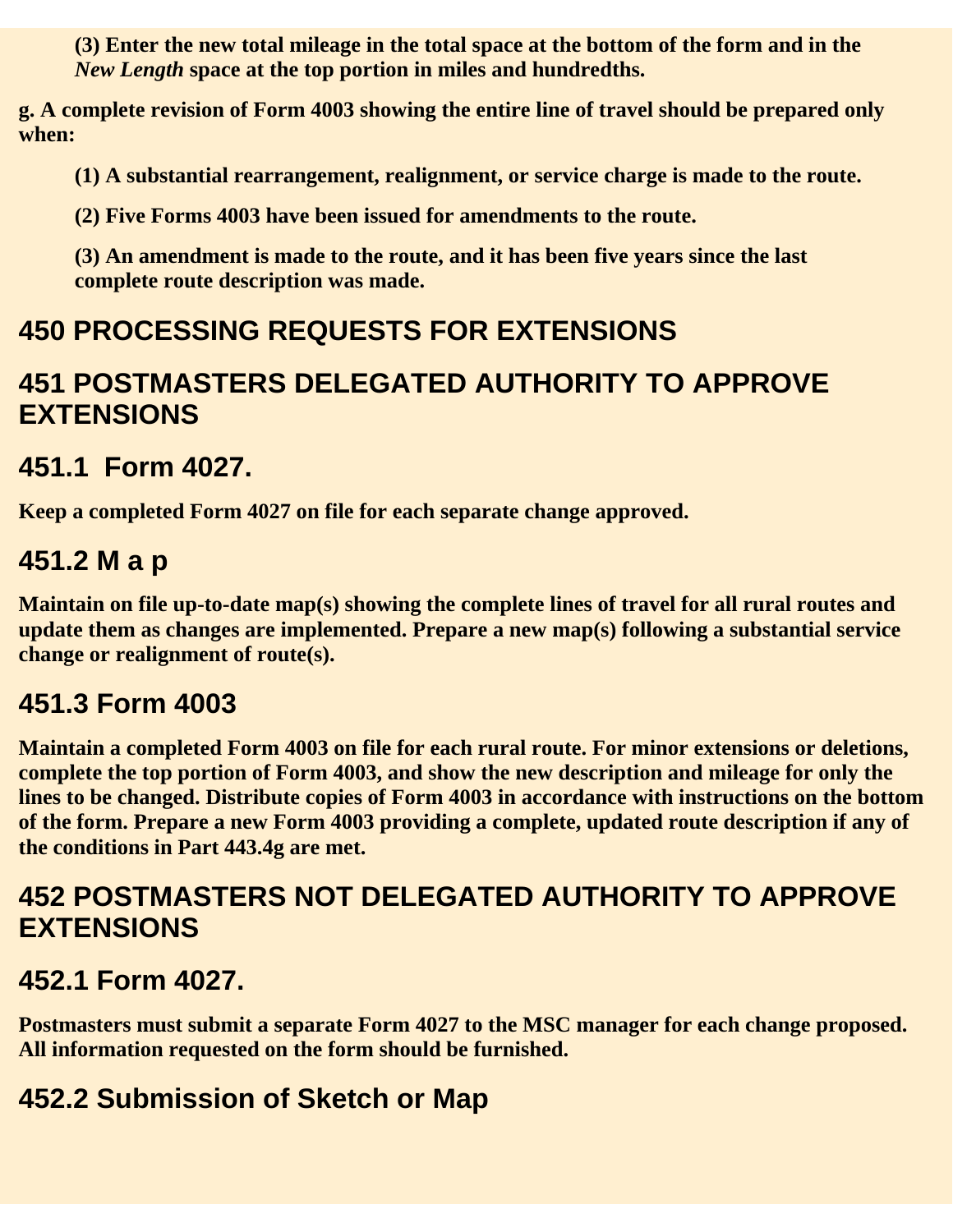#### **.21 Sketch**

**Post office must furnish to the MSC a clear, detailed sketch of the affected portion of the route when a change or extension is proposed.**

# **.22 Map**

**Post offices must submit an updated, well marked map of the complete route to the MSC whenever a substantial service change is involved, or when the proposed change borders rural delivery service from other post office(s). All post offices must have up-to-date maps on file showing the complete lines of travel for all rural routes.**

# **452.3 Form 4003**

**.31 A Form 4003 providing a new** *and complete* **route description must be submitted to the MSC with the Form 4027 and a sketch or map when any of the conditions in Part 443.4g are met.**

**.32 When none of the conditions in Part 443.4g apply, it is necessary to submit only an updated Form 4003 by completing the top portion and showing the new description and mileage for only those lines to be changed**

## **453 SECTIONAL CENTER REVIEW OF FORM 4003**

# **453.1 Regular Routes**

**Check for completeness and accuracy. Be sure the total mileage figure is accurate. Add the mileage columns after typing to be sure all totals are in agreement. Check the Social Security number and the carrier's pay step. All blocks in the top portion should be filled with numbers or Terns to:**

- **a. Show the finance number in six digits (e.g. 016000).**
- **b. Show the route number in two digits (e.g. 02, 03, 10).**
- **c. Show prior length and new length in five digits (e.g. show "59.40" as "054940").**
- **d. Show the social security number in nine digits (e.g. 424-16-1600 as 424161600).**

**e. Show boxes and stops in four digits (e.g.. show "520 boxes" and "450 stops" as "0520" and "0450." respectively).**

**f. Show the effective date in six digits (e.g. show "January 7, 1979" as "010779").** 

**g. If Form 4003 is completed showing only an extension, verify that five amendments have not been made or that it has not been five years since the last complete route description was made.**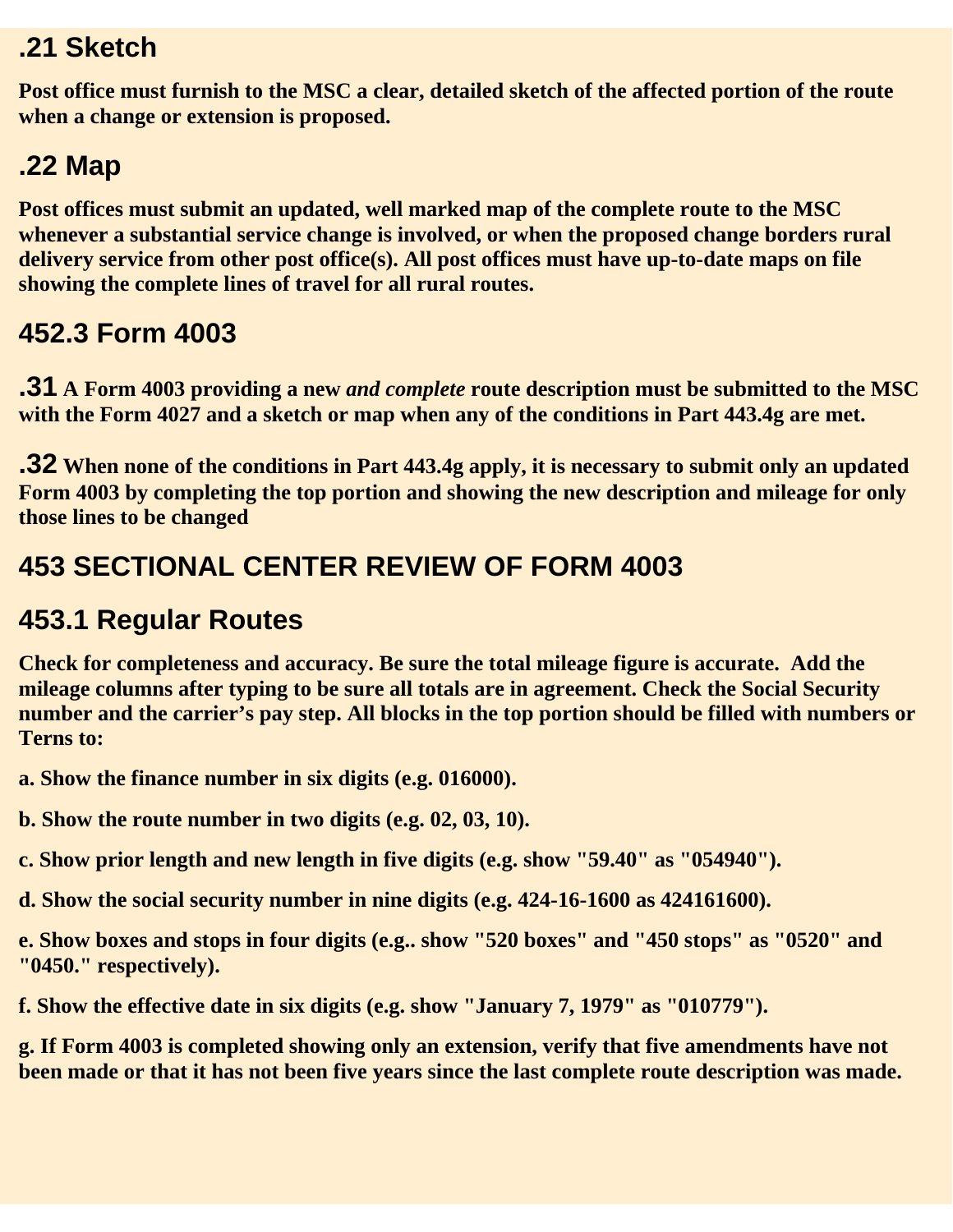## **453.2 Auxiliary Routes**

**Changes to auxiliary routes will be made in the same manner as those on regular routes.**

# **453.3 Seasonal Routes**

**All seasonal changes must begin and end on the first day of a pay period in accordance with Article [9.2.C.12] of the USPS-NRLCA National Agreement. (For example, suppose a route now has a seasonal change from Memorial Day through Labor Day. The seasonal change would be effective with the pay period beginning on or before Memorial Day and would terminate with the beginning of the pay period on or after Labor Day each year.)**

# **453.4 Distribution of Form 4003 Upon Completion of the Review**

**Distribution of copies of Form 4003 should be made by the MSC in accordance with instructions on the bottom of the form.**

# **454 SUBMISSION TO THE DATA CENTERS**

**454.1 Form 4003 must be submitted by the MSC or designee to arrive at the PDC not later than 10 calendar days before the effective date of the change.** 

**454.2 Requests for changes to rural routes are to be avoided during the interim period between the last day of the annual mail count and the effective date of the result of the annual count.**

**454.3 For authorized route extensions , temporary detours of more than 30 days, or seasonal route changes effective during the period stated in Part 454.2 proceed as follows:**

**a. If the change** *was included* **on the Form 4241,** *Rural Delivery Statistics Report,* **submitted for the annual count, submit a Form 4003 with the same information (boxes, mileage, etc.) and showing** *the base hour change and the effective date.* **This will provide payment to the carrier for the period between the effective date of the change and the effective date of the mail count evaluation.**

**b. If the change was not included on the Form 4241 submitted for the annual count, submit a Form 4003 with the new information and showing the base hour change and the effective date. Because the Form 4241 (submitted for the mail count) will supercede this Form 4003, it is necessary to submit an amended Form 4241 with the new miles, boxes, and stops for the route.**

**c. For extensions with an effective date during this interim period. include a memo (Exhibit 454.3c) with the Form 4003 submitted.**

**454.4 Although it is not recommended, changes can be made on a rural route in two consecutive pay periods.**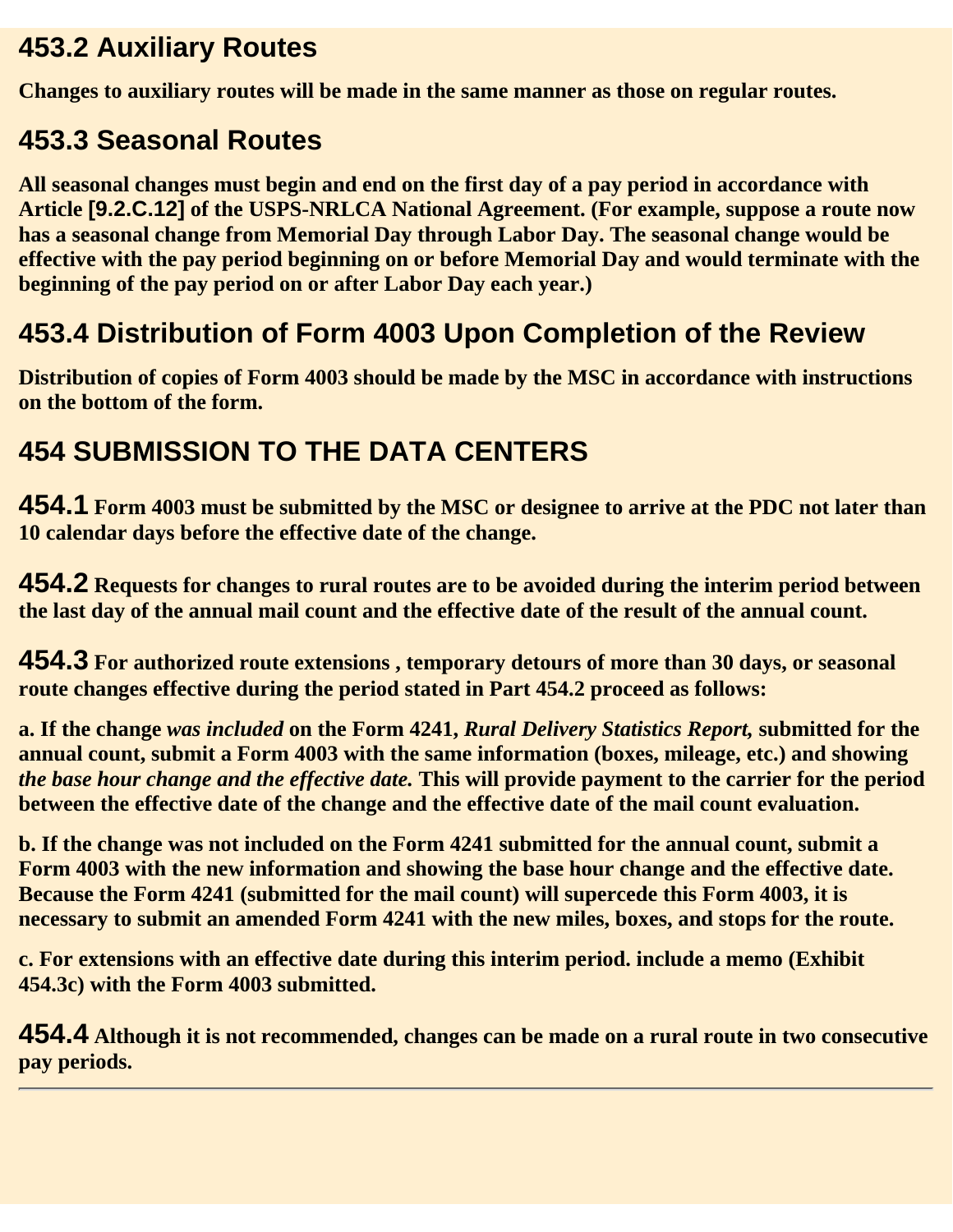#### **CONTENTS-Chapter 5**

#### **ROUTE INSPECTIONS AND MAIL COUNTS**

#### **510 Annual Inspection of Routes**

- 511 Definition
- 512 Frequency
- 513 Inspection Report
- 514 Official Route Travel
- 515 Obtaining Data
- 516 Count of Families
- 517 Reviewing Route

#### **520 Annual and Special Counts**

521 Introduction

522 Special Instructions-Annual Count or Special Count

523 Purpose and Definition of Count

524 Annual Count-Coverage and Count Period

525 Responsibility

526 Conducting the Annual Count

527 Special Mail Counts

#### **CHAPTER 5**

## **ROUTE INSPECTIONS AND MAIL COUNTS**

## **510 ANNUAL INSPECTION OF ROUTES**

## **511 DEFINITION**

**Inspection of a route is the physical observation of the condition of the route and boxes, the adequacy and quality of the service to the rural public, and the character and performance of the carrier. This inspection is to be made by the postmaster or a designee while accompanying the carrier on the route.**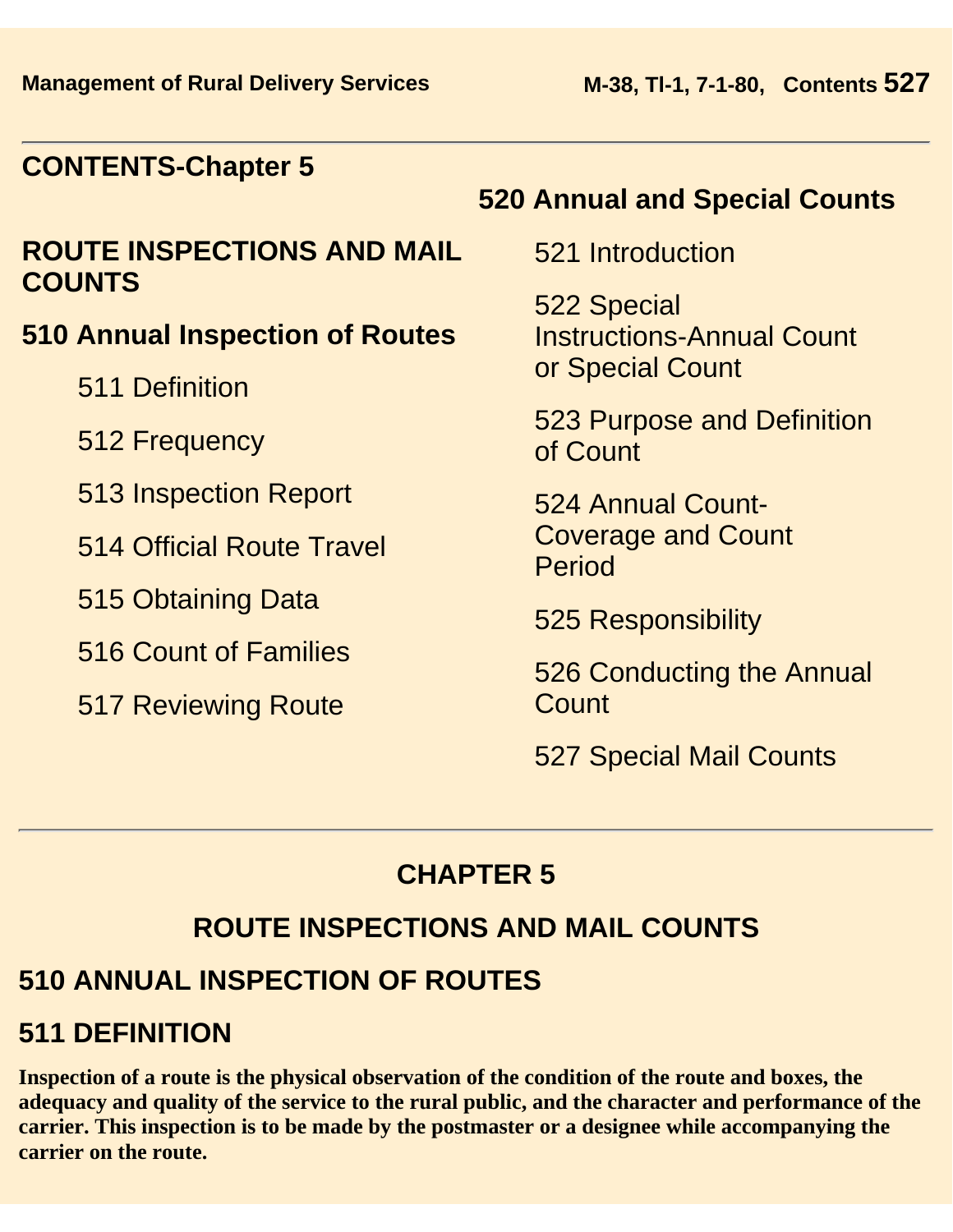# **512 FREQUENCY**

*All routes must be inspected at least once each calendar year.* **An inspection must be conducted either during or immediately preceding the annual count of mail and all special counts of mail. Additional inspections may be made at other times of the year.** 

# **513 lNSPECTlON ROUTE**

**Form 4248,** *Rural Route-Annual Inspection Report* **(Exhibit 513) must be completed in duplicate for each regular and auxiliary rural route. The original of the Form 4248 will be retained in the post office file, and the duplicate copy will be forwarded to the MSC manager.**

# **514 OFFICIAL ROUTE TRAVEL**

**Use the current Form 4003,** *Official Rural Route Description,* **on the inspection trip to ensure that the line of travel being followed is correct. While the length of the route shown on the Form 4003 is measured by traveling the most direct drive practical without pulling out to serve mailboxes, make a check of the difference in odometer miles recorded in the carrier's vehicle and the official length shown on Form** *4003.* **Should the two mileages vary widely, the route should be remeasured. (See Chapter 6 for remeasurement procedures.)**

# **515 OBTAINING DATA**

# **515.1 Count of Boxes**

**Count as a box all boxes currently being served and temporarily vacant dwellings, apartments, and places of business with or without a box erected if which have not been vacant more than 90 days. But do not count abandoned boxes, permanently vacant buildings, dwellings, and apartments vacant more than 90 days, buildings under construction, or dwellings and businesses receiving delivery solely through general delivery or a post office box. In resort areas, transient trailer parks, and transient mobile home parks count only the boxes being served during the inspection.**

#### **515.2 Count of Stops**

**.21 Count the minimum number of potential stop required to serve every box on the route, i.e. the number of times a carrier must move the vehicle in order to serve all boxes on the route as determined by the manager.**

**.22 Where a group of boxes can be served without moving the vehicle, record one vehicle stop for that group of boxes.**

.**23 Do not count stops for stoplights, stop signs. etc.**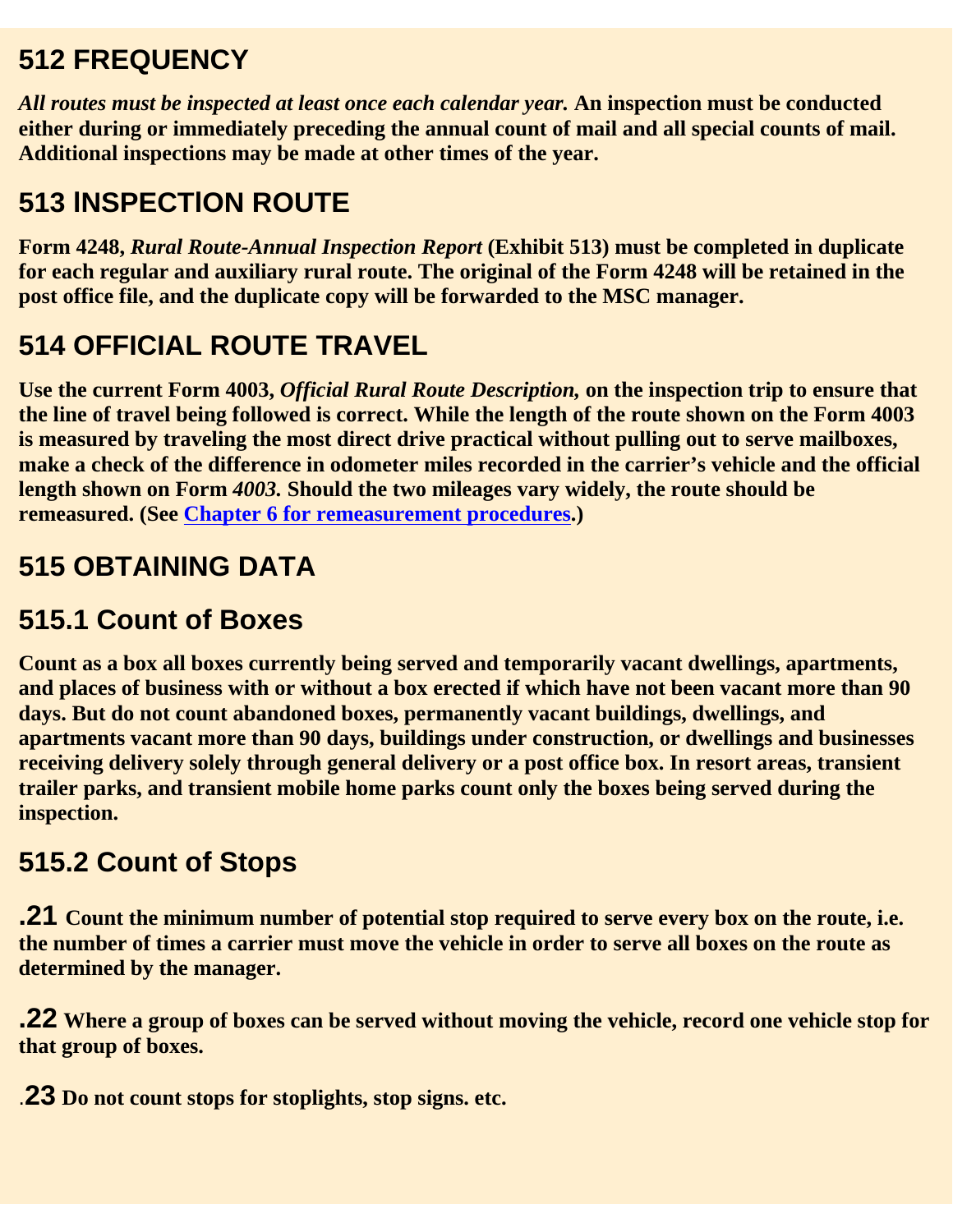**.24 Prepare a worksheet before beginning the inspection to facilitate tallying the boxes and stops. Such a worksheet is shown in Exhibit 515.2a. By numbering the items on the front of a PS Form 4056,** *Your Mailbox Needs Attention* **(Exhibit 515.2b), you can note mailbox irregularities on the worksheet without delaying the carrier.**

# **516 COUNT OF FAMILIES**

# **516.1 Definition**

**For Postal Service purposes, the term "family" is considered the same as "household."**

# **516.2 Procedure**

**.21 Count a single residence as a household consisting of only one family regardless of the number of residents or their relationship.**

**.22 In duplex or other multi-unit residential buildings, count each occupied separate unit as a household consisting of only one family.**

# **517 REVIEWING ROUTE**

# **517.1 Road Conditions**

**11. Observe and note road and traffic conditions which hamper delivery service.**

**12. Notify the appropriate highway official of public roads needing attention using Form 4024, Request to Repair Roads.**

**13. Send Form 4024 to the owner of private roads that need repair.**

# **517.2 Mailbox Irregularities**

**21. Note the condition of mail boxes during the route inspection for possible irregularities.**

**22. Form 4056, Your Mail Box Needs Attention, is designed to notify customers of any irregularities noted. The postmaster will prepare a Form 4056 for each box having an irregularity, using the inspection worksheet as a basis.**

**23. Remind carriers of their responsibility to notify management promptly when they observe mailbox irregularities.**

**24. If the irregularities remain uncorrected, service may be withdrawn in accordance with Part 623.1, POM.**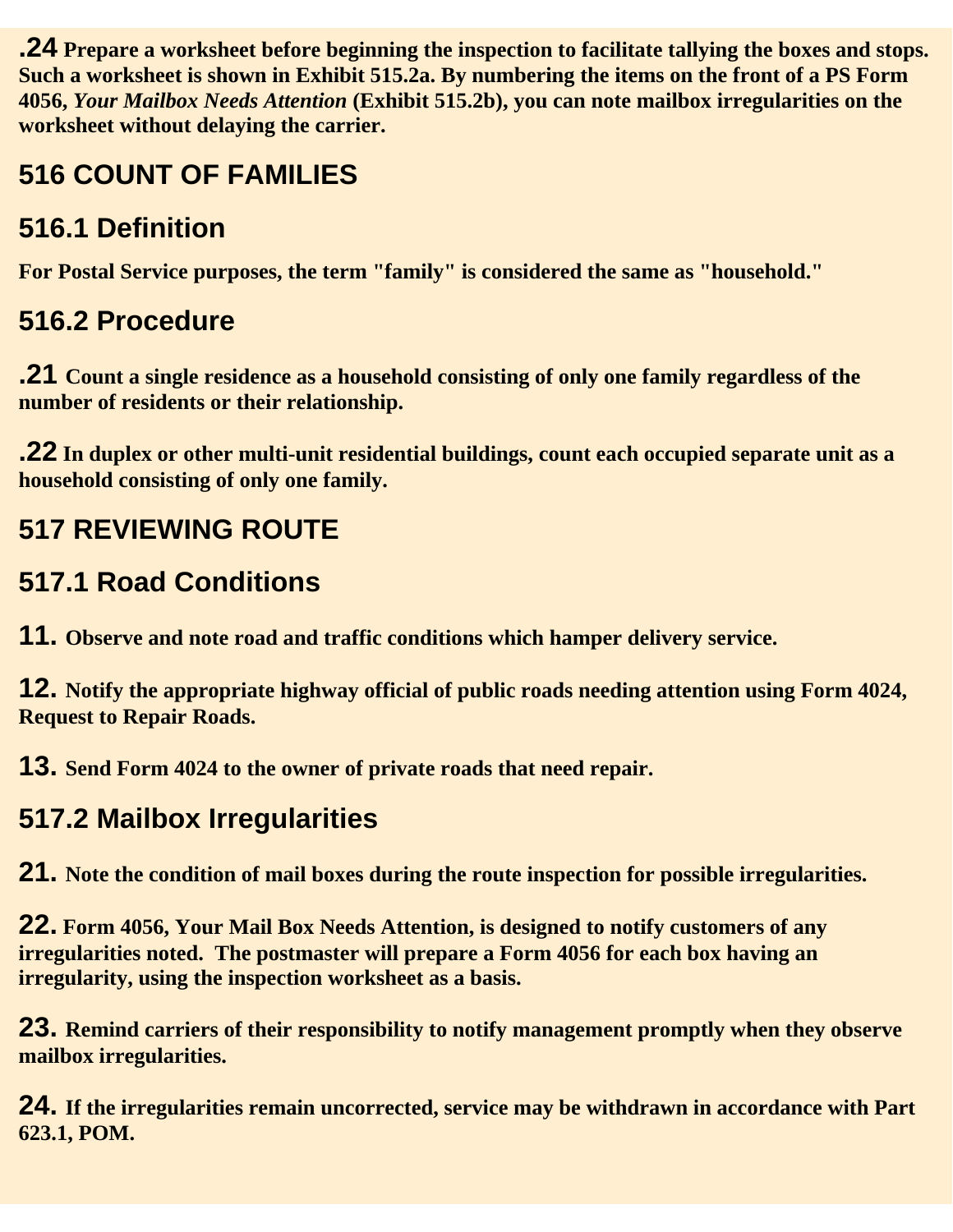#### **517.3 Equipment**

**Review the following items and take appropriate action to correct any deficiencies:**

- **a. Casing equipment.**
- **b. Vehicle used on the route:**
	- **(1) Is it adequate?**
	- **(2) Is it properly maintained?**
- **c. Accident report kit (Item 087-H).**
- **d. Carrier supply of stamps and forms**
- **e. Carrier's S.F. 46, U.S. Government Motor Vehicle Operator's Identification Card.**
- **f. Does carrier have a valid state driver's license?**

# **517.4 Carrier Performance**

**Review the following areas and take action to correct any deficiencies:**

**a. Are the carrier's work habits and quality of service satisfactory?**

**b. Does the carrier properly maintain trip Reports, roster of customers, and case labels?**

**c. Does the carrier serve the route in accordance with the latest official description?**

**d. If the route serves an intermediate office, is the carrier's arrival time, leaving time, and work performed at that office satisfactory?**

# **517.5 General**

**In addition to the above, check, verify, and/or correct, as appropriate, the following additional items:**

**a. Is the carrier's schedule proper and is it observed?**

**b. Can travel be reduced?**

**c. Does the carrier transport city carrier relays?**

**d. Does the carrier transport locked pouches and is the proper time allowance credited or monetary allowance paid for it?**

**e. If collection service and/ or mail exchange is accomplished, is it warranted'?**

# **520 ANNUAL AND SPECIAL COUNTS**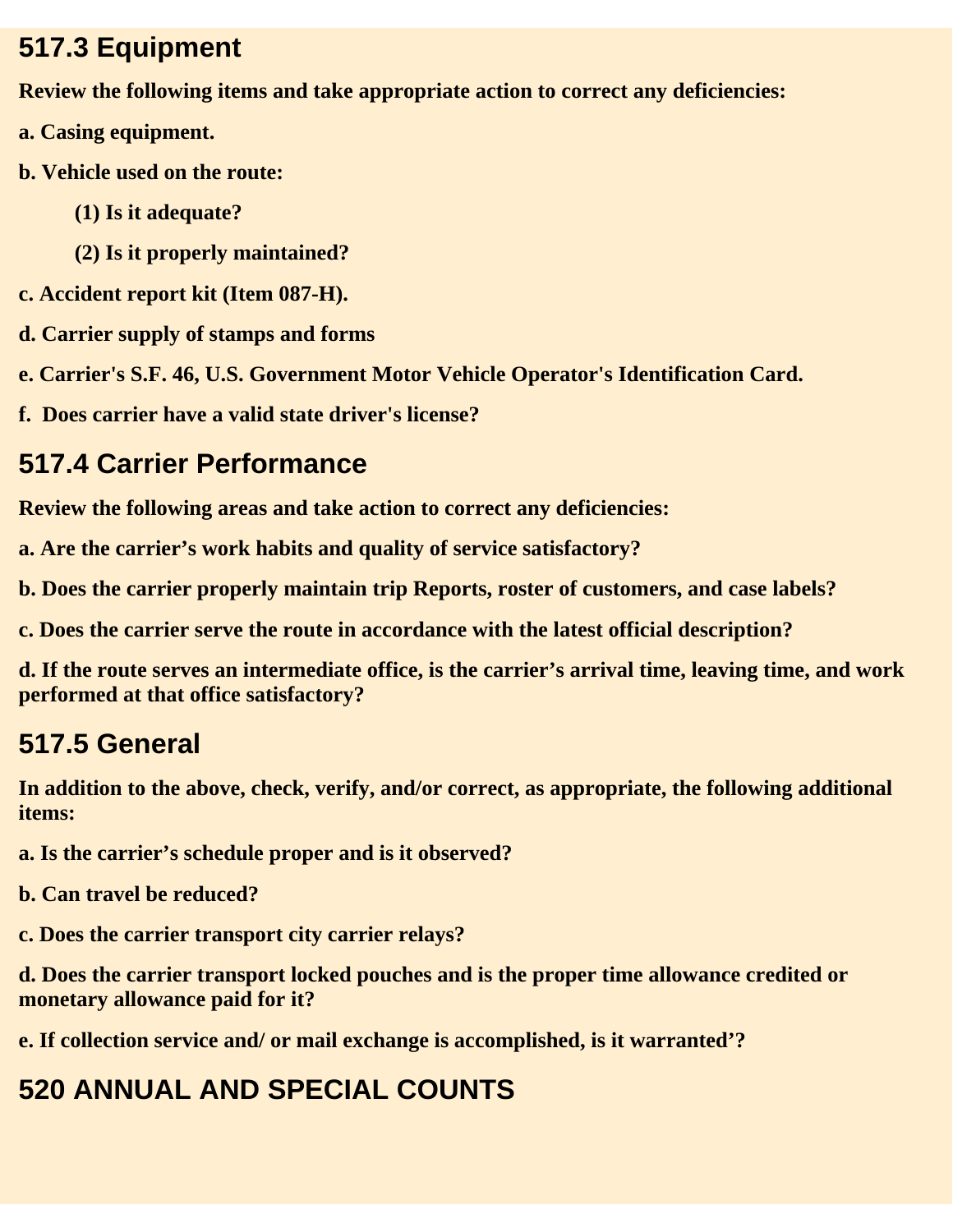## **521 INTRODUCTION**

**These instructions provide standardized and uniform procedures in conducting the count of mail on Rural routes. A careful reading and complete understanding of this material by postmasters and supervisors will ensure the accuracy of the count data, the prompt evaluation, and correct classification of rural routes. Postmasters and supervisors must assure that mail counts are conducted properly and that data reported is accurate.**

## **522 SPECIAL INSTRUCTIONS - ANNUAL COUNT OR SPECIAL COUNT**

**At the time of the annual count. or special count. the postmaster must arrange a meeting with each eligible rural carrier to discuss requirements for election of a higher classification for which the rural carrier may qualify. The commitment to use sufficient annual leave to qualify for a higher classification must be made on Form 4241 by the carrier to assure management that the actual work hours will not exceed 2,080 hours during the guarantee period. The leave commitment portion of Form 4241 must be signed by the carrier at the time of the annual or special count. [See: Western Area Mail Count Guidelines]**

# **523 PURPOSE AND DEFINITION OF COUNT**

**523.1 The count of mail is the physical counting and recording at specific times of the number of pieces of mail delivered. collected, or handled on rural routes. The count of mail is used to assemble data which provide the basis for the evaluation of the individual route. These route statistics will indicate:**

**a. Volume of mail handled.**

**b. Amount of office and route time used by the carrier.**

**c. Adequacy of service to rural customers.**

**d. Efficiency and performance of the carrier.**

**523.2 The evaluation of a rural route is determined by the mail volume, daily miles traveled, the number of boxes served, and fixed or variable time allowances. (See Exhibit 523.2.)**

**523.3 These instructions will be followed throughout the year for the annual and all special mail counts.**

# **524 ANNUAL COUNT-COVERAGE AND COUNT PERIOD**

**524.1 The annual count of mail will be conducted on all rural routes during the last two full weeks of September. (Exact dates are published yearly in the** *Postal Bulletin.)* **Boxholder mail only will be counted for four consecutive weeks, beginning one week prior to the start of the annual mail count (Note: During special counts, not coinciding with the annual count, boxholder mail will**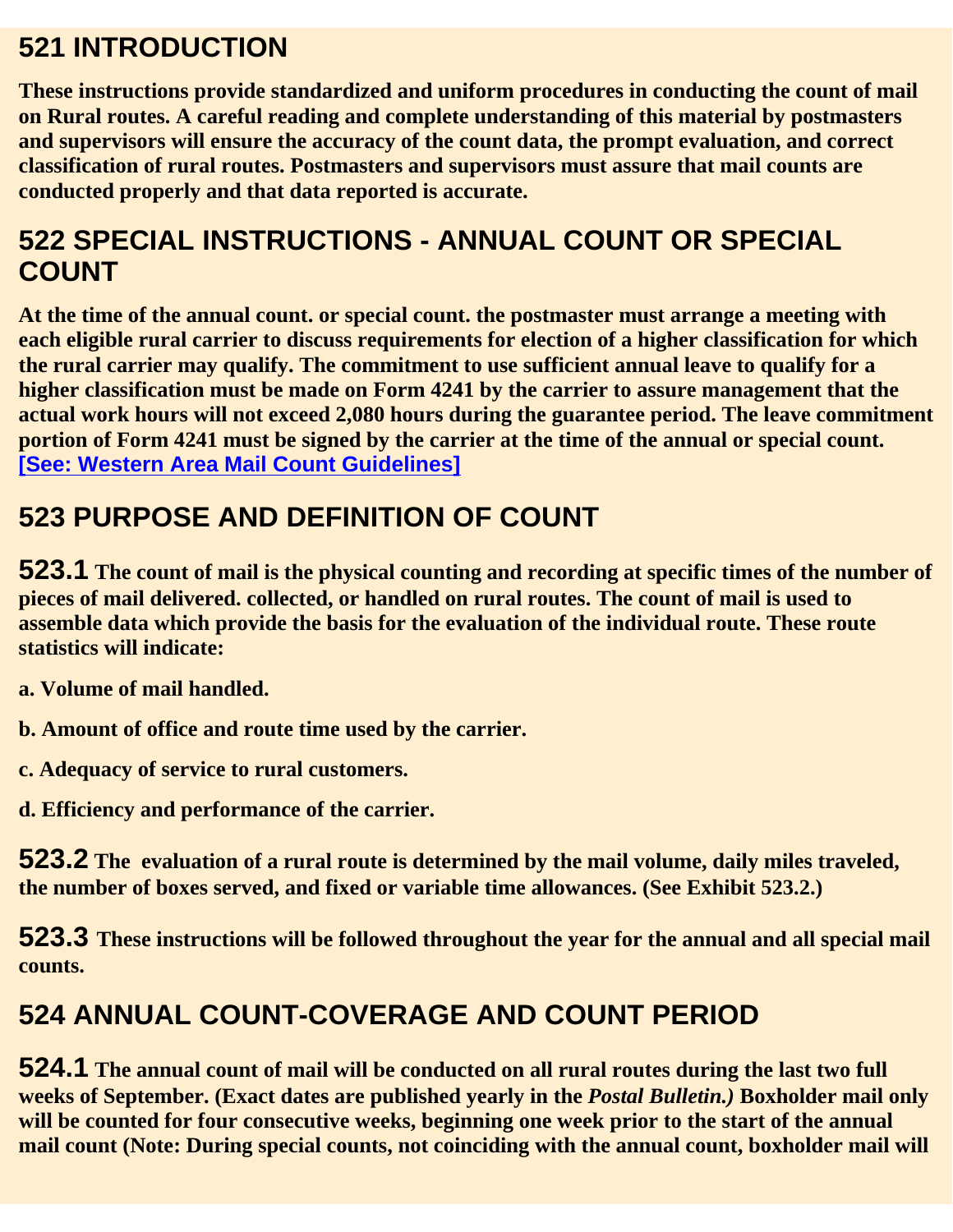**be recorded only for the two week count period.)**

**524.2 The annual count of mail will be conducted on all rural routes.**

**524.3 Extensions approved during the count period may be made effective on the first day of a pay period beginning during the count. (Note: The mileage and boxes, etc., for these extensions must be included on Form 4241. [See Part 454] for extensions that will be effective between the last day of the count and one pay period after the effective date of the new evaluation.)**

**524.4 At those offices where central markup was instituted and no mutually agreed rural mail count period was possible, the special count may coincide with the annual count.**

# **525 RESPONSIBILITY**

# **525.1 Local Conferences**

**.11 At least 15 days before the start of the count (the annual count begins with the boxholder count), postmasters will hold joint conferences of supervisors and rural carriers to discuss these procedures and instructions.**

**.12 Postmasters must advise the Management Sectional Center as soon as possible, but no later than ten days before the start of the count, of any major points of disagreement concerning these instructions so they can be resolved before the count period.**

**.13 Enter the date(s) of local conference(s) in the appropriate section of Form 4241.**

**.14 No changes in carrier work methods, casing equipment, or office procedures ran be made between the date of the local conference and the mailcount unless these items were specifically discussed at the conference.**

*Note:*

**a. It is not necessary that the carriers agree to proposed changes; it is necessary only that the proposed changes do not violate Postal Service policy or the USPS-NRLCA National Agreement.**

**b. This section does not limit a manager's right to make operational changes at any time other than the period specifically stated.**

# **525.2 Accuracy of Count**

**.21 Postmasters or supervisors are responsible for the completeness of all mail count information, the accuracy of the "Total" columns entered on the report forms, as well as the manner in which the count of mail is conducted. The carrier must be afforded adequate time to review the completed Form 4241 before signing it.**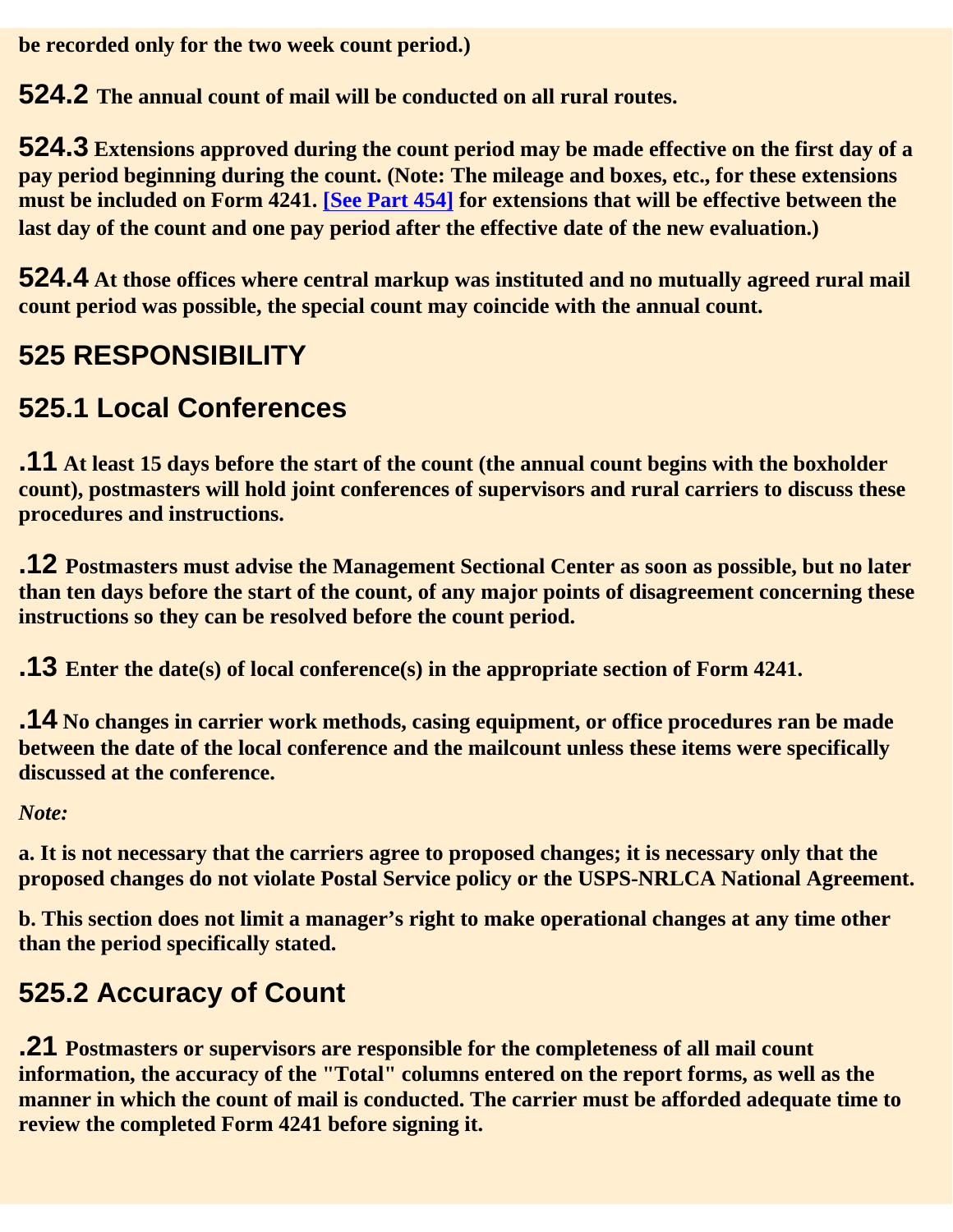**.22 For the Annual Count of Mail (or Special Counts coinciding with the Annual Count), the Form 4241 will be available to the carrier in the office for review two days during the 4th week of the boxholder count. Before the carrier reviews the Form 4241, all columns must be completed and totaled.** 

**.23 For Special Counts (not coinciding with the Annual Count) the Form 4241 will be available to the carrier one day in the office for review and signature before the form is submitted to the MSC. This review must be completed promptly to assure that the completed Form 4241 reaches the MSC within the required four days after the last day of the count.**

**.24 Signatures of the postmaster and carrier are considered verification of the validity of the count data.**

**.25 When the carrier disagrees with the count data, the carrier need not sign the form. However, the carrier must submit promptly written comments explaining in detail the reasons for objecting and the exact nature of the supposed errors or omissions. The postmaster also must include comments in writing concerning any questions raised by the carrier. Form 4241, together with the letters from the postmaster and carrier, must be forwarded to the MSC office. (Where the disagreement concerns the actual number of pieces counted, every effort must be made to resolve the matter immediately at the local level.)**

**.26 A prompt written reply to the postmaster will be furnished by MSC offices advising of the decision. The carrier will be promptly informed in writing by the local management of the decision and the reasons therefore.**

# **526 CONDUCTING THE ANNUAL COUNT**

#### **526.1 General**

**All classes of mail handled by each rural carrier will be counted daily during the official count period. Mail must be counted at the facility where the carrier will case the mail, and before it is cased.**

#### **526.2 Counting Mail**

**.21 During the 12 days of the annual mail count on mileage (M or RCS) routes, the carrier will count the mail eight days and the postmaster or supervisor will count four days (picked at random). The postmaster or supervisor will also count the two additional weeks of the boxholder count. The carrier may observe may also count, if so desired, on the days management makes the count.**

**.22 When in the judgment of management the route borderlines a heavy duty status, the supervisor or postmaster will make the full 12-day count and the complete boxholder count.**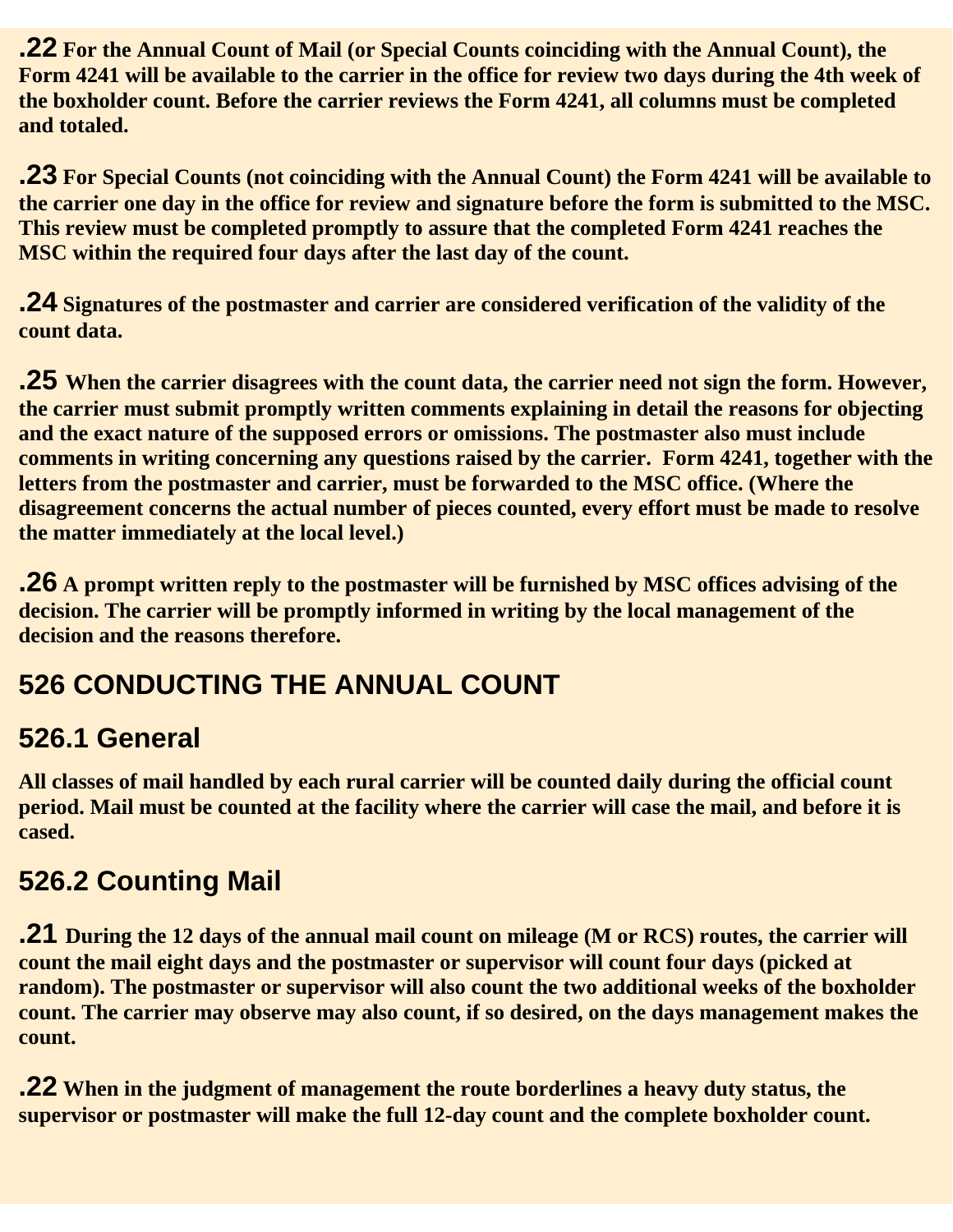**.23 On routes classified heavy duty, special, or auxiliary, the postmaster or supervisor will make the count on all days during the count period. (This requirement is applicable where post offices are closed on Saturday and supervisory personnel are not normally on duty.) The rural carrier may observe and may also count the mail. However, mail delivered and collected must be counted by the postmaster or supervisor and entered on the daily count forms. Carriers may observe, if they wish, the mail count on their relief days or on days they are in a leave status. (Any carrier who observes the mail count on a relief day, or while in a leave status, must be in a non-duty status and must not participate in the office work activities.)**

# **526.3 Control of Forms**

**Care must be exercised by the postmaster or supervisors in controlling mail count forms in order to assure that all entries are proper.**

## **526.4 Casing of Mail by Carrier**

**.41 The principle underlying the count is that the same mail flow conditions prevail during the count period that are normally in effect the rest of the year. Postmasters and supervisors must see that all mail available up to the normal morning cutoff time for distribution on the day preceding the count is delivered on that day and that all mail available up to the normal morning cutoff time on the last day of the count will be included in the count and delivered.**

**.42** *Available mail is that mail distributed and placed on carrier case ledges, in hampers, trays, or on the floor beneath the carrier case, and that which is in distribution cases up to the cutoff or final withdrawal time prior to departure time to serve the route.* **It does not include mail distributed after the scheduled cutoff or final withdrawal time, or mail received too late for distribution, as long as the requirements in Part 612.1,** *Postal Operations Manual,* **are met,**

*Note:* **The withdrawal of mail from distribution cases by carriers or the placing of mail at or near carrier-cases by another employee will be in accordance with the Nationally established criteria. The withdrawal procedure established for the count period must be the same as that which will** *normally* **be followed the remainder of the year.**

**.43 Mail will be distributed to ensure normal flow on the day preceding the count period and the last day of the count. All simplified address mail available at delivery units will be distributed to rural carriers during the count period: except that where a commitment has been made to a mailer to deliver on a specific date other than the count period, the mailer's request must be honored.**

**.44 The method of handling or casing boxholder mail shall be at the option of the carrier. However, no time allowance will be granted under Column E of Form 4241.**

**.45 Carriers who normally case mail upon return to the office after completing their routes are to continue this practice on the Saturday preceding the count and during the count period. Carriers who** *do not* **case mail upon return to the office after completing their routes will nor do so on the**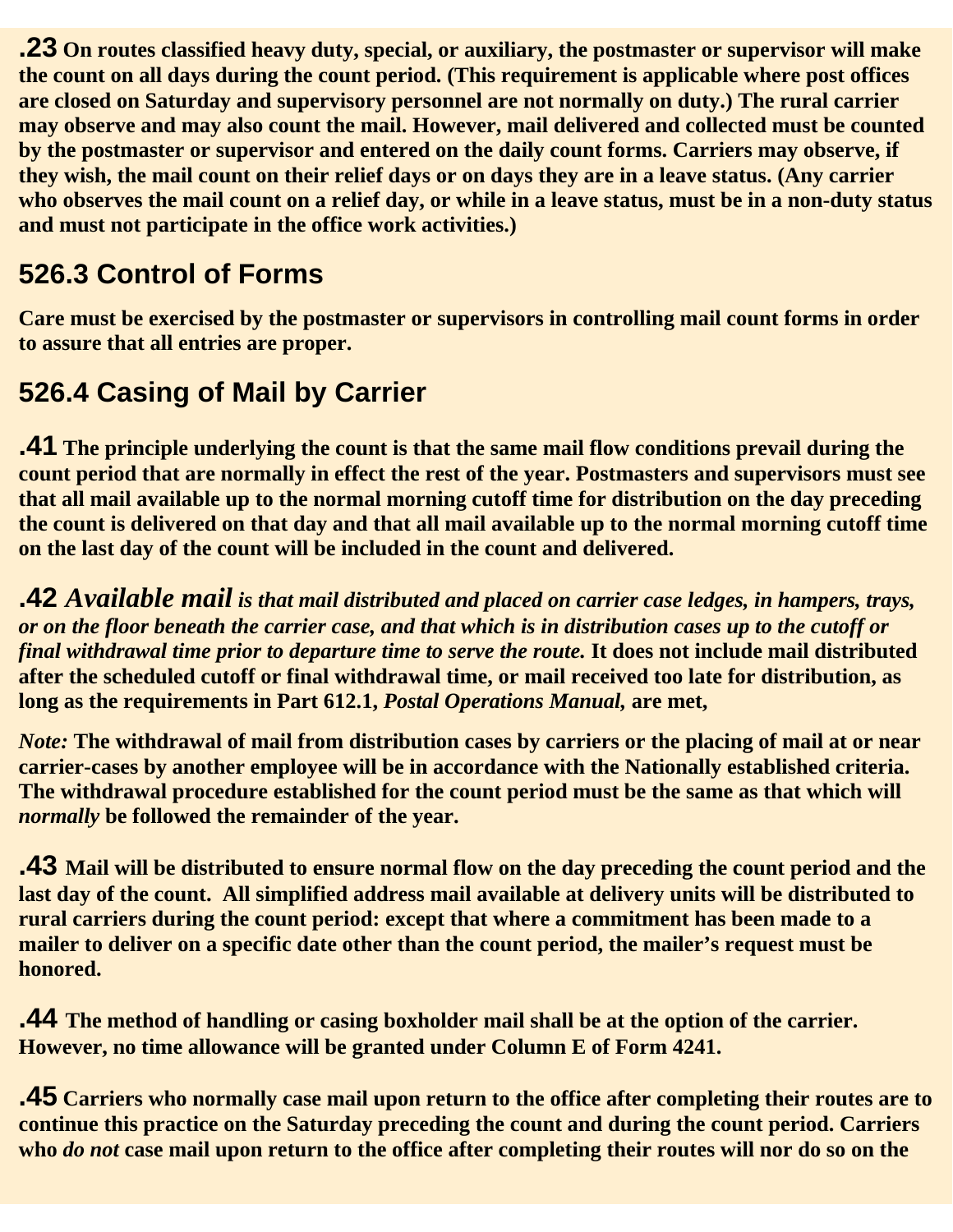**Saturday preceding the count nor during the count period. All mail is to be recorded on the Form 4239 for the day of the count on which it is cased therefore, mail cased on the Saturday, preceding the count period will not be included in the count. However, mail cased after the carrier returns from serving the route on the last day of the count will be credited on the same Form 4239 used earlier in the day and will be included in the annual count.**

# **526.5 Requisitioning Mail Count Forms**

**.51 Forms 4239, 4239-A, and 4241 are available at supply centers and will be ordered by management sectional center post offices only. Each management sectional center office will:**

**a. Requisition quantities sufficient for the number of rural routes under its jurisdiction and for each intermediate office served by these routes.**

**b. Distribute forms automatically to those post offices having rural routes.**

**.52 Additional requirements will be ordered on Form 7381,** *Requisition For Supplies,* **during regular requisitioning cycles.**

**.53 Management sectional centers are cautioned not to 'over-order' Forms 4239, 4239-A, and 4241. Submit requisitions for only the amount of forms that will be required during the annual mail count period and for special counts to be conducted during the year.**

**.54 Forms 4239 and 4239-A will be supplied to intermediate offices having rural delivery for completion and forwarding daily to the headout office postmaster for consolidation on Form 4241. Form 4241 will not be completed by intermediate offices.**

## **526.6 Mail Count Forms - Procedures**

# **.61 Form 4239, Count of Mail (Rural Route)-Exhibit 526.61**

## **.611 Description**

**a. Form 4239 is designed to function as a combination daily worksheet and mail count record. This important daily record provides the basic source of mail volume and time data which is transferred to Form 4241 and consolidated for the two week period. (A separate form is used to record each day's mail count.)**

**b. The postmaster, supervisor, or mileage route carrier responsible for making the count will prepare Form 4239 daily. The Form 4239 worksheets are to be completed as the mail is counted. After completion of the Form 4239 daily, the original will be retained by the postmaster. and the carbon copy will be given to the carrier.**

**Note: When management completes the Form 4239, upon request it will be shown to the carrier before the mail is trayed or strapped out, to allow verification of the count data.**

**c. The postmaster, supervisor, or carrier who makes the daily count must sign Form 4239 each**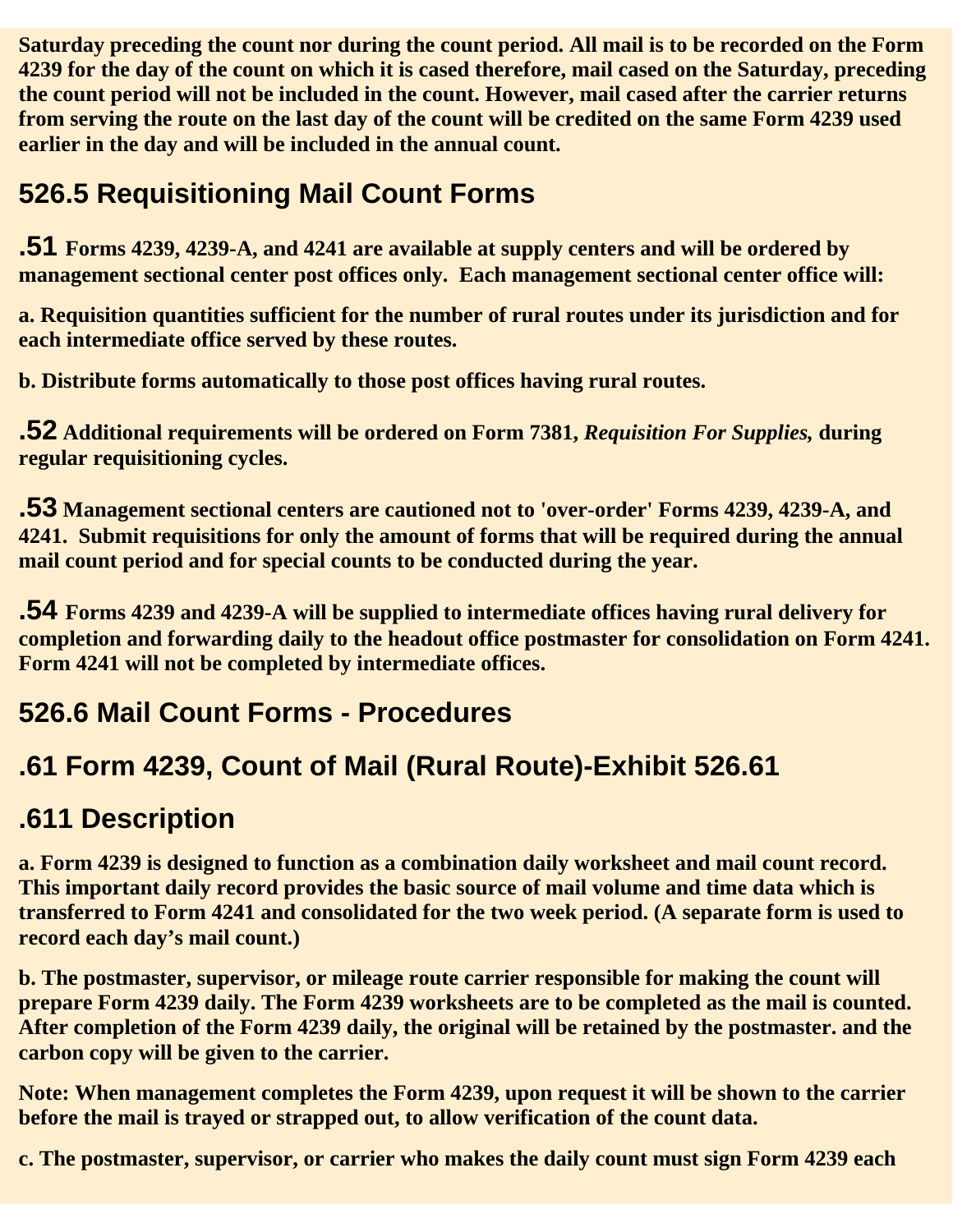**day.**

**d. Carriers serving heavy duty, special, or auxiliary routes will not make any entries on Form 4239.**

**e. Form 4239 will be completed at intermediate offices having rural delivery. These forms will be forwarded daily in sealed envelopes to the headout office postmaster for consolidation on Form 4241. Form 4241 will not be completed at intermediate offices.**

*Note:*

**(1) On presently classified heavy-duty, special and auxiliary routes, the Form 4239 will be completed in accordance with Part 526.23.**

**(2) On mileage (M or RCS) the Form 4239 will be completed in accordance with Part 526.21 and Part 526.22.**

**THE REMAINDER OF THIS CHAPTER HAS UNDERGONE SIGNIFICANT REVISIONS SINCE ORIGINALLY PRINTED. THE [WESTERN AREA MAIL COUNT GUIDELINES] ARE A BETTER SOURCE FOR CURRENT GUIDELINES.**

**The worksheet must be completed in accordance with the following guidelines:**

**a. Column** *A - Letter Size Mail*

**(1) All letter size mail including ordinary letters, cards, newsletter type mail, and circulars 5 inches or less in width which can be cased in the letter separations of the carrier case is entered in this column. Small magazines and small catalogs 5 inches or less in width and 3/8 inch or less in the thickness are included in this column. Detached address labels for sample merchandise, magazines, and catalogs are included in the letter count.**

**(2) Do not include newspapers, boxholders, flats, and rolls even though they may be cased with letter mail. Each direct bundle distributed and tied out at mail distribution cases is counted as one parcel and entered in Column C. Direct bundles tied out at the** *carrier case* **are not to be counted as parcels. Registered, certified, COD, numbered insured mail, Express Mail, and other accountable mail are not included in this column.**

*Note:* **For special delivery articles, see 525.512f, Column F.**

**b.** *Column B-Papers, Magazines, Catalogs, Flats. Other Size Mail*

**Newspapers, flats, magazines, catalogs, rolls, and other non-letter size mail which can be cased for delivery' using carrier casing equipment is entered in this column. This includes catalogs**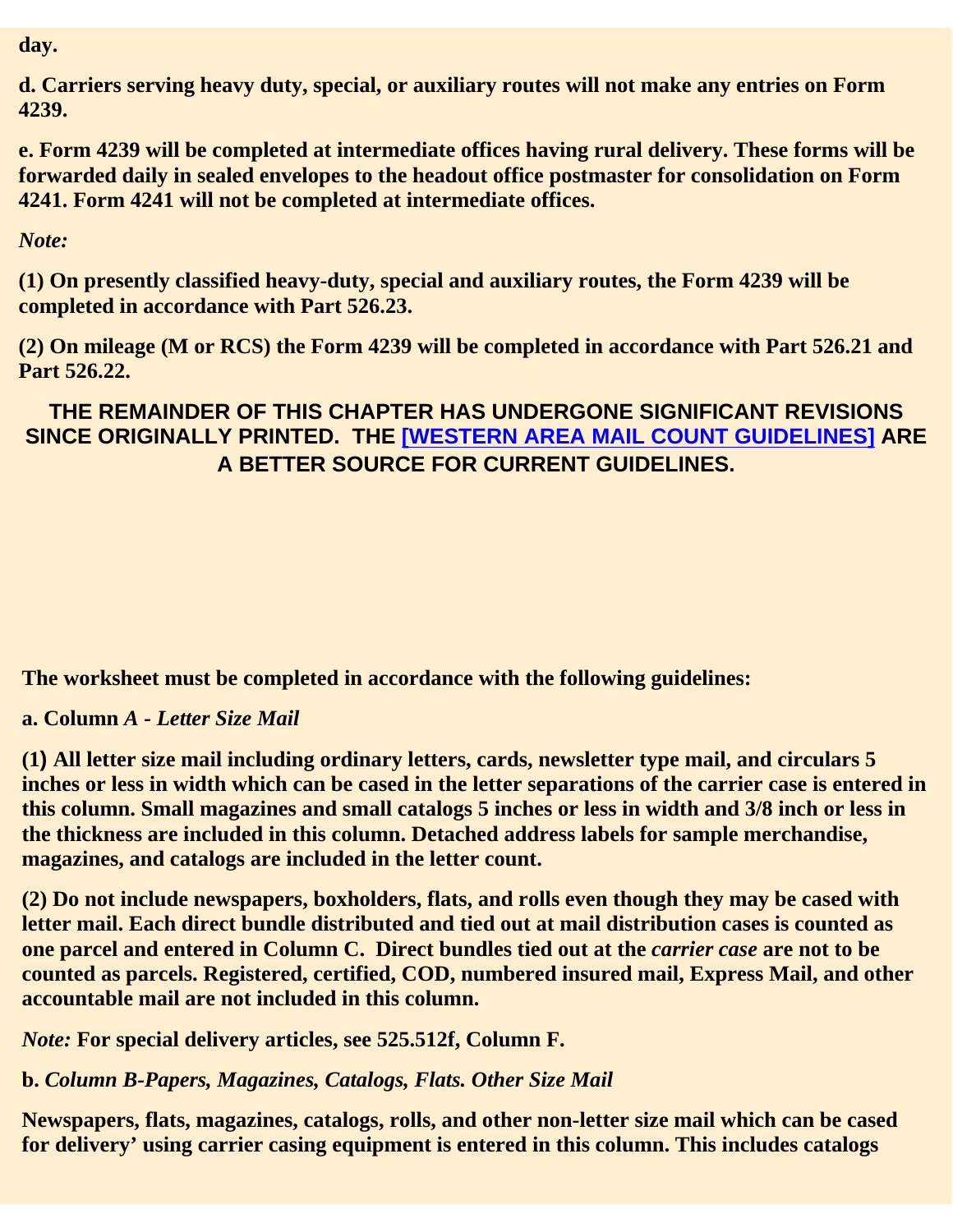**cased with other mail or cased separately. This does not include odd-sized articles which cannot he cased with other mail for the route and those items specifically referenced in** *Column C, Parcels. Exceptions:* **Simplified address articles. including mail with detached labels, are to be counted as boxholder mail and entered in Column D. Each direct bundle distributed and tied out at mail distribution cases is counted as one parcel and entered in Column C. Direct bundles tied out at the carrier case arc not to be counted as parcels. Registered, certified, COD, numbered insured mail, Express Mail, and other accountable mail are not counted in this column.**

*Note***: For special delivery articles, see 526.612f, Column F.**

#### **c.** *Column C-Parcels*

**(I) Enter the number of parcels of all classes which because of their size and/ or shape cannot be cased in the letter and flat separations (where flat separations are used). This includes articles which cannot be cased and strapped out because to do so would result in damage to the contents (i.e. phonograph records, large photographs, articles marked "Do not fold or bend"). Parcels with detached labels will not be entered in this column but will be counted as boxholders in Column D. Only specifically addressed samples too large to be cased will be included in the parcel count.**

**(2) Each direct bundle distributed and tied out at the mail distribution cases is counted as a parcel. Direct bundles tied out at the carrier's case are not counted as a parcel.**

**(3) Registered. certified, COD, numbered insured mail, Express Mail, and other accountable mail are not counted in this column.**

**Note: For special delivery articles, see 526.612f, Column F.**

**d.** *Column D - Boxholders*

**See Part 526.624c(3)(b)**

*e. Column E - Boxholders Strapped Out*

**See Part 526.624c(3)(c)**

**f.** *Column F - Registered, Certified, and Special Delivery Articles, Numbered Insured Parcels, and Express Mail*

**The number of such articles received daily for delivery is entered in this column. Entries in the column preclude entries for the same items in Columns A, B, C, or P.**

*Note:* **Where the carrier dismounts or leaves the line of travel to effect delivery or attempt delivery of special delivery mail, the number of special delivery articles will be entered in this column. Otherwise. they are entered in Columns A, B, or C as appropriate. Do not record any articles entered in Columns A, B, or C in Column F.**

*g. Column G - CODS and Customs Due Received for Delivery*

**Enter the number of articles received daily for delivery.**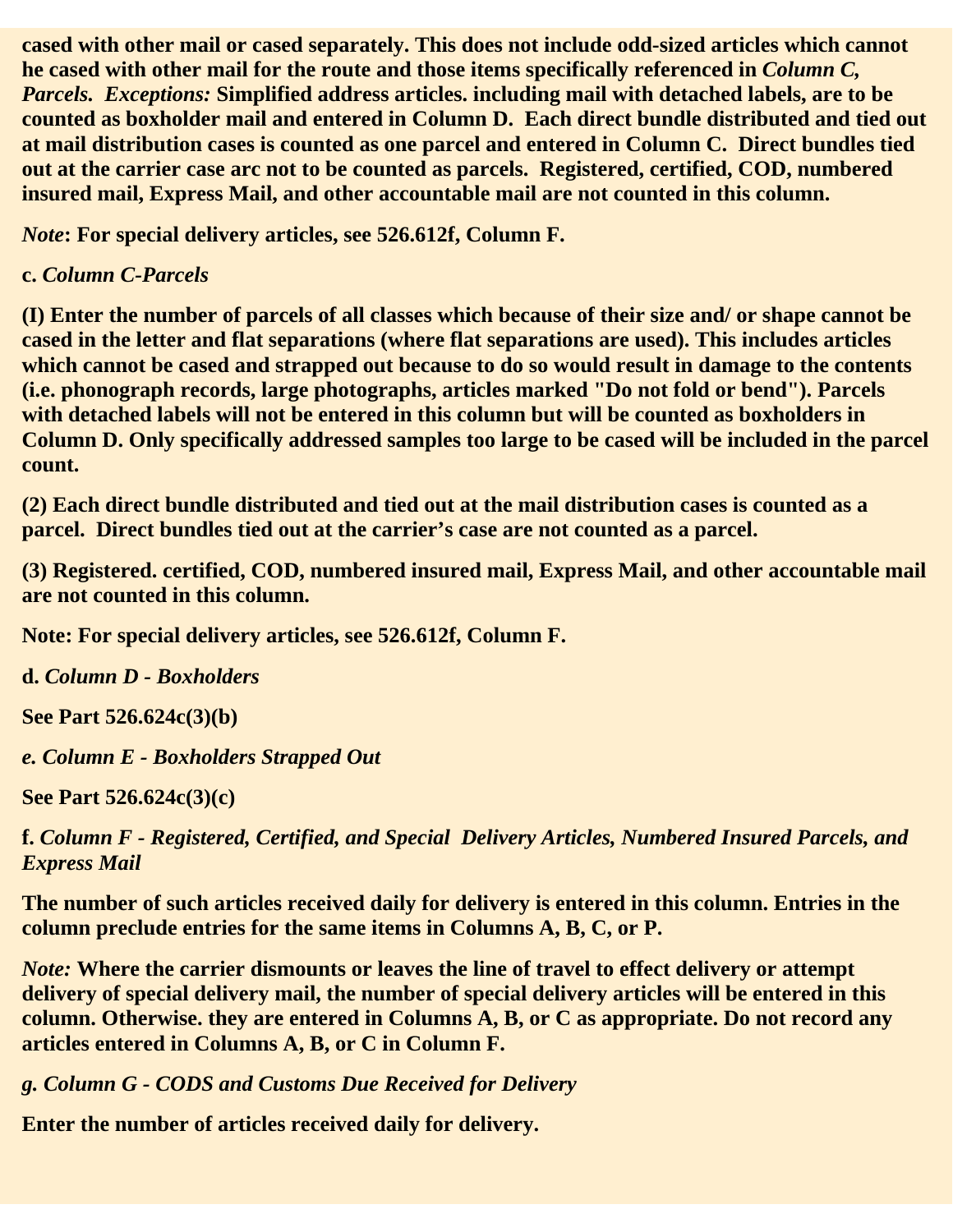#### **h.** *Column H - Change of Address*

**The number of orders to change address (Form** *3575, Change of Address Order,* **or Form 3546,** *Notice to Change Forwarding Order)* **received and entered during the count period in route directory or on Form 4232-A,** *Customer's Name and Address,* **Form 1564-B,** *Orders to Box Section or Other Special Orders,* **and/or Form 3982,** *Changes of Address,* **are entered in this column. Form 3546 initiated by the carrier is creditable as a forwarding order, provided it is not a duplication of previous action taken.** *Note:* **The entry of a new or additional customer's name on Form 1564,** *Address Change Sheet,* **or Form 4232-A is not to be recorded as a change of address order. There must be no accumulation of change of address orders at the start of the count period.**

#### **i.** *Column J - Marked Up*

**(1) The number of pieces of all classes of mail marked up is recorded in this column.** *Markups are mail undeliverable-as- addressed which require the carrier to endorse the mail with the new address or with the reason for non-delivery specified in DMM 159.1)* **including pieces of no obvious value and indefinitely addressed mail.) This includes mail deliverable from the same local delivery unit or other delivery unit. Not included are pieces for which Forms 3579,** *Undeliverable 2nd, 3rd, 4th, or Controlled Circulation Matter,* **were prepared. Mail missorted to a route must no1 be recorded as a markup except when it is deliverable from another local delivery unit, if known, in which case it must be endorsed with carrier initials and route number. Missorted and missent mail is included in the original count of mail. This also applies where routes have been adjusted, territory changed. and the mail is routed to the wrong carrier.**

**(2) Where mailing addresses have been changed from rural route and box number to street name and number, credit must not be given for a markup whether on the same route or where the territory has been transferred to another route. This is considered a handoff and credit is given in the original count of mail . At post offices where the Central Markup/ Computerized Forwarding System is in effect, mark up credits will be given for the following categories of undeliverable mail:**

**(a)** *Mail sorted to the undeliverable-as-addressed separations.* **Credit one markup for each bundle of the following categories of mail:**

- **(i) A-Z separations.**
- **(ii) Moved, Left No Address.**
- **(iii) Insufficient Address.**
- **(iv) Attempted, Not Known.**
- **(v) No Such Number.**
- **(vi) Undeliverable-as-Addressed, Unable to Forward.**
- **(vii) No 0bvious Value.**
- **(b)** *Deceased*
- **(c)** *No Mail Receptacle*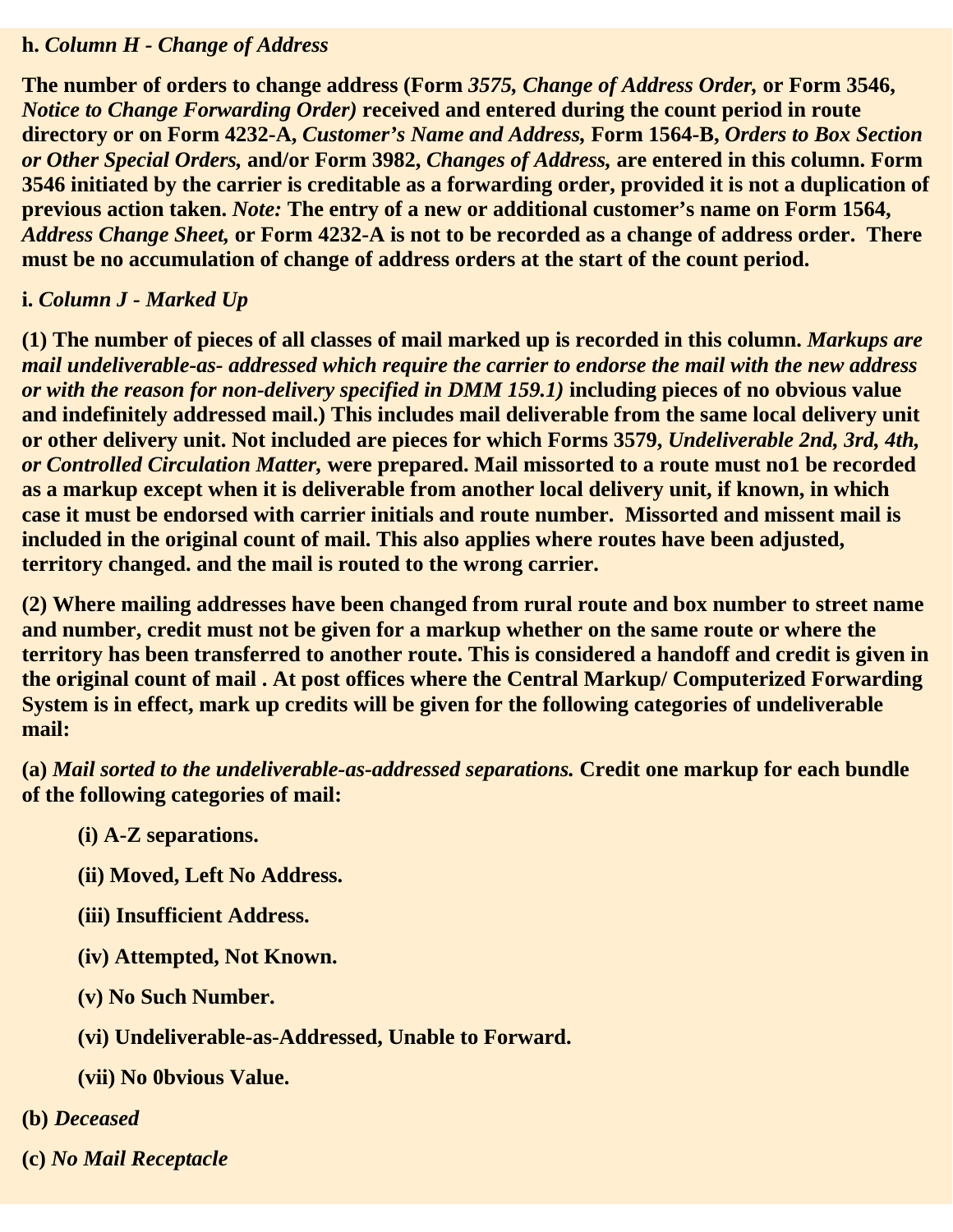#### **(d )** *Refused*

**(e)** *Temporarily away.* **This endorsement is only to be used when returning mail because the retention period as requested by the SENDER has expired.** 

**(f)** *Vacant* **(obvious value third-class mail addressed to** *Occupant* **applies only to those rural routes where street and house numbers are used).**

**(g)** *Indefinitely addressed mail*

**(h)** *Undeliverable as addressed, parcel post.* **Do not credit as a mark-up parcel post endorsed only to indicate that an attempted delivery notice was left.**

**(i)** *Excess boxholders.* **Carriers will:**

**(i) Place all excess boxholder mail into an appropriate container (sack. hamper, tray, etc.);**

**(ii) Endorse a facing slip** *In excess of Requirements,* **initial the slip, and attach it to the container with the excess boxholder mail; and**

**(iii) Be given credit for one markup.**

#### **j.** *Column K-Forms 3579 and 3868 Completed*

**The number of Forms** *3579* **and Forms 3868,** *Carrier's Clearance Receipt,* **completed are entered in this column. Forms 3579 must be kept current so there are none on hand on the first day of the count. No duplicate Forms** *3579* **will be completed or counted during the count period. Where the Central Markup/Computerized Forwarding System is implemented, only the number of Forms 3868 completed is entered. Where the Central Markup/ Computerized Forwarding System has not been implemented,** *postmasters or supervisors must verify each Form 3579 claimed* **to ensure compliance with the provisions of DMM 159.1. Exhibit 159.151 and Part 232.12 of the M-37 Handbook.**

#### **k.** *Column L-Money Order Applications*

**The number of money order applications received on the route is recorded in this column. If the rural carrier resides on the route he/she serves and regularly purchases money orders throughout the year, credit will be allowed.** *Postmasters or supervisors will review each application daily.*

#### **l.** *Column M - Letters and Flats Collected*

**The number of letters and flats collected on the route is entered in this column. If mail is received in bundles, each bundle is to be counted as one piece. Each piece in the bundle is not to be counted.** *Mail picked up from a collection box is not to be included.* **Actual time required to pick up mail from a collection box is to be entered under Column R,** *Other Suitable Allowance.*

#### **m.** *Column N - Ordinary and Insured Parcels Collected*

**(1) The number of ordinary and insured parcels accepted on the route is entered in this column. That is:**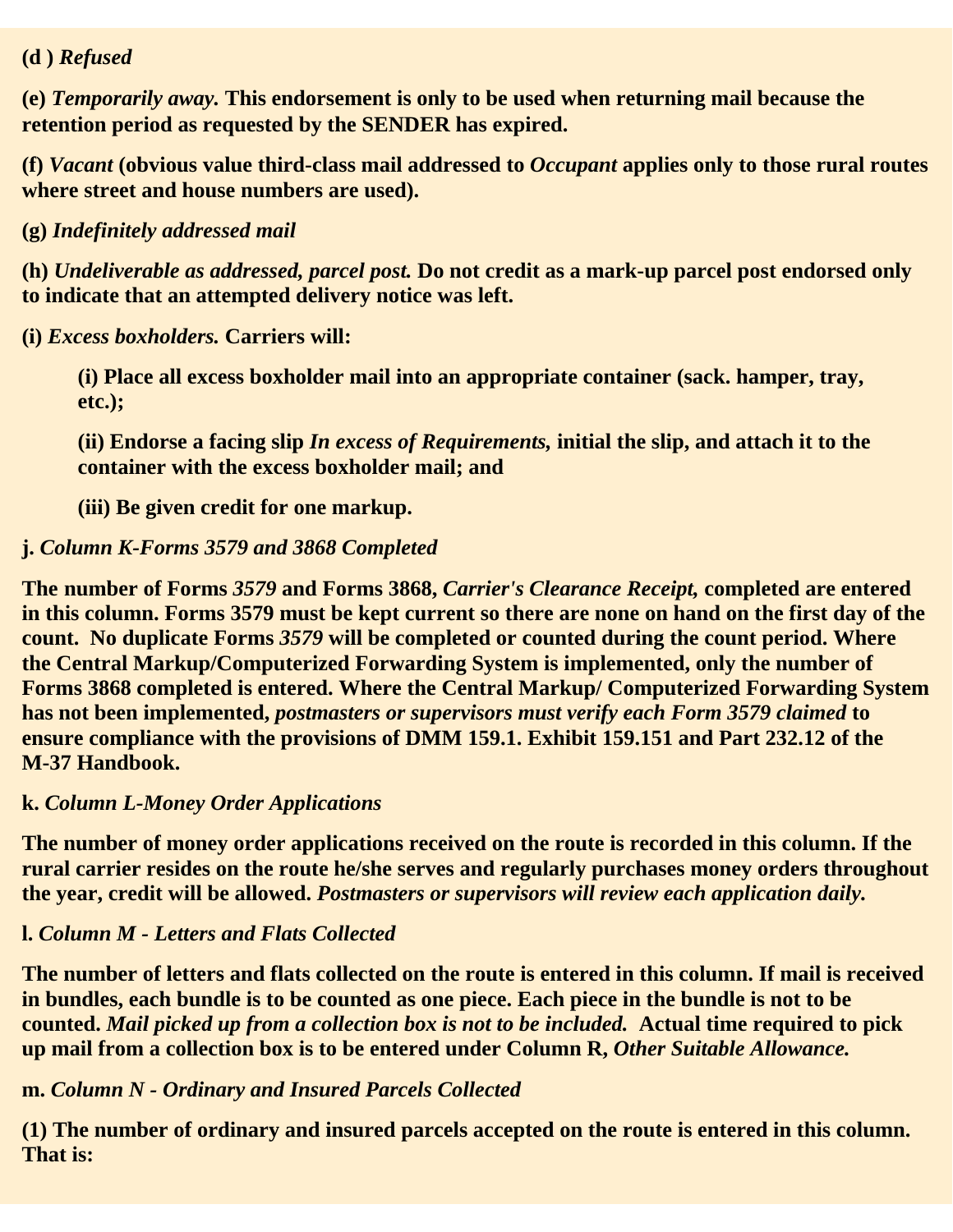**(a) Parcels that require the carrier to weigh, rate, and affix postage to the article or;**

**(b) Parcels weighing more than two pounds on which postage has been prepaid.**

**(2) Do not enter obvious letter and flat size mail, including film packs, etc. whether the carrier affixes postage or not. Presacked parcels on which postage has been computed are to be counted as one parcel for each sack. Parcels that are refused by the customer or are undeliverable SHALL NOT be credited as a parcel collected.**

#### **n.** *Column O - Registers and Certified Collected*

**The number of registered and certified articles accepted on the route is recorded in this column. Those articles** *returned* **where Form 3849-A,** *Delivery Notice or Receipt,* **or Form 3949-B,** *Delivery Reminder or Receipt,* **have been left for the customer** *are not included* **in the count. Time credit for No Response-Left Notice items is included in the time factor for delivery.**

#### **o.** *Column P - Postage Due*

**The number of postage due articles taken out for delivery is entered. Postage due items** *are not* **to be included in Columns A or B.**

#### **p.** *Column Q - Loading Vehicle*

**The time actually used to transfer mail from the carrier's work area to the vehicle, including placing it in the vehicle. This includes the time to take mail from the work area to the vehicle, and the time necessary to return the equipment used to a designated location. Postmasters or supervisors must observe the loading operation daily to assure that efficient practices are followed. The time required to place mail in gurneys or hampers will be included in loading time. In offices where the carrier does not normally withdraw all mail for the route, the required final withdraw from the designated distribution case or other equipment will be accomplished in conjunction with the loading operation and the actual time required included in the loading allowance. DO NOT INCLUDE THE TIME USED FOR THIS FUNCTION IF THE CARRIER RECEIVES THE WITHDRAWING ALLOWANCE. Loading time in excess of 15 minutes must be fully explained in the** *Comments* **section on Form 4241. However, the loading allowance is not to be interpreted as a minimum 15 minutes daily. The actual time shown for loading the vehicle must not include time for arranging parcels in delivery sequence as this is included in the time allowance for those items in Column C.**

#### **q.** *Column R - Other Suitable Allowance*

**(I) A reasonable time allowance may be claimed for unusual conditions or for other services rendered on a** *daily or weekly* **basis that are not accounted for under the normal work functions. This does not include time for vehicle breakdowns. Items for which time is claimed under this heading must be authorized by management and must be of a recurring daily or weekly nature. Where weekly recurring safety talks are conducted, actual time will be recorded in Column R.**

**(2) At those offices where the Central Markup System or the Computerized Forwarding System is installed, actual time will be allowed in Column R for time required to place CMU/CFS mail in the designated location.**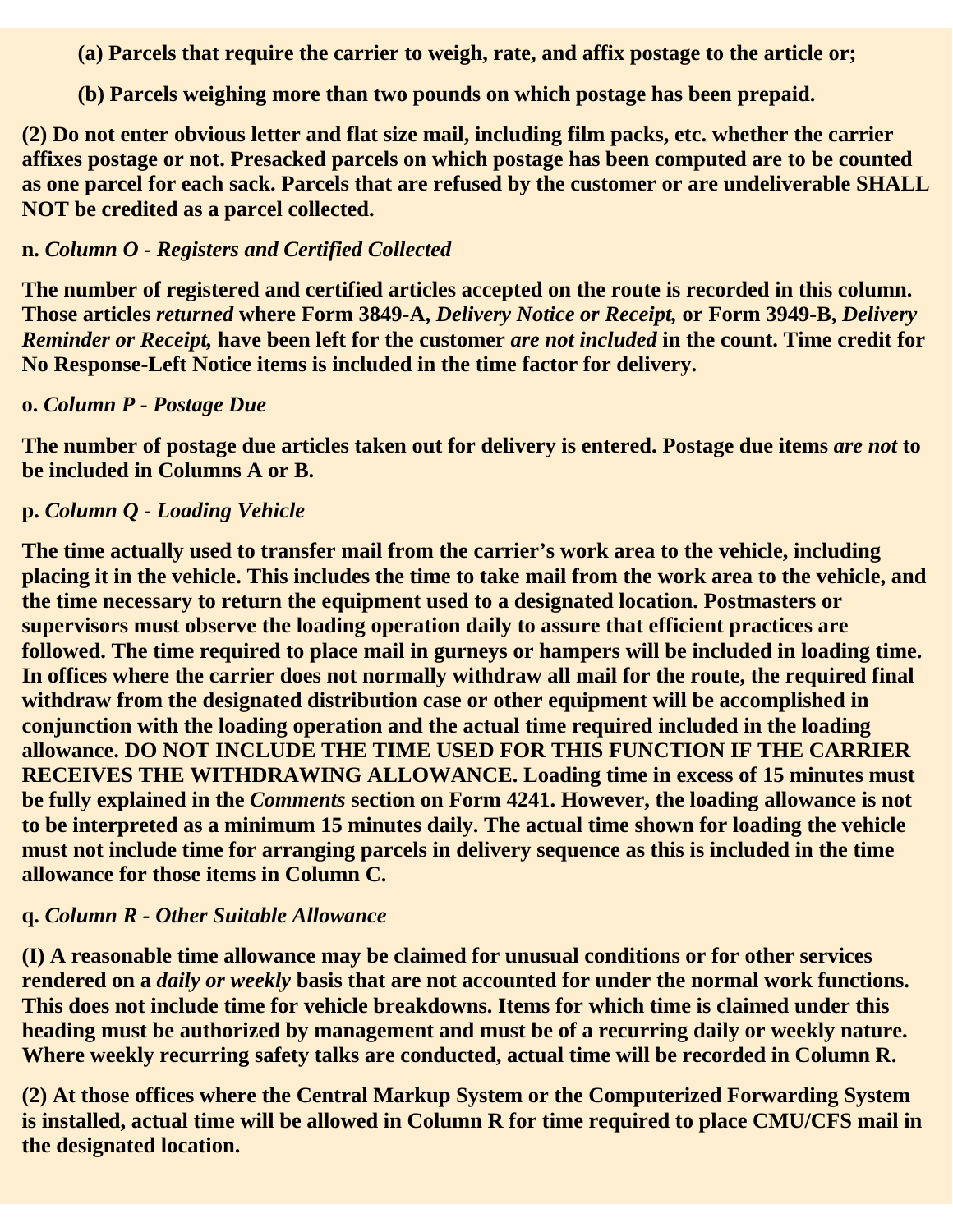**(3) Where no office personnel are on duty when the carrier returns from serving the route on Saturday, the carrier will receive actual time allowance for duties performed over and above normal functions on this day and the following work day. (This does not include time spent counting mail or completing count forms.)**

**(4) Where a carrier serves an apartment building with approved apartment boxes, only the actual time required to travel from the vehicle to the boxes and return to the vehicle is entered in Column R. The standard box time allowance is mechanically granted for each box served; therefore, time making delivery at the box location is not included. Where a carrier is authorized to dismount to deliver mail to other places (businesses, hospitals, nursing homes, schools, etc.) the dismount time is determined by the same method as for apartment buildings. Time spent at an authorized dismount must not include time spent making delivery, securing signatures for accountable mail, or collecting postage due.** *Note:* **Dismount time is not the total elapsed time, only the actual travel time from the vehicle to the box location or delivery point and the actual travel time to return to the vehicle.**

**(5) Those carriers who serve a non-personnel rural unit receive an allowance of 15 minutes daily for each unit served. Boxes located in these units are not included in the route totals for boxes on the route as entered on Form 4241. Any additional time claimed for servicing a non-personnel unit must be adequately justified in the** *Comments* **section.**

**(6) Actual Time will be granted the rural carrier for dismount time to serve an intermediate office in the same manner as described above for serving an apartment house if lock pouch service is not provided.**

**(7) Personal time or time used for purchasing and checking stamp stock at the office where the route starts is not entered; these are automatically granted by mechanical means.**

**(8) For those rural routes using USPS owned or leased vehicles, actual time allowance will be granted for those related, recurring functions such as servicing the vehicle, where required to do so, and for vehicle inspection. Actual time shall also be given for time required by the carrier to complete vehicle related forms. The postmaster or supervisor must record time under Column R,** *Other Suitable Allowance.* **Time spent waiting for vehicle repair or tow while on the route is not a recurring function and shall not be granted. If the USPS vehicle is removed from the route, the time granted for vehicle related functions will be deducted. and the route will be adjusted to reflect the new evaluation.**

#### **(9) All entries in Column R require justification in** *Comments* **section.**

#### **r.** *Column S-Counting Time*

**The number of minutes actually used by the carrier who is serving the route to count, observe, and/or verify the count of mail. Record only the time used by the carrier.**

#### **s.** *Column T-Waiting Time*

**The number of minutes carrier spent waiting for mail after the official starting time is entered.**

**t.** *Column X-Intermediate Offices Served Daily-Services Performed at Intermediate offices*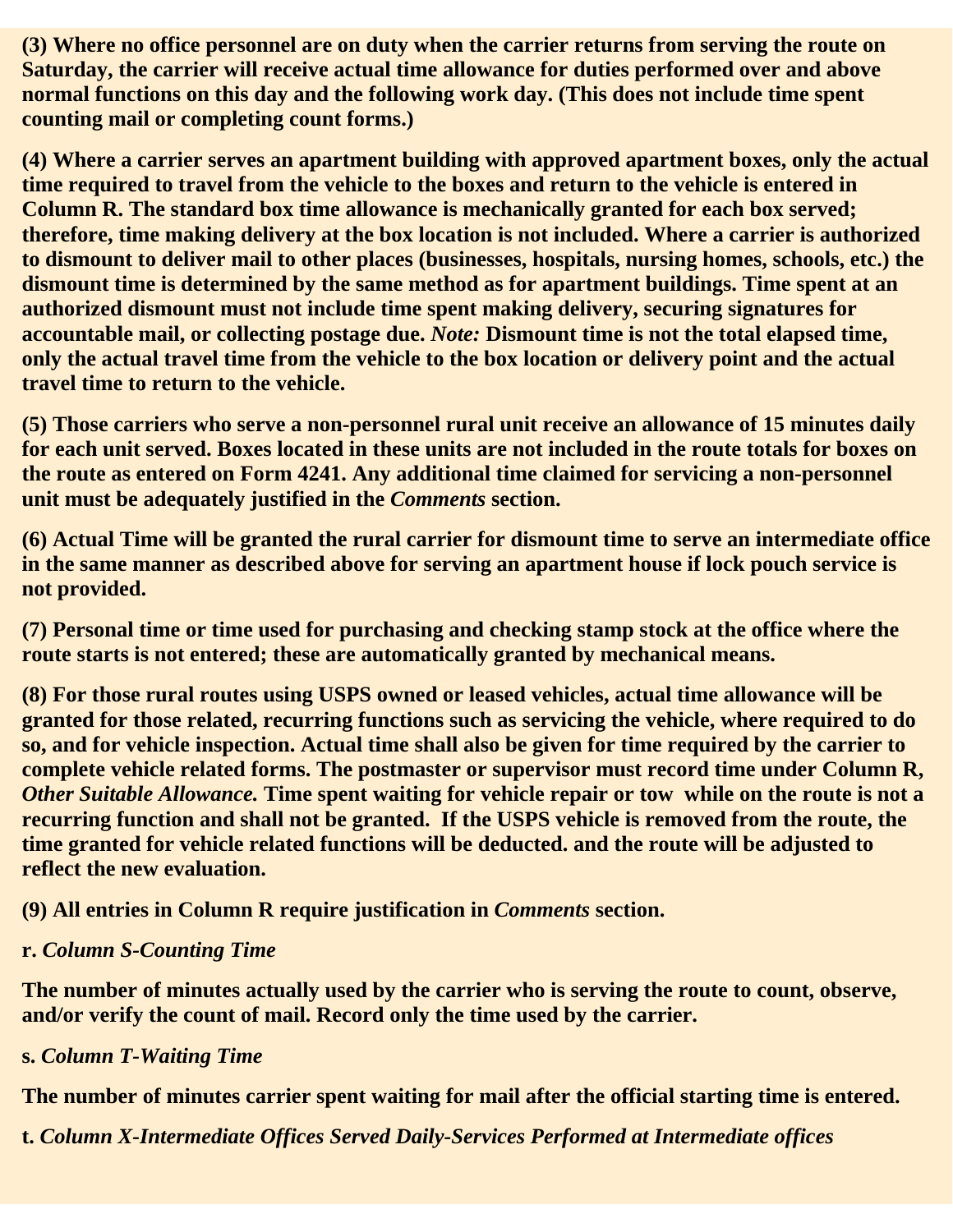**(1) The number of intermediate post offices served daily is shown. Carriers who perform functions or services at intermediate offices for which time allowances are provided will receive appropriate time credit for these services.**

**(2) All functions performed or services provided at intermediate offices will be recorded daily on Form 4239 and forwarded to the postmaster at the carrier's originating office in a sealed envelope.**

**(3) Where a carrier purchases and checks stamp stock at an intermediate office, the actual time required to perform this function, not to exceed five minutes daily, should be shown in the** *Other Suitable Allowance* **column and explained under** *Comments.*

**The normal frequency of stamp purchases at the intermediate office must be maintained during the mail count period.**

**(4) When completing Form 4241 for the week, the postmaster at the office from which the route begins will include in the proper** *Total* **columns the items applicable to the intermediate office and will write in above the signature line the words,** *Including services performed at intermediate office.* **The functions or services performed must be indicated on the form under** *Comments.*

*U. Column Y - Weight of Locked Pouches Carried Daily*

**The weight carried in pounds (rounded to the nearest whole pound) of all mail to and/or from intermediate offices is shown. Carriers serving non-personnel rural units do not receive credit for a locked pouch.**

#### **.62 Form 4239-A, Rural Route Count of Boxholder Mail-Exhibit 526.62**

# **.621 Definition**

**Form 4239-A is designed to function as a daily worksheet and boxholder count record. The total count of boxholder mail and boxholder mail strapped out for the four-week annual count of mail period or the two-week special count period are transferred to the Form 4241.**

## **.622 Use of Form 4239-A for Annual Count**

**a. For the annual count. boxholders and box-holders strapped out will be counted for four consecutive weeks beginning one week prior to the start of the full mail count.**

**b. The totals will be entered daily on Form 4239-A and initialed by the supervisor and rural carrier serving the route on that day.**

# **.623 Use of Form 4239-A for Special Counts**

**Form 4239-A will be used for special counts except boxholders and boxholders strapped out arc counted only for the actual two weeks of the special count period.**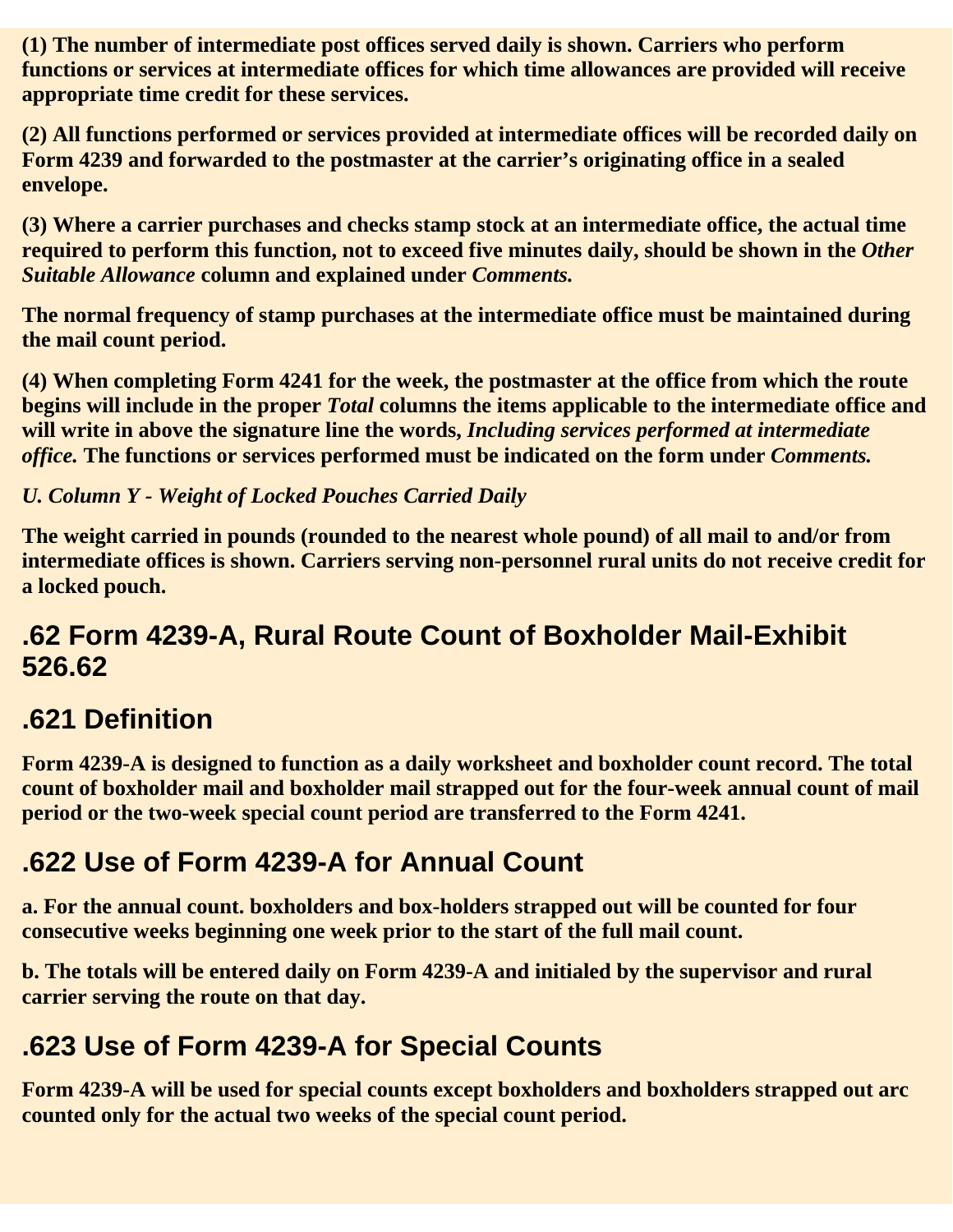#### **.624 Completion**

- **a. Complete Form 4239-A for each route at your office.**
- **b. Enter in the appropriate space at the lop of the form:**
	- **(1) Your Post Office, State, ZIP Code**
	- **(2) The number of the route covered by the form.**

**c. Proceed as follows for Annual Mail Courts and Special Courts coinciding with Annual Count:**

- **(1) Begin boxholder count one week prior to the full mail count.**
- **(2) Count for four (4) consecutive weeks.**
- **(3) Enter following information as appropriate to each column:**
- **(a)** *Date Column*

**Enter dates that correspond to days shown on the form.**

**(b)** *Column D- Boxholders*

**(i) Enter daily number of boxholders taken out for delivery on route. This includes all simplified address mail. including samples with simplified address (DMM 122.4). When samples are received with detached address labels, enter the total number of samples. (See Part 526.612a, Column A, for recording the label count,) The number of pieces of boxholder mail must not exceed the number of families on the route for each mailing. All boxholders, whether cased or not, are included in this column.**

**(ii) Enter zero (0) if no boxholders are taken out for delivery.**

**(iii) Add (at end of each week) boxholders received for that week.**

**(iv) Enter the total weekly boxholders in the space designated on this form.**

**(v) Enter the total weekly boxholders in the corresponding space of Column D on Form 4241,** *Rural Delivery Statistics Report.*

**(vi) Add weekly totals together at the end of the boxholder count to determine the total boxholders received.**

**(vii) Enter the total boxholders received in the "Total Boxholders" space on this form.**

**(\iii) Enter the total boxholders received in Columns 59-63 on Form 4241** 

#### **(c)** *Column E- Boxholders Strapped Out*

**(i) Enter daily the number of pieces of boxholder mail (counted in Column D)** *which the carrier bus cased and strapped out for delivery.* **The method of handling or casing boxholder mail shall be at the option of the carrier. Record the data but no time**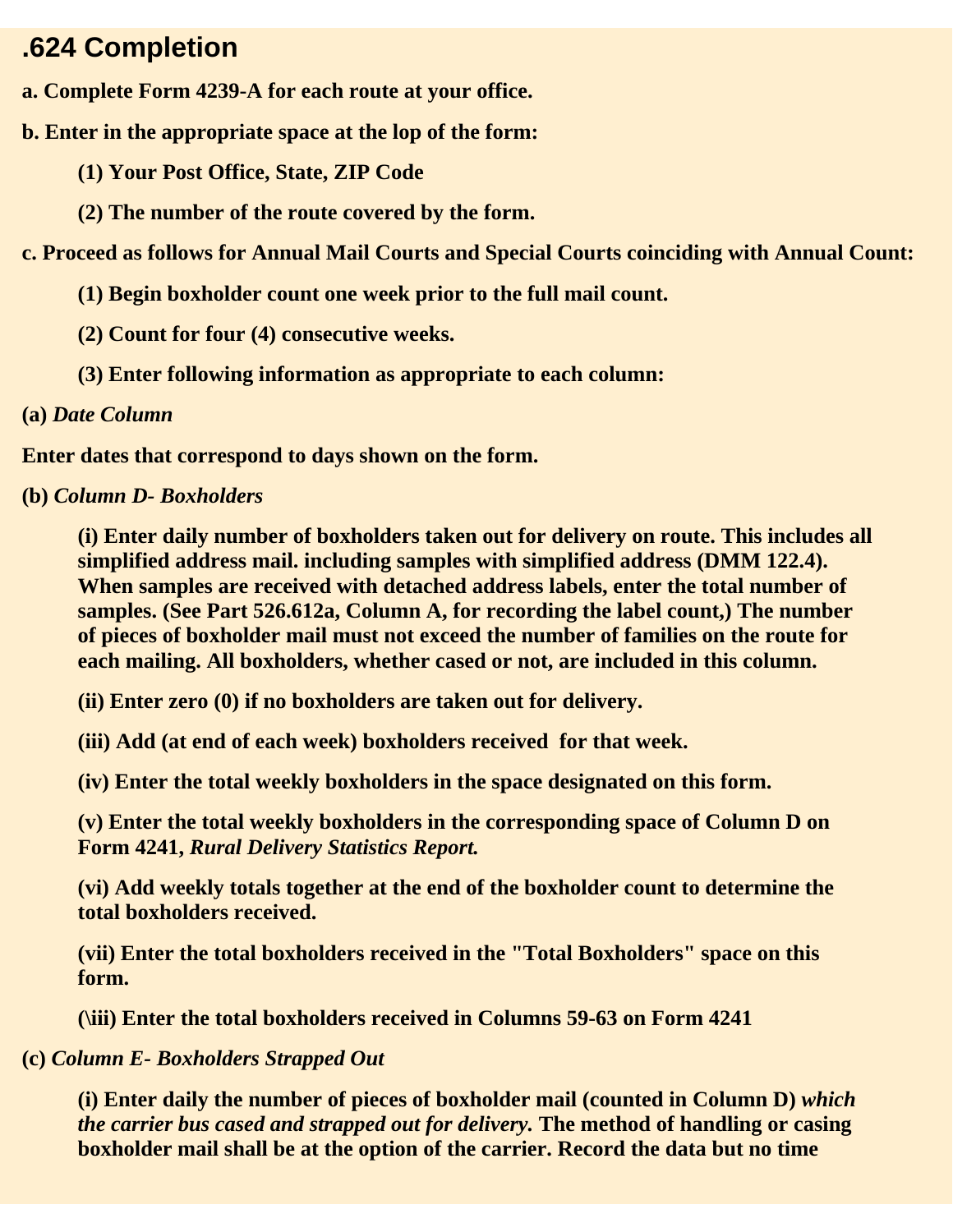**allowance is granted under this column. The computer program has been changed to preclude time credits.**

**(ii) Enter zero (0) if no boxholders are cased and strapped out.**

**(iii) Add (at the end of each week) boxholders cased and strapped out for that week.**

**(iv) Enter the weekly total in space designated on this form.**

**(v) Enter the weekly total in the corresponding space of Column E on Form 4241.**

**(vi) Add weekly totals together at the end of the boxholder count to determine the total number of boxholders cased and strapped out.**

**(vii) Enter this total in the** *Total Boxholders Strapped Out* **space on this form.**

**(viii) Enter the total boxholders strapped out in Columns 64-68 on Form 4241.**

*(d) Cross-check the four-week total for accuracy:*

**(i) Add totals from weeks 1, 2, 3, and 4.**

**(ii) Add 24 daily entries.**

**(iii ) Recompute form to identify and correct error, if the totals from i. and ii. above do not agree.**

**(e) The postmaster or supervisor making the count must verify daily the entries on this form by initialing the** *Supervisor Initials* **column.**

**(f) The carrier must verify daily the entries on this form and initial the** *Carrier lnitials* **column.**

**d. Proceed as instructed in Part 526.622a for** *Special Counts* **not coinciding with the annual count of mail, except:**

**(1) Begin boxholder count on the first day of the full mail count.**

**(2) Count for only a two-week period.**

**(3) Use the week 1 and 2 spaces on Form 4239-A Form 4241 for these counts.**

**(4) Enter two-week totals in spaces marked** *Total Boxholders* **and** *Total Boxholders Strapped Out.*

**(5) Transfer above figures to columns 59-63 and columns 64-68. respectively, on Form 4241.**

**e. The postmaster or supervisor must sign the form in the designated space and enter the date the form was signed.**

#### **.625 Distribution**

**a. Retain original Form 4239-A with the Forms 4239,** *Count of Mail (Rural Route),* **for the same**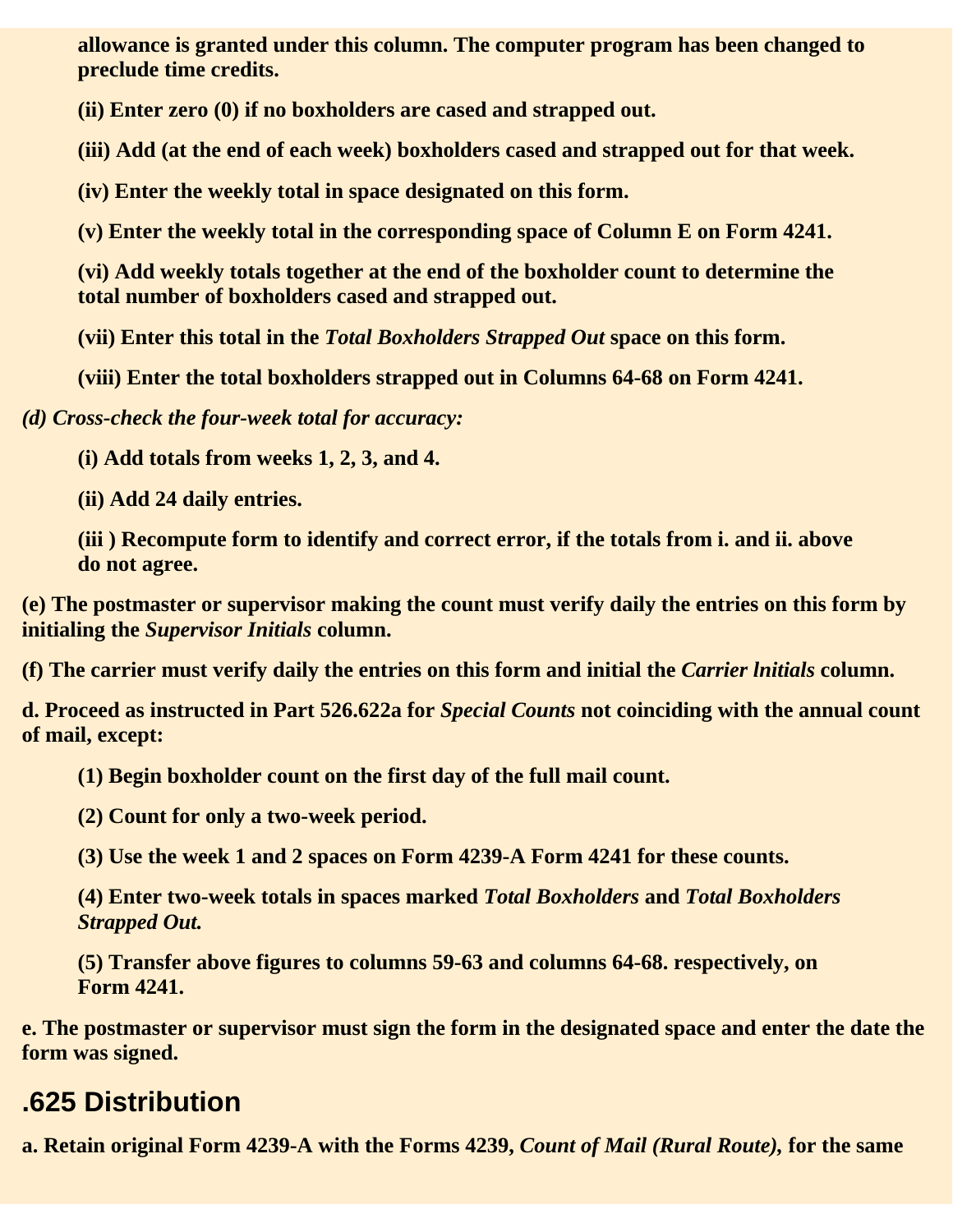**route and count period.**

**b. Give duplicate to the carrier.**

# **.63 Form 4241, Rural Delivery Statistics Report (Exhibit 526.63)**

#### **.631 Definition**

**Form 4241 is the source document used to determine the evaluation of all rural routes.**

### **.632 How to Use Form 4241**

**a. The totals of Columns A-Y on Form 4239 are transferred daily to the proper lines on form 4241. The weekly totals of Columns D and E on Form 4239-A are transferred weekly to the proper lines of Form 4241. This information may be made available to the carrier. Draw a circle around the day of the week when a substitute serves the route. Typing of Form 4241 is not recommended.**

**b. At the top of the form show the name of the MSC and its ZIP Code; the name of the post office, State, and its ZIP Code; the name and social security number of the carrier; and inclusive dates of the count period.**

*Note:*

**(1) For regular routes enter the assigned regular rural carrier's name and social security, regardless of whether the carrier is on extended leave or absent from the route for any reason. However, if the route is vacant, enter** *VACANT* **in the block provided for the** *Name of Carrier* **and make no entry in the block provided for the** *Social Security No.*

**(2) For auxiliary routes, enter the regularly assigned auxiliary carrier's name and social security number in the appropriate blocks.**

**c.** *Important:* **Each box or square at the top of the form and on the Total tines must be filled in with a number or a zero. Be sure the last digit of each number appears in the box farthest to the right in each column. Where you have a three digit number such as 982, and there are five blank boxes on the Total tine or elsewhere on the form. use zeroes in the boxes in front of the 982. Thus, 982 would be shown as 00982 in such a case. Be sure to:**

**(1) Enter numbers as far to the right of each column as possible.**

**(2) Enter only one number in each box**

**(3) Beside the signatures. show the date the form was completed.**

**(4) Emphasize to carriers that** *their signature verifies the accuracy* **of the count. Note: Be sure to circle the day of the week the route was served by a substitute, including J and K days on heavy duty routes.**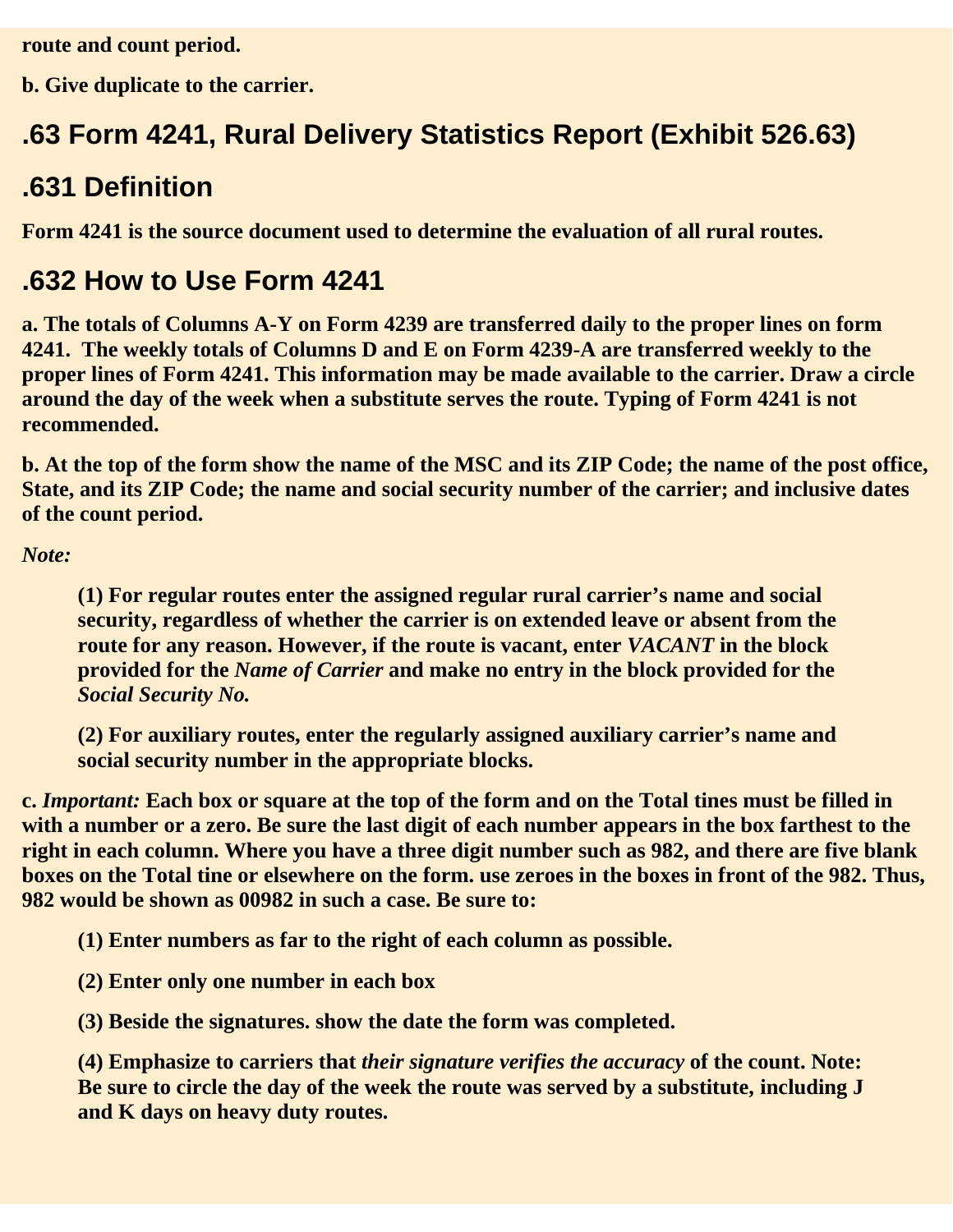#### **.633 Completion**

#### **a. Complete Columns 1-20 as follows:**

**(1)** *Columns 1-6 -***- Enter your Finance Number (including the State number) in 6 digits. If your State has a 1-digit number, place a zero in the first box on the left, i.e. for Alabama start with 01 and for Ohio start with 38; then add the four digits designated for your office, dropping the last zero.**

**(2)** *Columns 7- 8* **--Enter Route Numbers in 2 digits, i.e. Route Number 1 would be shown as 01. Enter a zero in the first box for all routes from 1 to 9.** 

**(3)** *Columns 9-13 -***-The official length of the route obtained from the latest Form 4003,** *Official Rural Route Description,* **must be shown to two decimal places. However, do not use the decimal point on the form. For example: A route 61.38 miles in length would be shown as 06138 on the form; 45.5 miles as 04550; 101.28 miles as 10128.**

**Note: All route adjustments (deletions and/or extensions) which are justified and requested shall be submitted at an appropriate date so such changes shall be effective prior to the start of the mail count. However, if approved extensions or deletions are received during the count weeks, they must be processed effective on or before the last day of the count at the beginning of the pay period.**

**(4)** *Columns 14-17* **-- Enter the number of mailboxes on the route as of the last day of the count; 487 boxes would be shown as 0487. Count as a box temporarily vacant dwellings, apartments, and places of business with or without a box erected which have not been vacant more than 90 days. But do not include abandoned boxes, permanently vacant buildings, dwellings, and apartments vacant more than 90 days, buildings under construction, or dwellings and businesses receiving delivery solely through general delivery of a post office box. In resort areas, transient trailer parks, and transient mobile home parks only the boxes being served during the mail count period are counted.**

**(5)** *Columns 18-20 -***- Enter the minimum number of vehicle stops** *necessary* **to serve** *all boxes on the route* **as determined by management. Where a group of boxes can be served without moving the vehicle, record one vehicle stop for that group of boxes.**

#### **b. Complete Columns 21-44 as follows:**

**(1)** *Columns 21-32* **Carrier's Daily Time Record - Show the exact time (not the scheduled time) the carrier reported, left, returned, ended, and the actual lunchtime, if any, in minutes for each day of the count period. The columns** *Office Time***,** *Route Time (less lunch),* **and Net** *Total Time* **must be totaled in hours and minutes on the line** *Total Hours and Minutes.* **Convert the hours and minutes to minutes by multiplying the hours by 60 and adding to this the minutes. For example: 30 hours and 18 minutes would be entered as such on the** *Total Hours and Minutes* **line. On the next line,** *Total in Minutes,* **it would be entered as 1818 (30 hours x 60 = 1800 minutes, plus 18 minutes = 1818). Note? Include both morning and afternoon office time in**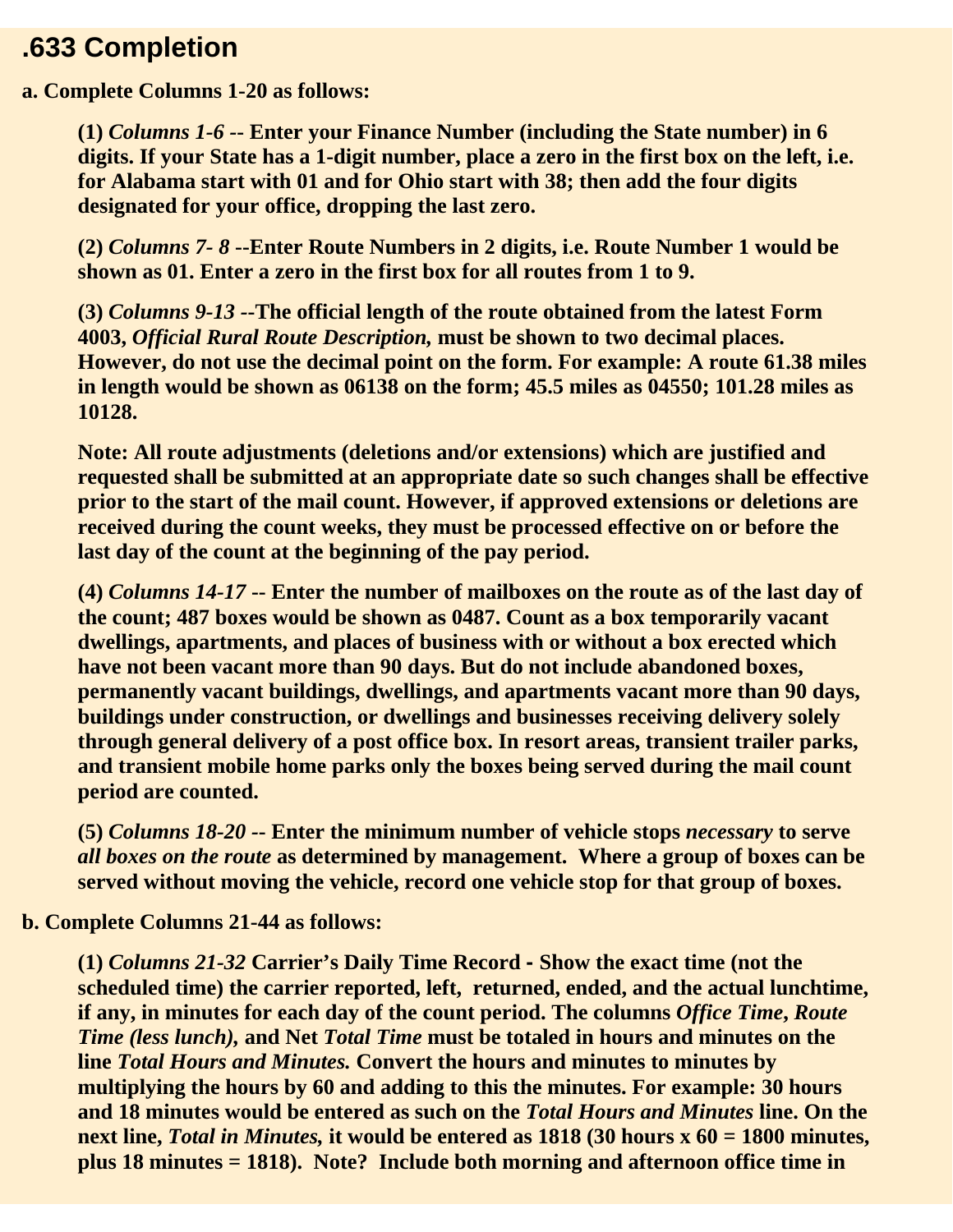**Columns 21-24.**

**(2) Columns 33-36-In those few instances where auxiliary assistance has been authorized pending permanent relief, enter the daily time used IN MINUTES in the** *Auxiliary Assistance Used* **column and enter the total minutes for the two weeks at the bottom of the column.**

**(3) Columns 37-39 -- Enter actual time spent daily by the carrier waiting for mail and/or counting mail in the** *Waiting and Counting Time* **column. Record the total for the two weeks in minutes at the bottom of the column.**

**(4)** *Columns 40-42 -***- Enter weight of Locked Pouch Mail. Enter the total weight in pounds (rounded to the nearest whole pound) of all classes including outside pieces transported to intermediate offices. Compute the** *Average Daily Weight* **(total + 12) and enter this figure in these blocks.**

**(5)** *Column 43* **-- Where a carrier is authorized to withdraw all mail from distribution cases, enter the figure "1" on the** *Total* **line for this column. If an employee other than the carrier daily withdraws mail and places it on the carrier's case ledge, in hampers, trays, or on the floor beneath the carrier case, enter a zero on the** *Total* **line for that column.**

**(6)** *Column 44 -***- Where a carrier is required to deliver or collect pouch mail at intermediate offices, AND DOES NOT RECEIVE A REGULAR LOCKED POUCH ALLOWANCE, enter the figure "1" on the Total line for this column, Otherwise, enter Zero. Note: If a carrier provides locked pouch service to more than one intermediate office, or makes more than one stop for locked pouch service at an intermediate office, show the total number of offices (or stops) served daily in this column. For example, if a carrier delivers a locked pouch to an intermediate office in the a.m. and picks up a locked pouch from an intermediate office in the p.m.. enter the figure 2 in this column. (See Chapter 7,** *Locked Pouch* **Allowances.)**

**c. Complete Columns 45-105 as follows:**

**(Note: Before totaling the entries for the days of the count period on the** *Total* **line, verify that all figures transferred from Forms 4239 each day or Form 4239-A each week are correct.)**

**(1) Columns 45-68-Enter the totals for the two weeks on the** *Total* **line under each column. Do not average these items.**

**(2) Columns 59-68-Enter the totals for four weeks on the total line under each column. DO NOT AVERAGE THESE ITEMS.**

**(Note: (a) For special counts, not coinciding with the regular count, enter only the two week totals. (b) For Columns 64-68 be sure that only those box-holders cased and strapped out are included.)**

**(3) Columns 69-105-Enter the totals for the two weeks on the total line under each column. DO NOT AVERAGE THESE ITEMS.**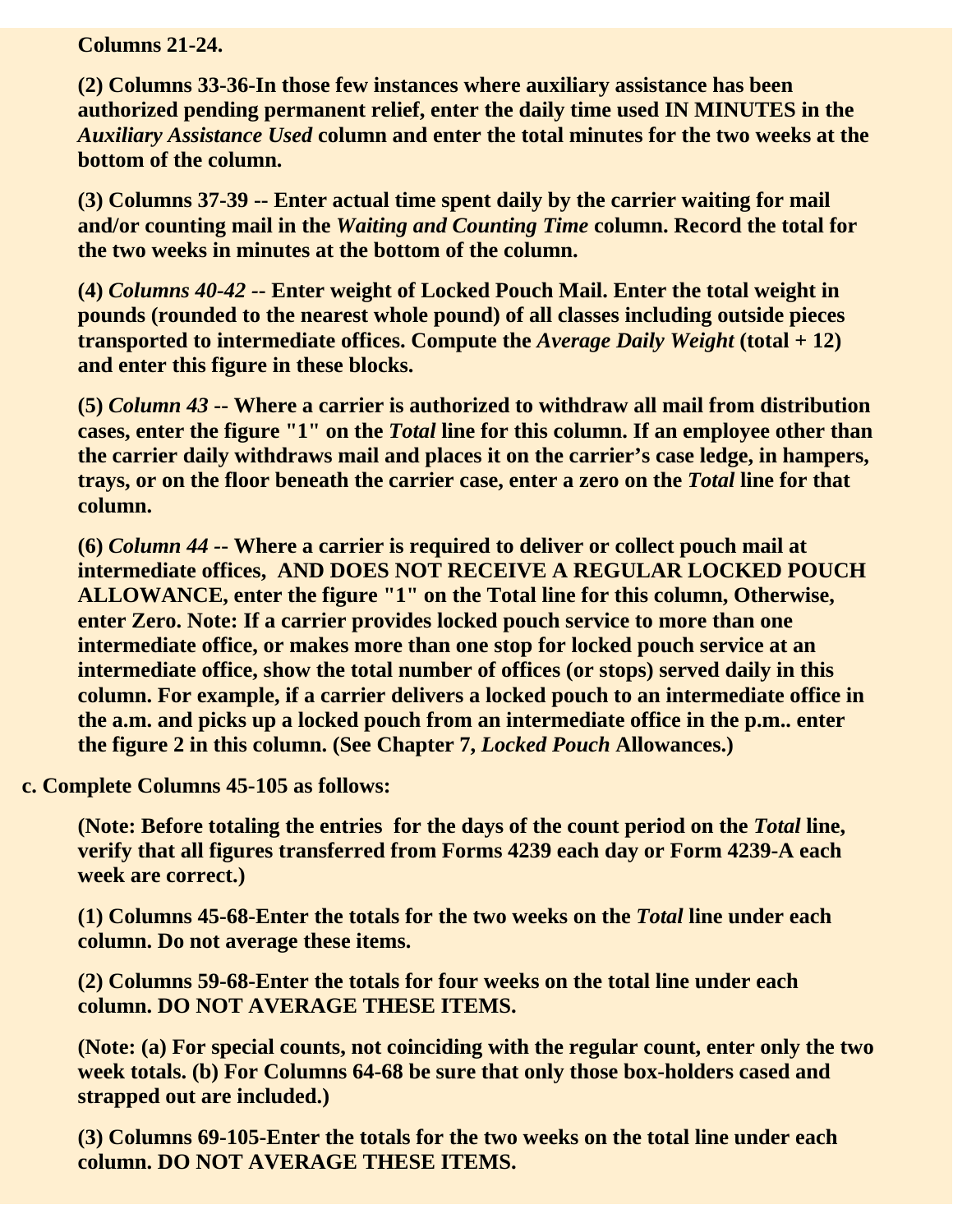**(4) Columns 100-102-Enter the actual** *loading* **time used in minutes.**

**(5) Columns 103-105-In the space provided for** *Other Suitable Allowance,* **enter the total minutes used daily and for the two weeks. Detailed justification must be shown under** *Comments* **below.**

*Examples of Allowable Time items:*

**(a) Collecting mail from collection boxes on routes.**

**(b) Delivering city carrier relay(s).**

**(c) Actual time (not to exceed 5 minutes) spent in purchasing and checking stamp stock at an intermediate office. Do not include checking stamp stock at office from which route emanates, personal time, or delivered lock pouch since a flat allowance is automatically provided for these items.**

**d. Complete** *Additional Information Section* **as follows:**

**(1) Line A-Enter number of families served.**

**(2) Line B-Enter number of** *apartment buildings* **served.**

**(3) Line C-Enter the total authorized dismount deliveries.**

**(4) Line D***- REPORT TYPE* **-Enter appropriate code to indicate if report is Annual = A, Special = S, Amended = C. Note: When amending an annual or special count, enter the count data as it appeared on the original Form 4241, except enter the correct data in lieu of the erroneous entry(s).** 

**(5) Line E-Enter "A" if route is currently classified as an auxiliary or enter "S" if route is currently classified as a special route, otherwise leave blank.**

**(6) Line F,** *Tri-weekly* **routes--Enter "M" if schedule is Monday-Wednesday-Friday; Enter "T" if schedule is Tuesday-Thursday-Saturday. Leave blank if the route is not a tri-weekly route.**

**(7) Lines G-M-Check the appropriate box ( Yes or No) for each of the following:**

**G - Is the route currently under the Central Markup System?**

**H - Is the route subject to seasonal adjustment?**

**I - Is it a new route? (See Part 611 .)**

**J ~ Is this route to be discontinued?**

**K - Is a USPS vehicle regularly assigned to this route?**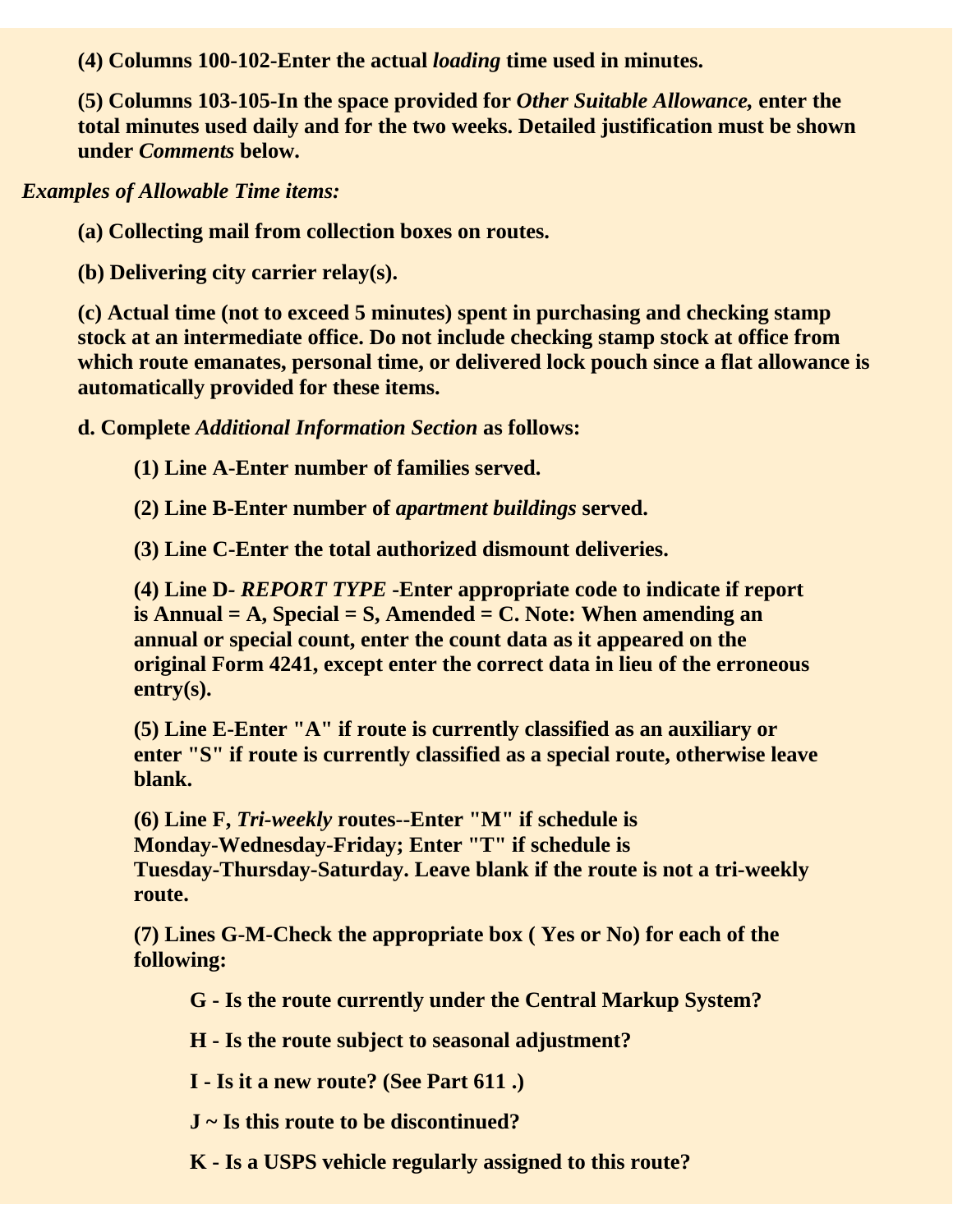**L - Does the carrier choose to elect the higher route classification?**

**M - Has the carrier made the necessary annual leave commitment?** 

**Note: Any rural carrier, whose route may be classified in more than one heavy-duty classification, may elect the higher route classification if:**

**(a) The requirements of the USPS-NRLCA National Agreement, Article [9.2.C.7] are met, and**

**(b) Lines L and M of the** *Additional Information Section* **of Form 4241 is checked Yes and**

**(c) The leave commitment statement in the** *Comments Section* **of Form 4241 is signed by the carrier, Signing this statement fulfills the requirements of Article [9.2.C.7.a.(2)] of the USPS-NRLCA National Agreement.**

**(8) Line N--Enter the date of the local conference.**

### **.634 Submission and Disposition of Forms 4241**

**a.** *Postmaster's Actions*

#### **(1)** *Review of Forms 4239, 4239-A. and 4241*

**(a)** *Errors-Each* **year errors are detected on the forms used for rural mail counts which reflect careless preparation of the forms. These errors result in processing delays at the MSC or PDC, and/or improper classification of rural carriers. Particular attention should be given to Form 4241 to assure that the entries for columns 21-32 have been converted from** *Hours* **and** *Minutes* **(space above blocks) to a Total in Minutes only in the blocks provided; and also, that entries in blocks provided for columns 40- 42 reflect the** *Average Doily Weight* **based on the two-week total weight entered in the space above these blocks. Postmasters must review and double check all data recorded on these forms before submission to management sectional centers.**

**(b)** *Central Markup* **System-At offices where Central Markup System is installed, be especially alert in reviewing Columns J and K on Form 4239 and Columns 77-80 and 81-83 on Form 4241 to assure that entries only reflect markup work actually performed by carriers. Continue to record Forms 3868 in Column K.**

**(c) Use Care - Remember the importance of the data submitted.**

#### **(2)** *Submission to MSC*

**(a) General-Mail the original and the first carbon copy of Form 4241, so they will be**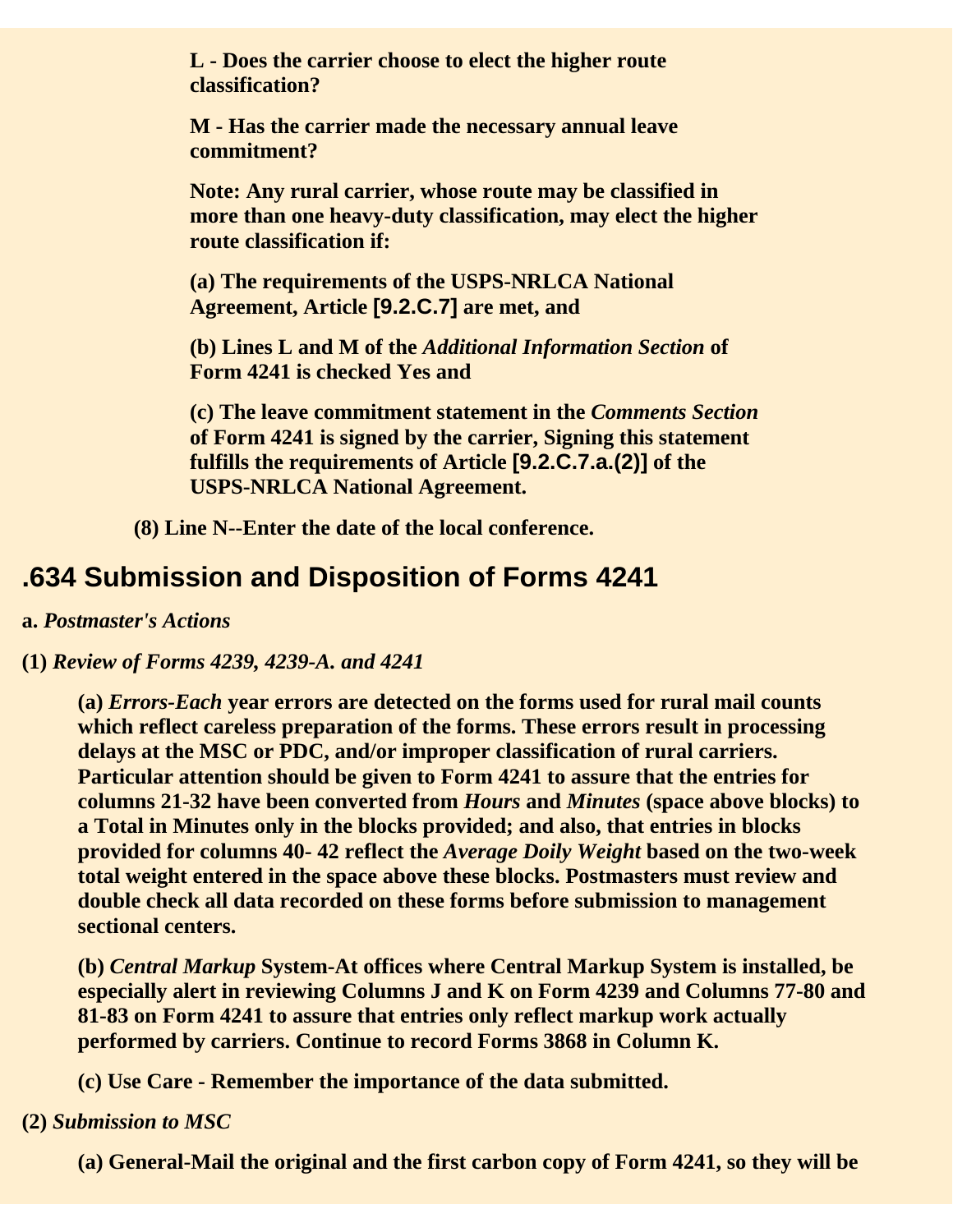**received at the MSC office in accordance with the schedule outlined in the Postal Bulletin each year. Retain the second carbon copy. After the MSC office review, the first copy will be returned to you with needed corrections clearly marked. Compare it with your copy, make all necessary corrections, and promptly give one copy to the rural carrier. Retain the other in your files.**

**(b)** *Signature Requirements-* **The postmaster normally signs Form 4241. However, in order not to delay their scheduled submission to the MSC office, any postmaster who will be absent on leave (annual, sick, convention) will designate an employee to sign the forms. When it is necessary for someone (other than an assistant or assistant to the postmaster) to sign the forms for the postmaster, it should be done in the following manner:**

**John Doe, Postmaster**

**by (Title)**

**b.** *Management Sectional Center Actions* 

**(1)** *Management Sectional Center Review of Form 4241* 

**Installation heads at management sectional centers are responsible for reviewing all Forms 4241 for accuracy, completeness, and compliance with instructions before transmitting them to the respective Postal Data Center (PDC) for processing. The following are points requiring especially careful attention:**

**(a) Verify that all routes have been counted. (Establish a check list.)**

**(b) Verify the correctness of the post office finance number and route number.**

**(c) Check for the correctness of the official length of the route.**

**(d) Make sure that each box or square is filled in with a number or zero. Columns 18-20 must have the actual number of vehicle stops.**

**(e) Check** *Loading* **entries for reasonableness in relation to mail volume, especially parcel post.**

**(f) Disallow entries under** *Other Suitable Allowance* **which appear unreasonable, are insufficiently explained in the** *Comments Section.* **or are otherwise provided for by automatic time allowances. Disallow all extra time claimed for weather, flat tires, and similar non-recurring factors. Strapping out time is automatically computed and shown on Form 4241-A,** *Rural Route Evaluation.* **The postmaster of the office submitting the forms must be advised in writing of the reason why any entry was disallowed.**

**(g) Ensure that the total time, hours and minutes and minutes only, are correctly shown where required.**

**(h) Check the** *locked pouch* **column to ensure that a time allowance is not claimed for a carrier who receives a monetary locked pouch allowance. (See the Form 4248**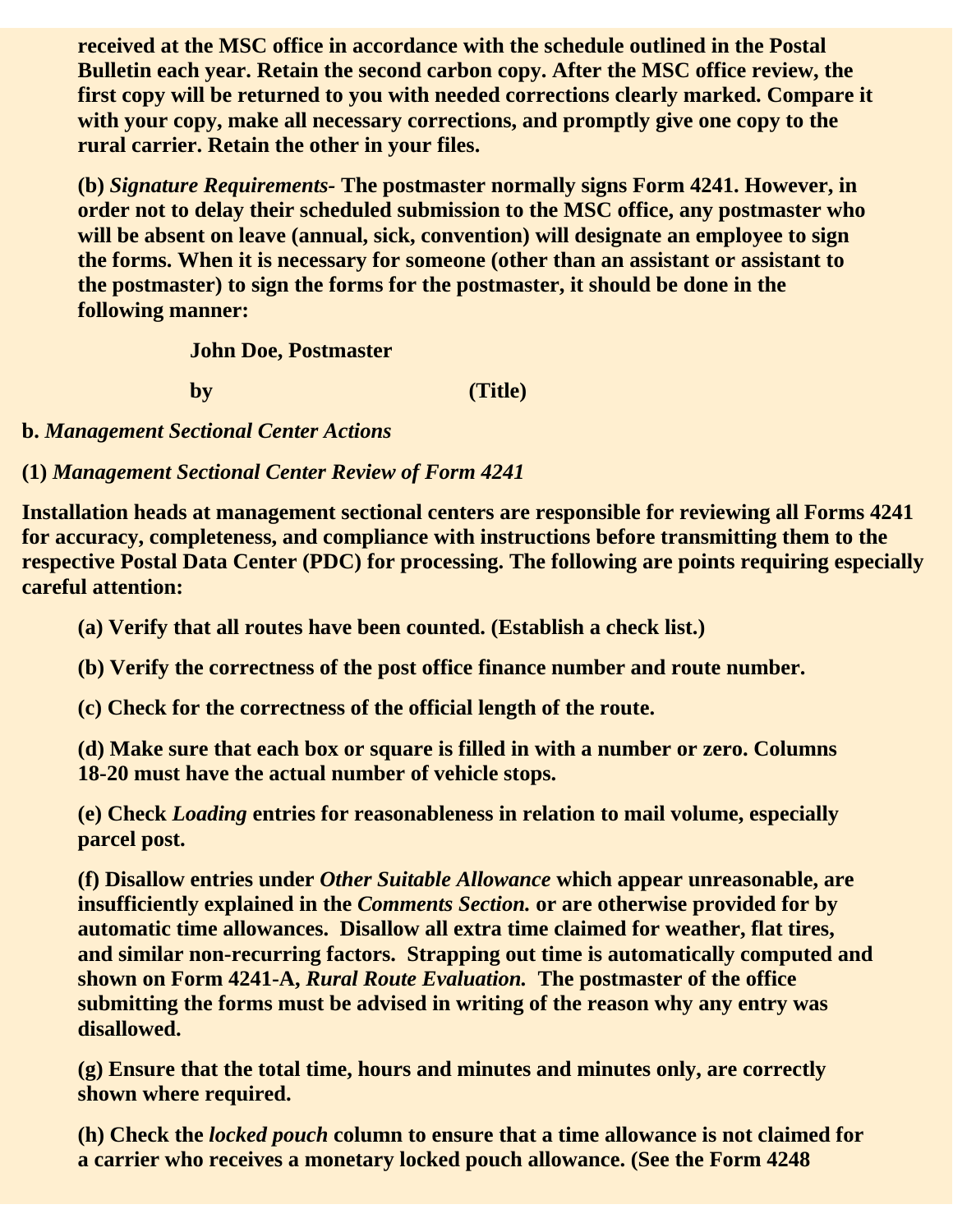**covering the annual route inspection for verification.)**

**(2)** *Submission of Forms 4241 to Data Centers* **After carefully reviewing and making all necessary corrections, the MSC manager or designee must submit one copy of Form 4241 for the annual or special mail count coinciding with the annual mail count to the PDC in accordance with the schedule outlined in the** *Postal Bulletin* **each year. These counts include the 4-week boxholder count. Return one copy of the Form 4241 to the postmaster. Forms 4241 for special mail counts which do not coincide with the annual mail count (2-week boxholder count) must be submitted to the PDC no later than 10 calendar days before the date the Special Mail Count is effective.**

**c.** *Review of Evaluation*

**(1)** *PDC Actions*

**After the evaluation of Form 4241 is completed, the PDC will send to the MSC the following forms and listings:**

**(a) Form 4241,** *Rural Delivery Statistics Report*

**(b) Form 4241-A,** *Rural Route Evaluation* **[Exhibit 526.634c(l)(b)].**

**(c) Rural Route Evaluations, Before and After Listing**

**(d) Rural Route Evaluations, Standard - Actual Time Variation and Special Items**

**(2)** *MSC Actions*

**Upon receipt, the MSC will review carefully these forms and listings as follows:**

**(a) Select several routes and manually evaluate the Form 4241 to ensure that the PDC evaluation on Form 4241-A is correct. Use Rural Carrier Time Standards (Exhibit 523.2) and follow the procedure outlined in part 526.7. If any errors are noted, immediately advise the PDC by memorandum. If a change in the evaluated hours results, prepare an amended Form 4241. On Form 4241, write** *Amended* **across the top of the form and correct the erroneous entry, Submit amended Form 4241 to the PDC immediately along with Forms 4241-A and a memorandum.**

**(b) Place one copy of Forms 4241 and 4241-A, in the rural service file for the route involved.**

**(c) Send two copies of Form 4241-A to the postmaster from which the route emanates. Also advise the postmaster of any corrections made.**

**(d) Send one copy of each Rural Route Evaluation Listing to the district office.**

**(e) Make a post audit to determine the reasons for large variances (more than three hours over or under) between the evaluated route time and the actual work hours of the carrier. Request a report from each postmaster with such routes. (See Exhibit 526.634c(2)(e).) Appropriate attention must be given to ensure that corrective action is taken by postmasters where warranted,**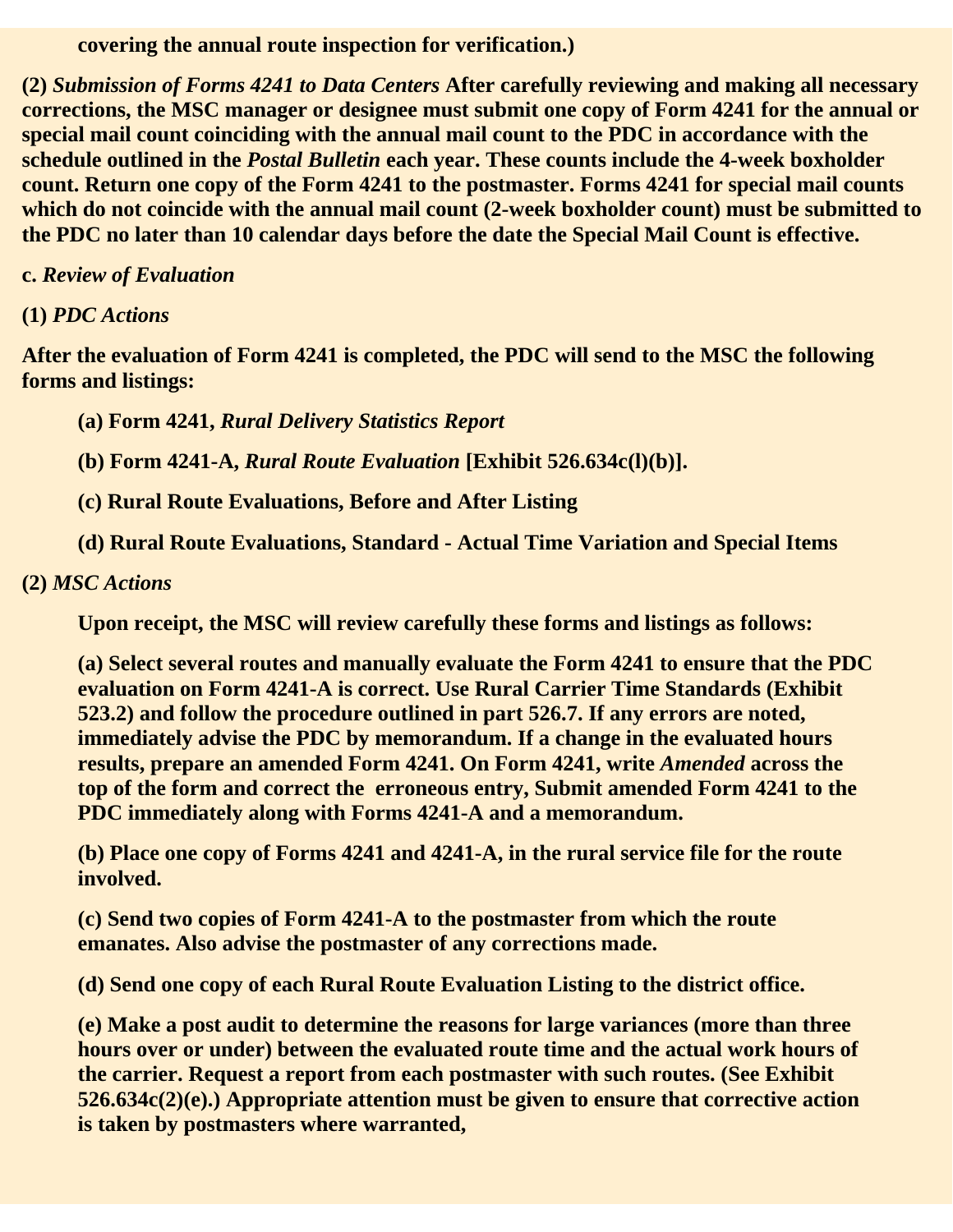#### **(3 )** *Postmasters Responsibility*

**(a) Upon receipt of Form 4241-A, review for accuracy.**

**(b) Check the Form 4241-A to determine the route classification. The classification symbol will precede the route number.**

**(c) If the route has changed classification, it may be necessary for** *the postmaster to provide relief day(s) or in some cases to eliminate relief day(s) by the effective date of the new evaluation.* **When relief day(s) are authorized on heavy duty routes, they will be provided on Saturday unless another day is mutually agreeable to the carrier and postmaster. Provide a substitute rural carrier to serve the route on relief day(s).**

**(d) Notify the MSC and PDC by memorandum of the relief day(s) assigned the carrier and route. The relief day will be the same day either weekly or biweekly, as appropriate. until the result of the next annual or special mail count is known. If it becomes necessary to permanently change the relief day(s) before the next mail count, notify the MSC and PDC.**

**(e) Each carrier eligible to elect a higher classification for which he/she may qualify is required by the National Agreement to make their selection at the time of the annual or special mail count. A change in the original option selected by the carrier as indicated on the form normally is not considered. However, postmasters or MSC managers may, for good and sufficient reasons, approve a carrier's option change and submit the request direct to the PDC by memo. The request must be in the PDC no later than one week after the effective date of the new evaluation.**

**(f) Give the carrier a copy of Form 4241-A and file one copy in the employee's folder.**

**(g) Place the route copy of Form 4241-A in the official route book.**

**(h) If Form 4241-A indicates that the carrier's performance varied more than three hours between the standard hours and the actual hours, submit a report to the MSC manager giving the cause and the corrective action taken.**

#### **526.7 Manual Evaluation of a Route**

#### **.71 Materials needed**

**The material needed is as follows:**

**a. Exhibit 523.2**

**b. Completed Form 4241**

**c. Form 4241-A**

#### **.72 Verification**

**Verify all totals and other information on Form 4241**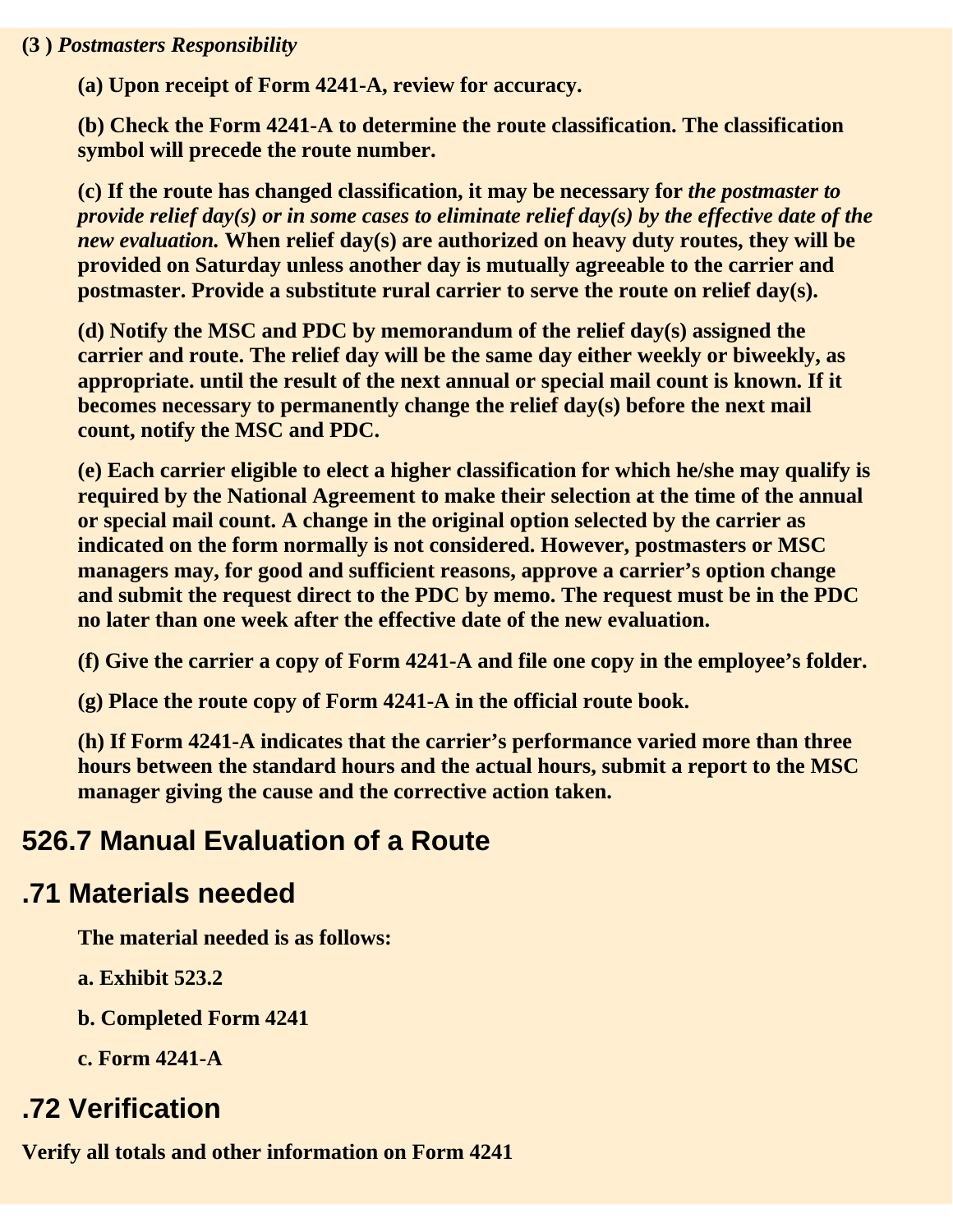#### **.73 Completion of Form 4241-A**

#### **.731 Lines 1, 2, and 3.**

**Using the formula on Exhibit 523.2 compute the allowable time for each rural activity and list it in the proper column of Form 4241-A. Figures used in this computation are those shown on the Form 4241 in Exhibit 526.63. Allow 30 minutes for personal time and [20 minutes for] purchasing stamps. Allow 30 minutes each for withdrawing mail and locked pouch where applicable. To compute strapping out time, add Columns 45-49 and 50-54 of Form 4241, and subtract Columns 77-80. Apply the resulting figure to the formula on the revised schedule 14 for strapping out. When you have completed lines 1, 2, and 3, you will then be ready to finalize the evaluation by completing line 4.**

**a.** *Standards*

**(1)** *Office Time* **-- Add all entries in lines 1 and 2, divide by 60, and convert from hundredths to minutes.**

**(2)** *Route Time***-Add all entries in line 3, divide by 60, and convert from hundredths to minutes.**

**(3)** *Total Time***-Add office time and route time**

**(4)** *Actual Time* **- Take from Form 4241, Columns 21-24, 25-28. and 29-32. Divide total minutes for each by 2, and convert to hours and minutes to determine actual office time, route time, and net total time.**

#### **b.** *Box Factor*

**(1) The box factor which appears on line4 of Form 4241-A is the amount of time allowed to serve each box on a rural route for one week. The volume of mail handled during the two week period is directly reflected in this box factor.**

**(2) The box factor is needed when additions to or deletions from a route are being planned. The number of boxes to be added or deleted, multiplied by the box factor, equals the time to be added to or subtracted from the present evaluated hours. The mileage must then be multiplied by 12 and the time applied to the evaluated hours, as necessary.**

**(3) To compute the box factor for the route which the Form 4241-A in Exhibit 526.634c(1)(b) describes:**

| $\vert$ (a) Convert the evaluated hours and minutes (47:39) to<br>minutes                            | 2,859.00  |
|------------------------------------------------------------------------------------------------------|-----------|
| $\vert$ (b) Subtract Mileage x I2<br>(60:35)                                                         | $-724.20$ |
| $(c)$ Sub-total                                                                                      | 2134.80   |
| $\left  \begin{array}{c} \text{(d)} \text{Subtract the total of the following:} \end{array} \right $ |           |
| Purchasing Stamps                                                                                    | 30.00     |
| Personal Time                                                                                        | 30.00     |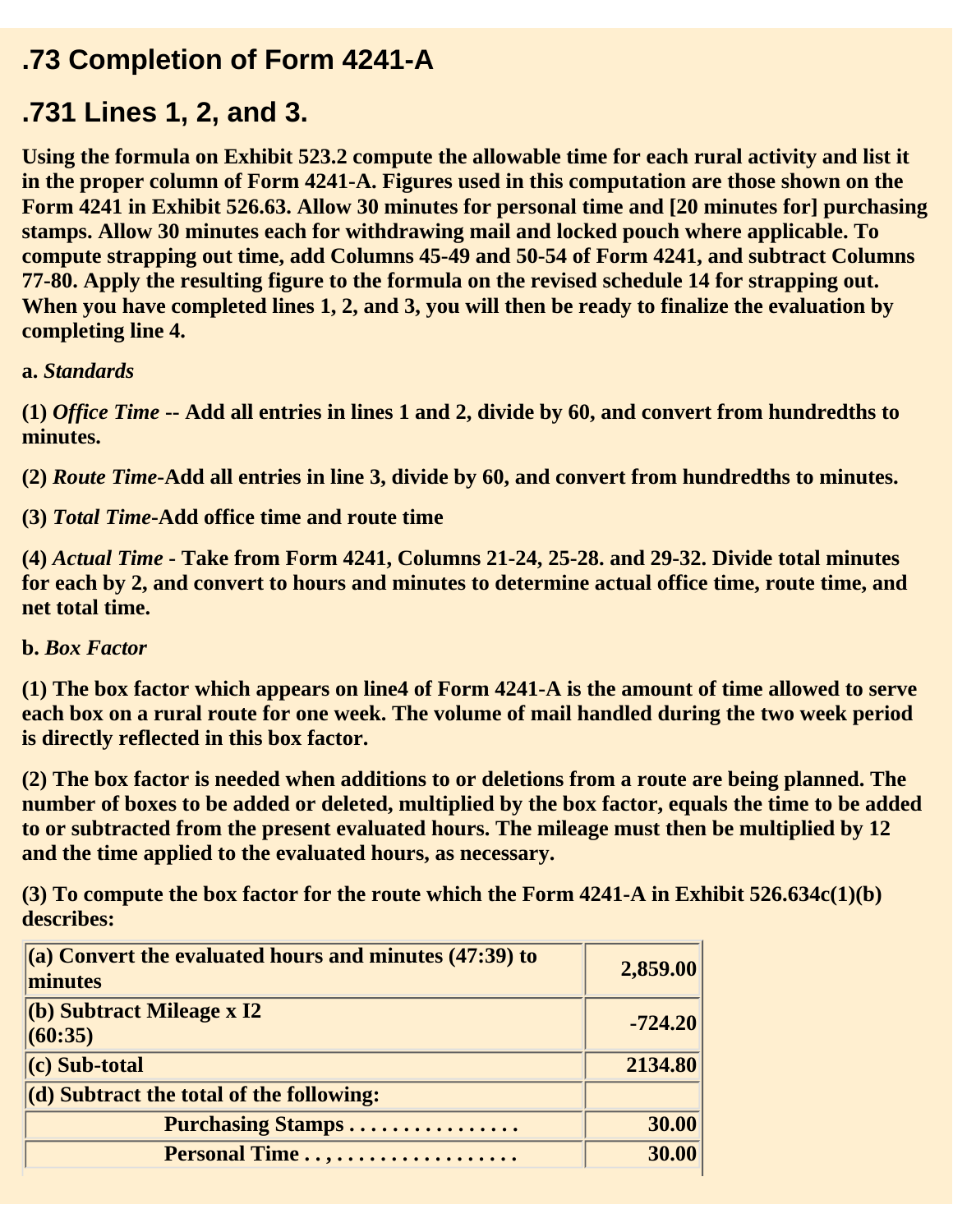| <b>Withdrawing Mail, if applicable</b>                                                                     | 00.00                       |
|------------------------------------------------------------------------------------------------------------|-----------------------------|
| Lock Pouch, if applicable                                                                                  | 00.00                       |
| Time Allowed far "Other," as obtained<br><b>from Form 4241</b>                                             | 8.00                        |
| <b>TOTAL</b>                                                                                               | $-68.00$                    |
| $\left  (e)$ TOTAL TIME (in minutes)                                                                       | 2066.80                     |
| $\left  \right $ divide the results by number of boxes on route:<br>$\left  \frac{2066.80}{451} \right  =$ | $4.6 \text{ box}$<br>factor |

### **.733 Lines 5 and 6**

**a. Line 5 can be completed by transferring the information from corresponding entry on Form 4241.**

**b. Line 6 is used to record the results of the route evaluation as it relates to carrier compensation.**

**c. Lines 5 and 6 contain route information only and are not necessary to manually evaluate the route.**

#### **527 Special Mail Counts [See: Article 9.2.C.11]**

#### **527.1 Requirements**

**Special counts will be conducted only under the following three circumstances:**

**a. Substantial route adjustments involving a service change of four hours or more.**

**b. Routes changed by the addition or deletion of territory as a result of a consolidation.**

**c. When unusual circumstances have negated the validity of the annual count (i.e. implementation of CMU, etc.)**

*Note:* **Prints out AAQ120P2** *Rural Route Evaluation* **. . ,** *Forms 4241, 4003, and Changes* **are sent to MSC offices each pay period (Exhibit 527.1c). This printout shows all rural transactions for the period and must be reviewed thoroughly for accuracy upon receipt.**

### **527.2 Special Count - Coverage And Count Periods**

**.21 Special counts will be for two weeks and will be made at the initiative of the employer or in response to a justifiable request from the carrier on the affected route.**

**.22 The special mail count based on provisions above, must be made during the last two full weeks of the first month following the effective date of the interim adjustments except during the months of August and December. If a holiday occurs within the last two full weeks of a count month, the count shall be moved to the same period of the following month.**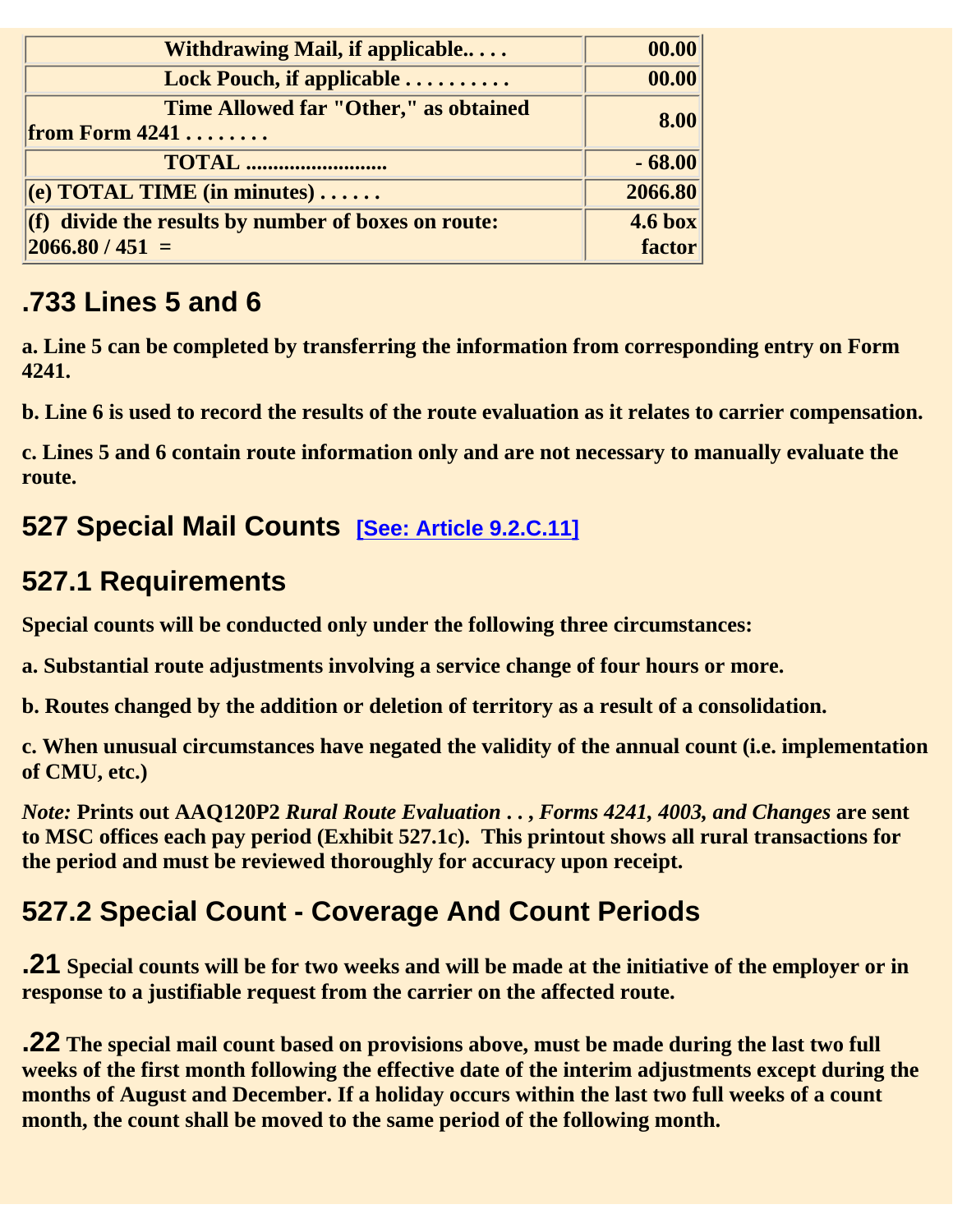**.23 Special two week mail counts based on unusual circumstances will be made during the first mutually agreeable average volume period.**

**.24 Managers will furnish all necessary forms to be used in conducting the special mail count.**

#### **527.3 Special Count Instructions**

**.31 Special mail counts will be conducted in accordance with the instructions for the annual count. For special counts not coinciding with the annual count, boxholders and boxholders strapped out will be counted only for the two weeks of the full count period.**

**.32 For special counts, other than those coinciding with the annual count, the postmaster or designee must submit the completed Form 4241 to the MSC not later than 4 days after the last day of the special mail count, along with a memorandum indicating the effective date of the count.** 

#### **527.4 Effective Date**

**.41 The effective date of the Special Mail Count must be the beginning of the second pay period in the calendar month following the count. [See: Article 9.2.C.11.b.]**

**.42 The effective date of the special mail count must be entered in the** *Remarks* **Section of Form 4241.**

**Management of Rural Delivery Management of Rural Delivery Medical Community Community Research M-38, TL-1, 7-1-80 CONTENTS-Chapter 6 620 Procedures MEASUREMENT OF RURAL ROUTES** 610 Requirement 611 Initial Measurement 612 Remeasurements 621 Measurement and Remeasurement 622 Length of Route is **Unchanged** 623 Length of Route is **Changed** 624 Length of Route in **Dispute** 625 Action to Correct Route Length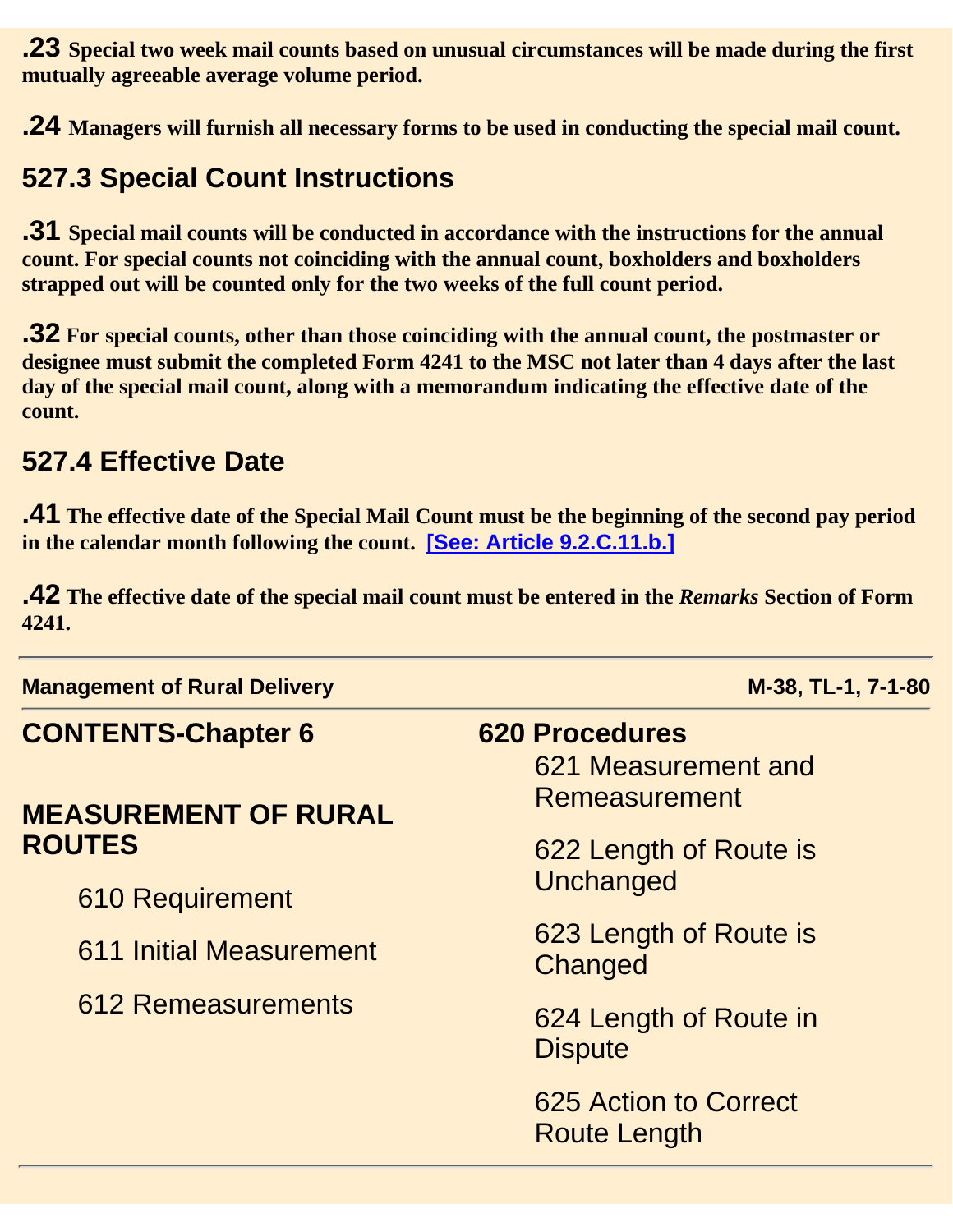#### **CHAPTER 6**

#### **MEASUREMENT OF RURAL ROUTES**

### **610 REQUIREMENT**

### **611 INITIAL MEASUREMENT**

**All newly established routes must be officially measured. New routes include any route established:**

- **a. To serve areas where no previous delivery service was offered.**
- **b. To relieve overburdened routes.**
- **c. As a result of adjustment of routes.**
- **d. By a consolidation of routes.**
- **e. By conversion of highway contract routes.**

### **612 REMEASUREMENTS**

**Existing rural routes will be remeasured when:**

- **a. Line of travel is affected.**
- **b. Adjustments are made to the rural routes of an office.**

**c. The mileage recorded during the inspection of a route varies with that recorded on Form 4003,** *Official Rural Route Description.*

**d. It is requested by the rural carrier.**

**e. It is deemed necessary by management.**

### **620 PROCEDURES**

### **621 MEASUREMENT AND REMEASUREMENT**

**The postmaster or designee will remeasure the rural route using a measuring device tested for accuracy. If an odometer is used, drive the vehicle over a known distance to prove the accuracy of the odometer. Do not make the measurement with the carrier while serving the route. Start and end the measurement at the authorized loading and unloading area of the route. The roads must be traveled by the most direct line practical without pulling in and out to service mailboxes.**

# **622 LENGTH OF ROUTE IS UNCHANGED**

**If it is determined that the route's length before and after remeasurement is the same, place a**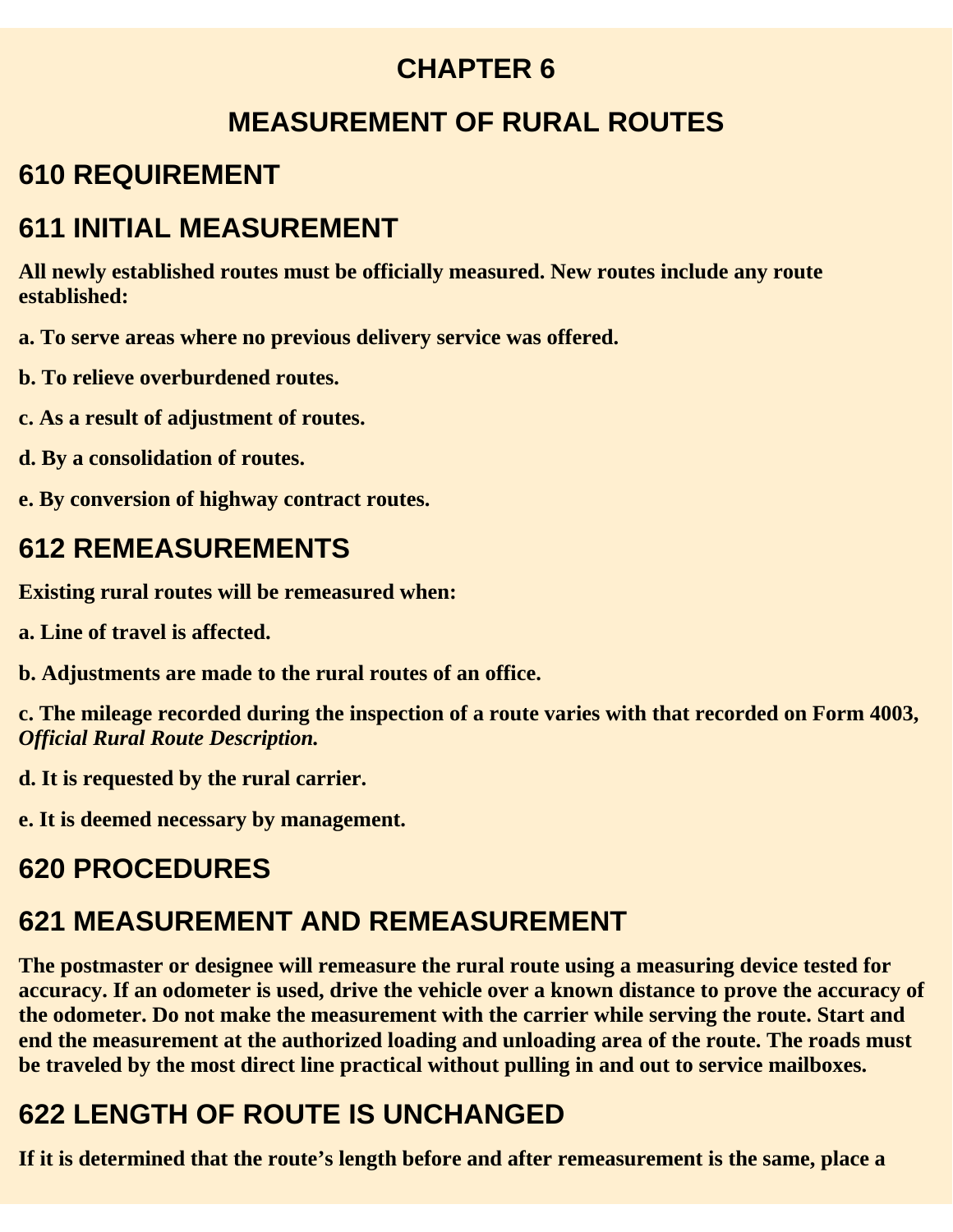**memorandum in the route folder indicating the date of the measurement, the method used, and the finding.**

### **623 LENGTH OF ROUTE IS CHANGED**

If the correct length is longer or shorter and there is no dispute, complete Form 4003, *Official Rural Route Description,* **(covering the remeasurement) and a memorandum documenting the date of the remeasurement and the method used.**

### **624 LENGTH OF ROUTE IN DISPUTE**

**If the length of the route is in dispute, complete Form 4003, and memorandum as outlined in Part 623. lnclude in the memorandum an outline of the nature of the dispute.**

## **625 ACTION TO CORRECT ROUTE LENGTH**

#### **625.1 Effective Date**

**When the correct length has been determined, whether longer or shorter, establish the effective date on Form 4003 at the beginning of the next pay period. Process Form 4003 as outlined in Chapter 4,** *Extensions of Rural Routes.*

### **625.2 Pay Provisions**

**If the Postal Service's records are in error in the length of rural routes and these errors are not clerical, the carrier may be paid only on the basis of mileage shown on the Postal Service's records. Any correction or adjustment to the Postal Service's records on rural carrier mileages may not be paid retroactively.**

| <b>Management of Rural Delivery Services</b> | M-38, TL-1, 7-1-80                           |
|----------------------------------------------|----------------------------------------------|
| <b>CONTENTS-Chapter 7</b>                    |                                              |
| <b>LOCKED POUCH ALLOWANCES</b> Allowance     | <b>722 Determining the Appropriate</b>       |
| <b>710 Definitions</b>                       | 723 Weight Change                            |
| <b>720 Compensation</b><br>721 General       | <b>724 Discontinuance of Locked</b><br>Pouch |
|                                              | <b>725 Authority</b>                         |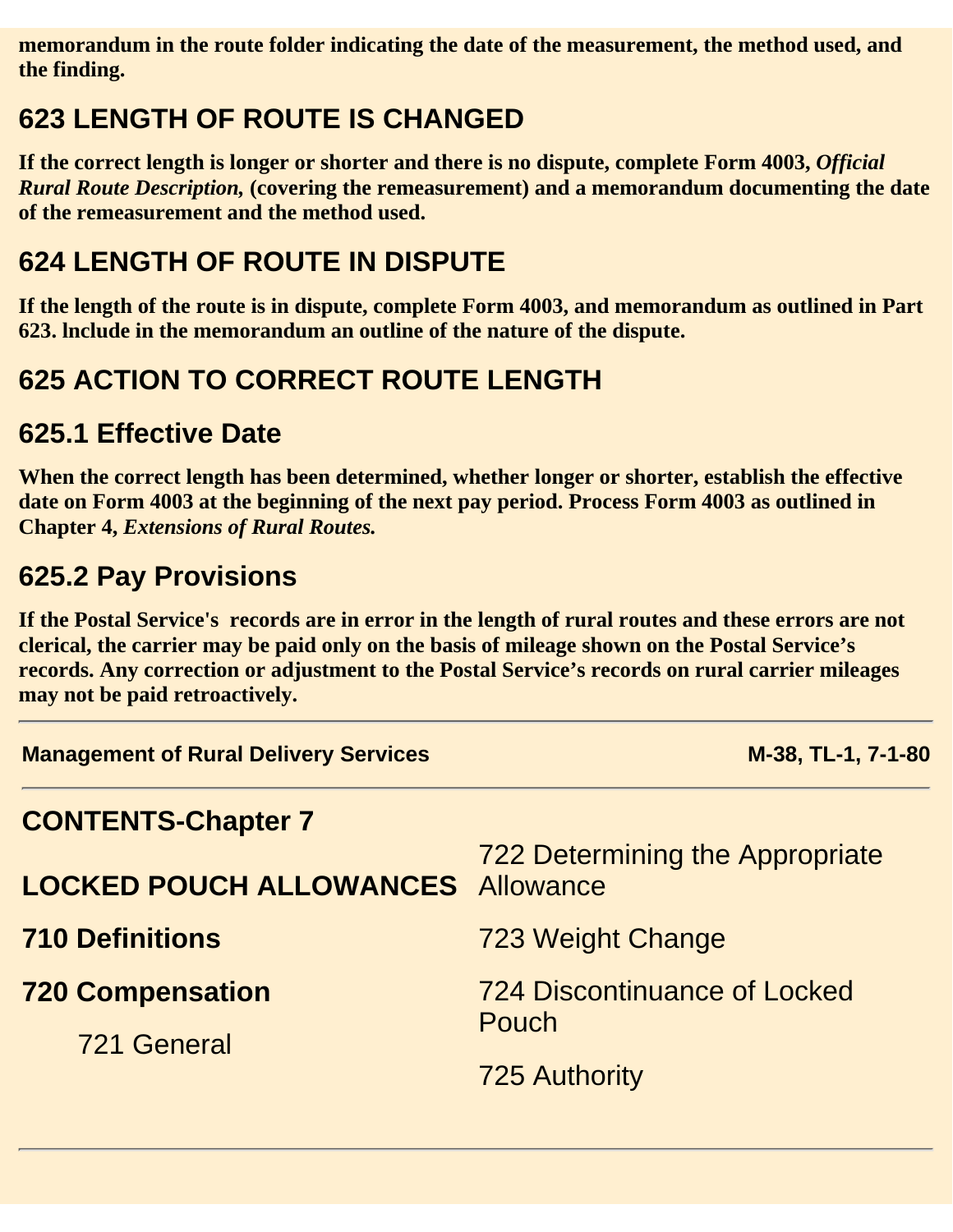#### **CHAPTER 7**

### **LOCKED POUCH ALLOWANCES**

#### **710 DEFINITIONS**

**711 The term locked pouch as used in these instructions refers to that mail which a rural carrier transports either to or from a post office when providing receipt and/or dispatch for that office. Pouch mail service does not include the transportation of equipment, supplies, empty sacks, etc.**

**712 The term stop as used in these instructions refers to the act of providing either receipt and/or dispatch to an office; and during the count of mail, these stops are not added to the stop count entered in Columns 18-20 of Form 4241.**

#### **720 COMPENSATION**

### **721 GENERAL**

**721.1 Rural carriers who provide lock pouch service may be authorized compensation for this function. (See National Agreement, Section 30.1.I.) Compensation may be either in the form of a monetary allowance or by the addition of a time allowance to the annual or special evaluation. Carriers are not to receive both a monetary and time allowance credit for the offices so served.**

**721.2 Rural carriers do not have the option of choosing between monetary or time allowances. This is governed by pouch weight and/or if the carrier is serving a heavy duty or evaluated rural route.**

**721.3 Where a rural carrier serves more than one office with a locked pouch, the mail for each stop will be weighed separately to determine the average pouch weight for the individual office. When supply and dispatch are provided at the same time. the two will be considered as one stop.**

### **722 DETERMINING THE APPROPRIATE ALLOWANCE**

#### **722.1 General**

**The average daily weight of pouch mail for each stop is obtained during the annual or special counts of mail. After the results of the count are received. a determination must be made as to the type of allowance (time or monetary) that shall be granted.**

#### **722.2 Rural Carriers Paid Under the Mileage (RCS) Schedule**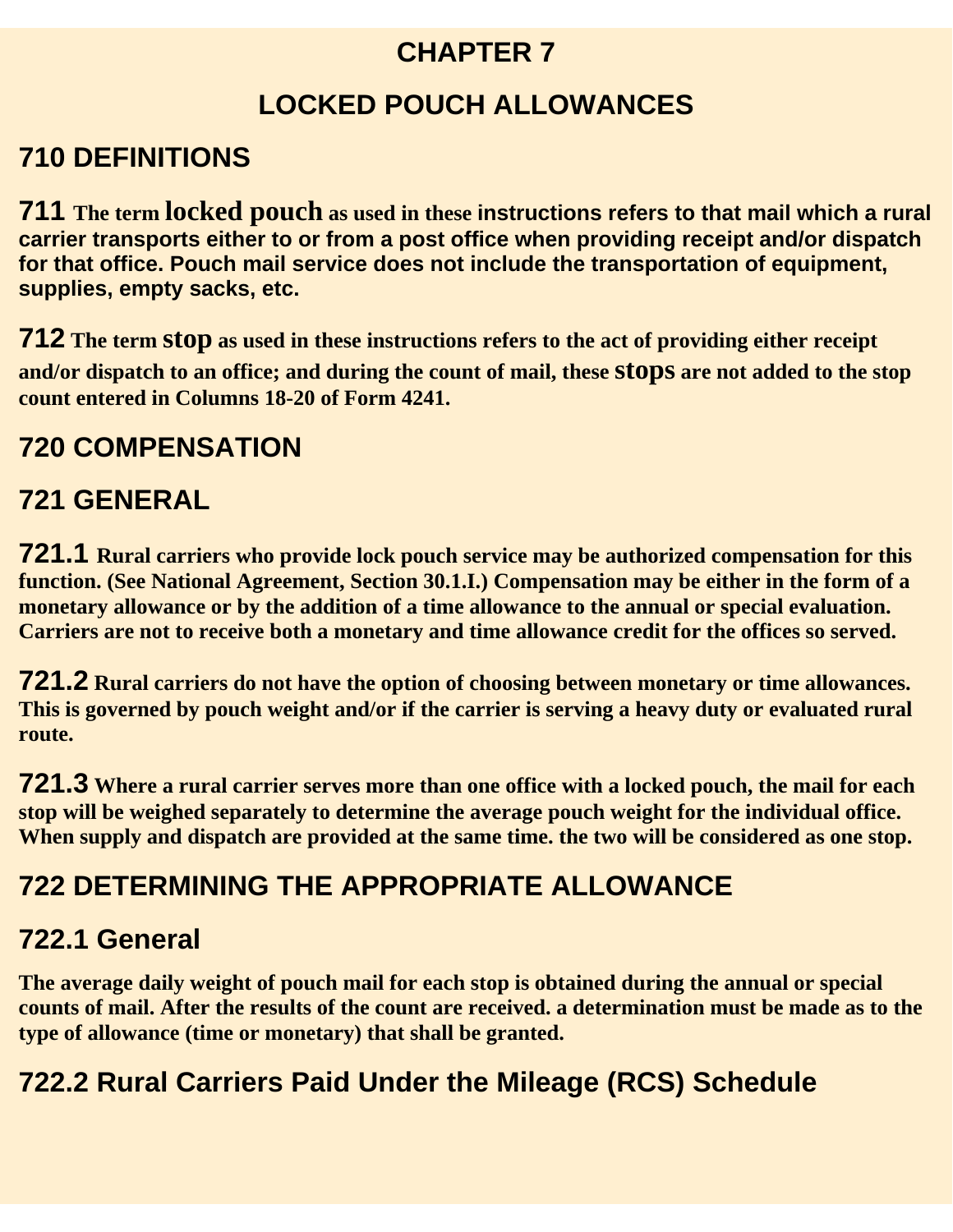**.21 RCS carriers and their replacements are entitled to additional monetary compensation for carrying pouch mail to offices provided the average daily weight for each stop, including outside pieces, is 50 pounds or more.**

**.22 If the average daily weight of pouch mail for each stop is less than 50 pounds, a five minute daily (30 minutes weekly) time allowance for each stop at an office is included in the evaluated route time.**

**.23 If the average pouch weight is more than 50 pounds, the carrier is entitled to a monetary allowance for each stop (at an office) based upon the average weight of the pouch according to the schedule shown in Exhibit 722.231. A memorandum must be prepared to establish the monetary pouch allowance (Exhibit 722.232)and. if the current evaluation of the route includes 30 minutes for each stop, a base hour change should be made on Form 4003,** *Official Rural Route Description,* **reducing the evaluation 30 minutes weekly for each stop.**

#### **722.3 Rural Carriers Paid Under the Heavy Duty or Special Pay Schedule**

**.31 Heavy duty and special carriers and their replacements are entitled to a five minute daily (30 minute weekly) time allowance for each locked pouch stop at an office if the average daily weight of the pouch mail. including outside pieces, is less than 50 pounds. No monetary allowance will be granted.**

**.32 If the average weight of the pouch is 50 pounds or more, the heavy duty carrier is entitled to either a time allowance or monetary compensation, whichever will provide the greater annual compensation. If the 30 minute allowance does not place the heavy duty carrier into the next pay hour, the monetary allowance should be granted for pouches averaging 50 pounds or more and the base hours should be reduced accordingly. See Exhibits 122.231. 722.232. and 722.32.**

### **723 WEIGHT CHANGE**

**If the average weight of the pouch appears to have changed substantially, and the carrier is receiving a monetary allowance, weigh the pouch for a two-week period and adjust the allowance accordingly, using Exhibit 722.231.**

# **724 DISCONTINUANCE OF LOCKED POUCH**

**724.1 If a locked pouch is discontinued and the carrier is receiving a time allowance, a base hour change should be made on Form 4003. If the carrier is receiving a monetary allowance. a memorandum indicating the discontinuance should be prepared according to Exhibit 722.232 and the appropriate items checked.**

**724.2 When a rural carrier is receiving a monetary pouch allowance and is reassigned to another route. regardless of the reason, a memorandum must be prepared discontinuing the**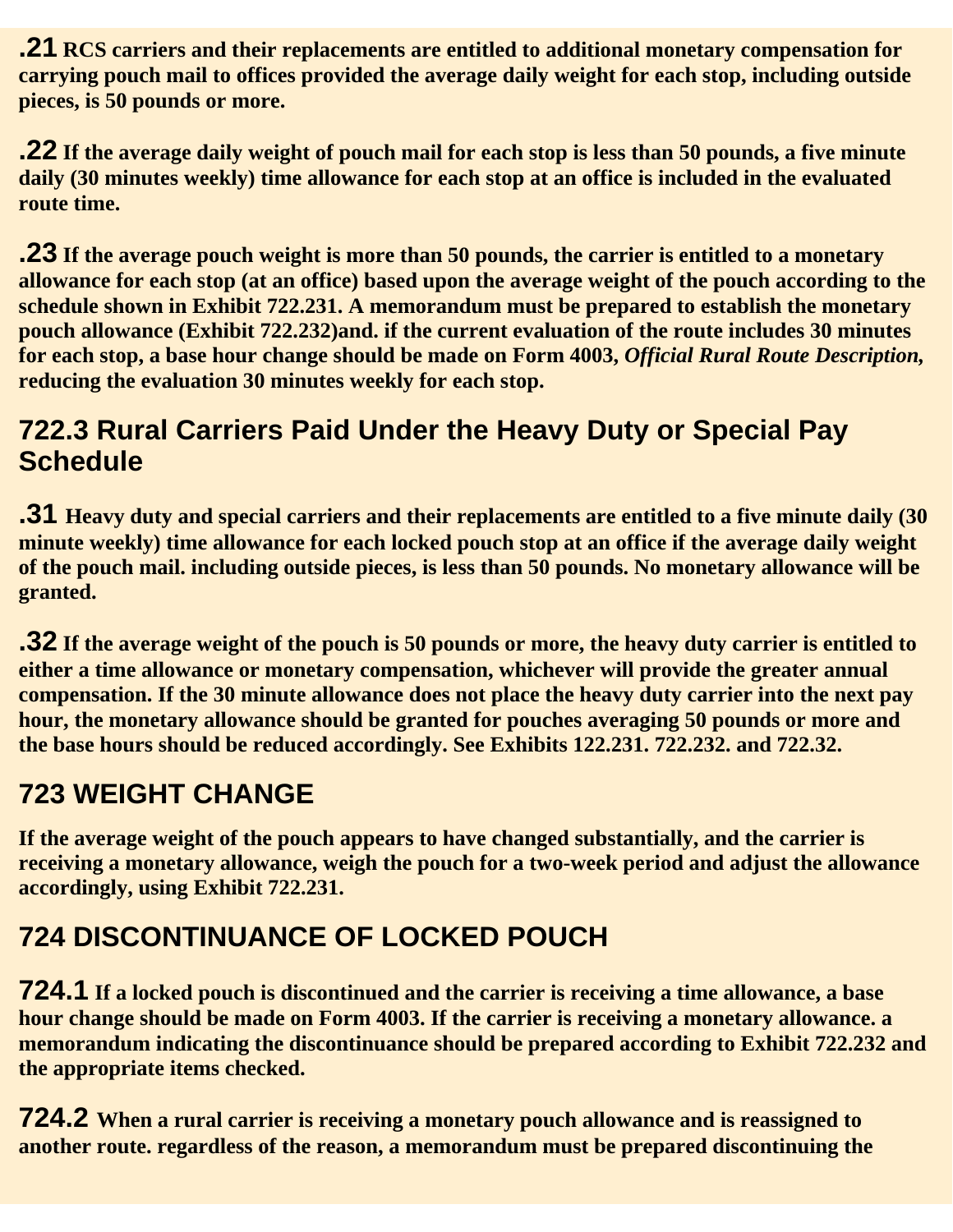**monetary pouch allowance. When a rural carrier is assigned to a route that has been authorized a monetary pouch allowance, a memorandum should be prepared to advise the Postal Data Center of the allowance.**

### **725 AUTHORITY**

**MSC Managers will process locked pouch actions for their own office and for all associate offices except where the MSC manager has delegated this authority to selected postmasters.**

| <b>TABLE OF MONETARY LOCKED POUCH ALLOWANCES</b> |                  |               |                  |               |           |               |           |  |
|--------------------------------------------------|------------------|---------------|------------------|---------------|-----------|---------------|-----------|--|
| <b>Pounds</b>                                    | <b>Allowance</b> | <b>Pounds</b> | <b>Allowance</b> | <b>Pounds</b> | Allowance | <b>Pounds</b> | Allowance |  |
| 50                                               | \$76             | 76            | \$125            | 101           | \$160     | 126           | \$172     |  |
| 51                                               | \$78             | 77            | \$127            | 102           | \$161     | 127           | \$173     |  |
| 52                                               | \$80             | 78            | \$128            | 103           | \$161     | 128           | \$173     |  |
| 53                                               | \$83             | 79            | \$130            | 104           | \$162     | 129           | \$174     |  |
| 54                                               | \$84             | 80            | \$131            | 105           | \$162     | 130           | \$174     |  |
| 55                                               | \$86             | 81            | \$133            | 106           | \$163     | 131           | \$175     |  |
| 56                                               | \$88             | 82            | \$134            | 107           | \$163     | 132           | \$175     |  |
| 57                                               | \$89             | 83            | \$136            | 108           | \$164     | 133           | \$176     |  |
| 58                                               | \$91             | 84            | \$137            | 109           | \$164     | 134           | \$176     |  |
| 59                                               | \$93             | 85            | \$138            | 110           | \$165     | 135           | \$177     |  |
| 60                                               | \$95             | 86            | \$140            | 111           | \$165     | 136           | \$177     |  |
| 61                                               | \$95             | 87            | \$141            | 112           | \$166     | 137           | \$178     |  |
| 62                                               | \$97             | 88            | \$143            | 113           | \$166     | 138           | \$178     |  |
| 63                                               | \$99             | 89            | \$144            | 114           | \$167     | 139           | \$179     |  |
| 64                                               | \$101            | 90            | \$146            | 115           | \$167     | 140           | \$179     |  |
| 65                                               | \$103            | 91            | \$147            | 116           | \$168     | 141           | \$180     |  |
| 66                                               | \$105            | 92            | \$148            | 117           | \$168     | 142           | \$180     |  |
| 67                                               | \$107            | 93            | \$150            | 118           | \$169     | 143           | \$181     |  |
| 68                                               | \$109            | 94            | \$151            | 119           | \$169     | 144           | \$181     |  |
| 69                                               | \$111            | 95            | \$153            | 120           | \$170     | 145           | \$182     |  |
| 70                                               | \$112            | 96            | \$154            | 121           | \$170     | 146           | \$182     |  |
| 71                                               | \$114            | 97            | \$156            | 122           | \$171     | 147           | \$183     |  |
| 72                                               | \$116            | 98            | \$157            | 123           | \$171     | 148           | \$183     |  |
| 73                                               | \$118            | 99            | \$159            | 124           | \$172     | 149           | \$184     |  |
| 74                                               | \$120            | 100           | \$160            | 125           | \$172     | 150           | \$184     |  |
| 75                                               | \$122            |               |                  |               |           |               |           |  |

**EXHIBIT 722.231**

**EXHIBIT 722.232**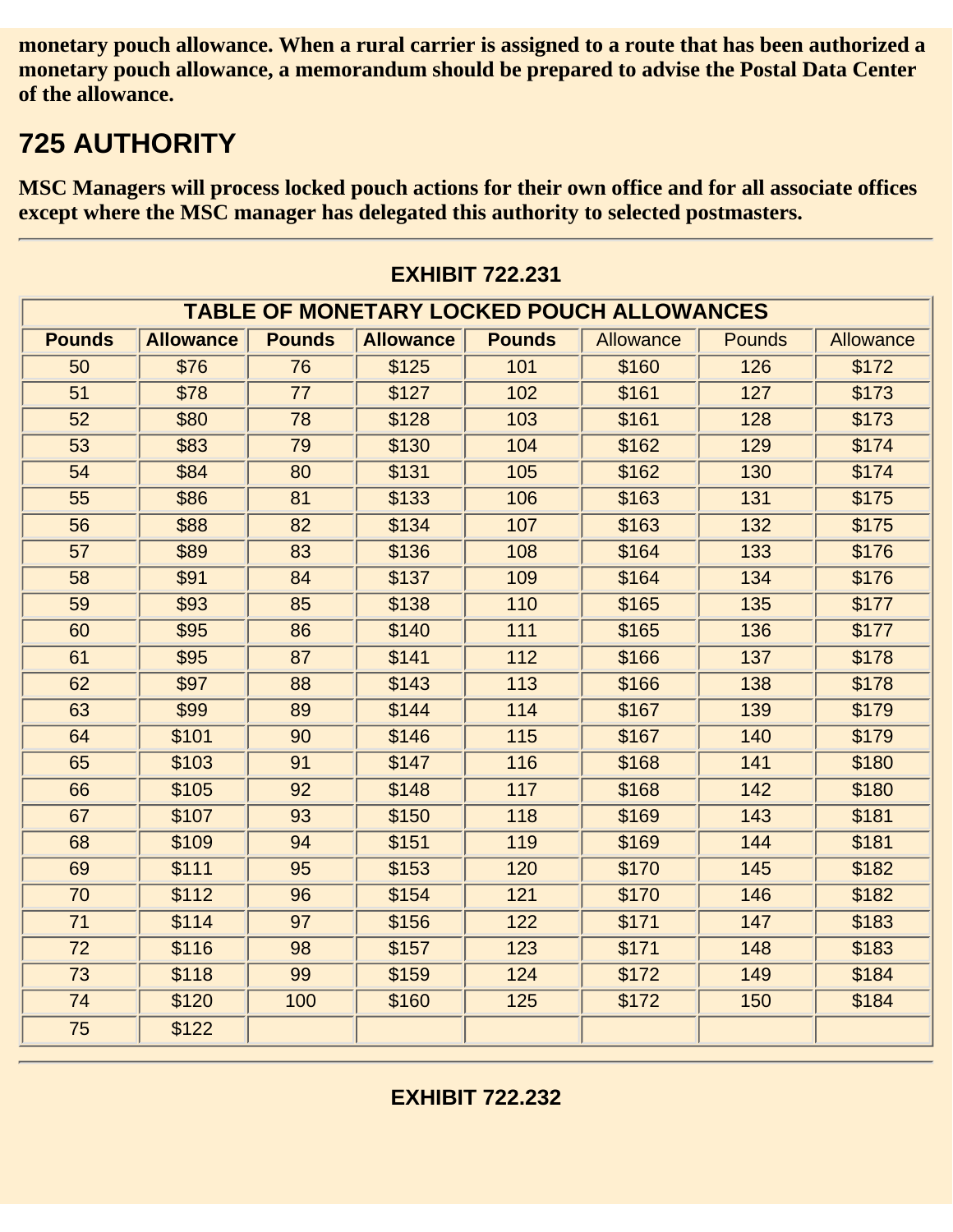#### **UNITED STATES POSTAL SERVICE**

**OUR REF: DATE:**

**SUBJECT: Correction for Lock Pouch Allowance**

**TO:** 

- **Director, Postal Data Center**
- **U.S. Postal Service**
- **San Bruno, CA 94097**
- **Attention: 9141**

**The information submitted on this memorandum will serve as notice to affect the following lock pouch change.**

- **Post Office: San Anselmo**
- **Finance Number: 05-6726**
- **State and Zip Code: California 94960**
- **Name of Carrier: W. Spybuck**
- Salary Step: 12 **12**
- **Social Security Number: 123-45-6769**
- **Rural Route Number: 01**
- **Purpose of Action: (Check One)**
- **<u>X</u>** Establish LP Allowance at \$ **91.00 per annum.**
- **\_\_\_\_\_\_\_\_\_\_ Adjust from \$ \_\_\_\_\_\_\_\_\_\_ to \$ \_\_\_\_\_\_\_\_\_\_ per annum.**
- **\_\_\_\_\_\_\_\_\_\_ Discontinue LP Allowance.**
- **Effective Date: 1-25-76**

#### **Approved by:**

- **Frank A Kreiner**
- **Manager, Management Sectional Center**
- **San Rafael, California**

**\* Attachment: Form 4003 (Base Hour Change)**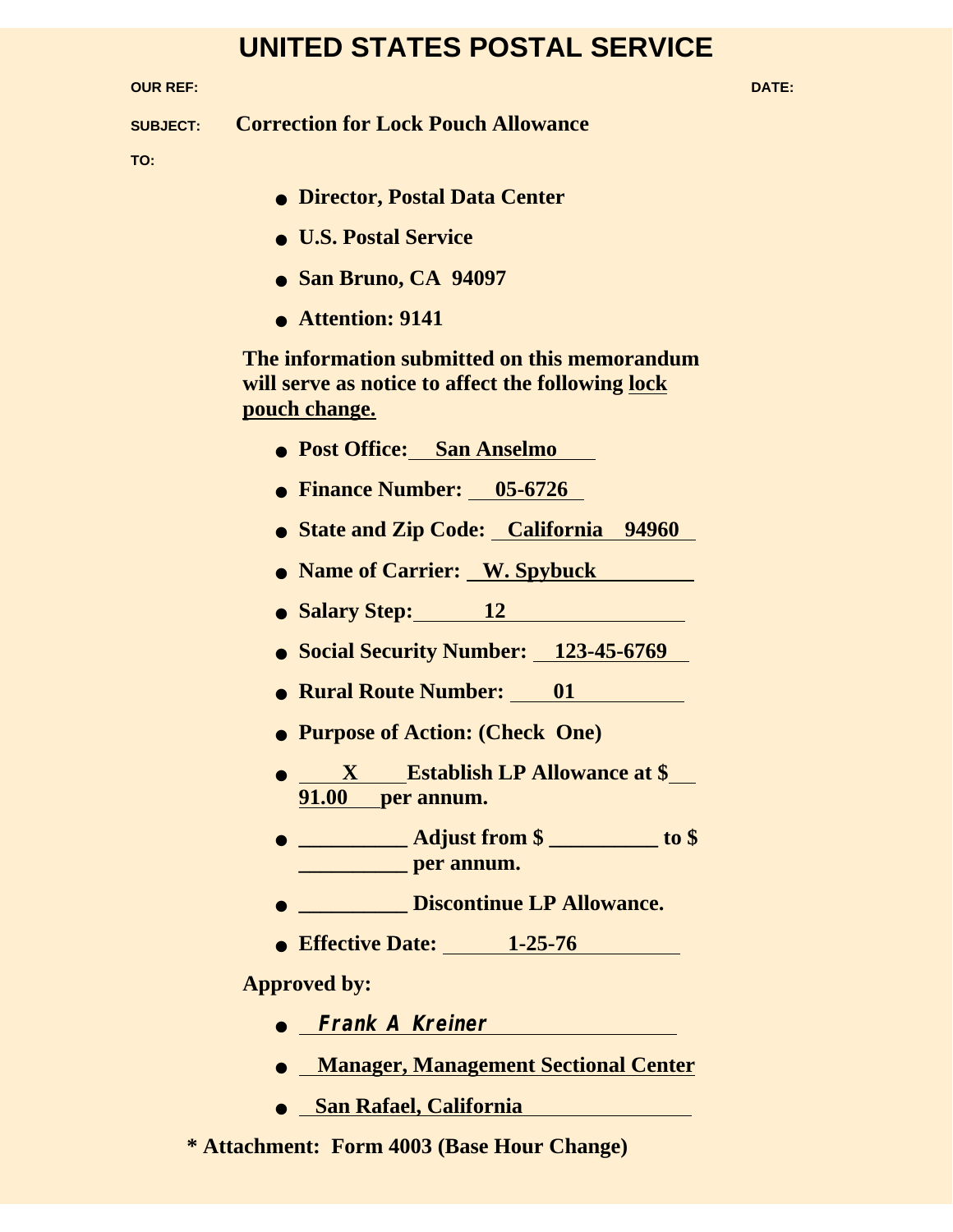| cc: |  |
|-----|--|
|     |  |

● **Postmaster Local Office** ● **MSC Manager** ● **Rural Carrier** ● **Official Personnel Folder Management of Rural Delivery Services M-38, TL-1, 7-1-80, Contents 847 CONTENTS-Chapter 8 RELIEF OF RURAL ROUTES 810 General** 8 I I Criteria 812 Growth Areas **820 Permanent Relief** 821 Types 822 Methods of Providing Relief 823 Providing Relief 824 Procedures for Providing Relief **830 Temporary Relief (Auxiliary Assistance)** 831 Authorization 832 Determining Type of **Assistance** 833 Determining Need 834 Discontinuance **840 Consolidation of Rural Routes** 841 General 842 Rural Consolidation **Survey** 843 Consolidation Involving Two District Areas or Two MSC Areas 844 Action by District **Manager** 845 Action by MSC **Manager** 846 Time Limit for Conducting Preliminary Study and Field Survey 847 Conversion to Highway Contract Route **Delivery**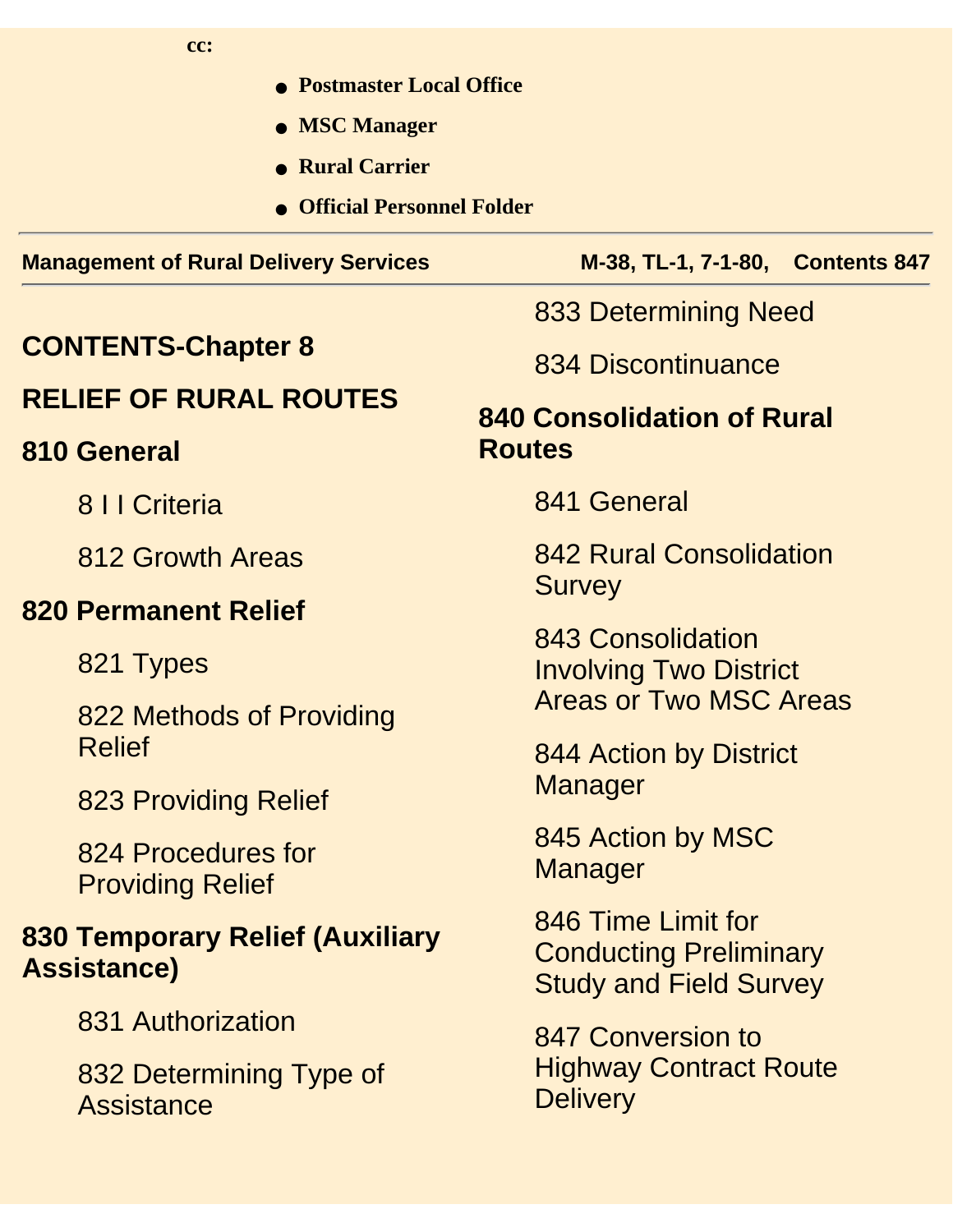# **CHAPTER 8 RELIEF OF RURAL ROUTES**

#### **810 GENERAL**

### **811 CRITERIA**

**Relief of rural routes shall be accomplished when:**

- **a. Management determines it is warranted,**
- **b. The evaluated hours of the route exceed 55:47,**

**c. The regular rural carrier who is assigned to the route does not or is not expected to meet the requirement to stay within the annual guarantee (2080 workhours) for the route, or,**

**d. The regular carrier is unable to return from the route in sufficient time to allow for the processing and dispatch of mail collected on the route or adequate service cannot be provided because of the time of delivery.**

### **812 GROWTH AREAS**

**In rapidly growing areas, relief should be afforded routes to prevent them from becoming overburdened.**

### **820 PERMANENT RELIEF**

### **821 TYPES**

**Permanent relief to rural routes may be provided by:**

- **a. Transfer to territory between existing rural routes.**
- **b. Establishment of new regular rural routes.**
- **c. Establishment of auxiliary rural routes.**
- **d. Conversion of rural to city delivery.**
- **e. A combination of one or more of the above.**

# **822 METHODS OF PROVIDING RELIEF**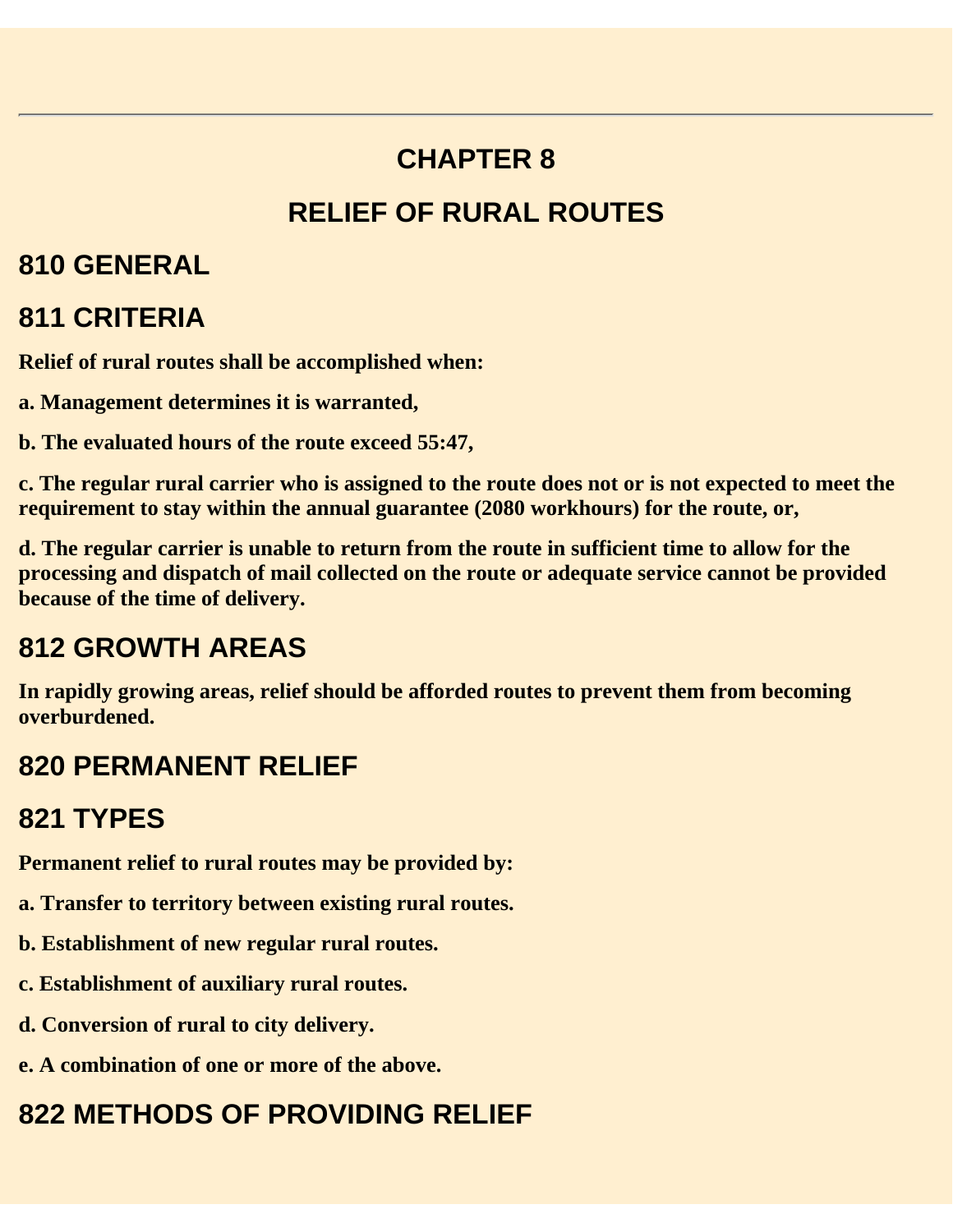#### **822.1 Transfer of Territory between Existing Rural Routes**

**Attempts should be made to transfer territory to other rural routes at the office, provided this does not result in over-burdening the other routes. Except in unusual circumstances or where the intermediate office concept can be used, transfer to rural routes emanating from other offices should be avoided to alleviate unnecessary** *ZIP Code* **changes.**

### **822.2 Regular Rural Routes**

**Establish additional regular routes if possible. Regular rural routes will be considered if the proposed evaluation is [ 39 ] hours or more per week. Do not establish a regular route until the exact evaluation is determined by a mail count.**

# **822.3 Auxiliary Rural Routes**

**Auxiliary routes will be established when there is insufficient work to justify a regular route. Auxiliary routes are operated in the same manner as a regular route except auxiliary rural carriers are compensated for the hours actually worked. Payment for the vehicle will be based upon the current rate as provided for in the National Agreement. All new rural routes must be established first as auxiliary routes until the exact evaluation is determined by a mail count.**

## **822.4 Conversion to City Delivery**

**.41 As a general rule, conversions from rural to city delivery shall be considered only to:**

**a. Provide relief for overburdened routes when all other alternatives are impractical.**

**b. Establish clear-cut boundaries between rural and city delivery territory and eliminate overlapping and commingling of service.**

**c. Provide adequate service to highly industrial areas or apartment house complexes on rural routes.**

**d. Provide service to areas where city delivery service will be more cost effective. (Regional review is required when cost is the basis for conversion.)**

**.42 Areas considered for conversion must meet all the basic requirements for an extension of city delivery and must be contiguous to existing city delivery service. However, the fact that a given area is fully developed and adjacent to city delivery does not, of itself, constitute sufficient justification for conversion.**

**.43 All or a part of a rural route may be converted to city delivery service.**

# **823 PROVIDING RELIEF**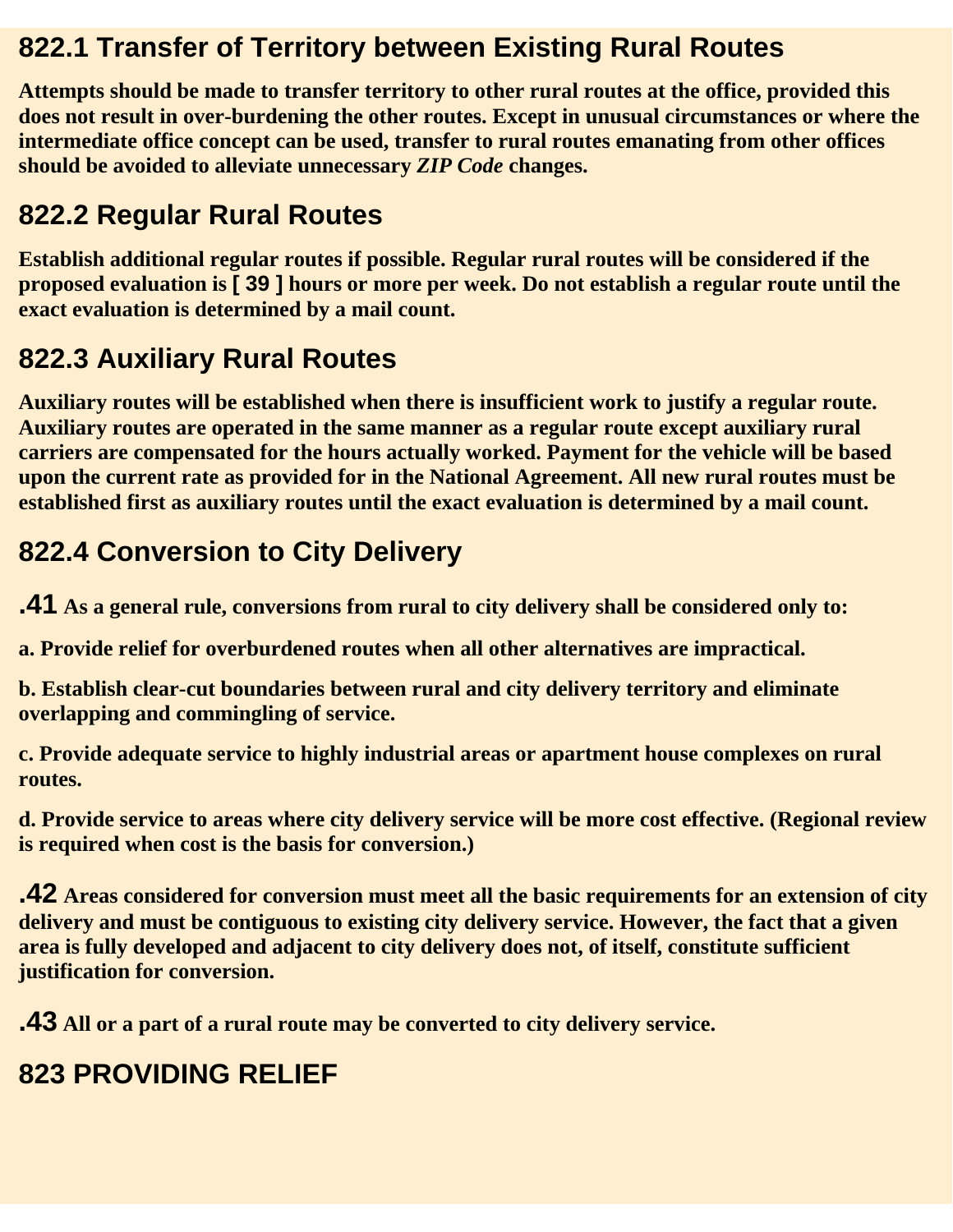#### **823.1 General**

**.11 When providing relief to one or more routes in an office, all rural routes in that unit should [not] be adjusted simultaneously [unless it is in the best interest of the unit operation to do so.** *(1985 Revision to M-38)***]** 

**.12 When considering rural route relief in a delivery unit, elimination of relief days for all rural routes in that unit [should be considered only if obtaining relief carriers is causing operational problems for that unit.** *(1985 Revision to M-38)***]**

**.13 Generally, it is desirable to retain heavy duty routes at an evaluated time no lower than [52 standard] hours per week [as practical, i.e., the route should be adjusted to the 43K option category.] However, in some cases this may be impractical. There is no prohibition against reducing a route below [52] hours per week [when it is operationally advantageous]. However, documentation must be furnished as to why it is not practical to adjust the route to [52] hours.** *(2000 Revision to M-38)*

**.14 Attempt to retain stable, built-up areas on existing routes. This will reduce the need for future adjustments.**

**.15 When possible, restrict route adjustments to routes emanating from the same delivery unit.**

**.16 Establish definite boundaries between routes to facilitate distribution and provide a more orderly rural delivery area.**

**.17 Keep address changes to a minimum.**

**.18 If it is necessary to change addresses, consider using street addresses in areas where street names and house numbers have been assigned. If street addresses are available but not in use, this would be an appropriate time to make the change. If there is a possibility that county or other local officials may plan to assign street addresses, the appropriate official should be contacted as soon as possible so that your efforts can be coordinated to assure only one change of address for customers.**

### **823.2 Specific**

**.21 When proposing a change on other than a vacant route, the regular rural carrier affected must be consulted and given an opportunity to comment or submit a written statement.**

**.22 In planning the adjustments, all justified service extensions must be included.**

**.23 Eliminate and avoid duplication of travel.**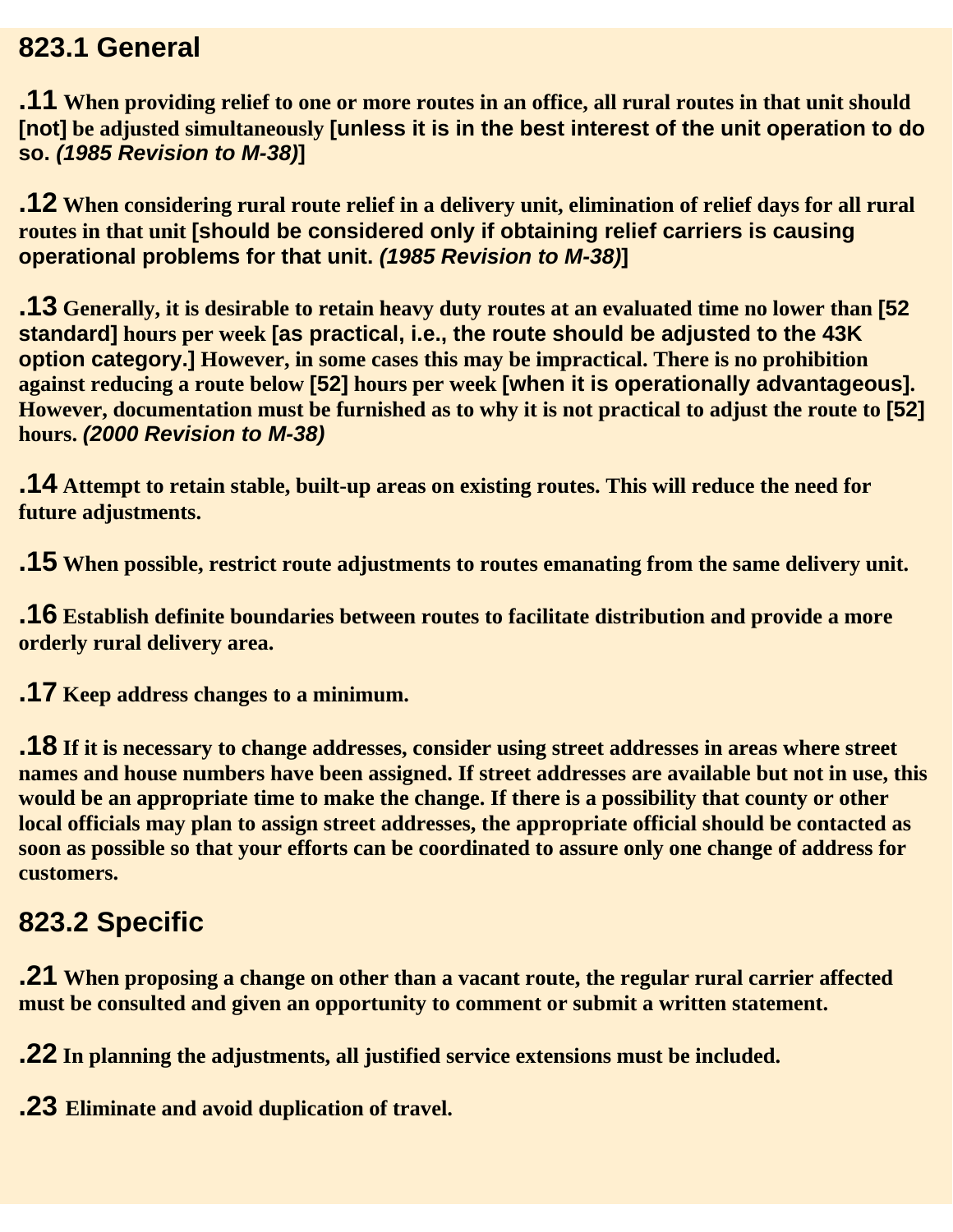**.24 Locate the new route(s) in growth areas. Try to make the new route(s) initially light enough to absorb future growth without becoming overburdened.**

**.25 Complete an** *Interim Rural Route Evaluation Worksheet* **for each route affected. If the computation results in an interim evaluation of more than [52 Standard] hours, further adjustments should be considered.**

**.26 All relief proposals must be documented on Form(s) PS 3993,** *Delivery Services Comparative Cost Analysis;* **PS 500,** *Survey of Rural Delivery Service;* **and PS 4012,** *Brief of Rural Rowe Changes.*

**.27** Proposals to convert to city delivery must include a properly completed Form 697, *Extension of City Delivery Service,* **in addition to the documentation required in Part 823.26.**

#### **824 PROCEDURES FOR PROVIDING RELIEF**

#### **824.1 Determining Need for Relief**

**.11 The MSC manager must:**

**a. Review the latest** *MSC Pay Period Rural Route Listing.*

**b. Determine what routes are in need of relief.**

**c. Establish a priority list.**

**.12 The postmaster must:**

**a. Upon receiving instructions from the MSC manager, prepare a plan for adjusting routes.** *Note:* **Where a postmaster is aware of the need for rural route adjustments at an office, the postmaster should not wait for instruction from the MSC, but should start a plan immediately.**

**b. Obtain assistance and guidance, as needed, from the MSC.**

### **824.2 Developing Relief Plan**

**In developing a plan, the postmaster and staff should take the following actions:**

**a. Consult with the rural carriers, informing them that one or more of the routes is overburdened or that it has been determined that adjustment is necessary and that all routes will be relieved to as near [52 Standard] hours as practicable. Provide the regular rural carriers the opportunity to comment on the proposal and present their recommendations in writing. Their comments will be considered before a final decision is reached.**

**b. On a copy of the current route description, have the carriers show, on each line of travel, the number of boxes served.**

**C. Determine the approximate number of boxes and mileage to be removed from each rural route to reduce it to the desired evaluated time, using the following method. (This example is based on**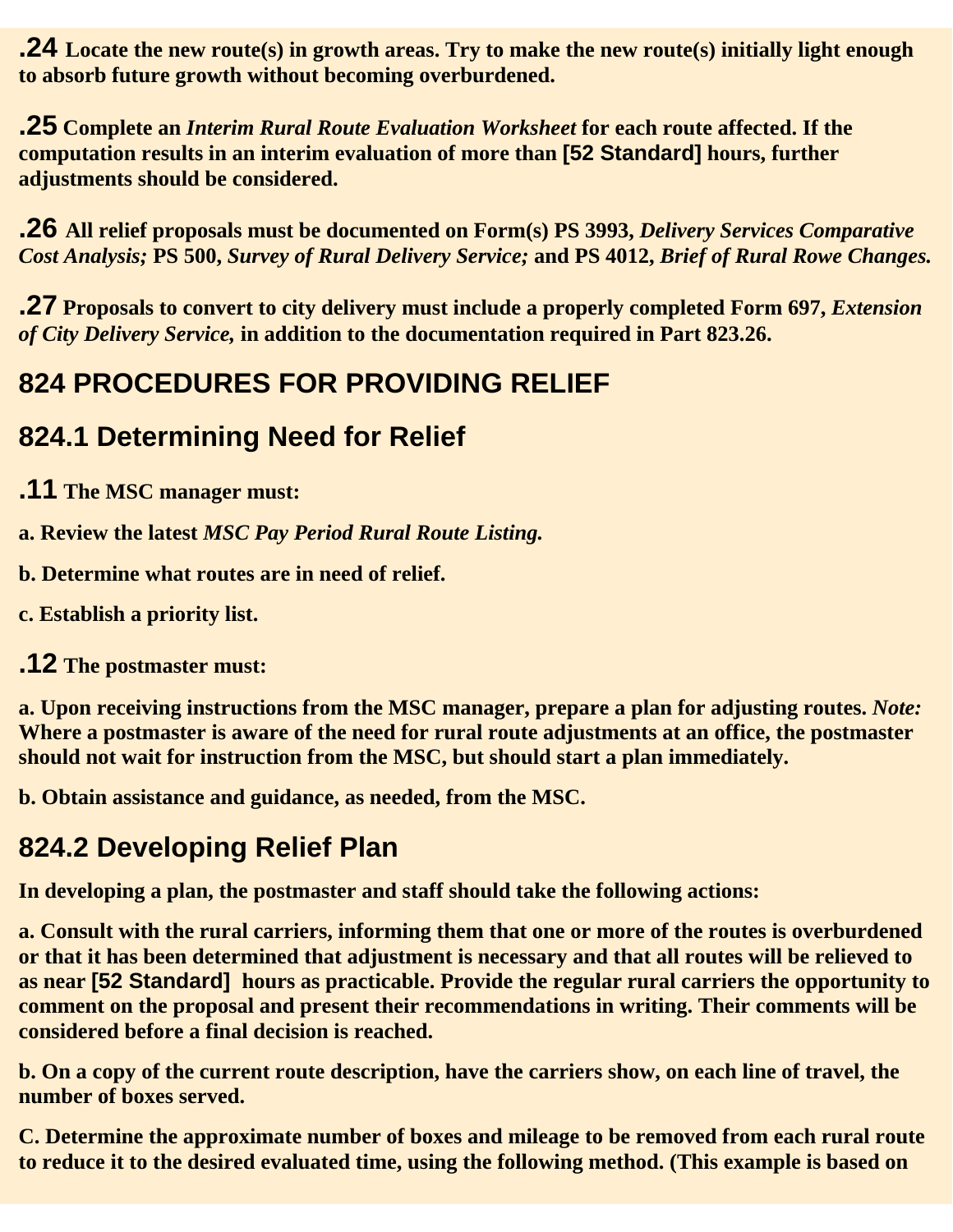**Form 4241-A,** *Rural Route Evaluation,* **Exhibit 824.2c.) Proceed as follows:**

**(1) Find the adjusted mileage, number of boxes, and evaluated hours if the route has changed since the last evaluation. For example, suppose the total evaluated time from the latest Form 4241-A is 59:08. Extensions totaling 2.45 miles have been approved and 21 boxes have been added since this Form 4241-A became effective. Use the following formula:**

**Evaluation from latest Form 4241-A (59:08) changed to minutes . . . . . . . 3548 minutes**

**Additional daily mileage (2.45) time 12 minutes per week.. . . 29.4 minute**

**Additional boxes (21) times box factor (4.0, taken from the Form 4241-A. Exhibit 824.2c) . . . . . . . . .84.0 minutes**

**TOTAL MINUTES = 3661.4 or 3661**

**Total minutes converted into adjusted evaluated hours (3661 divided by 60) . . . . . . 6l:0l**

**(2) The targeted evaluation for this route is [52:00] hours. Therefore, the route must be relieved to the extent of [09:01] hours (61:01 - [52:00 = 09:01] .**

**(3) Arrive at a minutes per box for relief purposes by using the adjusted figures. when changes have occurred, and by dividing the evaluated hours. reduced to minutes. by the total number of boxes. For example, using the information from the Form 4241-A shown in Exhibit 824.2c the adjusted evaluated hours (6l:0l) converted to minutes(3661) divided by the adjusted box count (636) equals the minutes per box (5.76).**

**(4) To find the approximate number of boxes needed for relief, convert the relief hours [09:01] to minutes [541] and divide by the minutes per box figure (5.76). The results of this computation will reveal a need for [94] boxes to be taken off the route to provide the necessary relief. Since the route averages slightly less than eight boxes per mile (636 boxes divided by 83.80 route miles = 8 boxes per mile), it can be seen that relieving [94] boxes should reduce mileage by approximately [11.75]. ([94] divided by 8 = [11.75])**

**(5) Note from the worksheet in Exhibit 824.2c(5)(a) that, on this particular route, relief of [94] boxes will reduce the evaluated hours close to the [52:00] hours desired. This is because the mileage changes correspond very closely with the average boxes per mile for the entire route as figured in the preceding example. However, this is not always the case, and in many instances further changes will be necessary in order to arrive at the needed relief. For example, if a route needing relief has a considerable amount of deadheading from the office to the first box served and/or from the last box served to the office, consideration must be given to this fact when arriving at the minutes per box for relief purposes.**

**Example: The route which was adjusted in the previous example has four miles deadheading to the first box and three miles deadheading from the last box to the office. Instead of arriving at 5.76 minutes per box by dividing total evaluated minutes by the total boxes, it is necessary to reduce** the evaluated minutes by the time allowed for deadheading  $(3 + 4 = 7$  miles x 12 minutes  $= 84$ **minutes) to arrive at a realistic minutes per box figure. In this instance, the 3661 total evaluated minutes will be reduced by the 84 minutes of deadheading for a new total of 3577.**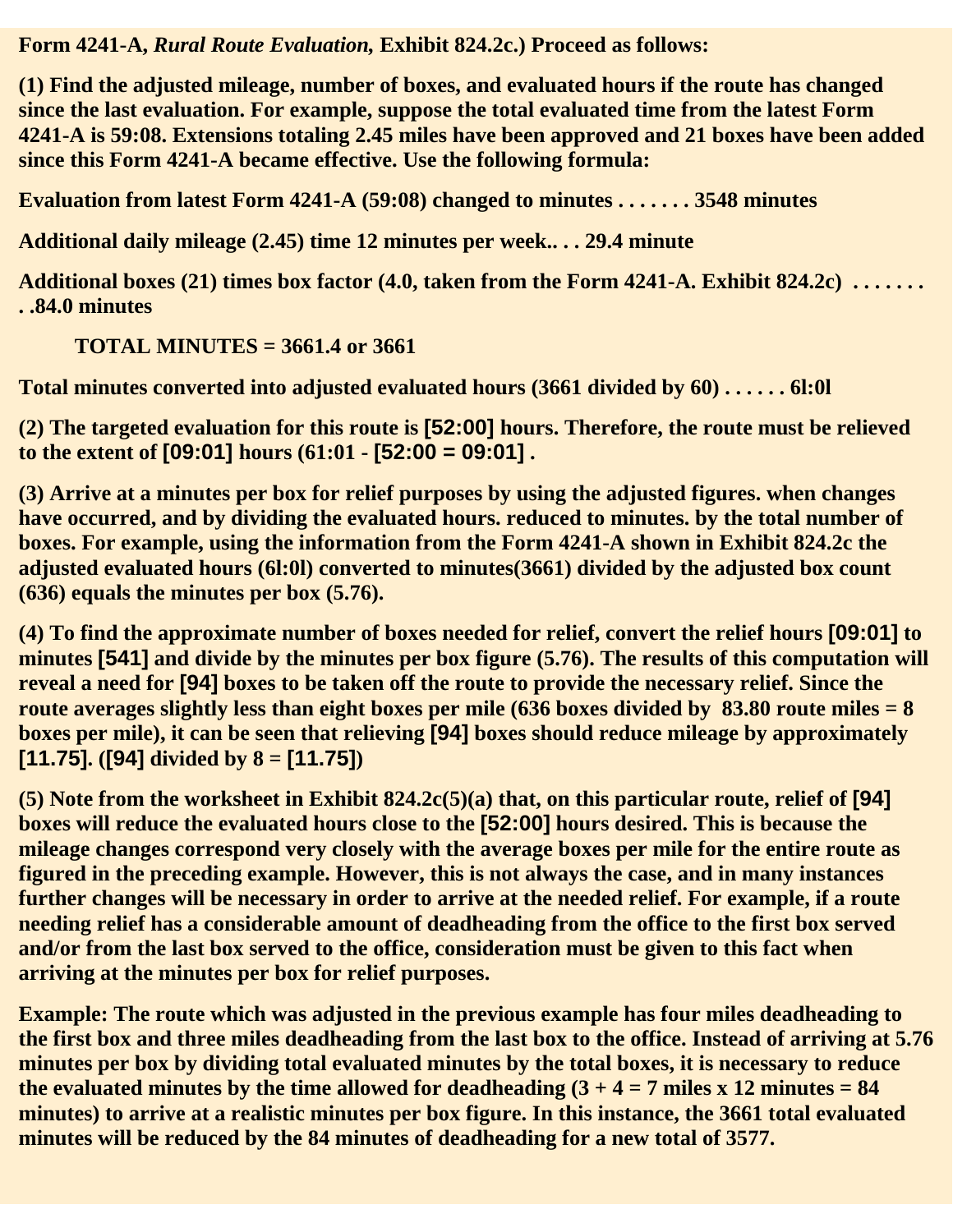**Divide this by the 636 boxes for a new minutes per box figure of 5.62. Taking the deadheading factor into account will provide results very close to the targeted relief, as may be seen from the worksheet shown in Exhibit 824.2d(5)(b). Though the actual time difference shown between the two worksheets is only 28 minutes, it must be remembered that only seven miles deadheading were involved. Had the deadheading been 20 miles or more, the time difference would have been substantial.**

**d. Study the consolidated map and make a physical visit to the area in question to prepare a route rearrangement that will result in routes of the proper evaluation and will minimize the impact on mail distribution.**

**e. Include all justified extensions at this time. (Failure to do so will result in inflated routes within a short period of time.)**

**f. Ride the line of travel of all routes; verify the count of boxes and stops.**

**g. The tentative plan of new routes should accomplish the relief of all overburdened routes and result in all routes operating on a six-day basis.**

### **824.3 Submission of Relief Plan**

**.31 Complete an INTERIM RURAL ROUTE EVALUATION worksheet for each route. (Exhibit 824.31) If the resulting evaluation is not within the [52 Standard] hour guidelines, making appropriate adjustments if possible.**

**.32 When the plans for adjusted routes appear satisfactory, make an overlay map with the same color code showing the line of travel of each of the adjusted and new routes.**

**.33 Prepare Form 500 (Exhibit 824.331) and Form 4012, (Exhibit 824.332).**

**.34 Complete a new Form 4003 for each route involved in the adjustments including all justified extensions.**

**.35 Prepare Form 4027 for each extension of rural service.**

**.36 Complete Form 3993 (Exhibit 824.36), in all city delivery conversion cases.**

**.37 Complete Form 697,** *Extension of City Delivery Service,* **(Exhibit 824.37) if any conversion to city delivery is involved.**

**.38 Send the complete file containing the map, overlays, appropriate worksheets, and completed forms to the MSC manager with a recommendation, suggested effective date, and any necessary explanation.**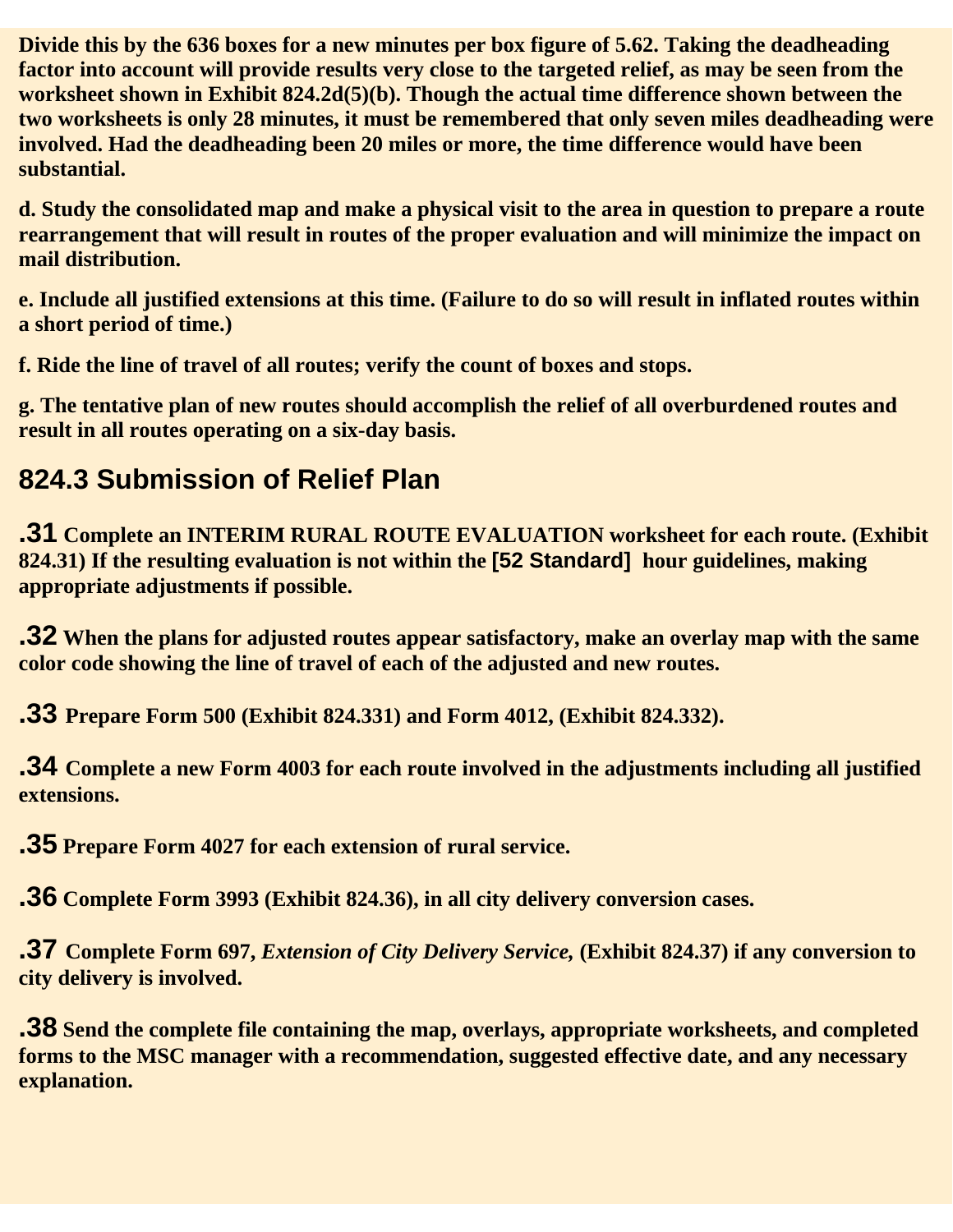**.39 Review equipment needs and prepare Forms 7373 as necessary.**

### **824.4 Action by the MSC**

**.41 A postmaster may be able to provide relief for rural routes without assistance. However, if it appears that local management cannot resolve the relief problem, a member of the MSC staff should be assigned to render assistance.**

**.42 If, after thorough review, the recommendation of the postmaster appears appropriate, the MSC manager should consult with the postmaster and select the effective date. Be sure that necessary casing equipment will be available before the effective date of the change.**

**.43 Authorize the plan for relief to be placed into effect, using a memorandum such as Exhibit 824.431. The memorandum should authorize the establishment of any necessary auxiliary or regular routes, and require a special count of mail on any rural route which has a substantial adjustment (4 hours or more). It should advise the postmaster to notify affected customers of any box relocations needed and address changes, and to notify publishers of address changes by use of Form 3577,** *Correction of Error in Address Because of Postal Service Adjustment* **(Exhibit 824.432). It should also order the discontinuance of auxiliary assistance.**

**.44 Relief plans containing actions converting rural deliveries to city delivery service must be approved by the Region.** 

# **830 TEMPORARY RELIEF (AUXILIARY ASSISTANCE)**

### **831 AUTHORIZATION**

**On rural routes where the carrier frequently is making late deliveries, or failing to connect with dispatches, or is working excessive weekly hours, auxiliary assistance may be authorized temporarily until permanent relief can be provided. Exhibit 831.1 is an example of a memorandum which may be used for authorizing auxiliary assistance and ordering the formulation of a plan for relief of overburdened routes.** *Note:* **Immediate relief by use of auxiliary assistance** *must be provided* **a carrier when the evaluation or actual time (whichever is lower) exceeds 57:36. See Part 833.**

# **832 DETERMINING TYPE OF ASSISTANCE**

**Auxiliary casing and/or route assistance may be granted the route. Preference should be given to office assistance.**

### **833 DETERMINING NEED**

**When determining the need for auxiliary assistance for overburdened routes, both the actual and evaluated hours must be considered. The lesser of the two will be used to arrive at the amount of assistance to be authorized. Auxiliary assistance is provided for the difference between evaluated**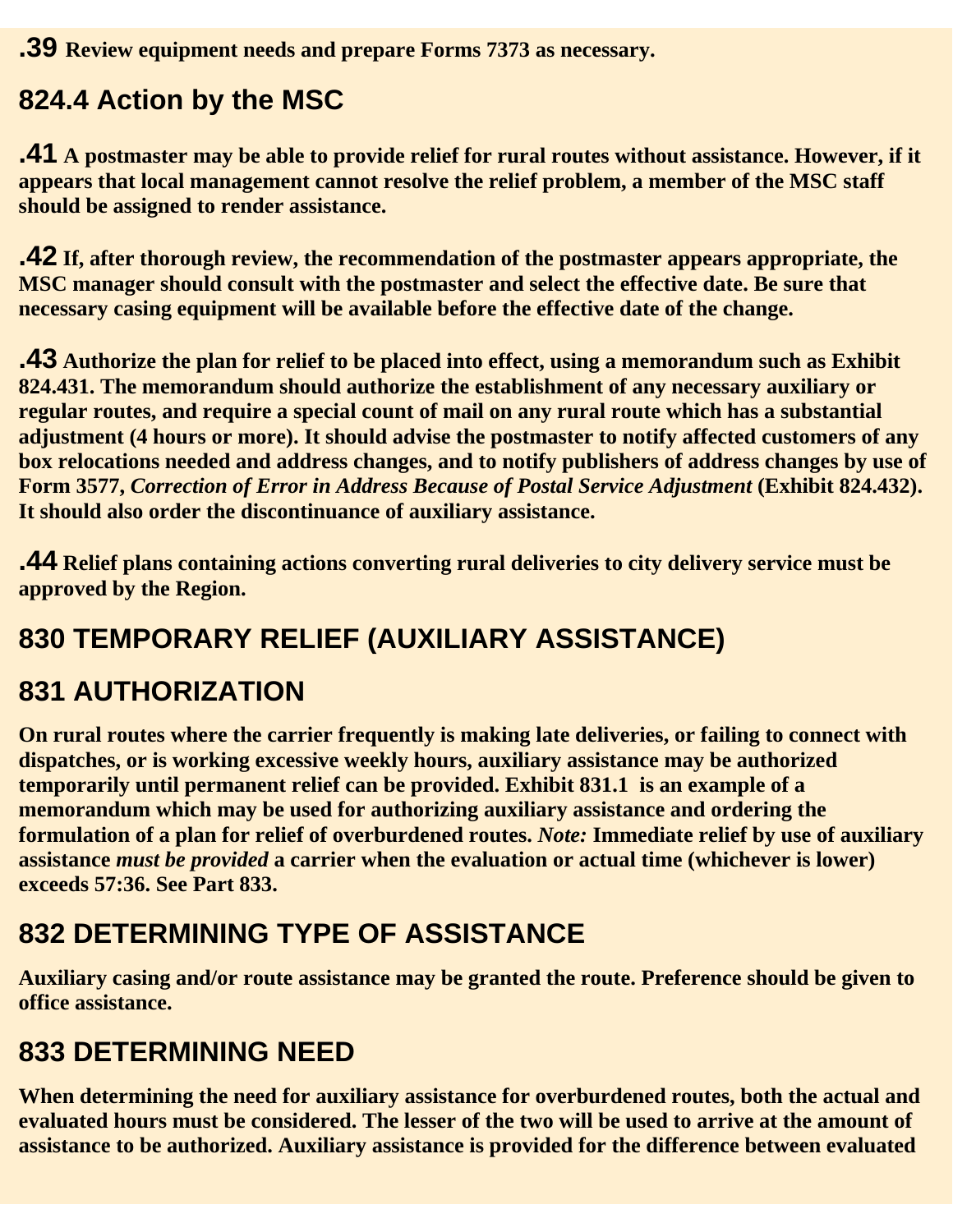**hours or actual hours (whichever is less) and 57:36.**

**Examples:**

**a. Route 1 is evaluated at 65:45 but the actual hours are 62:35. The difference between 62:35 and 57:36 is five hours; auxiliary assistance may be authorized for that amount.**

**b. Route 2 is evaluated at 62:19 but the actual hours are 64:47. In this instance, the evaluated hours must be used in the computation, and the auxiliary assistance to be authorized is five hours(62:19 - 57:36 is 4:43).**

**833.2 Where either the actual or evaluated hours are below 57:36 per week, no auxiliary assistance is afforded.**

### **834 DISCONTINUANCE**

**Discontinue auxiliary assistance on the date the relief proposals are implemented.**

## **840 CONSOLIDATION OF RURAL ROUTES**

## **841 GENERAL**

#### **841.1 Definition**

**A consolidation of rural and/or highway contract routes (HCR) is the combining of territories from two or more routes which results in the elimination of one or more of those routes.**

### **841.2 Purpose**

**The purpose of consolidation actions is to reduce the operational and administrative costs associated with rural delivery and/or highway contract service.**

### **841.3 Responsibilities**

**.31 The Region must review proposals involving the consolidation of encumbered routes.**

**.32 The district will make the final determination on filling a route vacancy or eliminating the vacancy by consolidation. On encumbered routes, the district manager will transmit the entire proposal to the Region along with the district recommendation.**

**.33 MSC managers will conduct consolidation surveys upon request of the district manager.**

# **841.4 Routes Eligible for Consolidation**

**.41 All vacant routes.**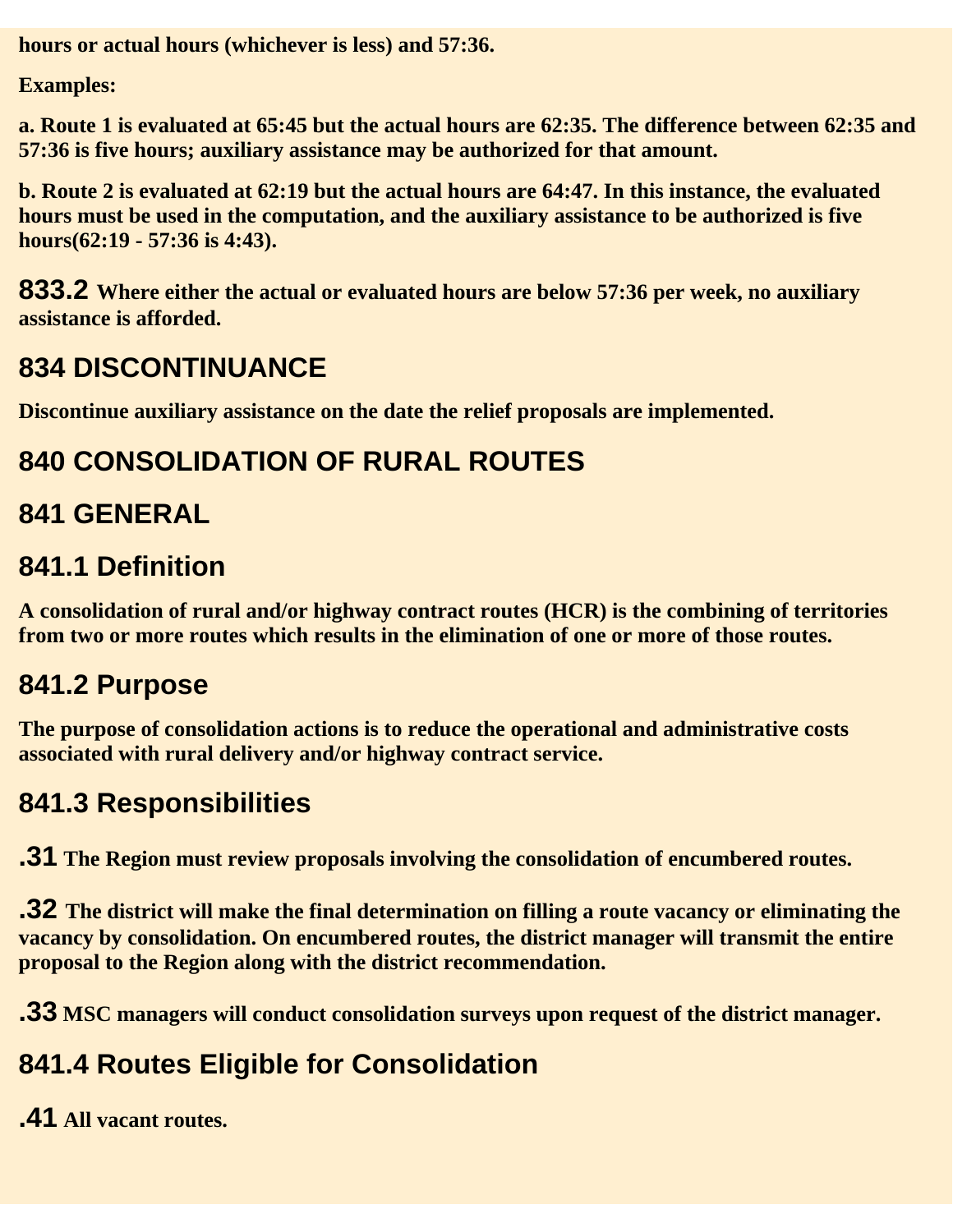**.42 Encumbered rural routes evaluating to than 32 hours per week. (See Article [12.4.C.] USPS-NRLCA National Agreement.)**

### **841.5 Prohibitions**

**Routes described in Part 841.4 cannot be consolidated if one of the following conditions would result:**

**a. Any route involved would have an interim evaluation of more than 55 hours 47 minutes weekly.** *Note:* **To assure compliance with this feature, an interim evaluation sheet must be submitted for each route involved in a consolidation proposal. (Exhibit 841.5.)**

**b. Customers would be required to change their addresses to that of a post office not located in the State in which they reside.**

#### **841.6 Notice of Vacancy**

**When a rural route vacancy takes place or it is known that a vacancy will occur because of retirement. transfer. etc.. the postmaster at the office must immediately advise the MSC manager by memorandum. The MSC manager will send a memo through the district to the Region. The memo must include the date the vacancy occurred or will occur, the reason for the vacancy, the carrier's name and the vacant route number. A list of all rural routes within the office, their evaluations, and their mileage must be included.**

#### **841.7 Review of Vacant and/or Substandard Routes**

**.71 Upon receipt of a copy of a vacancy notice, the District Manager must make a preliminary study to determine whether consolidation is feasible. Forms 4241-A or the printout of the annual count of mails must be reviewed to help in this determination.**

**.72 Upon receipt of the printout containing the results of the annual or a special count of mail. the district manager must conduct a review of the substandard routes to determine if any consolidation actions are feasible. This review should be conducted in conjunction with adjacent districts as consolidation of rural route actions may extend beyond district boundaries.**

### **841.8 Decision Not to Prepare a Consolidation Proposal**

**.81 If the district decides that no consolidation action is feasible, the district manager will submit a report to the Regional office with an explanation of what action was considered and why it was not feasible.**

**.82 On vacant routes where consolidation is not feasible, and there is no reason to hold a vacancy for rural carrier(s) who have been surplused as a result of consolidating encumbered routes, the district manager will notify the MSC manager by memorandum to fill the rural carrier vacancy in accordance with existing personnel policies and procedures.**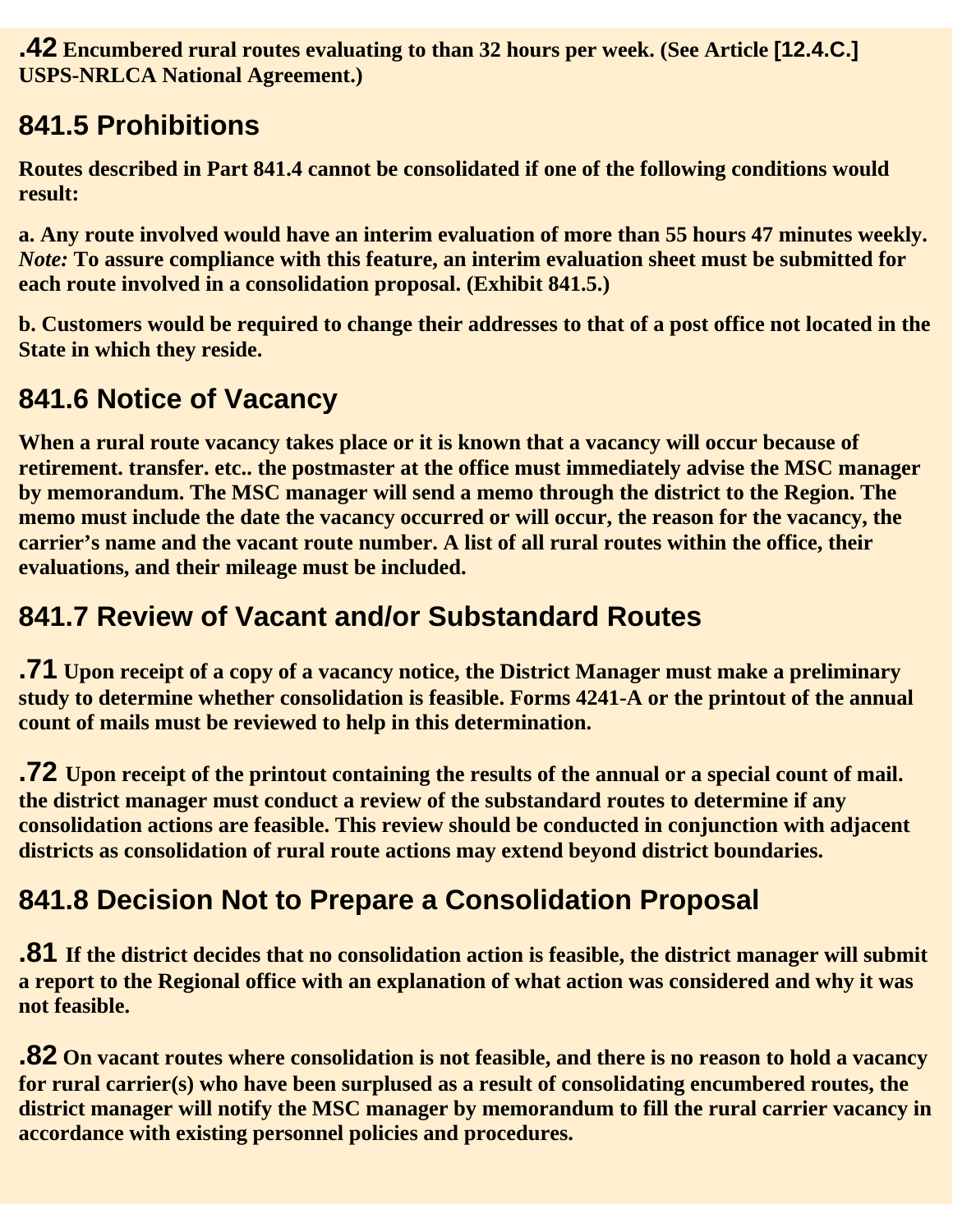#### **841.S Decision to Pursue Consolidation Proposal**

**If the preliminary study referred to in Part 841.7 indicates the possibility of consolidation, the district manager will advise the MSC manager by memorandum to conduct a consolidation survey.**

# **842 RURAL CONSOLIDATION SURVEY**

### **842.1 Pre-Survey Preparation**

**.11 Identify the routes to be considered for consolidation.**

**.12 Notify the postmaster(s) and carrier(s) that may be affected of the possibility of a consolidation action.**

**.13 Obtain from the postmaster or postmasters involved, a map(s) showing the rural service of their offices. Also. obtain copies of the current rural route descriptions (Forms 4003).**

**.14 Assure that the concerned NRLCA steward is notified in writing of the USPS intent to conduct a survey and of the possibility that the route may be consolidated and, therefore, not posted.**

#### **842.2 Conducting the Survey**

**.21 Study the maps and compare with Forms 4003. Give particular attention to:**

**a. Unnecessary travel. duplication of travel, or service by other rural routes or highway contract routes (HCRs)-Can it be eliminated?**

**b. Poor layout of route.**

**.22 Inspect all routes and prepare detailed information on the box count, number of families, number of stops, and mileage for each line entry on Form 4003.**

**.23 Consider the following items before preparing the layout of proposed service:**

**a. When a rural route at one post office is absorbed by consolidation with a rural route or routes of another post office, will it be necessary to designate the losing post office as an intermediate post office on one of the rural routes?**

**b. Minimizing changes in the mailing addresses of customers to the extent possible in the adjustment of rural routes incident to rural route consolidations.**

**c. The provisions of Article [12.4.C.] of the USPS-NRLCA National Agreement.**

**d. The time remaining for the highway contract and/or the cost of discontinuing or modifying the contract of any HCR affected.**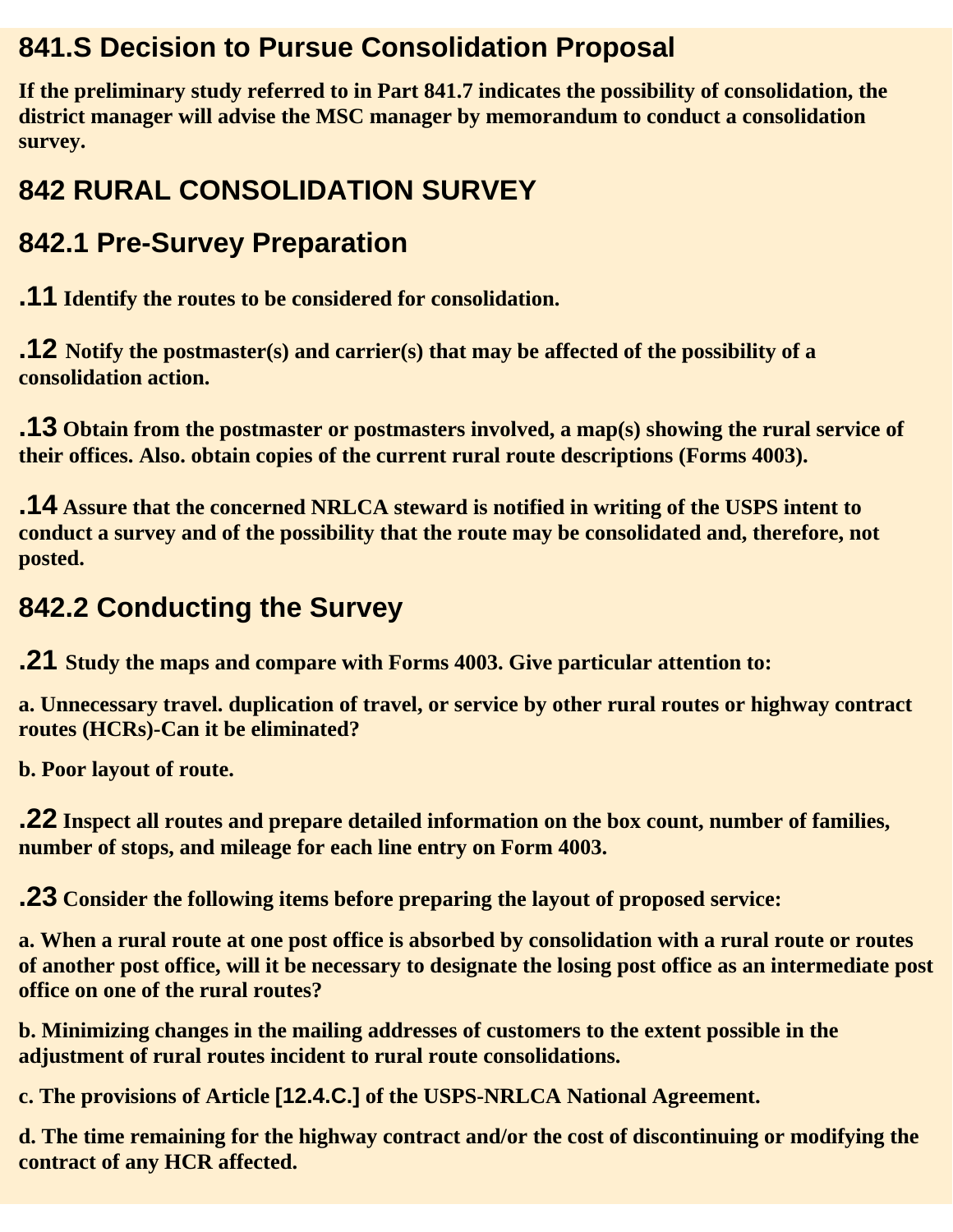**e. If carriers are not meeting work standards (performing service within evaluated time) determine the cause and take corrective action. Most common causes are as follows:**

- **(1) Improper scheduling;**
- **(2) Lack of endeavor;**
- **(3) Improper recording of beginning, ending, and/or lunch time;**
- **(4) Route growth;**
- **(5) Physical impairment;**
- **(6) Conditions on the routes;**
- **(7) Crowded conditions in the office;**
- **(8) Inadequate or improper case equipment;**
- **(9) Too much case equipment.**

**.24 Consolidation should be pursued giving consideration to the following: (Note: It is not mandatory that the items be considered in the order listed.)**

**a. Consolidation of routes within an office where the vacancy exists.**

**b. Consolidation of routes within an office adjacent to the office with the vacancy.**

**c. Consolidation of the route at the vacancy office with a route from an adjoining office(s) and eliminating the route at the vacancy office.**

**d. Consolidation of rural routes between two or more offices using the intermediate office concept, if it is feasible to do so.**

**.25 When preparing a layout of proposed service, proceed as follows:**

**a. Postmasters and rural carriers concerned may be able to provide valuable assistance and should be requested to do so.**

**b. Attempt to eliminate retraces, duplication, and non-productive travel whenever possible. When carriers are to be routed over roads not presently traveled, be sure the roads are passable the year-round.**

**c. Prepare the following forms:**

**(1) Form 500,** *Survey of Rural Delivery Service* **(Exhibit 842.25c(1) to include:**

**(a) Statements from the carriers and postmasters involved, or a notation that they declined to furnish a statement.**

**(b) The date(s) that the postmasters and regular carriers were consulted.**

**(c) All other specific information required on the form.**

*Note:* **Prepare two copies for district, one copy for MSC, one copy for each office involved, and one copy for each carrier. See USPS-NRLCA National Agreement, Article [12.4.C.5]**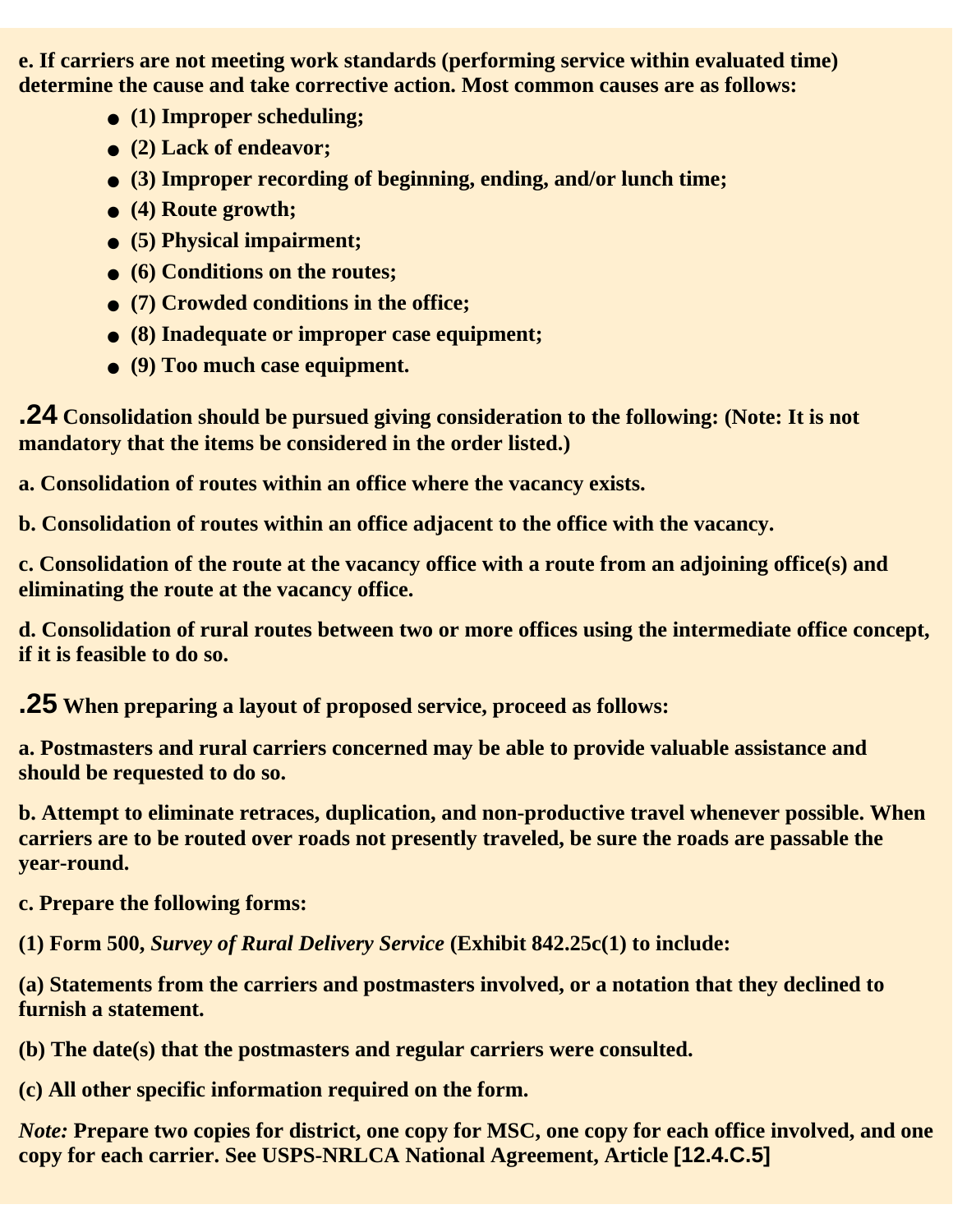**(2) Form 4012,** *Brief of Rural Route Changes* **(Exhibit 842.25c(2) to include:**

**(a) Complete details concerning the number of families either benefited or inconvenienced and the reasons therefore.**

**(b) Present and proposed evaluations of all routes involved.** 

**(c) The proposed effective date of the consolidation under** *ACTION.*

**(d) On encumbered routes, which carrier will be surplused and known details concerning the carriers intentions.**

**(e) If it will be necessary to change customers post office address or if the intermediate office concept will be used.**

**(f) Any information which you feel is pertinent to the case and that is not covered elsewhere on the Forms 4012 and 500. Use the reverse of Form 4012 if additional space is needed.**

**(g) All other specific information required on the form.**

**Note: Prepare three copies.**

**(3) Form 3993,** *Delivery Services Comparative Cost Analysis (3* **copies each route).**

**(4) Form 4003,** *Official Rural Route Description,* **in their entirety for all routes involved. (No partial descriptions; complete one set for each route.)**

**(5) Form 7373, if additional equipment is required, (State if any equipment will be surplused.)**

**d. Prepare an interim evaluation sheet (Exhibit 841.5) for each route involved in the consolidation proposal. The latest Form 4241-A must be used as the source for Items I and 2 on the interim evaluation sheet (3 copies for each route).**

**e. Prepare maps showing the delivery territory before and after the proposed consolidation.**

**f. Prepare an overlay for each route that shows the new travel in red and omitted travel in yellow. Include notes in the margin to indicate where territory is being transferred to or from.**

**.26 Prepare a narrative description of your basic proposal. its effect on the quality of postal service in the area, and your recommendation. If carriers or postmasters object to consolidation proposal, appropriate rebuttal should be offered. In addition include:**

**a. Information as to whether or not the present carriers are performing service within the evaluated time, and if they are not, the reasons and actions being taken to correct the problem.**

**b. If transfer of a carrier is proposed, state:**

**(1) Distance by suitable road from:**

- **(a) Residence to present post office.**
- **(b) Residence to proposed post office.**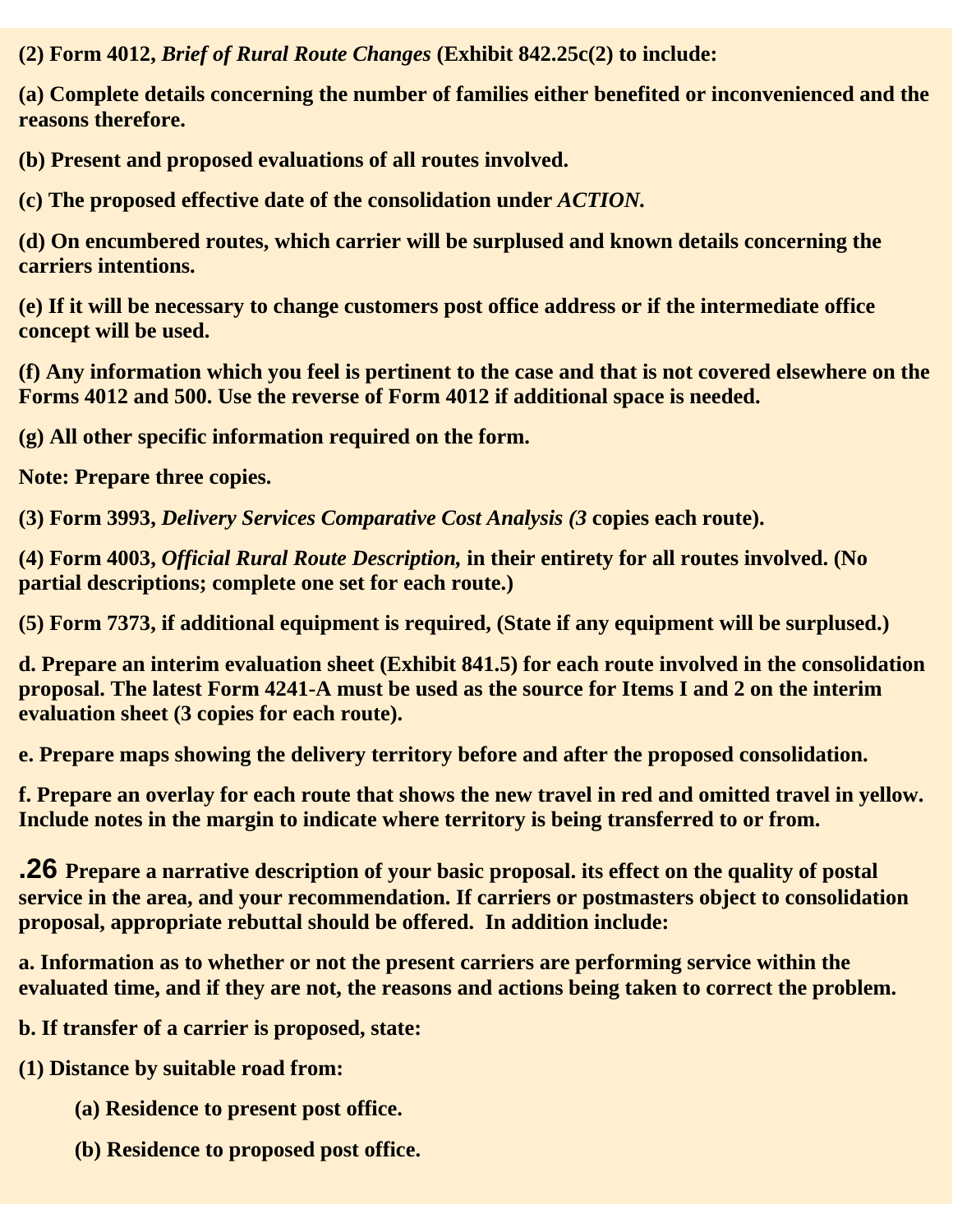**(c) Present post office to proposed post office.**

**(2) Whether the carrier will be required to relocate.**

**(3) Carriers views concerning transfer. Objections should be clearly explained.**

**c. If the consolidation involves encumbered routes, state whether the surplused carrier has indicated a preference for reassignment to any known regular rural route vacancy.**

### **842.3 Submission of Report by MSC Manager**

**.31 The MSC manager will submit a detailed report of the field study, complete with recommendation and supporting forms, to the district manager.**

**.32 The report on the investigation must include the following:**

**a. Form 500 (3 copies);**

**b. Form 4012 (3 copies);**

**c. Interim Evaluation Worksheet (3 copies for each route);**

**d. Form 3993 (3 copies for each route);**

**e. Present and proposed Form 4003 (1 set for each route);**

**f. Maps showing present and proposed lines of travel complete with overlays;** 

**g. Narrative of action as described in Part 842.26; and**

**h. Copy of HCR Contract, if applicable.**

**.33 If at any time during the survey it is determined that a consolidation is not possible, a report to this effect must be submitted to the district manager. The report must include the various consolidation proposals considered and the reason(s) for the negative recommendation. No action is to be taken by the MSC manager to fill the vacancy until advised by the district manager.**

#### **843 CONSOLIDATION INVOLVING TWO DISTRICT AREAS OR TWO MSC AREAS**

**When a consolidation is being considered involving more than one MSC area, or more than one district area, the district Manager having jurisdiction over the office with the vacancy, or in the case of encumbered routes, the larger route, will determine who will conduct the field survey. If district lines are crossed, the district manager with jurisdiction will coordinate efforts with the other manager(s) concerned.**

# **844 ACTION BY DISTRICT MANAGER**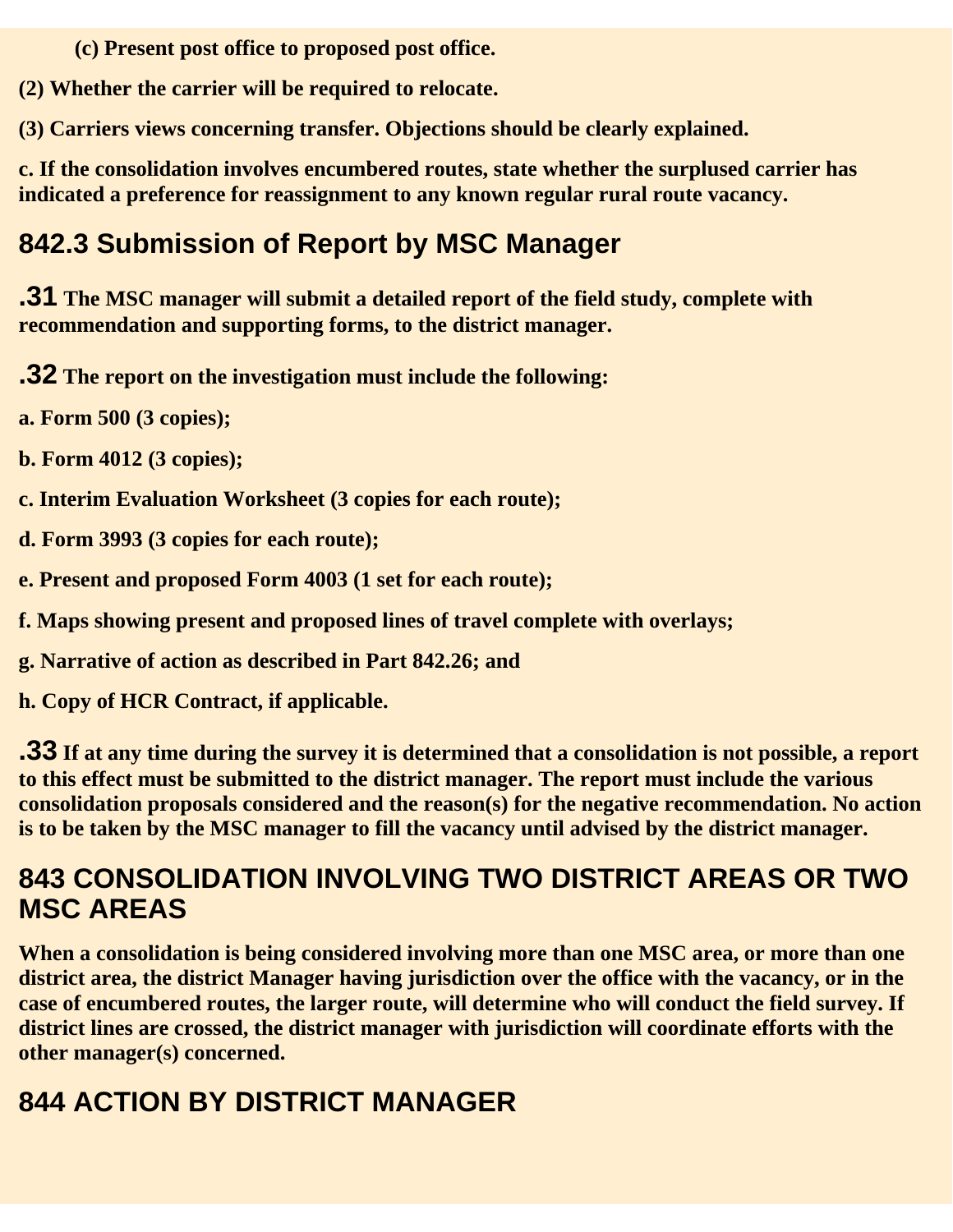#### **844.1 General**

**District Managers will approve or disapprove all proposed consolidations where a vacant route is involved. Where encumbered rural routes or highway contract routes are being recommended for consolidation, the district manager must submit the entire file to the Region with comments and recommendation.**

### **844.2 Approval**

#### **.21 Vacant Routes**

**District managers will signify approval on Forms 4012 and make the following distribution when a vacancy is involved:**

**a. Original to district file with Form 500 and the MSC manager's narrative report.**

**b. One copy to MSC manager as authority to implement consolidation. Also, return Forms 4003, county maps, and overlays.**

**c. One copy with Form 500 to the Regional office for statistical purposes.**

**d. Equipment-approve Forms 7373 for any additional equipment needed. If the authority is delegated to MSC managers, return forms to the MSC with the case file.**

#### **.22 Encumbered Rural Routes and Highway Contract Routes**

**.221 When encumbered rural routes are involved, follow the procedures in Part 844.21 after Regional approval is received.**

**.222 When highway contract routes are involved, the Regional Delivery Services Division must coordinate with the Regional Logistics Division. Upon concurrence. follow the procedures in Part 844.21.**

### **844.3 Disapproval**

**Notify the MSC manager by memorandum to fill the vacant position in accordance with present personnel policies and procedures.**

#### **844.4 Further Review**

I**f a certain item(s) needs correction or clarification, request the MSC manager to give further attention to the specific item(s) before deciding to approve or disapprove the proposal.**

#### **845 ACTION BY MSC MANAGER (UPON RECEIPT OF APPROVED FORM 4012)**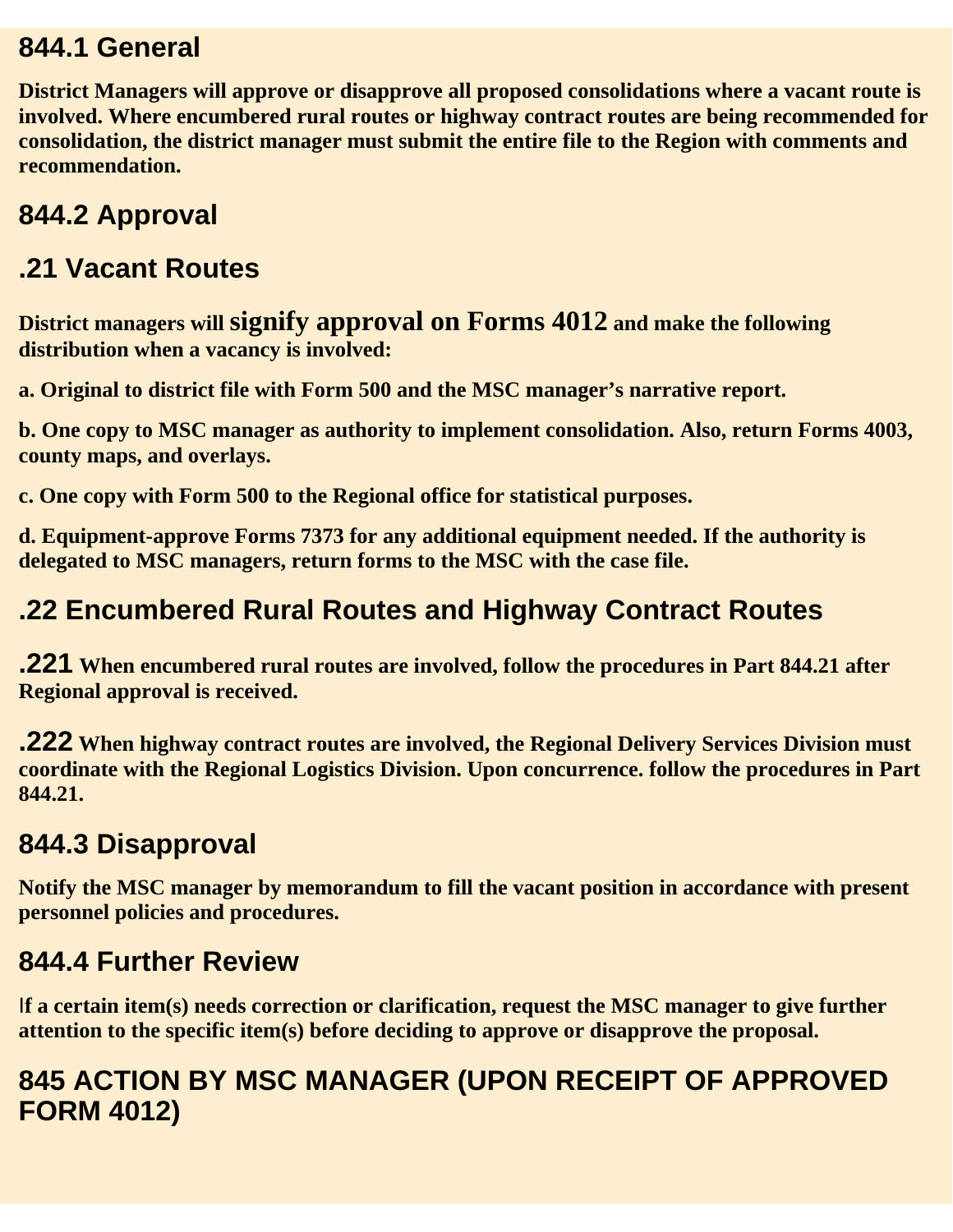**845.1 Prepare and issue a letter of instructions to the postmaster(s) as appropriate covering the items listed below which are applicable to the consolidation:**

**a. Effective date of consolidation and note route(s) to be discontinued.**

**b. Review Forms 4003 for accuracy.**

**c. Each postmaster will advise affected customers of their complete new mailing address where changes are required. Include new route and box number, if appropriate.**

**d. Advise customers about the forwarding procedures for their mail.**

**e. Rearrangement of box numbers.**

**f. State revised carrier schedules.**

**g. Reassignment and posting procedures.**

**h. Separate substitute rural carrier.**

**i. Update county maps; order new maps if necessary.**

**j. Give duplicate copy of letter to all postmasters involved in consolidation.**

**k. If applicable, take necessary action to discontinue or modify effected NCR contract(s).**

**845.2 Copies of the letter of instructions must be submitted to:**

**a. District managers**

**b. Postal Data Center-Manual Payroll**

#### **846 TIME LIMIT FOR CONDUCTING PRELIMINARY STUDY AND FIELD SURVEY**

**District offices will complete preliminary study and action within ten days after receipt of notification of a vacancy. The MSC manager will submit field survey report and recommendation to district office within 35 days following receipt of the authorization to conduct a survey.**

# **847 CONVERSION TO HIGHWAY CONTRACT ROUTE DELIVERY**

**Where consolidation is not possible and where the vacant route serves an average of less than one family per mile, consideration must be given by the district manager to converting to box delivery highway contract route. Compare the current cost of serving the route with the projected cost of serving the route by highway contract service. (See Part 910).**

**Management of Rural Delivery Services Contents 922**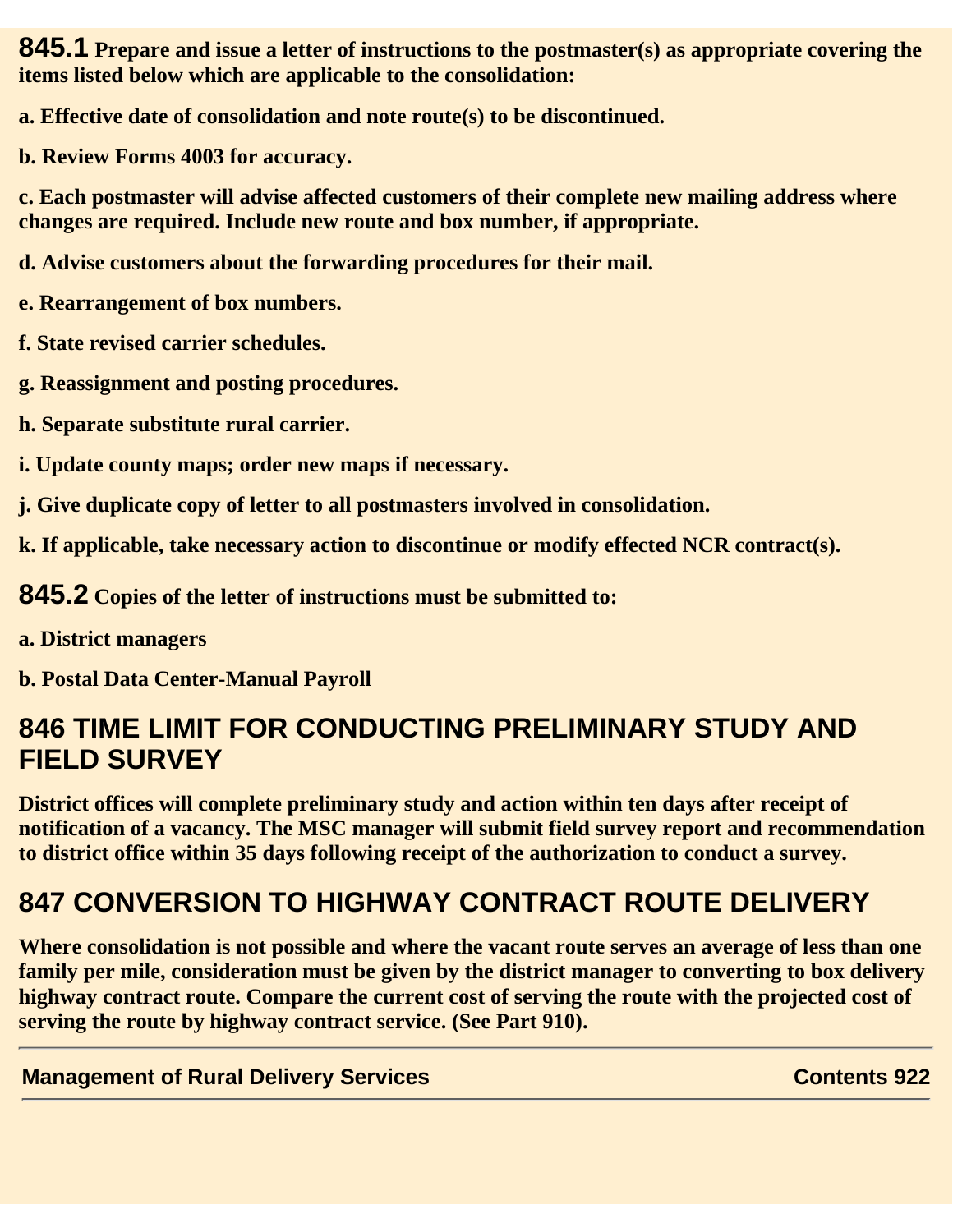#### **CONTENTS -- Chapter 9 HIGHWAY CONTRACT DELIVERY**

**910 Supersedure of Rural Delivery Service by Contract Service**

**920 Conversion of Highway Contract Delivery to Rural Delivery Service**

**911 Requirements**

**912 Conditions**

**921 Requirements**

**922 Exceptions**

#### **CHAPTER 9**

#### **HIGHWAY CONTRACT DELIVERY**

#### **910 SUPERSEDURE OF RURAL DELIVERY BY CONTRACT SERVICES**

#### **911 REQUIREMENTS**

**Contract service may be established or extended to provide for delivery and collection service to postal customers served by a rural route under the following conditions:**

**a. When a rural route becomes vacant and does not serve a minimum of one family per mile, it may be converted to contract delivery.**

**b. Parts of rural routes may be converted to contract service to remove duplication of service.**

**c. In cases where segments of rural routes become detached from the rural routes so that it is impractical for the carrier to serve these segments, the segments may be converted to contract service. Detached means a physical separation, such as the construction of a dam, separating a rural route from a portion of its territory. In these cases. delivery will be established to the detached portion of the route as determined by management.**

**d. If it is determined to conduct a survey (See Part 912.1) relative to supersedure of rural delivery by HCR service, notify the concerned NRLCA steward in writing of the USPS intent to conduct a survey and of the possibility that the route may be superseded and, therefore, not posted.**

#### **912 CONDITIONS**

**912.1 As required in Part 911a, a physical survey of the route must be made to determine if the route serves less than one family per mile. The survey may be conducted either when it is learned that the route will become vacant or when it actually becomes vacant. Include in the family count all businesses which receive mail on that route but are not operated out of a family-resided**